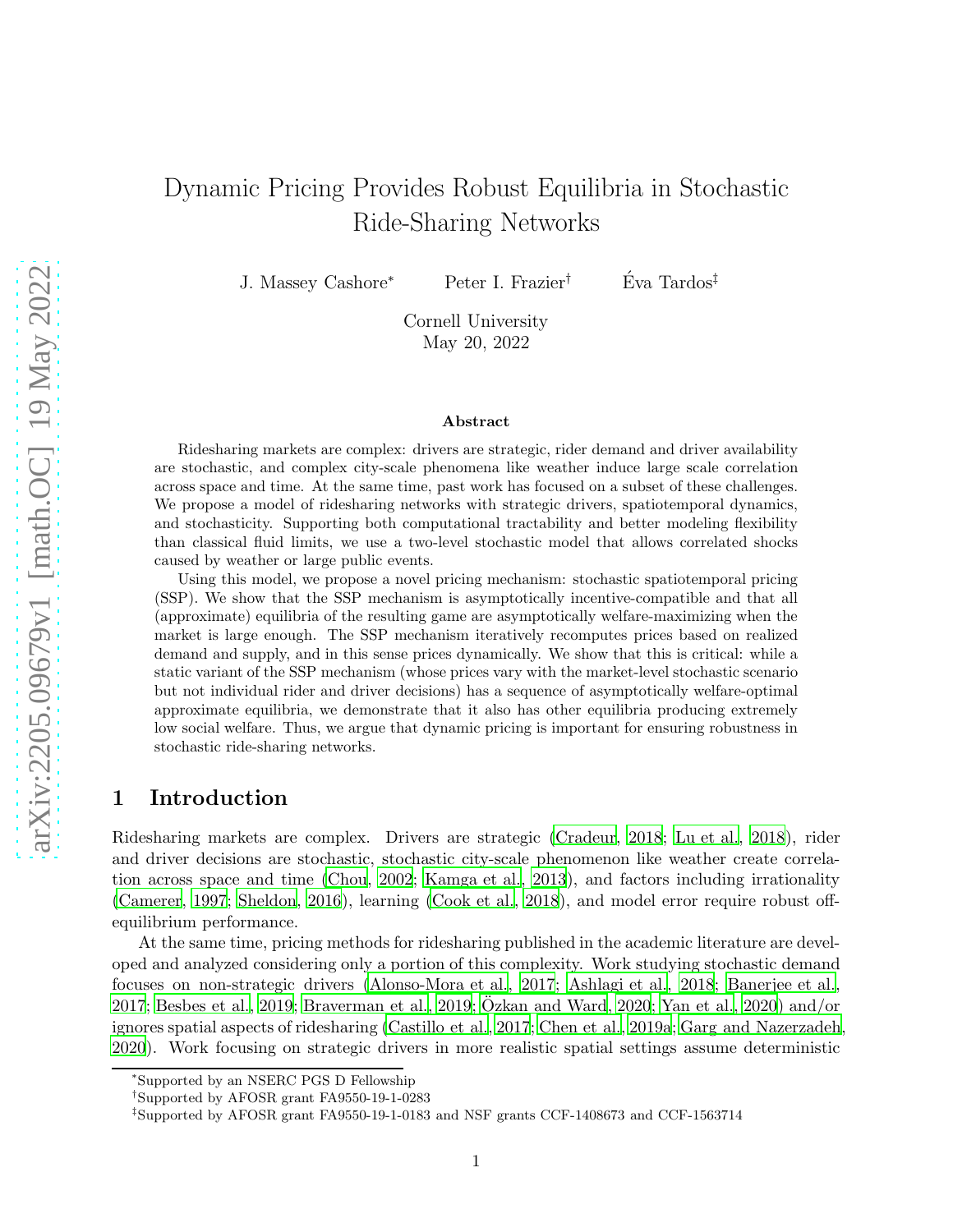demand [\(Ma et al.](#page-25-7), [2018](#page-25-7)), take a fluid limit in which demand becomes deterministic [\(Afeche et al.,](#page-23-3) [2018;](#page-23-3) [Besbes et al., 2018](#page-24-7); [Bimpikis et al.](#page-24-8), [2016\)](#page-24-8), or are descriptive rather than normative [\(Lu et al.](#page-25-1), [2018\)](#page-25-1).

Our paper studies strategic driver behaviour in a model unifying many of the real-world complexities that were previously studied in isolation: stochastic rider demand, stochastic driver availability, strategic driver decisions, and network structure with spatial and temporal components. In a novel stochastic large-market limit more appropriate for ridesharing applications than past deterministic fluid limits [\(Afeche et al.](#page-23-3), [2018](#page-23-3)), we develop a computationally tractable pricing and matching mechanism under which all approximate equilibria are asymptotically welfare-optimal. We additionally show that ensuring all approximate equilibria are good is non-trivial: we demonstrate that persistent stochasticity in the large-market limit creates the need for a "re-solving" step when defining our mechanism. Without this, we show that a different mechanism that does not resolve and that is more closely linked to deterministic past work [\(Ma et al., 2018](#page-25-7)) has approximate equilibria that lose substantial welfare even in the large-market limit.

We model stochastic supply and demand with a two-level hierarchical distribution reminiscent of stochastic programming (Prékopa, [2013](#page-25-8)) that simultaneously provides computational tractability and modeling flexibility. The top level corresponds to city-level variation in demand and supply patterns caused by weather, large public events, public transit outages and other random phenomenon that affect many riders and drivers simultaneously. These phenomena create random shocks that are correlated across many riders and drivers. The lower level corresponds to fine-grained idiosyncratic randomness that affects individual riders and drivers independently.

Idiosyncratic randomness is tackled with a key analytical tool: a large-market setting in which the number of riders and drivers scale proportionally. This is especially relevant for the key ridesharing markets, those in large cities, where the number of riders and drivers is large. Through this approach, some randomness vanishes (conditionally independent rider and driver variation), supporting efficient computation of mechanisms based on this large-market limit. At the same time, randomness encoded by the stochastic scenario tree modeling city-level phenomena remains. This fact is an important difference between the large-market limit that we study and other deterministic large-market limits previously studied in ridesharing [\(Afeche et al.](#page-23-3), [2018\)](#page-23-3), and allows us to model important correlated city-wide shocks that pure fluid limits do not.

Building on the power of this novel modeling approach, we develop a novel pricing and matching algorithm for ridesharing markets, called the stochastic spatiotemporal pricing (SSP) mechanism. This recomputes pricing and matching decisions at each time period based on the observed scenario and driver distribution by solving a multistage stochastic program arising in the large-market limit. This can be solved as a convex program that remains tractable for up to several thousand scenarios. Since the SSP responds to the stochastic scenario and real-time driver locations, it is a form of dynamic pricing.

The SSP mechanism is incentive compatible and all equilibria are welfare-maximizing when idiosyncratic randomness is absent. Further, all approximate equilibria are approximately welfaremaximizing when demand is idiosyncratically random and the market is large, in the sense that incentive compatibility violations and welfare-suboptimality of any equilibria vanish in this limit.

Indeed, this is critical in practice because such perturbations are inevitable. We show that the repeated computations are essential for achieving robust market performance in the presence of such perturbations. This insight is derived from comparing the SSP mechanism to a static analog that uses static prices derived from only a single computation, depending only on the scenario. While this static mechanism has at least one approximate equilibrium that is asymptotically welfareoptimal, namely, resulting from following the platform's suggestions, we observe, using a simple example, that its performance is not robust: approximate equilibria of the static mechanism can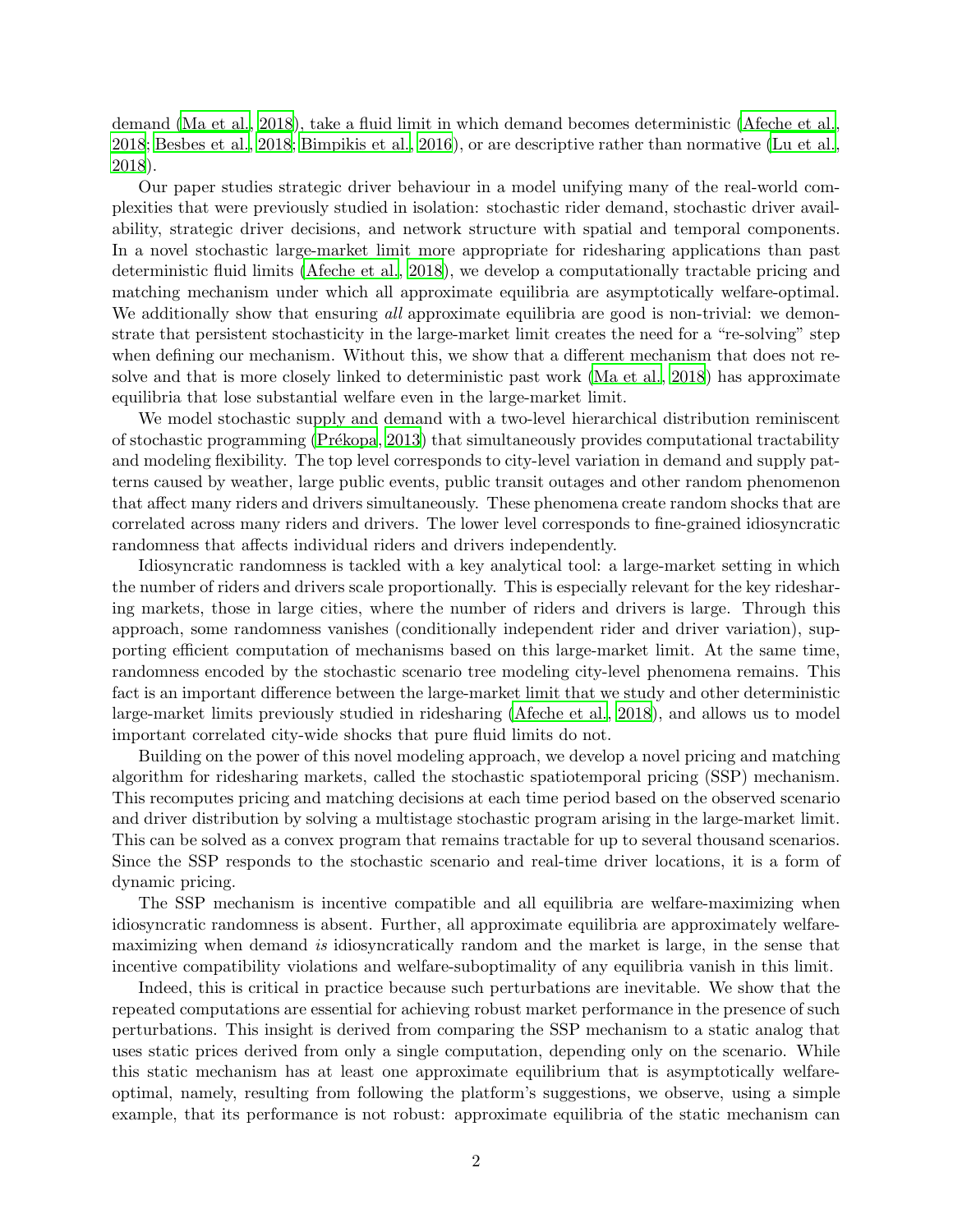have extremely low social welfare while those of the SSP mechanism cannot.

The key distinction between the SSP and the static mechanism is that the first responds to realtime conditions, while the second is only able to respond to variation in the top-level stochastic scenario. Indeed, in the example in §[5,](#page-22-0) there is only one scenario and so the static mechanism (which can depend on the scenario in general) corresponds to a fully deterministic pricing strategy of the kind studied by [\(Ma et al., 2018](#page-25-7)). Thus, the fact that SSP (which uses re-solving and thus changes prices dynamically based on market conditions) is guaranteed to result in equilibria with high social welfare while the static mechanism does not, argues that dynamic pricing is better able to provide robust equilibria and adapt to market fluctuations. This is the first analysis, of which we are aware, to argue that dynamic pricing is needed for this purpose, and contributes to the larger literature on the purpose and value of dynamic pricing in ridesharing [\(Banerjee et al.](#page-24-9), [2016;](#page-24-9) [Cachon et al., 2017](#page-24-10); [Castillo et al., 2017](#page-24-5); [Chen and Sheldon, 2016](#page-24-11); [Hall et al., 2015](#page-25-9); [Lu et al.](#page-25-1), [2018\)](#page-25-1).

In summary, the primary contributions of this paper are:

- In §[2](#page-3-0) we provide a novel two-level stochastic model of ride-sharing, that allows us to study a large-market limit retaining the persistent uncertainty of the macroscopic stochasticity of our model. We refer to a model created by taking this limit as the *stochastic fluid* model and to the original model as the two-level model.
- In §[3](#page-10-0) we show that the optimal driver allocation in the stochastic fluid model can be computed by a tractable convex program. We will then use the dual variables of this convex program for the suggested pricing method for rideshare pricing, resulting in a practical dynamic pricing mechanism, SSP, defined in §[4.](#page-14-0)
- In §[4,](#page-14-0) we study SSP's properties. First, in the stochastic fluid model, we show (Theorem [2\)](#page-18-0) that all equilibria resulting from the SSP mechanism are welfare optimal and all approximate equilibria are approximately welfare optimal.
- Then, in the two-level model, we show (Theorem [3\)](#page-19-0) that in this detailed and realistic model, every approximate equilibrium resulting from the SSP mechanism achieves approximately optimal welfare when the market is large enough.
- Finally, in §[5](#page-22-0) we show that dynamic pricing enabled by re-solving is a key component in enabling our robustness result Theorem [3.](#page-19-0) We consider a variant of the SSP that does not re-solve, ignoring current driver locations. We demonstrate in a simple example how a risk premium leads to an equilibrium with significantly suboptimal welfare in large finite markets, despite existence of another equilibrium with optimal welfare in the stochastic fluid model. This suggests that being fully dynamic (depending both on observed supply/demand and city-level stochastic scenarios) may be important for achieving good practical performance in rideshare pricing.

#### 1.1 Related Work

The literature on ridesharing has recently considered drivers' strategic choice of location in [\(Afeche et al.,](#page-23-3) [2018;](#page-23-3) [Besbes et al., 2018](#page-24-7); [Bimpikis et al., 2016](#page-24-8); [Lu et al., 2018](#page-25-1); [Ma et al.](#page-25-7), [2018](#page-25-7)).

Papers [\(Afeche et al., 2018;](#page-23-3) [Besbes et al., 2018](#page-24-7); [Bimpikis et](#page-24-8) al., [2016](#page-24-8)) all consider spatially heterogeneous driver-side pricing to incentivize driver relocation, but unlike the current paper consider a deterministic continuum approximation of the number of drivers in each node (or at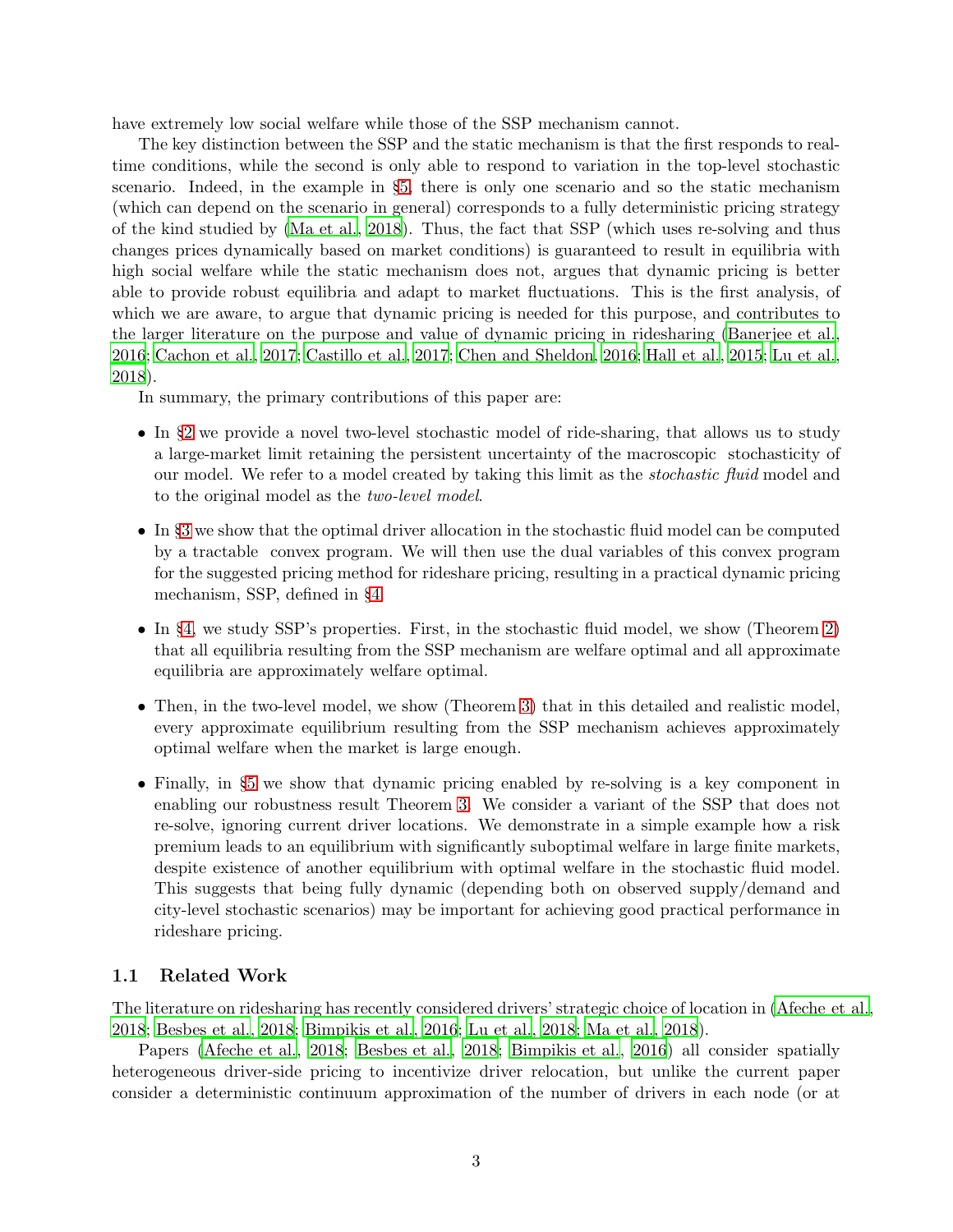points in a spatial continuum in [\(Besbes et al.](#page-24-7), [2018\)](#page-24-7)) and the flow of demand between nodes. In contrast, we focus on atomic drivers and study the effects of demand uncertainty.

[\(Lu et al., 2018](#page-25-1)) provides empirical evidence using data from Uber that surge pricing causes drivers to relocate toward locations with higher surge. It argues that the causal effect of surge has three components: a direct effect on earnings per trip; a real-time signal that demand is higher than expected at the surging location; and a slower signal about average location-specific demand. In the current paper we focus on the first aspect. The second and third aspects are absent from our model due to assumptions that the demand distribution, other drivers' strategies, and the platform's mechanism are all known.

The work within this ridesharing literature most closely related to the current paper is [\(Ma et al.,](#page-25-7) [2018\)](#page-25-7). This paper studies driver-side pricing in a multi-location multi-period model of a ridesharing market, and considers how to set prices over space (and time) to ensure that strategic drivers make welfare-optimal empty relocation decisions and accept all dispatches. Like the current paper, these prices are based on solving an LP relaxation of the optimal planning problem to integrality. Critically, and unlike the current paper, [\(Ma et al.](#page-25-7), [2018\)](#page-25-7) assumes that the platform (and drivers) have complete information about future demand from riders. This assumption causes the welfare-optimal actions to be incentivizable. We show that this result extends to the fluid limit variant of our problem, despite the high-level uncertainty in the model. However, stochasticity not encoded in a top-level scenario (including the idiosyncratic low-level stochasticity in our model), can cause the equilibria of such a mechanism without dynamic pricing to have extremely low social welfare. Including a perfect representation of all stochasticity into a scenario tree is practically impossible from a modeling perspective and would lead to computational intractability. Thus, we see the model in [\(Ma et al.](#page-25-7), [2018\)](#page-25-7) as focusing on fully deterministic ridesharing markets, without providing a robust way to generalize to realistic settings. In contrast, we see our approach as a step toward the computational tractability, modeling flexibility and robustness required in practice.

Within the sharing economy more broadly, [\(Chung et al., 2018\)](#page-24-12) considers the problem of designing incentives in the context of bike sharing rebalancing, in which strategic agents trade off the cost (in terms of time and effort) of moving a bike between stations against the location-specific platform-controlled reward. The work in [\(Chung et al., 2018](#page-24-12)) pays special attention to practical considerations, and they demonstrate that the intelligent design of centrally controlled incentives can have meaningful real-world impact.

There is also work that considers drivers' strategic behavior regarding which trips to accept [\(Castro et al., 2020](#page-24-13); [Chen and Hu, 2020](#page-24-14); [Chen et al.](#page-24-15), [2019b;](#page-24-15) [Garg and Nazerzadeh, 2020](#page-25-6)) without considering the spatial aspects of ridesharing.

# <span id="page-3-0"></span>2 Model Description

**Stochastic Network Structure.** Drivers move across a set of locations  $\mathcal{L} \neq \emptyset$  in discrete time over T periods.

Macroscopic randomness is modeled by a Markov chain  $(A_t : t)$  with discrete random variables  $A_t$  that will make the behavior of riders and drivers random, even in the large-market limit. We refer to  $\omega_t = A_{1:t}$  as the *scenario* at time t (including the history), where  $\omega_0 = \emptyset$ .  $\Omega_t$  denotes the set of possible values for  $\omega_t$ . We write  $\omega_t \sim \mathbb{P}(\cdot \mid \omega_{t-1})$  to indicate the conditional distribution of  $\omega_t$ . We use  $\Omega_t(\omega_s) = {\omega_t \in \Omega_t : \omega_t^{1:s} = \omega_s}$  to denote the set of scenarios possible at time t given  $\omega_s$  at time s, where  $\omega_t^{1:s}$  truncates  $\omega_t$  to its first s elements. We refer to the set of all scenarios as the scenario tree. Each scenario  $w_t$  is a node in this tree, linked to all scienarios  $\Omega_{t+1}(\omega_t)$ .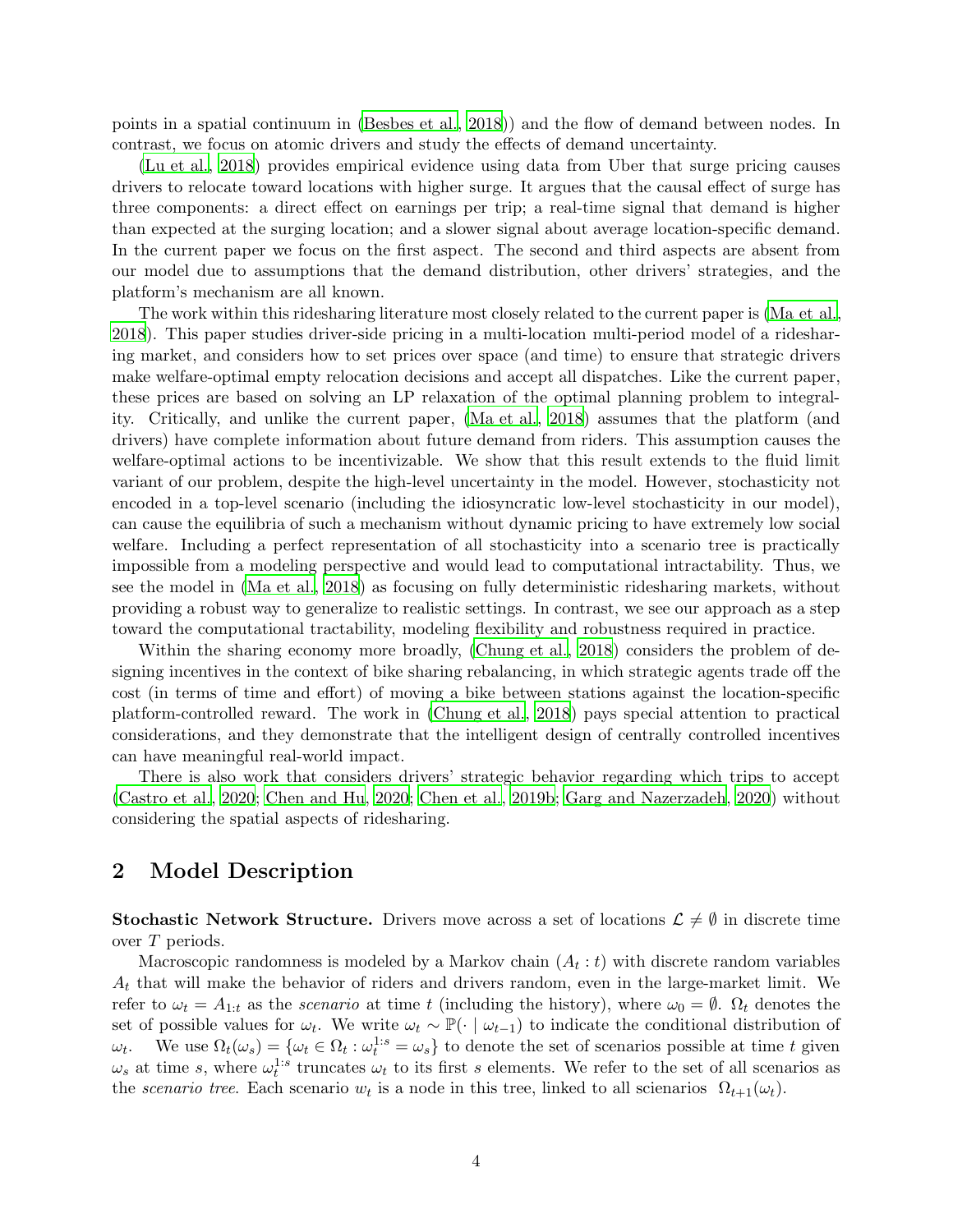We assume there is a fixed cost  $c_{(\ell,d,\omega_t)}$  to drive from a location  $\ell$  to a destination d at time t under the scenario  $\omega_t$ .

Driver and Rider Entry. We consider a large-market limit where the volume of drivers and riders scale with a *population-size parameter*  $k \in \mathbb{N}$ . The number of drivers entering the market at location  $\ell$ , time t, and scenario  $\omega_t$  under population size k is a random variable  $M_{(\ell,\omega)}^{(k)}$  $\frac{(\kappa)}{(\ell,\omega_t)}$ . The number of riders interested in traveling from location  $\ell$  to location d is a random variable  $D_{(\ell)}^{(k)}$  $\frac{(\kappa)}{(\ell,d,\omega_t)}$ . We sometimes omit the superscript k and write  $M_{(\ell,\omega_t)}$  or  $D_{(\ell,d,\omega_t)}$ . A subset of the possible riders in  $D_{(\ell,\epsilon)}^{(k)}$  $\binom{k}{(\ell,d,\omega_t)}$  will request a ride, depending on the price set by the platform. We assume that these random variables satisfy good concentration properties as k grows large and have expected values that scale linearly in  $k$ , as stated in Assumption [1.](#page-4-0)

<span id="page-4-0"></span>**Assumption 1.** Let  $(X^{(k)})_{k=1}^{\infty}$  be the sequence of driver- or rider-entry random variables  $(M_{(\ell,\omega)}^{(k)})_{k=1}^{\infty}$  $(\binom{k}{\ell,\omega_t})_{k=1}^{\infty}$ or  $(D_{(\ell,\epsilon)}^{(k)}$  $(\mathcal{C}_{(\ell,d,\omega_t)})_{k=1}^{\infty}$ , for any location  $\ell,d,\omega_t$ . We assume:

- 1. The expected value of  $X^{(k)}$  grows linearly in k, i.e.  $\mathbb{E}[X^{(k)}] = k \mathbb{E}[X^{(1)}]$  for all  $k \geq 1$ .
- 2. There exists a sequence of error terms  $(\epsilon_k : k \ge 1)$  and probability terms  $(q_k : k \ge 1)$ , both converging to 0 as  $k \to \infty$ , such that:

$$
\mathbb{P}\left(\frac{1}{k}|X^{(k)} - \mathbb{E}[X^{(k)}]| \ge \epsilon_k\right) \le q_k. \tag{1}
$$

For example, if each  $X^{(k)}$  follows a Poisson $(\lambda k)$  distribution, then property 1 is immediate and property 2 follows from concentration inequalities.

For simplicity we assume that drivers do not exit the market. We also assume that it takes a single time period to driver from any origin location to destination location. Both assumptions are without loss of generality: we can add locations that model being on-trip or leaving the market.

**Market State.** Let  $\mathcal{M}_t$  be the set of drivers who have entered the marketplace by time t and let  $\ell_i \in \mathcal{L}$  be the current location of driver i (momentarily suppressing the dependence on t in the notation). Let  $S_{\ell}$  denote  $1/k$  times the number of drivers at position  $\ell$ , that is the volume of active drivers who are positioned at  $\ell$ , normalized by  $k$ .

Then,  $S_t = (S_\ell : \ell \in \mathcal{L})$  represents the supply volume across all locations. We refer to  $S_t$ as the supply-location vector. We define our state variable at the beginning of each time period t to be the tuple  $(\omega_t, \mathbf{S}_t)$ , meaning that the platform pricing and matching decisions, as well as strategic driver decisions about where to drive, depend only on the realized scenario  $\omega_t$  and the spatial distribution of drivers specified by  $S_t$ . Section shows that this is (essentially) without loss of generality, assuming that drivers are expected utility maximizers.

The notation  $S = \mathbb{R}_+^{\mathcal{L}}$  indicates the set of vectors indexed by locations  $\mathcal{L}$  with nonnegative components. We think of  $\Omega_t \times S$  as the state space at time t.

**Pricing Policy and Rider Dispatch Requests.** The platform sets prices at time t using function  $P_t$ . We write  $P_{(\ell,d,\omega_t)}(\mathbf{S}_t)$  to mean the price for trips from  $\ell$  to d when  $(\omega_t, \mathbf{S}_t)$  is the market state. More simply, we write  $P_{(\ell,d)}$  when the pricing function and associated market state is clear.

Prices filter demand for a trip. For each pair of locations  $(\ell, d) \in \mathcal{L}^2$  and each scenario  $\omega_t$ , every rider who is interested in a trip from  $\ell$  to d holds a private value V for the trip. We assume the private values  $V_j$  for all  $j = 1, 2, \ldots, D_{(\ell,d,\omega_t)}$  riders are independent, identically distributed random variables. Let  $F_{(\ell,d,\omega_t)}$  be the associated cumulative distribution function. We assume  $F_{(\ell,d,\omega_t)}$  satisfies Assumption [2.](#page-5-0)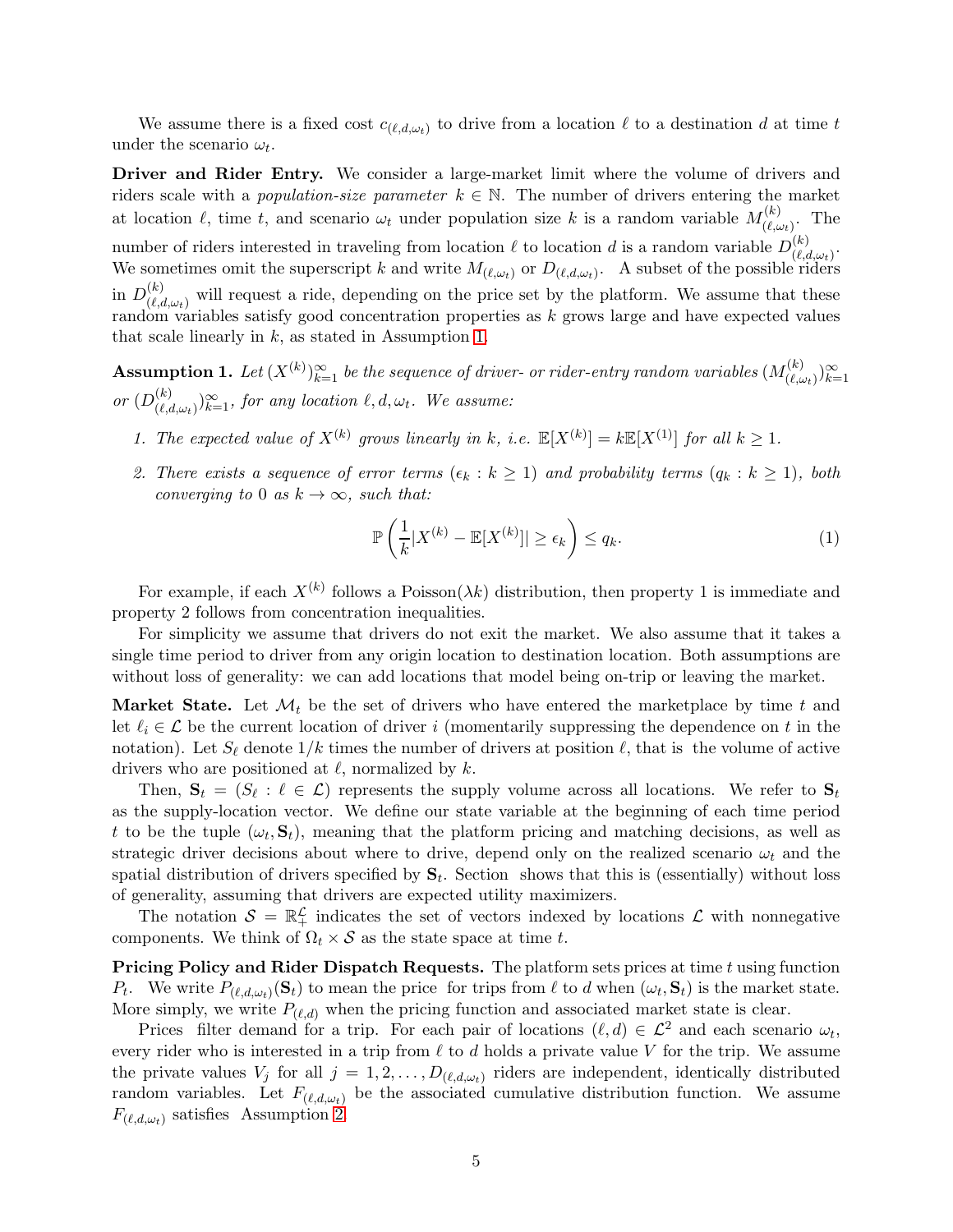#### <span id="page-5-0"></span>Assumption 2. We assume:

- 1. There exists an upper bound  $V_{max}$  on the valuation V such that  $F(V_{max}) = 1$ .
- 2.  $F : [0, V_{max}] \rightarrow [0, 1]$  is continuous and invertible, and the inverse is Lipschitz continuous.
- 3. The inverse function at 0 satisfies  $F^{-1}(0) = 0$ .

We assume that riders only request a dispatch if their value  $V_j$  exceeds the price  $P_{(\ell,d)}$ . Let  $R_{(\ell,d,\omega_t)}$  be a random variable counting the number of riders who request a trip from  $\ell$  to d under the price  $P_{(\ell,d)}$ .  $R_{(\ell,d,\omega_t)}$  follows a Binomial distribution with  $D_{(\ell,d,\omega_t)}$  trials and  $1-F_{(\ell,d,\omega_t)}(P_{(\ell,d)})$ success probability. We write  $R_{(\ell,d)}$  for the number of dispatch requests when the scenario  $\omega_t$  is clear.

Matching Process, Driver Strategies and Add-Passenger Disutility. After prices filter demand and dispatch requests are realized for each route, the platform operates a matching process that allocates dispatch requests to available drivers. When allocated a dispatch, a driver may accept or decline. If the driver accepts, they drive the passenger to the dispatch's destination and collect the associated payment. If the driver declines, they do not collect a payment and may optionally drive to any destination they choose.

Drivers incur an idiosyncratic *add-passenger disutility*, which models the cost of adding a passenger to their car. In each period, every driver samples their add-passenger disutility independently from a Uniform $(0, C)$  distribution for some constant  $C > 0$ . A driver's decision about whether to accept or reject a dispatch depends also on their add-passenger disutility.

We model driver decisions by assuming every driver at a location  $\ell$  specifies a threshold  $x_{(\ell,d)} \in$  $[0, C]$  for each possible dispatch destination  $d \in \mathcal{L}$ . These threshold may depend on the driver, though we suppress this in the notation. When a driver is allocated a dispatch towards location  $d$ , we assume they only accept the dispatch if their add-passenger disutility value  $X$  is smaller than  $x_{(\ell,d)}$ . Each driver's strategy also specifies a destination  $e \in \mathcal{L}$ , to which they will drive empty if they do not accept a dispatch.

For each location  $\ell$  and time t, let  $\mathcal{M}_{\ell,t}$  be the set of drivers at  $\ell$  at time t. For each driver  $i \in \mathcal{M}_{\ell,t}$ , we write  $x_i = (x_{(\ell,d)}^i : d \in \mathcal{L})$  to mean the vector of disutility-acceptance thresholds selected by driver i, and  $e_i \in \mathcal{L}$  is the relocation destination selected by driver i.

We assume that dispatches can only be served by drivers positioned at the dispatch's origin. We also assume that each driver can be allocated at most one dispatch, that is, drivers who decline a dispatch will not get allocated an alternate dispatch in the same period.

We formalize the matching process as a function MP taking these arguments:

- A location  $\ell \in \mathcal{L}$ , and the market state  $(\omega_t, \mathbf{S}_t)$ .
- For each driver  $i \in \mathcal{M}_{\ell,t}$ , the disutility thresholds  $x_i$  and the relocation destionation  $e_i$ .
- For each driver  $i \in \mathcal{M}_{\ell,t}$ , the add-passenger disutility value  $X_i$ .
- For each destination d, the number of dispatch requests  $R_{(\ell,d)}$ .
- An external source of randomness U sampled independently and uniformly from  $[0, 1]$ .

The matching process produces a set of tuples  $\{(i, b_i) : i \in \mathcal{M}_{\ell,t}\}\)$ . Here,  $b_i \in \mathcal{L} \cup \{\emptyset\}$  is the destination of the dispatch allocated to driver i (where  $b_i = \emptyset$  if driver i was not allocated a dispatch).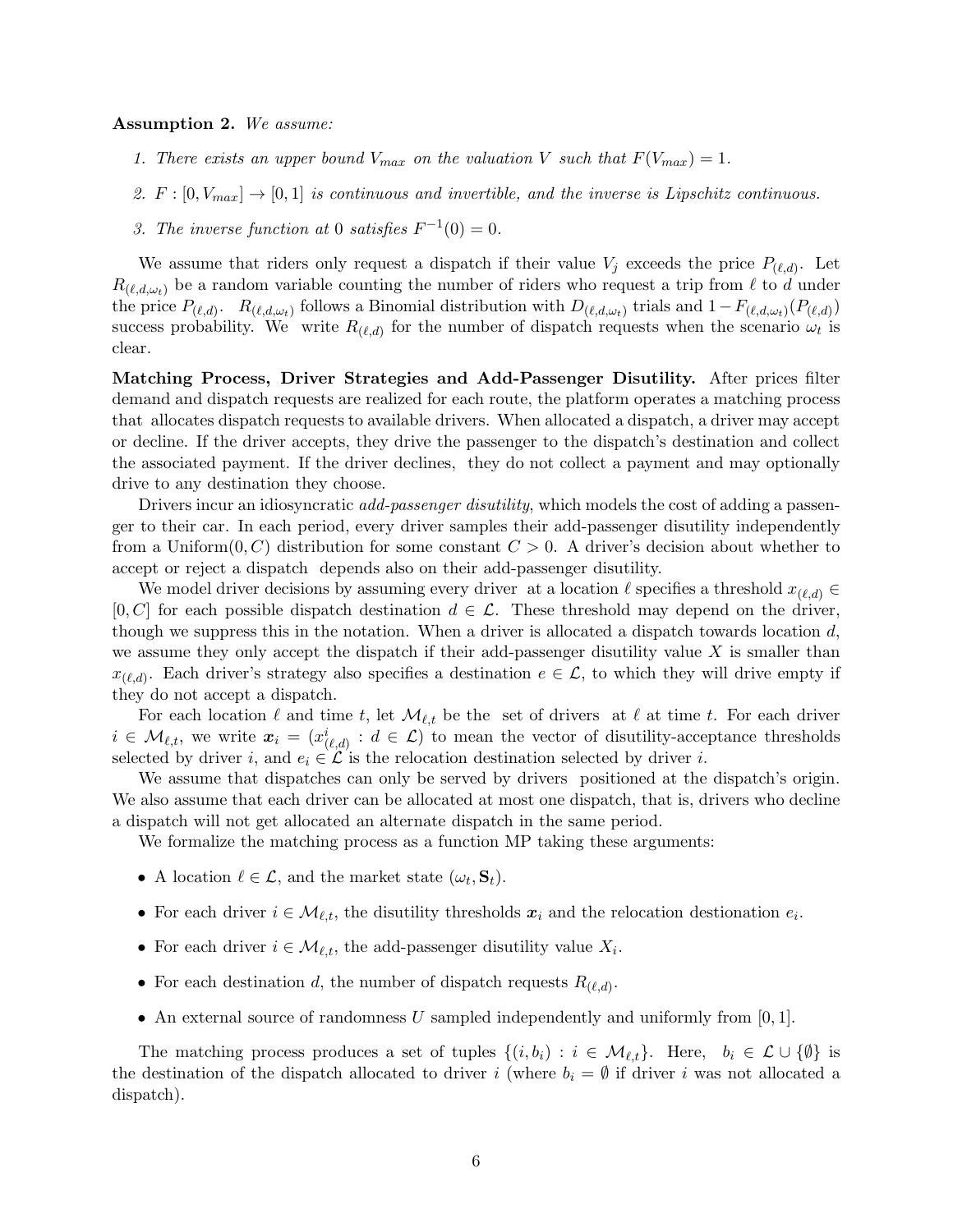For each driver  $i \in \mathcal{M}_{\ell,t}$ , we use  $a_i^t = (\ell, d_i, \delta_i)$  to indicate their action at time t. The driver's starting location is  $\ell$ . The destination location  $d_i$  depends on the output of the matching process and the driver's strategy  $(x_i, e_i)$ . If the add-passenger disutility  $X_i$  is smaller than the threshold  $x_{(\ell,b_i)}$ , then the driver accepts the dispatch and  $d_i = b_i$  and  $\delta_i = 1$ . If not, then the driver declines the dispatch and instead drives towards  $d_i = e_i$  with  $\delta_i = 0$ .

We thus think of this entire matching process as taking the inputs to the function MP specified above and producing the drivers' actions  $(a_i^t : i \in \mathcal{M}_{\ell,t})$ :

$$
(a_i^t : i \in \mathcal{M}_{\ell,t}) \sim \text{MP}(\ell, \{(\boldsymbol{x}_i, e_i) : i \in \mathcal{M}_{\ell,t}\}, \{R_{(\ell,d)} : d \in \mathcal{L}\}).
$$

We assume the platform randomizes its selection of drivers (in particular, preferential dispatch is not an available lever to align incentives). We also assume the actions produced by the matching process are always feasible with respect to demand, i.e. the number of drivers serving a dispatch from  $\ell$  to d never exceeds the number of dispatch requests  $R_{(\ell,d)}$ .

**Strategy Profiles and Approximate Equilibria.** We now define a strategy profile. Let  $M$  be the set of indices for all drivers who could potentially join the market. For each driver  $i \in M$ , the set of indices for all drivers who could potentially join the market. a strategy is a sequence of functions  $\pi_i = (\pi_i^1, \pi_i^2, \dots, \pi_i^T)$  where each  $\pi_i^t$  determines the driver's action at time t. This function  $\pi_i^t : \mathcal{L} \times \mathcal{S}_t \to \mathcal{X} \times \mathcal{L}$  takes as input a location  $\ell$  and a time t state  $(\omega_t, \mathbf{S}_t) \in \mathcal{S}_t$ , and produces a disutility threshold vector  $\mathbf{x}_i \in \mathcal{X}$  and a relocation destination  $e_i \in \mathcal{L}$ .

We define a strategy profile as  $\Pi = (\pi_i : i \in \mathcal{M})$ . We model strategic driver behaviour by assuming that drivers select strategies resulting in an approximate equilibrium strategy profile Π, as defined below. Fixing the strategy profile, (and also the pricing and matching policies), the market dynamics are simply a stochastic process. Whether a strategy profile Π is an approximate equilibrium (with respect to a pricing and matching policy) depends on this stochastic process.

Fix a strategy profile  $\Pi$  and assume that pricing and matching policies are fixed. Let  $(a_i^t : t \in$ [T]) be the sequence of actions taken by each driver  $i \in \mathcal{M}$ . Set  $a_i^t = \emptyset$  for any driver i who hasn't entered the market by time period t; otherwise  $a_i^t$  is selected based on the matching process for time period t.

Let  $R_i^t$  be the reward collected by driver i in time period t.  $R_i^t$  is determined from the action  $a_i^t$  based on the following relationship:

$$
R_{i}^{t} = \begin{cases} P_{(\ell,d)}^{t} - X_{i}^{t} - c_{(\ell,d)} & \text{if } a_{i}^{t} = (\ell, d, 1), \\ -c_{(\ell,d)} & \text{if } a_{i}^{t} = (\ell, d, 0), \\ 0 & \text{if } a_{i}^{t} = \emptyset, \end{cases}
$$
(2)

where  $P_{(\ell,d)}^t$  is the price set by the SSP mechanism for a dispatch from  $\ell$  to  $d$  in time period  $t$ , and  $X_i^t$  is driver i's add-passenger disutility from time period t. The utility-to-go  $U_i^t$  for driver i at time period  $t$  is the sum of rewards they collect over all future time periods,

$$
U_i^t = \sum_{\tau=t}^T R_i^{\tau}.
$$
\n(3)

 $R_i^t$  and  $U_i^t$  are both random variables.

Our definition of incentive compatibility for Π will use of a driver's expected utility to go, conditioned on their dispatch destination and their add-passenger disutility. Define  $\mathcal{U}_i^t(\ell, b, X, (\omega_t, \mathbf{S}_t); \Pi)$ to mean the expected utility-to-go collected by driver i, conditioned on being located at  $\ell$ , on being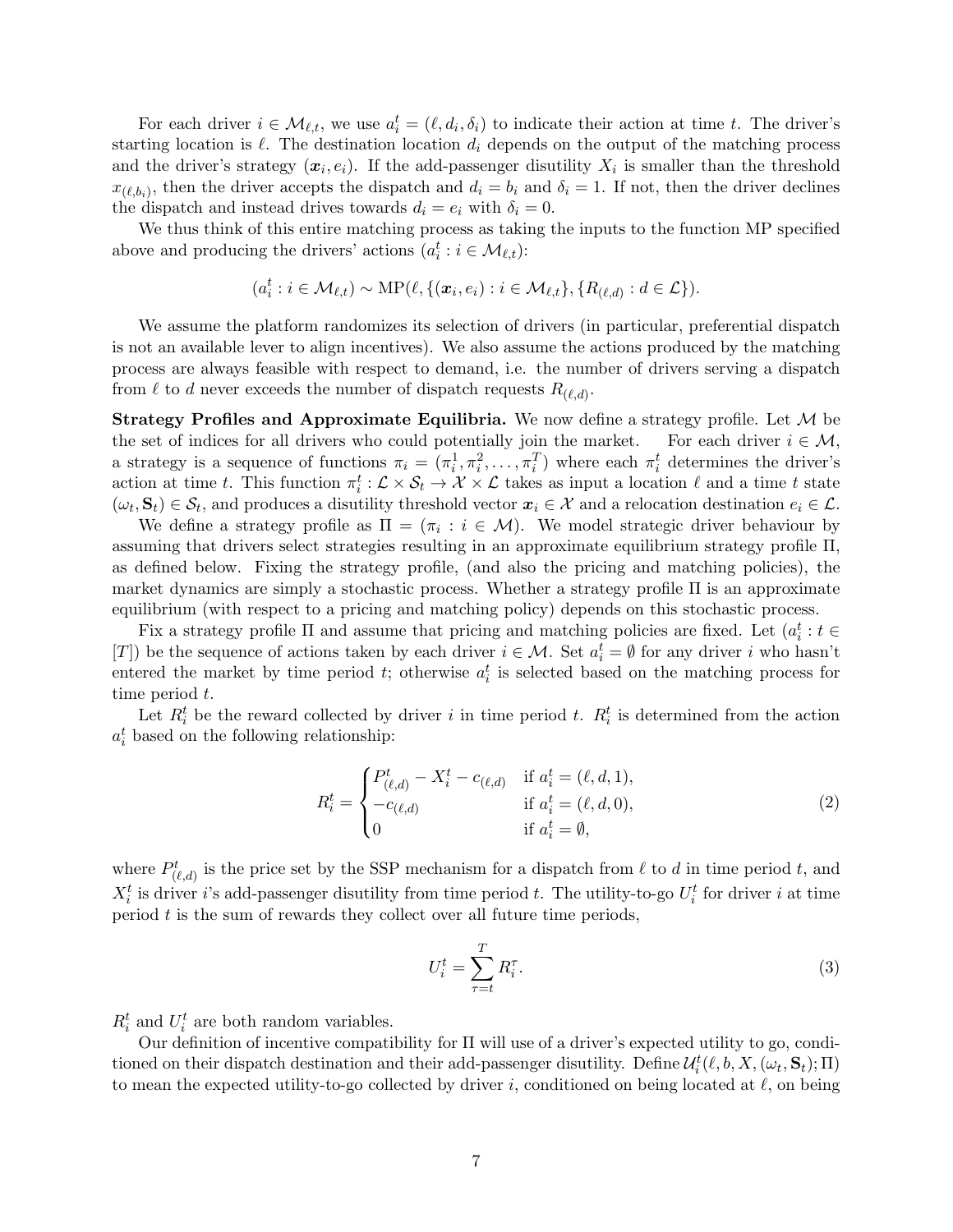allocated a dispatch towards  $b \in \mathcal{L} \cup \{\emptyset\}$ , on seeing add-passenger disutility  $X \in [0, C]$ , on the market state  $(\omega_t, \mathbf{S}_t)$ , and the strategy profile  $\Pi$ :

$$
\mathcal{U}_i^t(\ell, b, X, (\omega_t, \mathbf{S}_t); \Pi) = \mathbb{E}^{\Pi} \left[ U_i^t \mid \ell_i^t = \ell, b_i^t = b, X_i^t = X, (\omega_t, \mathbf{S}_t) \right].
$$

When the location and the state do not need to be emphasized, we write  $\mathcal{U}_i^t(b, X; \Pi)$  for clarity.

Informally, a strategy profile Π is an approximate equilibrium if (almost) every driver has small incentive to deviate, regardless of the destination they are dispatched towards (if any). We use the notation  $\Pi - \pi_i + \pi'_i$  to represent that driver i deviates from a strategy  $\pi_i$  to an alternate strategy  $\pi'_i$ . The incentive-to-deviate for a driver, given a particular time period and market state, is defined as the maximum utility gain the driver can achieve by switching to an alternate strategy. Recall we use the set  $\mathcal{M}_t$  to index the active drivers in the marketplace at time t. We use the notation  $\mathcal{M}_t(\epsilon; (\omega_t, \mathbf{S}_t))$  to mean the set of active drivers whose conditional incentive-to-deviate is at most  $\epsilon$ , given the market state  $(\omega_t, \mathbf{S}_t)$ :

$$
\mathcal{M}_t(\epsilon; (\omega_t, \mathbf{S}_t)) = \left\{ i \in \mathcal{M}_t : \sup_{b \in \mathcal{L} \cup \{ \emptyset \}} \sup_{X \in [0, C]} \sup_{\pi'_i} \mathcal{U}_i^t(b, X; \Pi - \pi_i + \pi'_i) - \mathcal{U}_i^t(b, X; \Pi) \le \epsilon \right\}.
$$
 (4)

 $\mathcal{M}_t(\epsilon)$  implicitly depends on the market state  $(\omega_t, \mathbf{S}_t)$ , but we omit this dependence in the notation for clarity. The formal definition Π must meet to be considered an approximate equilibrium is stated below.

**Definition 1.** Consider the two-level model with population size k. Hold the platform and matching policies fixed and let  $\Pi$  be a strategy-profile. For a constant  $\epsilon > 0$ , we say that  $\Pi$  is an  $(\epsilon, \delta)$ approximate equilibrium if the number of drivers who have at least  $\epsilon$ -conditional incentive to deviate from any market state is smaller than  $\delta k$ , *i.e.*, *if* 

$$
|\mathcal{M}_t \setminus \mathcal{M}_t(\epsilon; \omega_t, \mathbf{S}_t)| \leq \delta k
$$

for every t and every market state  $(\omega_t, \mathbf{S}_t) \in \Omega_t \times \mathcal{S}_t(\gamma_t)$ .

In the above definition, we use the notation  $S_t(\gamma_t)$  to mean the set of supply-location vectors  $S = (S_\ell \geq 0 : \ell \in \mathcal{L})$  such that the total volume of drivers in the network is smaller than  $\gamma_t$ , i.e.  $\sum_{\ell} S_{\ell} \leq \gamma_t$ . We pick  $\gamma_t$  to be a large constant so that  $S_t \in S_t(\gamma_t)$  occurs with high-probability. Note that the choice of  $\gamma_t$  need only depend on the distributions governing the number of drivers who enter the marketplace, which satisfy the concentration assumptions described in Assumption [1.](#page-4-0) In particular, the total volume of drivers in the marketplace at time  $t$  is invariant to the strategy that the drivers use (since we assume without loss of generality that drivers never exit the marketplace).

The Stochastic Fluid Model The fluid model is our tractable approximation to the main model we have been describing so far. We can think of the sources of randomness in our main model as falling under two buckets: the stochastic scenario tree governs *macroscopic* randomness, and the remaining sources of randomness (driver entry, rider entry and dispatch requests) form microscopic randomness. With this designation in mind, we refer to our main model as the stochastic twolevel model. The stochastic two-level model retains the top-level macroscopic randomness, but it approximates the microscopic randomness with deterministic dynamics.

The volume of riders and drivers who enter the market is deterministic in the stochastic fluid model, conditional on the realized scenario. For a time period t and scenario  $\omega_t$ , let

$$
\bar{M}_{(\ell,\omega_t)} = \mathbb{E}[M_{(\ell,\omega_t)}^{(1)}] \quad \text{ and } \quad \bar{D}_{(\ell,d,\omega_t)} = \mathbb{E}[D_{(\ell,d,\omega_t)}^{(1)}]
$$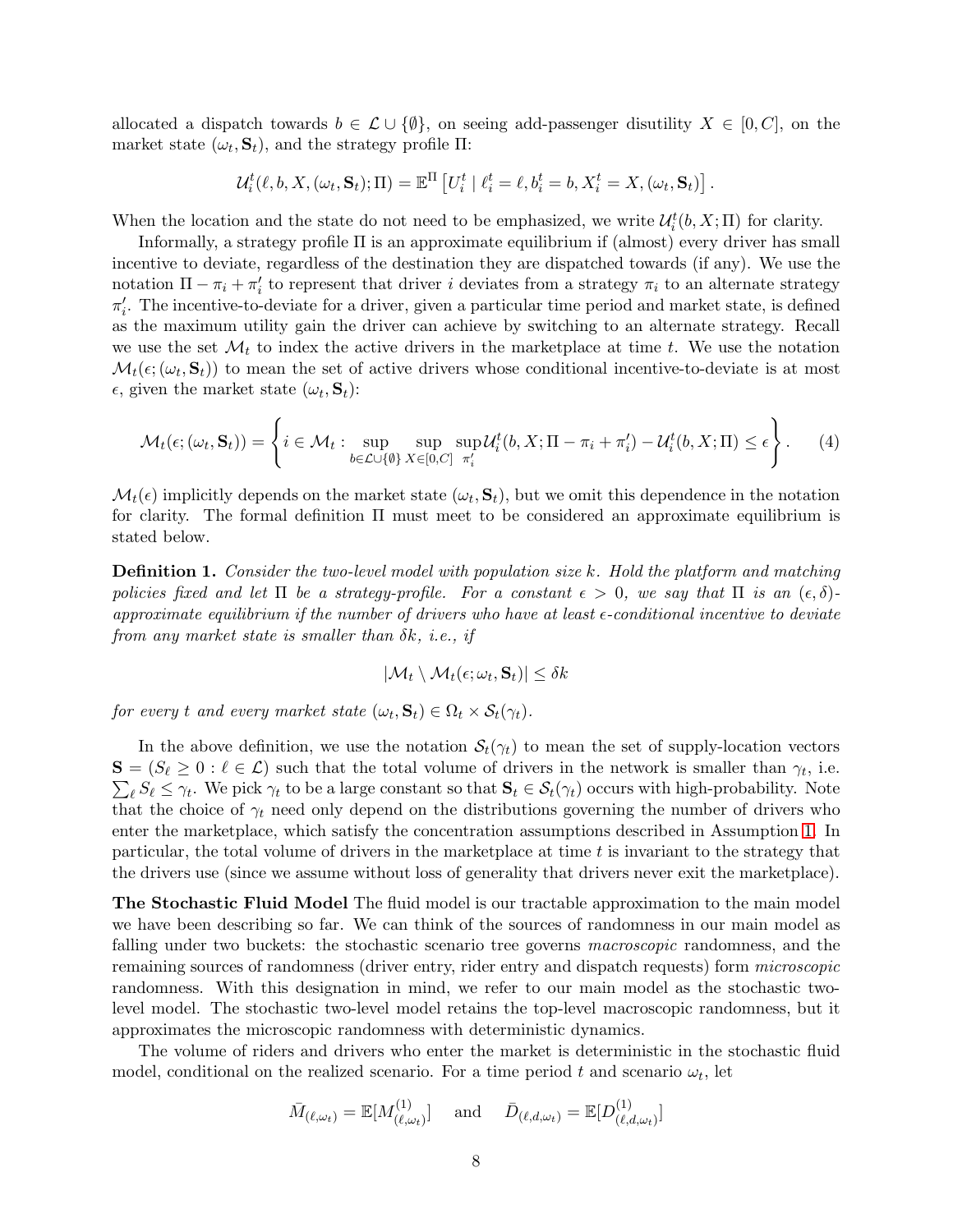be the volume of drivers who join the market at location  $\ell$ , and the volume of riders who enter the market interested in a dispatch from  $\ell$  to  $d$ , respectively. While these definitions are stated in terms of the expected number of drivers and riders who join the market under a population-size parameter  $k$  equal to 1, this is equivalent to taking the expected number of drivers and riders who join under any population-size  $k$  and dividing that by  $k$ , under the first condition stated in Assumption [1.](#page-4-0) Also define

$$
\bar{r}_{(\ell,d,\omega_t)}(P)=\bar{D}_{(\ell,d,\omega_t)}\left(1-F_{(\ell,d,\omega_t)}(P)\right)
$$

to be the fluid volume of riders who request a trip, as a function of the trip price P.

Our formalization of a pricing policy is the same in the stochastic fluid model as it was in the two-level model: a pricing policy is a sequence of functions  $(P_1, P_2, \ldots, P_T)$  where each  $P_t$  is a function that sees the market state  $(\omega_t, \mathbf{S}_t)$  and produces a vector of trip prices for each route  $(P_{(\ell,d)} \geq 0 : (\ell, d) \in \mathcal{L}^2).$ 

We model strategy profiles in the fluid model as a sequence of functions  $\Sigma = (\Sigma_1, \ldots, \Sigma_T)$ . In the stochastic fluid model we assume all drivers at the same location use the same disutility threshold for accepting or rejecting a dispatch decision. We also assume that driver relocation decisions are determined by a collective relocation distribution for all drivers at the same location. Each function  $\Sigma_t$  takes as input a time t state  $(\omega_t, \mathbf{S}_t)$  and produces a disutility threshold vector  $x_{\ell} \in \mathcal{X}$  and a relocation distribution  $e_{\ell} \in \Delta(\mathcal{L})$ , for each location  $\ell$ .

In the stochastic fluid model, the matching process is defined as a function  $\overline{MP}$  that takes as input a location  $\ell$ , a market state  $(\omega_t, \mathbf{S}_t)$ , and a disutility threshold vector  $\mathbf{x}_{\ell}$ , and produces a dispatch vector  $g_{\ell} = (g_{(\ell,d)} : d \in \mathcal{L})$  specifying the volume of drivers  $g_{(\ell,d)}$  who serve a dispatch from  $\ell$  to d. If the drivers at  $\ell$  use a disutility acceptance threshold  $x = x_{(\ell,d)}$  for destination d, and the matching process specifies  $g = g_{(\ell,d)}$  dispatches towards d, we assume the fluid matching process has to allocated dispatches towards d to a pool of drivers with volume

$$
Z(g,x) = \begin{cases} g\frac{C}{x} & \text{if } x > 0, \\ 0 & \text{else.} \end{cases}
$$
 (5)

For the dispatch volumes to be feasible, each  $g_{(\ell,d)}$  cannot exceed the dispatch request volume  $\bar{r}_{(\ell,d)}(P_{(\ell,d)})$ , and the implied pool sizes cannot exceed the available driver supply: at each location  $\ell,$ 

$$
\sum_{d \in \mathcal{L}} Z(g_{(\ell,d)}, x_{(\ell,d)}) \le S_{\ell}.\tag{6}
$$

The volume of relocation trips along each route is then determined by the relocation distribution  $e_\ell$  and the remaining volume of undispatched drivers at  $\ell$ . The volume of drivers who serve a relocation trip from  $\ell$  to  $d$  is defined as

$$
h_{(\ell,d)} = e_{(\ell,d)} \left( S_{\ell} - \sum_{d \in \mathcal{L}} g_{(\ell,d)} \right).
$$

Because the relocation volumes are deterministic functions of the dispatch volumes, we can think of the matching process as a deterministic function that takes as input the market state  $(\omega_t, \mathbf{S}_t)$ , the disutility thresholds  $x_{\ell} \in \mathcal{X}^{\mathcal{L}}$  and the relocation distributions  $e_{\ell} \in \Delta(\mathcal{L})$  used at each location  $\ell$ , and producing trip volumes  $(h, g) = \overline{\text{MP}}(\omega_t, \mathbf{S}_t, (\boldsymbol{x}_\ell, \mathbf{e}_\ell : \ell \in \mathcal{L}))$ , where  $h = (h_{(\ell, d)} : (\ell, d) \in \mathcal{L}^2)$ specifies the volume of relocation trips along each route, and  $g = (g_{(\ell,d)} : (\ell, d) \in \mathcal{L}^2)$  specifies the volume of dispatch trips along each route.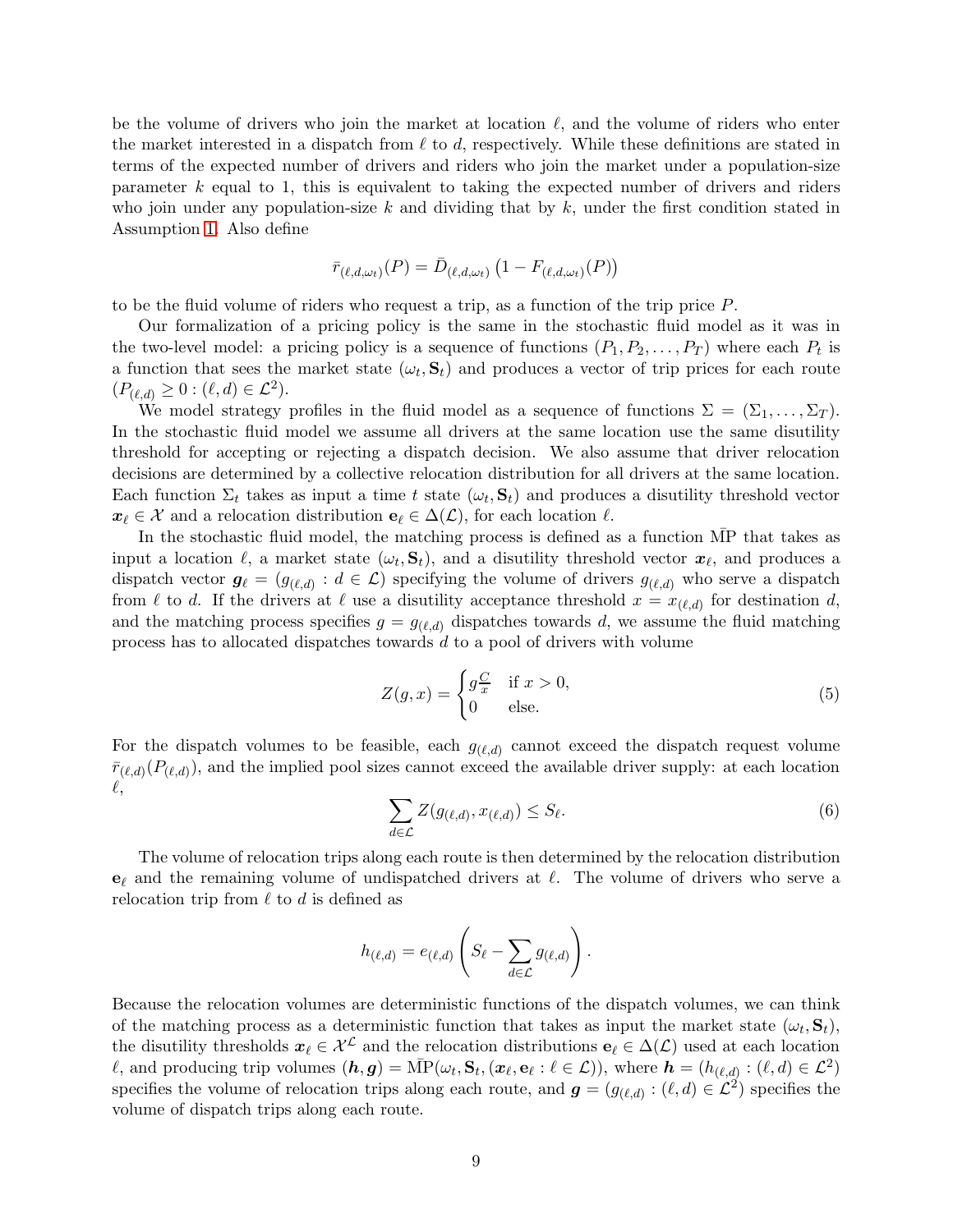We will frequently use the parameterization  $f = h + g$  to mean the vector of total trip volumes across each route. In the stochastic fluid model, note that the supply location vector for the next time period is a deterministic function of the scenario in the next time period and the total trip volumes in the current time period. If the time t scenario is  $\omega_t$  and the time t total trip volumes are given by  $f$ , if the time  $t+1$  scenario is  $\omega_{t+1}$  then let  $\bar{S}_{\omega_{t+1}}(f)$  specify the the time  $t+1$  supply location vector, where

<span id="page-9-0"></span>
$$
(\bar{\mathbf{S}}_{\omega_{t+1}}(\boldsymbol{f}))_{\ell} = \bar{M}_{(\ell,\omega_{t+1})} + \sum_{o \in \mathcal{L}} f_{(o,\ell)}.
$$
\n(7)

Equilibrium Strategies in the Stochastic Fluid Model. In order to define what it means for a fluid strategy profile  $\Sigma = (\Sigma_1, \ldots, \Sigma_T)$  to be an equilibrium strategy profile, we associated with  $\Sigma$  a value function for each location and a Q-value for each trip type. The value function specifies the expected utility-to-go for a driver given their location, and the Q-value specifies the expected utility-to-go for a driver given their action.

Assume the pricing and matching policies are fixed. We define the Q-values and the value function associated with  $\Sigma$  recursively. For the base case, let  $\mathcal{V}_{T+1}(\cdot)$  always equal 0. Let  $a =$  $(\ell, d, \delta) \in \mathcal{L}^2 \times \{0, 1\}$  denote any action, let  $X \in [0, C]$  be any add-passenger disutility value, let  $t \in [T]$  be any time period, and let  $(\omega_t, \mathbf{S}_t) \in \Omega_t \times S$  be any market state. Assume the value function for the next time period  $V_{t+1} : \mathcal{L} \times \Omega_t \times \mathcal{S} \to \mathbb{R}_+$  has already been defined. Let  $h, g$ be the relocation-trip and dispatch-trip volumes produced by the matching process and the time t strategy  $\Sigma_t$ , and let  $\boldsymbol{f} = \boldsymbol{h} + \boldsymbol{g}$  be the total-trip volumes.

Define the Q-value for time  $t$  as:

$$
Q_t(a, X, \omega_t, \mathbf{S}_t) = \delta(P_{(\ell, d)} - X) - c_{(\ell, d)} + \mathbb{E}\left[\mathcal{V}_{t+1}(d, \omega_{t+1}, \bar{\mathbf{S}}_{\omega_{t+1}}(\boldsymbol{f}))\right],
$$

and define the value of location  $\ell$  at time t as:

$$
\mathcal{V}_t(\ell,\omega_t,\mathbf{S}_t) = \frac{1}{S_{\ell}} \sum_{d \in \mathcal{L}} \left[ h_{(\ell,d)} \mathcal{Q}_t(\ell,d,0) + g_{(\ell,d)} \mathcal{Q}_t\left(\ell,d,1,\frac{x_{(\ell,d)}}{2}\right) \right].
$$

In the above, we write

$$
\mathcal{Q}_t(\ell, d, 0) = \mathcal{Q}_t((\ell, d, 0), X, \omega_t, \mathbf{S}_t)
$$

to mean the expected utility-to-go of drivers who take a relocation trip from  $\ell$  to d, and we write

$$
\mathcal{Q}_t\left(\ell,d,1,\frac{x_{(\ell,d)}}{2}\right)=\mathcal{Q}_t\left((\ell,d,0),\frac{x_{(\ell,d)}}{2},\omega_t,\mathbf{S}_t\right)
$$

to mean the expected utility-to-go of drivers who serve a dispatch from  $\ell$  to d. Note that  $\frac{x_{(\ell,d)}}{2}$  is the average pickup disutility incurred by drivers who serve a dispatch from  $\ell$  to  $d$ . In this definition of  $V_t$ , we are implicitly relying on the equality

$$
\mathcal{Q}_t\left(\ell,d,1,\frac{x_{(\ell,d)}}{2}\right)=\frac{1}{x_{(\ell,d)}}\int_0^{x_{(\ell,d)}}\bar{\mathcal{Q}}_t\left(\ell,d,1,x\right)dx.
$$

In order for a fluid strategy  $\Sigma$  to be an equilibrium with respect to a fixed pricing policy and matching process, we require that no driver can have a profitable deviation from their specified action, from any market state. The property that no driver can have a profitable deviation can be broken down further into the following subproperties:

• A driver who takes a relocation trip cannot have the ability to take a relocation trip toward a different destination yielding higher utility.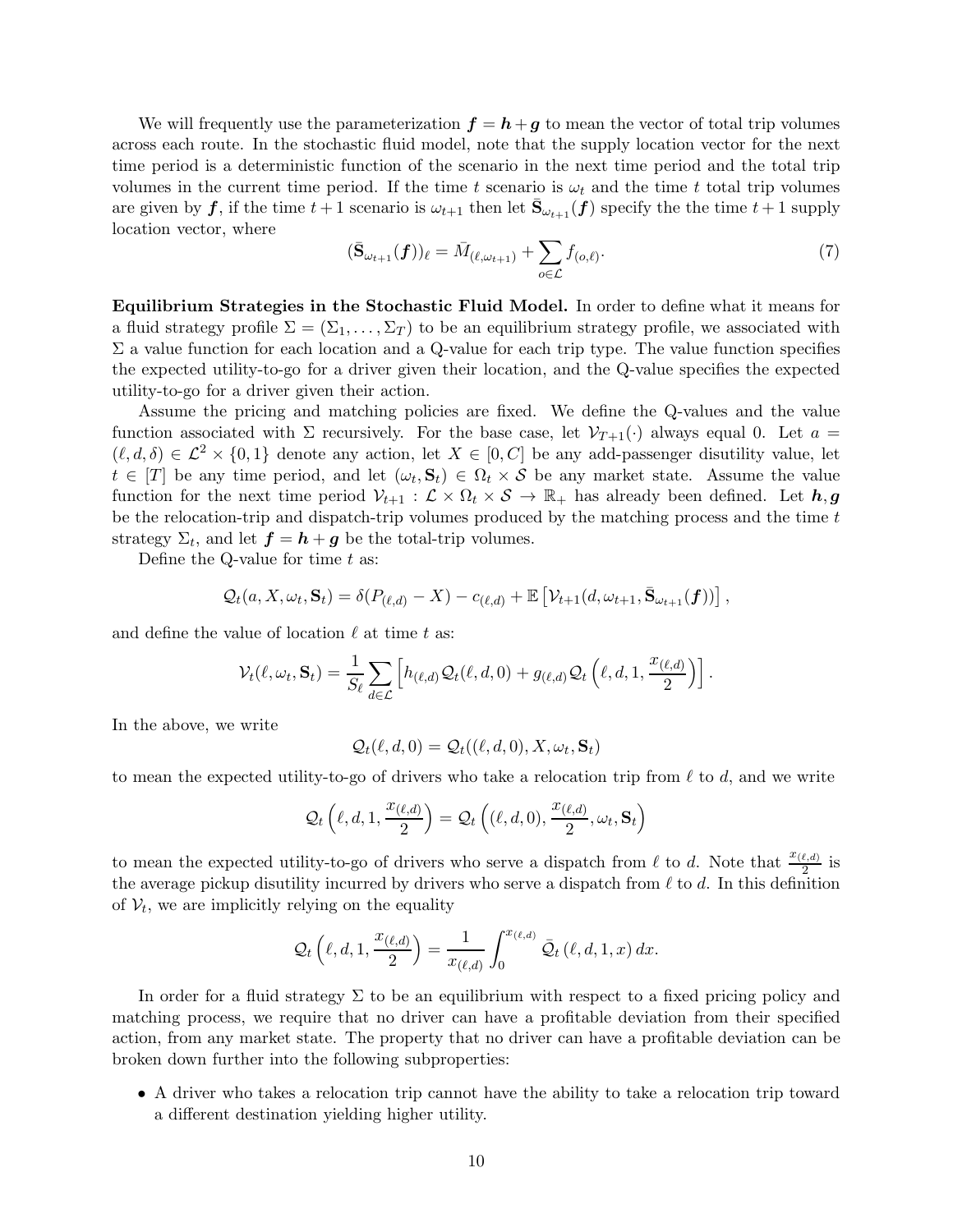- A driver who accepts a dispatch cannot have the ability to take a relocation trip yielding higher utility.
- A driver who declines a dispatch cannot have been able to achieve higher utility by accepting the dispatch.

We summarize these properties with the following equations:

<span id="page-10-1"></span>
$$
h_{(\ell,d)} > 0 \implies \mathcal{Q}_t(\ell,d,0) = \max_{d' \in \mathcal{L}} \mathcal{Q}_t(\ell,d',0),
$$
  
\n
$$
g_{(\ell,d)} > 0 \implies \mathcal{Q}_t(\ell,d,1,X) \ge \max_{d' \in \mathcal{L}} \mathcal{Q}_t(\ell,d',0) \quad \forall X \in [0,x_{(\ell,d)}],
$$
  
\n
$$
\bar{r}_{(\ell,d)} > 0, \ x_{(\ell,d)} < C \implies \mathcal{Q}_t(\ell,d,1,X) \le \max_{d' \in \mathcal{L}} \mathcal{Q}_t(\ell,d',0) \quad \forall X \in (x_{(\ell,d)},C].
$$
 (8)

We also provide approximate incentive comptability conditions, which depend on an error term  $\epsilon > 0$ :

<span id="page-10-2"></span>
$$
h_{(\ell,d)} > \epsilon \implies \mathcal{Q}_t(\ell,d,0) \ge \max_{d' \in \mathcal{L}} \mathcal{Q}_t(\ell,d',0) - \epsilon,
$$
  
\n
$$
g_{(\ell,d)} > \epsilon \implies \mathcal{Q}_t(\ell,d,1,X) \ge \max_{d' \in \mathcal{L}} \mathcal{Q}_t(\ell,d',0) - \epsilon \quad \forall X \in [0,x_{(\ell,d)}],
$$
  
\n
$$
\bar{r}_{(\ell,d)} > \epsilon, \ x_{(\ell,d)} < C - \epsilon \implies \mathcal{Q}_t(\ell,d,1,X) \le \max_{d' \in \mathcal{L}} \mathcal{Q}_t(\ell,d',0) + \epsilon \quad \forall X \in (x_{(\ell,d)},C].
$$
  
\n(9)

**Definition 2.** We say a fluid strategy profile  $\Sigma$  is an exact equilibrium, with respect to a fixed pricing and matching policy, if the incentive compatibility conditions [\(8\)](#page-10-1) are satisfied from every market state.  $\Sigma$  is an  $\epsilon$ -approximate equilibrium if the approximate incentive compatibility conditions [\(9\)](#page-10-2) are satisfied from any market state.

# <span id="page-10-0"></span>3 Optimal Centralized Solution for the Stochastic Fluid Model

In this section we construct an optimization problem to obtain the welfare-optimal movement of drivers for the stochastic fluid model, ignoring strategic aspects of the problem and assuming that all drivers can be routed by a centralized planner. We refer to this problem as the fluid optimization problem.

The fluid optimization problem resembles a maximum-value flow problem over a "stochastic flow network" in which drivers move across locations and scenarios  $\omega_1, \omega_2, \ldots, \omega_T$  unfold as time progresses.

The fluid optimization problem solves for the welfare-optimal trip specification from any market state  $(\omega_t, \mathbf{S}_t)$ . Let  $\Phi_{\omega_t} : \mathcal{S} \to \mathbb{R}$  be a function such that  $\Phi_{\omega_t}(\mathbf{S}_t)$  gives the optimal expected welfare that can be achieved in the fluid model starting from the market state  $(\omega_t, \mathbf{S}_t)$  at time t.

We define  $\Phi_{\omega_t}$  via backwards induction. For the base case, let  $\Phi_{\omega_{T+1}}(\cdot) = 0$ . Fix any time period t and assume that  $\Phi_{\omega_{t+1}}$  has already been defined for all time  $t+1$  scenarios  $\omega_{t+1}$ . We define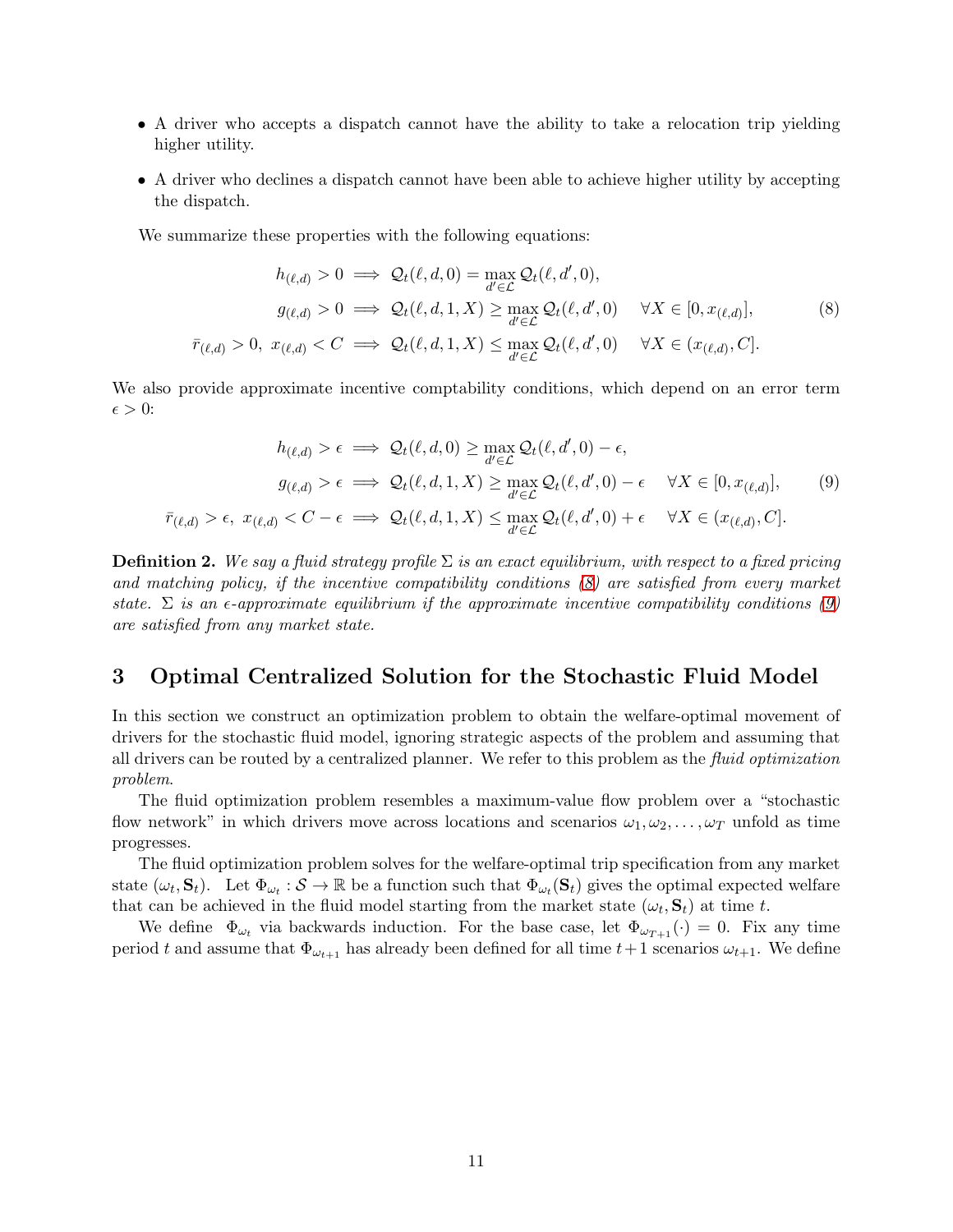$\Phi_{\omega_t}(\mathbf{S}_t)$  to be the value of the optimization problem stated below in [\(10\)](#page-11-0):

$$
\Phi_{\omega_t}(\mathbf{S}) \equiv \qquad \sup_{\boldsymbol{f},\boldsymbol{g}} \quad \mathcal{W}_{\omega_t}(\boldsymbol{f},\boldsymbol{g}) \tag{10}
$$

subject to

<span id="page-11-1"></span><span id="page-11-0"></span>
$$
f_{(\ell,d)} \ge 0 \qquad \qquad \forall (\ell,d) \in \mathcal{L}^2 \qquad (11)
$$

$$
g_{(\ell,d)} \ge 0 \qquad \qquad \forall (\ell,d) \in \mathcal{L}^2 \qquad (12)
$$

$$
f_{(\ell,d)} \ge g_{(\ell,d)} \qquad \qquad \forall (\ell,d) \in \mathcal{L}^2 \tag{13}
$$

<span id="page-11-2"></span>
$$
\sum_{d \in \mathcal{L}} f_{(\ell,d)} = S_{\ell} \qquad \forall \ell \in \mathcal{L}.
$$
 (14)

The decision variables in [\(10\)](#page-11-0) are the pair of vectors  $(f, g)$ , where  $f = (f_{(\ell,d)} : (\ell, d) \in \mathcal{L}^2)$  encodes the total trip volumes along each route and  $g = (g_{(\ell,d)} : (\ell,d) \in \mathcal{L}^2)$  encodes the dispatch trip volumes along each route. We use the notation

$$
F_{\omega_t}^*(\mathbf{S}) = \{(\mathbf{f}, \mathbf{g}) \text{ satisfying (11 - 14)}, \mathcal{W}_{\omega_t}(\mathbf{f}, \mathbf{g}) = \Phi_{\omega_t}(\mathbf{S})\}
$$

to mean the set of optimal solutions with respect to  $(\omega_t, \mathbf{S}_t)$ .

The objective function has two components:

$$
\mathcal{W}_{\omega_t}(\boldsymbol{f}, \boldsymbol{g}) = \mathcal{U}_{\omega_t}(\boldsymbol{f}, \boldsymbol{g}) + \mathcal{U}^{>t}_{\omega_t}(\boldsymbol{f}).
$$

The second component  $\mathcal{U}^{>t}_{\omega_t}(\boldsymbol{f})$  gives the expected total welfare achievable over all future time periods starting from time  $t + 1$ , as a function of the total trip volumes f taken in the current time period. It is defined via

<span id="page-11-3"></span>
$$
\mathcal{U}_{\omega_t}^{>t}(\boldsymbol{f}) = \mathbb{E}\left[\Phi_{\omega_{t+1}}(\bar{\mathbf{S}}_{\omega_{t+1}}(\boldsymbol{f})) \mid \omega_t\right]. \tag{15}
$$

The expectation is taken over the scenario  $\omega_{t+1}$  given the time t scenario  $\omega_t$ . Recall that  $\bar{S}_{\omega_{t+1}}(f)$ is a deterministic function, specified in equation [\(7\)](#page-9-0), that gives the time  $t+1$  supply location vector as a function of the total trip volumes  $f$ .

The first component of the objective function,  $\mathcal{U}_{\omega_t}(\boldsymbol{f}, \boldsymbol{g})$ , gives the total welfare generated by the trips  $(f, g)$  in time period t.  $\mathcal{U}_{\omega_t}(f, g)$  is defined by the following equation:

$$
\mathcal{U}_{\omega_t}(\boldsymbol{f}, \boldsymbol{g}) = \sum_{(\ell, d) \in \mathcal{L}^2} U_{(\ell, d, \omega_t)}(g_{(\ell, d)}) - \sum_{(\ell, d) \in \mathcal{L}^2} c_{(\ell, d, \omega_t)} f_{(\ell, d)} - \sum_{\ell} A(\boldsymbol{g}^T \boldsymbol{1}_{\ell}, \boldsymbol{f}^T \boldsymbol{1}_{\ell}),
$$
(16)

where  $U_{(\ell,d,\omega_t)}(g_{(\ell,d)})$  is the maximum utility generated by serving  $g_{(\ell,d)}$  dispatch trips,  $-c_{(\ell,d,\omega_t)}f_{(\ell,d)}$ is the constant cost incurred by all drivers who drive from  $\ell$  to d, and  $A(g^T 1_\ell, f^T 1_\ell)$  is the addpassenger disutility incurred by all drivers from  $\ell$  who serve a dispatch.

In writing the add-passenger disutility cost function, we adopt the convention that  $\mathbf{1}_{\ell}$  is a vector indexed by routes  $(\ell, d) \in \mathcal{L}^2$  that takes the value 1 on components where the origin location is  $\ell$ and 0 otherwise. With this convention,  $g^T 1_\ell$  specifies the total volume of drivers at  $\ell$  who serve a dispatch, and  $f^T 1_\ell$  specifies the total volume of drivers at  $\ell$  in total.

The minimum disutility we can incur by serving  $\boldsymbol{g}^T \boldsymbol{1}_\ell$  dispatches is to select drivers positioned at  $\ell$  whose add-passenger disutility falls in the bottom  $\frac{g^{T}1_{\ell}}{f^{T}1_{\ell}}$  $\frac{g^2 \cdot 1}{f^T 1}$  quantile of the disutility distribution. Recall that the add-passenger disutility follows a Uniform $(0, C)$  distribution in each time period. So the best quantile results when drivers use the cutoff  $x_{(\ell,d)} = (1 - \frac{g^{T} 1_{\ell}}{f^{T} 1_{\ell}})$  $\frac{g^- \mathbf{1}_\ell}{f^T \mathbf{1}_\ell}$  C, resulting in an idiosyncratic disutility cost function which is 0 when  $f^T 1_\ell = 0$ , and otherwise can be expressed as:

$$
A(\boldsymbol{g}^T \boldsymbol{1}_{\ell}, \boldsymbol{f}^T \boldsymbol{1}_{\ell}) = \boldsymbol{g}^T \boldsymbol{1}_{\ell} \left( \frac{C}{2} \frac{\boldsymbol{g}^T \boldsymbol{1}_{\ell}}{\boldsymbol{f}^T \boldsymbol{1}_{\ell}} \right) = \frac{C(\boldsymbol{g}^T \boldsymbol{1}_{\ell})^2}{2 \boldsymbol{f}^T \boldsymbol{1}_{\ell}}.
$$
 (17)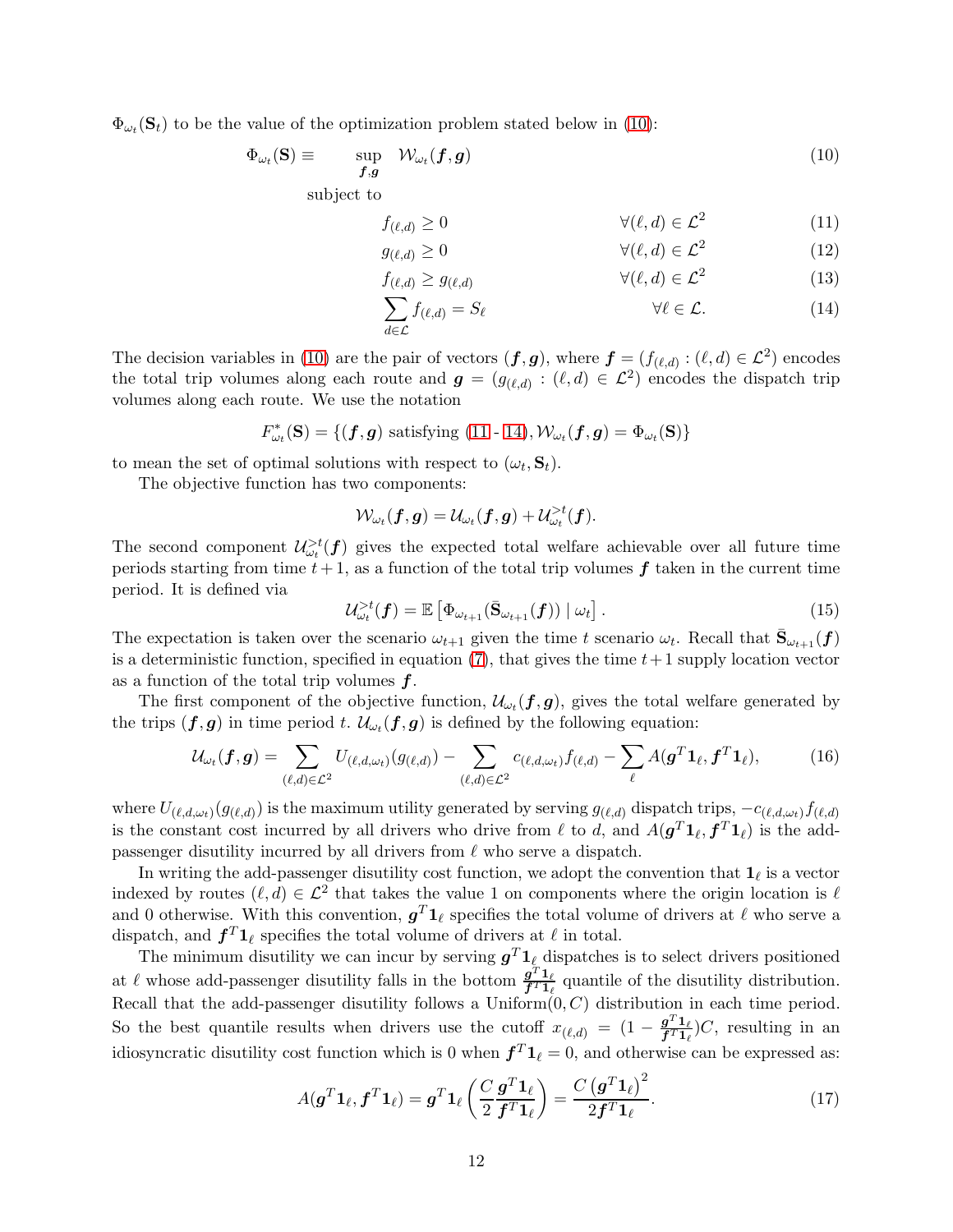To define the function  $U_{(\ell,d,\omega_t)}(g)$ , which specifies the total rider welfare generated as a function of the dispatch volume  $g$ , we first derive the rider-side price maximizing welfare along that route. Recall that  $\bar{D}_{(\ell,d,\omega_t)}$  riders arrive for a trip from  $\ell$  to d under the scenario  $\omega_t$ . For the sake of notational simplicity we don't explicitly include a constraint that the dispatch-volume  $g_{(\ell,d)}$  cannot exceed rider demand  $\bar{D}_{(\ell,d,\omega_t)}$ . instead, we incorporate rider demand volume into the objective function. If the dispatch volume is smaller than the total volume of riders, then the maximum utility is generated when the price selects for the upper  $\frac{g_{(o,d,\omega_t)}}{D_{(o,d,\omega_t)}}$  quantile of potential riders to request a dispatch. If the dispatch volume is larger than the volume of riders then the price should select for all available riders. Thus, the welfare-optimal price as a function of the dispatch-volume g can be written as follows:

$$
P_{(\ell,d,\omega_t)}(g) = \begin{cases} F_{(\ell,d,\omega_t)}^{-1} \left(1 - \frac{g}{D_{(\ell,d,\omega_t)}}\right) & \text{if } g \le \bar{D}_{(\ell,d,\omega_t)},\\ 0 & \text{otherwise}, \end{cases}
$$
(18)

where  $F_{(o,d,\omega_t)}$  is the distribution function for the rider value distribution of riders from  $\ell$  to d under  $\omega_t$ . We are now ready to specify the reward function  $U_{(\ell,d,\omega_t)}(g)$ :

$$
U_{(\ell,d,\omega_t)}(g) = \begin{cases} \min(g,\bar{D}_{(\ell,d,\omega_t)}) \mathbb{E}[V \mid V \ge P_{(\ell,d,\omega_t)}(g)] & \text{if } g \ge 0, \\ V_{max}g & \text{if } g < 0, \end{cases}
$$
(19)

where V is a rider willingness-to-pay random variable with distribution function  $F_{(\ell,d,\omega_t)}$ , and where  $V_{max}$  is the smallest value for which  $F_{(\ell,d,\omega_t)}(V_{max}) = 1$ . The following Lemma characterizes the derivative of each utility function  $U_{(o,d,\omega_t)}(\cdot,\cdot)$ :

<span id="page-12-0"></span>**Lemma 1.** Consider the reward function  $U_{(\ell,d,\omega_t)}$  associated with any route  $(\ell,d) \in \mathcal{L}^2$  and any scenario  $\omega_t$ . Assume the rider-value distribution  $F_{(\ell,d,\omega_t)}$  satisfies Assumption [2.](#page-5-0) Then  $U_{(\ell,d,\omega_t)}(g)$ is concave in g, is differentiable at every  $g \in \mathbb{R}$ , and the derivative at each  $g \in \mathbb{R}$  satisfies:

$$
\frac{d}{dg}U_{(\ell,d,\omega_t)}(g) = \begin{cases} P_{(\ell,d,\omega_t)}(g) & \text{if } g \ge 0, \\ V_{max} & \text{if } g < 0. \end{cases}
$$

Moreover, the fluid optimization problem [\(10\)](#page-11-0) has a concave objective function for any market state.

We defer the proof of Lemma [1](#page-12-0) to Appendix [D.1.](#page-42-0) Next, we state a Lemma characterizing the optimality conditions for the optimization problem [\(10\)](#page-11-0). We defer the proof of Lemma [2](#page-12-1) to Appendix [D.3.](#page-45-0)

<span id="page-12-1"></span>**Lemma 2.** Let  $(\omega_t, \mathbf{S}_t)$  be any market state and let  $\mathbf{f}, \mathbf{g} \in \mathbb{R}_+^{\mathcal{L}^2}$  be any feasible solution to the fluid optimization problem [\(10\)](#page-11-0) with respect to  $(\omega_t, \mathbf{S}_t)$ . Then  $(\mathbf{f}, \mathbf{g})$  is an optimal solution if and only if there exist dual variables  $\alpha_{(\ell,d)}, \beta_{(\ell,d)}, \gamma_{(\ell,d)} \geq 0$  for all  $(\ell,d) \in \mathcal{L}^2$ , and  $\eta_{\ell} \in \mathbb{R}$  for all  $\ell \in \mathcal{L}$ , for which the following conditions are satisfied:

1. Complementary Slackness:

$$
\forall (\ell, d) \in \mathcal{L}^2, \quad f_{(\ell,d)} \alpha_{(\ell,d)} = 0, \quad g_{(\ell,d)} \beta_{(\ell,d)} = 0, \quad (g_{(\ell,d)} - f_{(\ell,d)}) \gamma_{(\ell,d)} = 0.
$$

2. Stationarity. For all  $(\ell, d) \in \mathcal{L}^2$ , if the volume of drivers  $S_{\ell}$  at  $\ell$  is larger than 0 then the following equations hold:

<span id="page-12-3"></span>
$$
P_{(\ell,d)}(g_{(\ell,d)}) - C \frac{\mathbf{g}^T \mathbf{1}_{\ell}}{\mathbf{f}^T \mathbf{1}_{\ell}} = \gamma_{(\ell,d)} - \beta_{(\ell,d)}.
$$
\n(20)

<span id="page-12-2"></span>
$$
-c_{(\ell,d)} + \frac{C}{2} \left(\frac{\boldsymbol{g}^T \boldsymbol{1}_{\ell}}{\boldsymbol{f}^T \boldsymbol{1}_{\ell}}\right)^2 = \eta_{\ell} - \frac{\partial}{\partial f_{(\ell,d)}} \mathcal{U}_{\omega_t}^{>t}(\boldsymbol{f}) - \alpha_{(\ell,d)} - \gamma_{(\ell,d)}.
$$
 (21)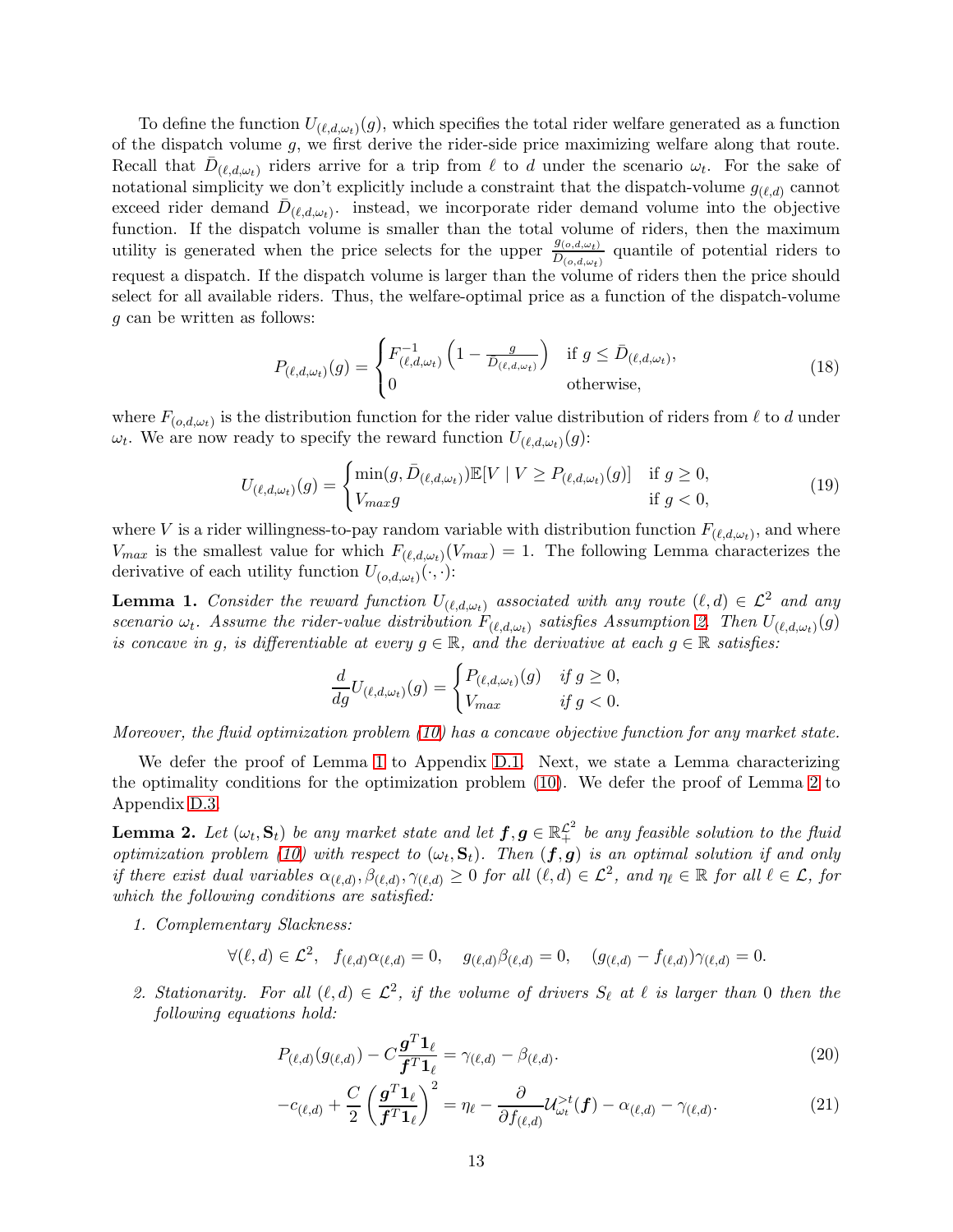In equation [\(21\)](#page-12-2) above,  $\frac{\partial}{\partial f_{(\ell,d)}}\mathcal{U}_{\omega_t}^{>t}(\mathbf{f})$  is the partial derivative of the future welfare function  $\mathcal{U}^{>t}_{\omega_t}(\bm{f})$  (see equation [15\)](#page-11-3) with respect to the total trip volume along route  $(\ell, d)$ . From the definition of the future welfare function, we have the following equality:

$$
\frac{\partial}{\partial f_{(\ell,d)}}\mathcal{U}^{>t}_{\omega_t}(\boldsymbol{f})=\mathbb{E}_{\omega_{t+1}}\left[\frac{\partial}{\partial f_{(\ell,d)}}\Phi_{\omega_{t+1}}(\bar{\mathbf{S}}_{\omega_{t+1}}(\boldsymbol{f}))\mid \omega_t\right],
$$

where  $\Phi_{\omega_{t+1}}(\cdot)$  is the optimal welfare achievable from scenario  $\omega_{t+1}$  as a function of the supply locations  $\bar{\mathbf{S}}_{\omega_{t+1}}(f)$ .

<span id="page-13-0"></span>The following Lemma characterizes the partial derivatives of  $\Phi_{\omega_t}(\mathbf{S})$  in terms of dual variables. **Lemma 3.** Fix a time-scenario  $\omega_t$  and let  $\mathbf{S} = (S_\ell \geq 0 : \ell \in \mathcal{L})$  be any supply-location vector. Pick

any location  $\ell$  for which the volume of supply at  $\ell$  is nonzero under  $S$ , i.e.  $S_{\ell} > 0$ .

- 1. For the state-dependent optimization problem with respect to S the value of any optimal dual variable associated with the flow conservation constraint for location  $\ell$  is unique. That is there exists a number  $\eta_{\ell}^*$  such that  $\eta_{\ell} = \eta_{\ell}^*$ , where  $\eta_{\ell}$  is the  $\ell$ th component of  $\eta$  for any optimal dual variables  $(\boldsymbol{\alpha}, \boldsymbol{\beta}, \boldsymbol{\gamma}, \boldsymbol{\eta}) \in D^*(\mathbf{S})$ .
- 2. The state dependent optimization function  $\Phi_{\omega_t}(\cdot)$  is differentiable with respect to  $S_{\ell}$  at the supply location vector  $S$ . Moreover, the partial derivative is equal to the value of the optimal dual variable for the flow conservation constraint at location  $\ell$ :

$$
\frac{\partial}{\partial S_{\ell}}\Phi_{\omega_t}(\mathbf{S}) = \eta_{\ell}^*
$$

.

3. The partial derivative  $\frac{\partial}{\partial S_{\ell}}\Phi_{\omega_t}(\mathbf{S})$  is continuous at **S**.

Lemma [3](#page-13-0) concerns partial derivatives of the state-dependent optimization function assuming the volume of drivers  $S_{\ell}$  at location  $\ell$  is larger than 0. Notice that, if the supply volume  $S_{\ell}$  is strictly smaller than 0, then the feasible region for the state-dependent optimization problem is empty and the optimal value is  $-\infty$ . Therefore, the state-dependent optimization function  $\Phi_{\omega_t}(\cdot)$ is only finite for supply-location vectors which are nonnegative in every component.

It will be useful for us to extend our understanding of the partial derivative  $\frac{\partial}{\partial S_{\ell}}\Phi_{\omega_i}(\mathbf{S})$  to supplylocation vectors which lie on the boundary of the domain, i.e. where  $S_{\ell} = 0$ . For supply-location vectors **S** where  $S_\ell$  is 0 we will take  $\frac{\partial}{\partial S_\ell} \Phi_{\omega_t}(\mathbf{S})$  to mean the sequence of derivatives of  $\mathbf{S} + h \mathbf{1}_\ell$  as h goes to 0 from above:

$$
\frac{\partial}{\partial S_{\ell}} \Phi_{\omega_t}(\mathbf{S}^+) = \lim_{h \downarrow 0} \frac{\partial}{\partial S_{\ell}} \Phi_{\omega_t}(\mathbf{S} + h \mathbf{1}_{\ell}),
$$

where  $\mathbf{1}_{\ell}$  represents a vector indexed by locations  $\mathcal{L}$  with a 1 in the  $\ell$  component and 0 everywhere else. In a slight abuse of notation we will write

<span id="page-13-1"></span>
$$
\frac{\partial}{\partial S_{\ell}} \Phi_{\omega_t}(\mathbf{S}) = \begin{cases} \frac{\partial}{\partial S_{\ell}} \Phi_{\omega_t}(\mathbf{S}) & \text{if } S_{\ell} > 0, \\ \frac{\partial}{\partial S_{\ell}} \Phi_{\omega_t}(\mathbf{S}^+) & \text{if } S_{\ell} = 0, \end{cases}
$$
(22)

for any supply-location vector S with nonnegative components. The following Lemma states that the right derivative  $\frac{\partial}{\partial S_{\ell}}\Phi_{\omega_i}(\mathbf{S}^+)$  is well-defined for points on the boundary, and also that the partial derivative is continuous over all supply-location vectors with nonnegative components.

<span id="page-13-2"></span>**Lemma 4.** Let S be a supply-location vector with nonnegative components and assume  $S_{\ell} = 0$  for some location  $\ell$ . Then the right-derivative  $\frac{\partial}{\partial S_{\ell}}\Phi_{\omega_t}(\mathbf{S}^+)$  is well-defined at **S**. Moreover, the partial derivative function  $\frac{\partial}{\partial S_{\ell}}\Phi_{\omega_t}(\mathbf{S})$ , defined in [\(22\)](#page-13-1), is continuous over the set  $\{\mathbf{S} \in \mathbb{R}^{\mathcal{L}} : S_{\ell} \geq 0 \forall \ell \in \mathcal{L}\}\.$ 

We defer the proof of Lemma [3](#page-13-0) and Lemma [4](#page-13-2) to Appendix [D.](#page-42-1)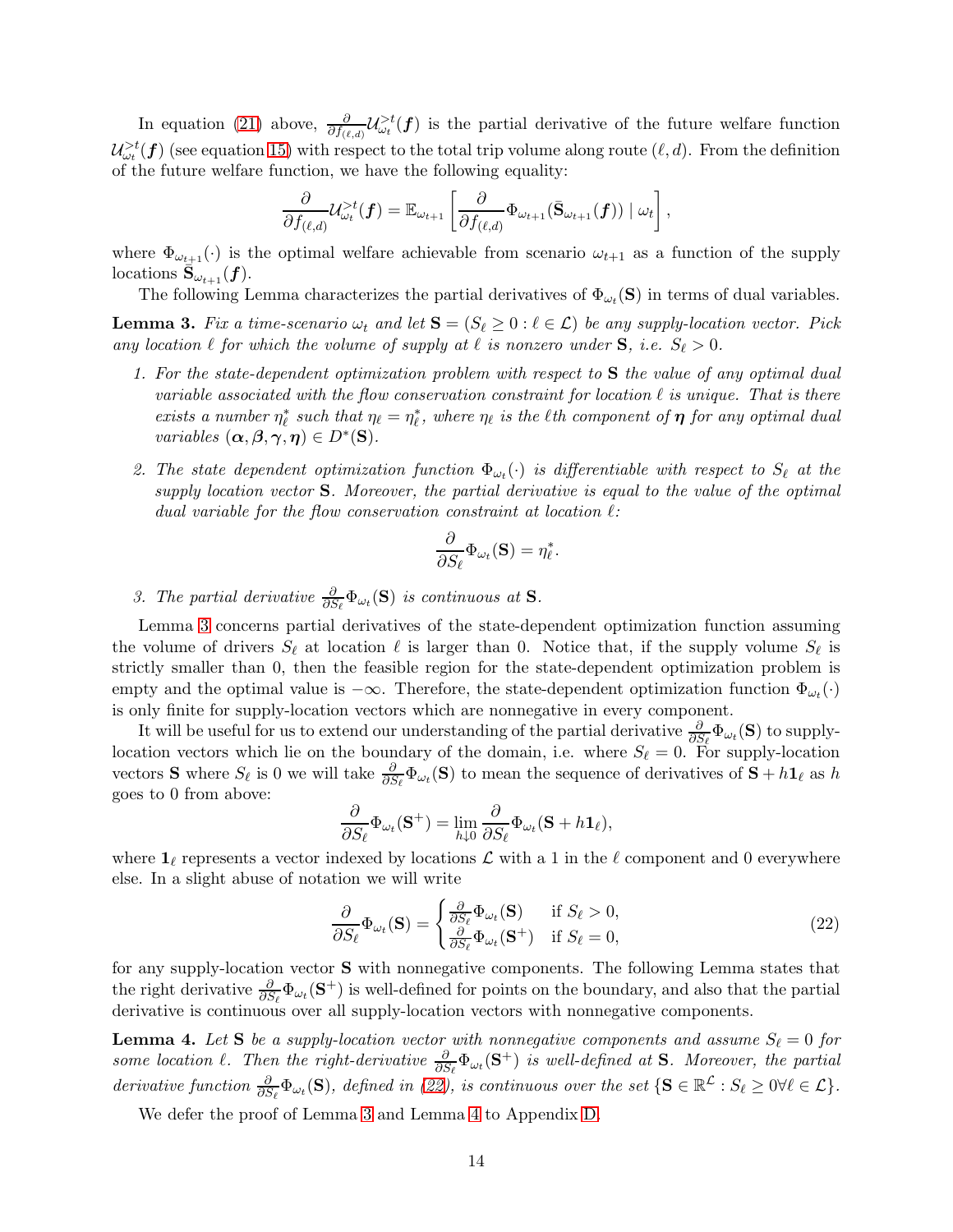# <span id="page-14-0"></span>4 The Stochastic Spatiotemporal Pricing Mechanism

In this section we describe our main algorithmic contribution, which we refer to as the stochastic spatiotemporal pricing (SSP) mechanism. The SSP mechanism re-solves the fluid optimization problem based on the observed market state in each time period and derives its prices and matching decisions from the computed optimum.

The SSP pricing policy is the same algorithm in both the fluid model and the two level model. It is formally defined below, in Definition [3.](#page-14-1)

<span id="page-14-1"></span>**Definition 3.** At each time period t, the SSP pricing policy observes the market state  $(\omega_t, \mathbf{S}_t) \in \mathcal{S}_t$ and computes the price along each route  $(\ell, d)$  to be

$$
P_{(\ell,d)} = P_{(\ell,d,\omega_t)}(g_{(\ell,d)}^*) = F_{(\ell,d,\omega_t)}^{-1} \left(1 - \frac{g_{(\ell,d)}^*}{\bar{D}_{(\ell,d,\omega_t)}}\right),
$$

where  $(f^*, g^*) \in F_{\omega_t}^*(\mathbf{S}_t)$  is an optimal solution for the associated fluid optimization problem.

For brevity, we defer the exact definition of the SSP matching process to Appendix [E.1.](#page-56-0) For the arguments below, it is important to note only that the matching process satisfies two properties: 1) it attempts to serve all dispatches, and only fails to do so if too many drivers decline dispatches, and 2) the only problem instances where the matching process results in dispatch volume  $g_{(\ell,d)}$ strictly smaller than the optimal dispatch volume  $g^*_{(\ell,d)}$  are those where drivers use a threshold  $x_{(\ell,d)}$  strictly smaller than the acceptance threshold implied by the optimal solution.

#### 4.1 Incentive Compatibility of the Fluid Optimal Solution

Our first result in this section shows that, under the SSP pricing mechanism, the optimal trips and acceptance thresholds obtained from an optimal solution to the fluid optimization problem form an equilibrium.

Let  $\Sigma^* = (\Sigma_1^*, \ldots, \Sigma_T^*)$  be the fluid strategy profile that maps market states  $(\omega_t, \mathbf{S}_t)$  to thresohlds x and relocation distributions which correspond to the same optimal solution  $(f^*, g^*)$  that the SSP mechanism uses to set prices. That is, when  $(x, e) = \sum_{t}^{*} (\omega_t, S_t)$ , then, for every route  $(\ell, d) \in \mathcal{L}^2$ , we mean

$$
x_{(\ell,d)} = \frac{\boldsymbol{g}^{*T} \boldsymbol{1}_{\ell}}{S_{\ell}} C
$$

and

$$
e_{(\ell,d)}=\frac{f_{(\ell,d)}-g_{(\ell,d)}}{S_{\ell}-\boldsymbol{g}^{*T}\boldsymbol{1}_{\ell}}.
$$

We also define a variant of this strategy profile which follows the fluid optimal solutions for the stochastic two-level model with population size k. Let  $\Pi^{(k)}$  be the strategy profile where drivers select their thresholds and relocation destinations using the fluid optimal strategy  $\Sigma^*$ . Specifically, at time t with market state  $(\omega_t, \mathbf{S}_t)$ , a driver i positioned at location  $\ell$  selects their action by first computing  $(\bm{x}, \mathbf{e}) = \sum_{t}^{*} (\omega_t, \mathbf{S}_t)$  The driver uses acceptance thresholds  $\bm{x}_i = \bm{x}_{\ell} = (x_{(\ell, d)} : d \in \mathcal{L})$  as their threshold vector. The drivers at each location  $\ell$  collectively choose their relocation destination so that the fraction of drivers choosing each relocation destination is as close as possible to the fraction prescribed by the fluid relocation distribution  $\mathbf{e}_{\ell} = (e_{(\ell,d)} : d \in \mathcal{L})$ .

We start by proving a Lemma which characterizes the value function of the strategy  $\Sigma^*$ .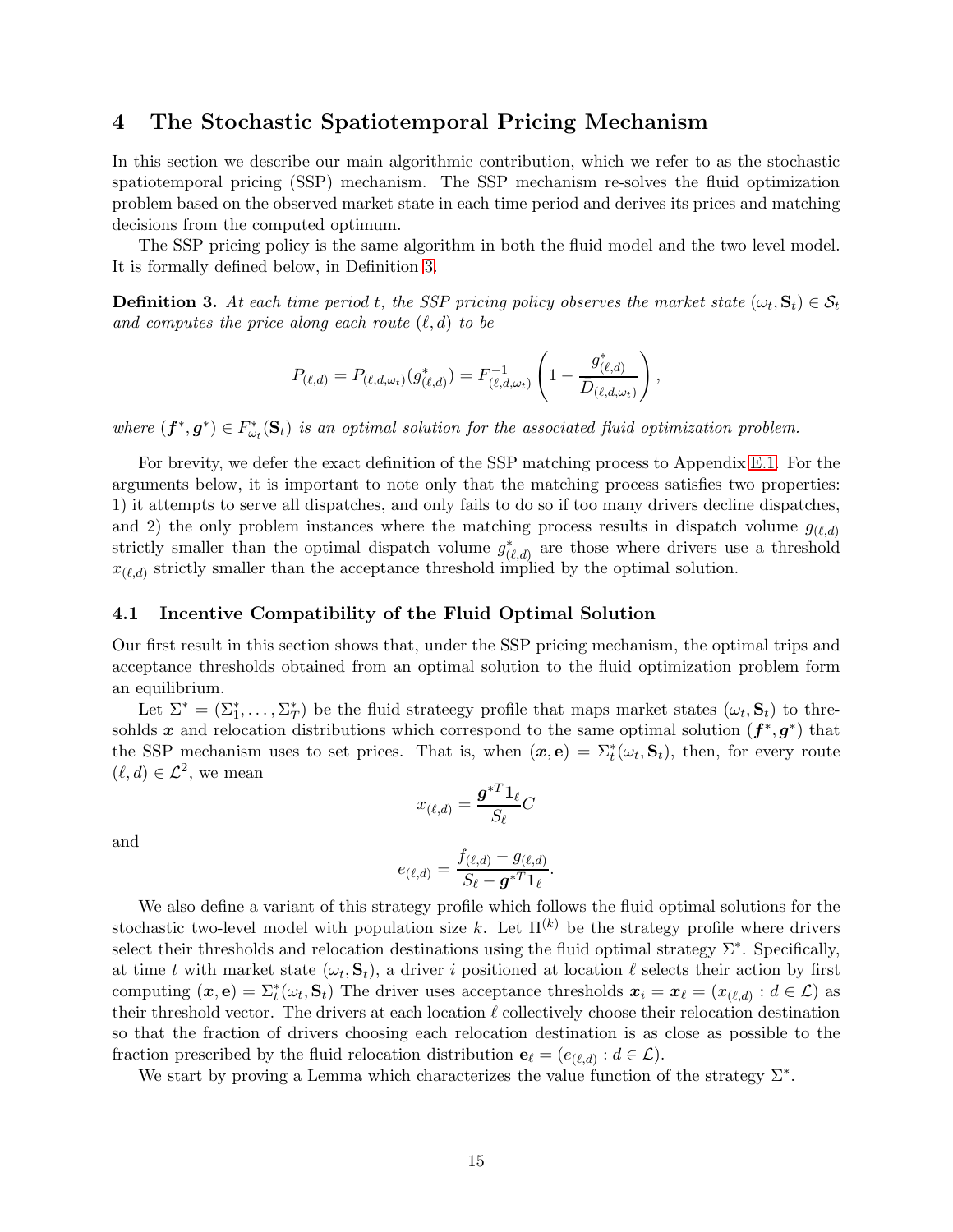**Lemma 5.** Let  $V_t(\ell, \omega_t, \mathbf{S}_t)$  be the value function associated with the strategy profile  $\Sigma^*$ , for a location  $\ell$  and market state  $(\omega_t, \mathbf{S}_t)$ . When the SSP mechanism is used to set prices in the stochastic fluid model, the value function satisfies

<span id="page-15-0"></span>
$$
\mathcal{V}_t(\ell, \omega_t, \mathbf{S}_t) = \frac{\partial}{\partial S_\ell} \Phi_{\omega_t}(\mathbf{S}_t),
$$
\n(23)

where  $\Phi_{\omega_t}(\mathbf{S}_t)$  is the state-dependent optimal welfare function.

*Proof.* We prove  $(23)$  via backwards induction. Fix a time period t and assume that the value function at the next time period  $t + 1$  satisfies equation [\(23\)](#page-15-0) for any time  $t + 1$  market state.

Let  $(\omega_t, \mathbf{S}_t)$  be any time t market state, and let  $(\mathbf{f}^*, \mathbf{g}^*) \in F_{\omega_t}^*(\mathbf{S}_t)$  be the optimal fluid solution that the SSP mechanism uses to set prices, and that the strategy profile  $\Sigma^*$  uses to determine its actions.

Let  $(\alpha, \beta, \gamma, \eta)$  be dual variables certifying the optimality of  $(f^*, g^*)$ . In Lemma [3,](#page-13-0) we show that the dual variables  $\eta$ , which are associated with the flow-conservation constraint for each location  $\ell$ , are equal to the partial derivative of the state-dependent optimization function, i.e.  $\eta_\ell \, = \, \frac{\partial}{\partial S}$  $\frac{\partial}{\partial S_{\ell}}\Phi_{\omega_{t}}(\mathbf{S}_{t})$ . Therefore, to finish the proof of equation [\(23\)](#page-15-0), it suffices to show that  $\eta_{\ell}$  $V_t(\ell, \omega_t, \mathbf{S}_t)$ . We proceed with the following equations, which start from the definition of the value function:

$$
\mathcal{V}_t(\ell, \omega_t, \mathbf{S}_t) = \frac{1}{S_{\ell}} \left[ \sum_{d \in \mathcal{L}} (f^*_{(\ell, d)} - g^*_{(\ell, d)}) \mathcal{Q}_t(\ell, d, 0) + g^*_{(\ell, d)} \mathcal{Q}_t(\ell, d, 1, \frac{x_{(\ell, d)}}{2}) \right]
$$
  
= 
$$
\frac{1}{S_{\ell}} \left[ \sum_{d \in \mathcal{L}} f^*_{(\ell, d)} \mathcal{Q}_t(\ell, d, 0) + g^*_{(\ell, d)} \left( P_{(\ell, d)} - \frac{x_{(\ell, d)}}{2} \right) \right],
$$

where  $\mathcal{Q}_t(\ell, d, 0)$  is the Q value associated with a relocation trip from  $\ell$  to  $d$ ,  $\mathcal{Q}_t(\ell, d, 1, \frac{x_{(\ell,d)}}{2})$  $(\frac{\ell,d)}{2})$  is the Q value associated with a dispatch trip from  $\ell$  to d, with respect to the average pickup disutility  $\frac{x_{(\ell,d)}}{2}$ . Recall that the disutility threshold  $x_{(\ell,d)}$  used by the strategy profile  $\Sigma^*$  is equal to  $x_{(\ell,d)} = C \frac{\mathfrak{g}^{*T} \mathfrak{1}_\ell}{\mathfrak{f}^{*T} \mathfrak{1}_\ell}$  $\frac{g-1_\ell}{f^{*T}1_\ell}.$ Therefore the following equation holds, continuing from our earlier algebra:

$$
\mathcal{V}_t(\ell,\omega_t,\mathbf{S}_t)=\frac{1}{S_{\ell}}\left[\sum_{d\in\mathcal{L}}f^*_{(\ell,d)}\mathcal{Q}_t(\ell,d,0)+g^*_{(\ell,d)}\frac{C}{2}\frac{\boldsymbol{g}^{*T}\boldsymbol{1}_{\ell}}{\boldsymbol{f}^{*T}\boldsymbol{1}_{\ell}}+g^*_{(\ell,d)}\left(P_{(\ell,d)}-C\frac{\boldsymbol{g}^{*T}\boldsymbol{1}_{\ell}}{\boldsymbol{f}^{*T}\boldsymbol{1}_{\ell}}\right)\right].
$$

The stationarity optimality condition [\(20\)](#page-12-3) states  $P_{(\ell,d)} - C \frac{\mathbf{g}^{*T} \mathbf{1}_{\ell}}{\mathbf{f}^{*T} \mathbf{1}_{\ell}}$  $\frac{\mathbf{g} - \mathbf{1}_{\ell}}{\mathbf{f}^* \mathbf{T} \mathbf{1}_{\ell}} = \gamma_{(\ell,d)} - \beta_{(\ell,d)}$ . The complementary slackness conditions also state  $g^*_{(\ell,d)}(\gamma_{(\ell,d)} - \beta_{(\ell,d)}) = \dot{f}^*_{(\ell,d)}\gamma_{(\ell,d)}$ , as well as  $f^*_{(\ell,d)}\alpha_{(\ell,d)} = 0$ .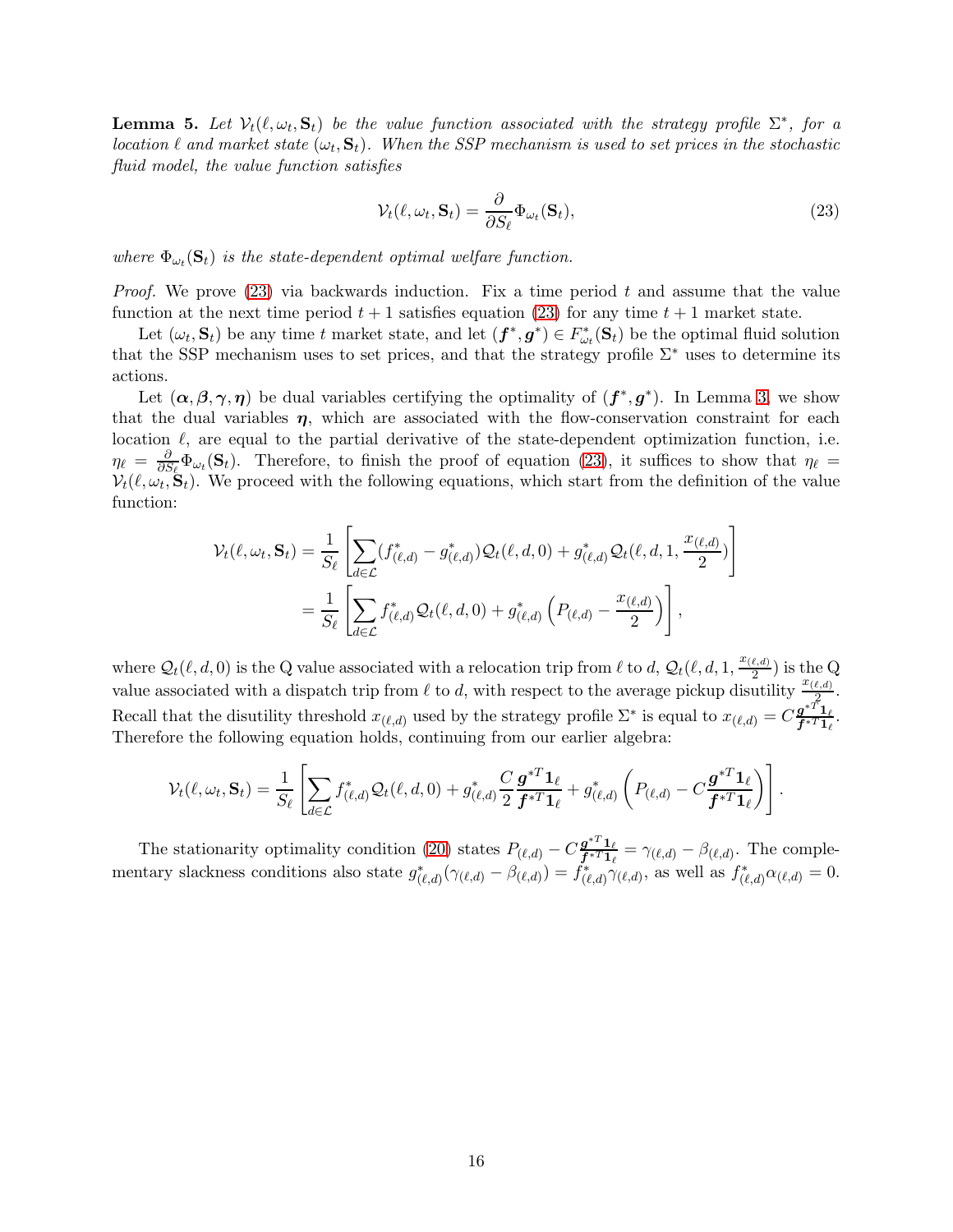Therefore,

$$
\mathcal{V}_{t}(\ell,\omega_{t},\mathbf{S}_{t}) = \frac{1}{S_{\ell}} \left[ \sum_{d \in \mathcal{L}} f_{(\ell,d)}^{*} \mathcal{Q}_{t}(\ell,d,0) + g_{(\ell,d)}^{*} \frac{C}{2} \frac{\mathbf{g}^{*T} \mathbf{1}_{\ell}}{\mathbf{f}^{*T} \mathbf{1}_{\ell}} + g_{(\ell,d)}^{*} \left( \gamma_{(\ell,d)} - \beta_{(\ell,d)} \right) \right]
$$
  
\n
$$
= \frac{1}{S_{\ell}} \left[ \sum_{d \in \mathcal{L}} f_{(\ell,d)}^{*} (\mathcal{Q}_{t}(\ell,d,0) + \gamma_{(\ell,d)} + \alpha_{(\ell,d)}) + g_{(\ell,d)}^{*} \frac{C}{2} \frac{\mathbf{g}^{*T} \mathbf{1}_{\ell}}{\mathbf{f}^{*T} \mathbf{1}_{\ell}} \right]
$$
  
\n
$$
= \frac{1}{S_{\ell}} \left[ \sum_{d \in \mathcal{L}} f_{(\ell,d)}^{*} (\mathcal{Q}_{t}(\ell,d,0) + \gamma_{(\ell,d)} + \alpha_{(\ell,d)}) \right] + \left( \frac{\mathbf{g}^{*T} \mathbf{1}_{\ell}}{S_{\ell}} \right) \frac{C}{2} \frac{\mathbf{g}^{*T} \mathbf{1}_{\ell}}{\mathbf{f}^{*T} \mathbf{1}_{\ell}}
$$
  
\n
$$
= \frac{1}{S_{\ell}} \left[ \sum_{d \in \mathcal{L}} f_{(\ell,d)}^{*} (\mathcal{Q}_{t}(\ell,d,0) + \gamma_{(\ell,d)} + \alpha_{(\ell,d)}) \right] + \frac{C}{2} \left( \frac{\mathbf{g}^{*T} \mathbf{1}_{\ell}}{\mathbf{f}^{*T} \mathbf{1}_{\ell}} \right)^{2}
$$
  
\n
$$
= \frac{1}{S_{\ell}} \left[ \sum_{d \in \mathcal{L}} f_{(\ell,d)}^{*} \left( \mathcal{Q}_{t}(\ell,d,0) + \gamma_{(\ell,d)} + \alpha_{(\ell,d)} + \frac{C}{2} \left( \frac{\mathbf{g}^{*T} \mathbf{1}_{\ell}}{\mathbf{f}^{*T} \mathbf{1}_{\ell}} \right)^{2} \right) \right]
$$
(24)

The stationarity condition  $(21)$  states that, for any destination d

$$
-c_{(\ell,d)} + \frac{C}{2} \left(\frac{\boldsymbol{g}^T \boldsymbol{1}_{\ell}}{\boldsymbol{f}^T \boldsymbol{1}_{\ell}}\right)^2 + \frac{\partial}{\partial f_{(\ell,d)}} \mathcal{U}_{\omega_t}^{>t}(\boldsymbol{f}^*) + \alpha_{(\ell,d)} + \gamma_{(\ell,d)} = \eta_{\ell}.
$$

Lemma [3](#page-13-0) and our backwards induction assumption characterizes the partial derivative as

$$
\frac{\partial}{\partial f_{(\ell,d)}} \mathcal{U}_{\omega_t}^{>t}(\boldsymbol{f}^*) = \mathbb{E}_{\omega_{t+1}} \left[ \frac{\partial}{\partial f_{(\ell,d)}} \Phi_{\omega_{t+1}}(\bar{\mathbf{S}}_{\omega_{t+1}}(\boldsymbol{f}^*)) \mid \omega_t \right] \n= \mathbb{E}_{\omega_{t+1}} \left[ \mathcal{V}_{t+1}(d, \omega_{t+1}, \bar{\mathbf{S}}_{\omega_{t+1}}(\boldsymbol{f}^*)) \mid \omega_t \right].
$$

Therefore, the dual variable  $\eta_{\ell}$  can be written as

$$
\eta_{\ell} = \mathcal{Q}_{t}(\ell, d, 0) + \frac{C}{2} \left( \frac{\mathbf{g}^{T} \mathbf{1}_{\ell}}{\mathbf{f}^{T} \mathbf{1}_{\ell}} \right)^{2} + \alpha_{(\ell, d)} + \gamma_{(\ell, d)}.
$$

Plugging the above in to the expression [\(24\)](#page-16-0), we obtain

$$
\mathcal{V}_t(\ell,\omega_t,\mathbf{S}_t) = \frac{1}{S_{\ell}} \sum_{d \in \mathcal{L}} f^*_{(\ell,d)} \eta_{\ell} = \eta_{\ell},
$$

establishing our backwards induction hypothesis and finishing the proof of equation [\(23\)](#page-15-0).

<span id="page-16-0"></span> $\Box$ 

<span id="page-16-2"></span>**Lemma 6.** Let  $\mathcal{Q}_t$  be the Q values associated with the strategy profile  $\Sigma^*$ . Let t be any time period and  $(\omega_t, \mathbf{S}_t)$  be any market state. Let  $(\mathbf{f}^*, \mathbf{g}^*) \in F_{\omega_t}^*(\mathbf{S}_t)$  be the optimal fluid solution that the SSP mechanism uses to set prices, and that the strategy profile  $\Sigma^*$  uses to determine its actions. Let  $(\alpha, \beta, \gamma, \eta)$  be dual variables certifying the optimality of  $(f^*, g^*)$ . Let  $\ell \in \mathcal{L}$  be any location. When the SSP mechanism is used to set prices, we have the following upper bound on the Q value of any relocation trip originating from  $\ell$ :

<span id="page-16-1"></span>
$$
\eta_{\ell} - \frac{C}{2} \left( \frac{\boldsymbol{g}^{*T} \boldsymbol{1}_{\ell}}{\boldsymbol{f}^{*T} \boldsymbol{1}_{\ell}} \right)^2 \ge \max_{d} \mathcal{Q}_{t}(\ell, d, 0). \tag{25}
$$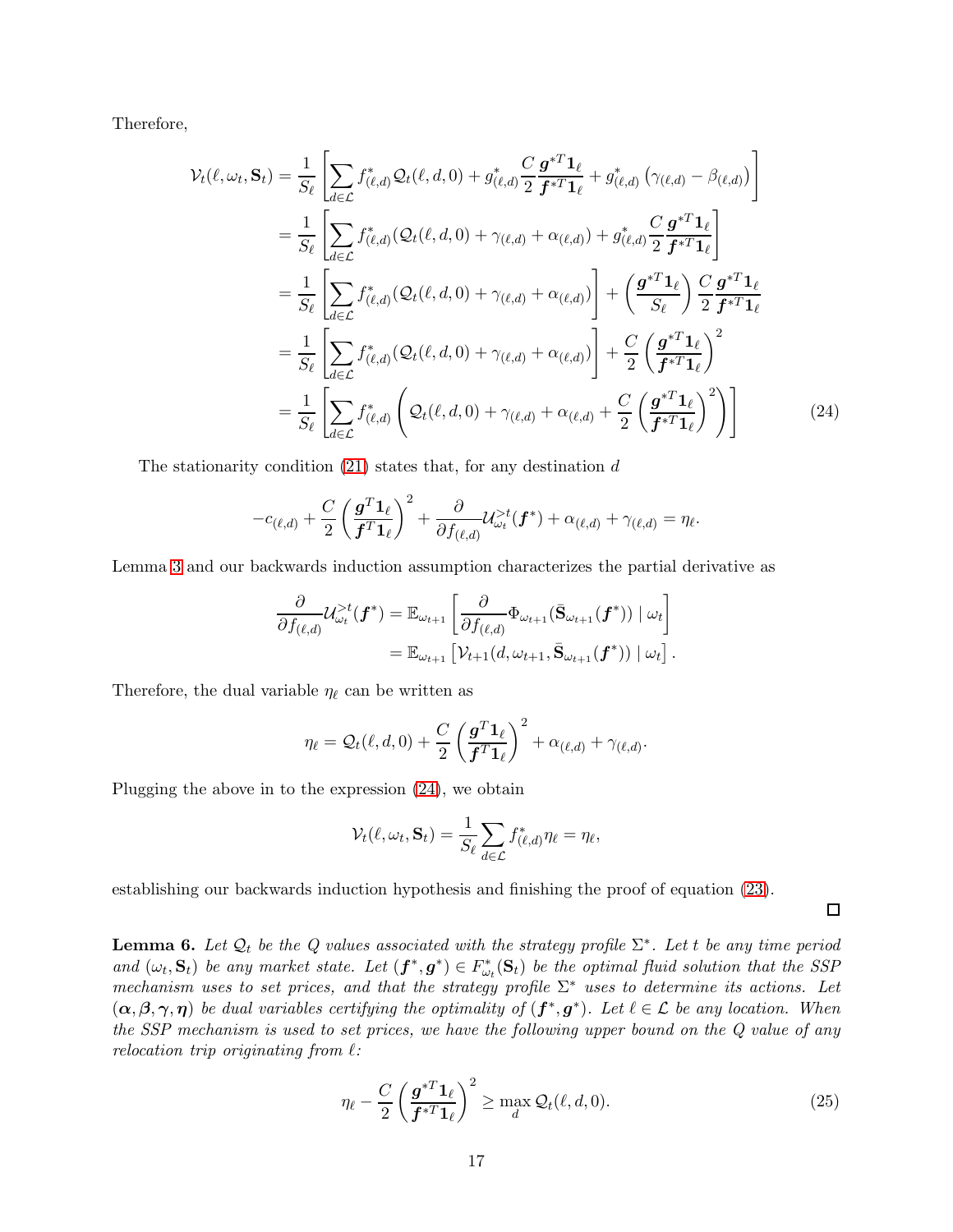Moreover, if any drivers at  $\ell$  take a relocation trip towards d, i.e. if  $f^*_{(\ell,d)} > g^*_{(\ell,d)}$ , then

<span id="page-17-0"></span>
$$
\eta_{\ell} - \frac{C}{2} \left( \frac{\boldsymbol{g}^{*T} \boldsymbol{1}_{\ell}}{\boldsymbol{f}^{*T} \boldsymbol{1}_{\ell}} \right)^2 = \mathcal{Q}_{t}(\ell, d, 0). \tag{26}
$$

Finally, if there are any drivers at  $\ell$  who take a relocation trip, i.e. if  $g^{*T}\mathbf{1}_\ell < f^{*T}\mathbf{1}_\ell$ , then for all destinations d where  $g^*_{(\ell,d)}>0$  we have

<span id="page-17-1"></span>
$$
\mathcal{Q}_t(\ell, d, 1, x_{(\ell,d)}) = \max_{d'} \mathcal{Q}_t(\ell, d', 0) = \eta_\ell - \frac{C}{2} \left( \frac{\boldsymbol{g}^{*T} \boldsymbol{1}_\ell}{\boldsymbol{f}^{*T} \boldsymbol{1}_\ell} \right)^2.
$$
 (27)

*Proof.* For any destination d, the stationarity condition  $(21)$  states that

$$
\eta_{\ell} = \mathcal{Q}_{t}(\ell, d, 0) + \frac{C}{2} \left( \frac{\boldsymbol{g}^{*T} \boldsymbol{1}_{\ell}}{\boldsymbol{f}^{*T} \boldsymbol{1}_{\ell}} \right)^2 + \alpha_{(\ell, d)} + \gamma_{(\ell, d)}.
$$

Rearranging,

$$
\eta_{\ell} - \frac{C}{2} \left( \frac{\boldsymbol{g}^{*T} \boldsymbol{1}_{\ell}}{\boldsymbol{f}^{*T} \boldsymbol{1}_{\ell}} \right)^2 = \mathcal{Q}_{t}(\ell, d, 0) + \alpha_{(\ell, d)} + \gamma_{(\ell, d)}.
$$

The upper bound [\(25\)](#page-16-1) follows from the fact that  $\alpha_{(\ell,d)}$  and  $\gamma_{(\ell,d)}$  are nonnegative.

To establish [\(26\)](#page-17-0), consider any destination  $d \in \mathcal{L}$  where  $f^*_{(\ell,d)} > g^*_{(\ell,d)}$ . Then by the complementary slackness conditions  $f^*_{(\ell,d)} \alpha_{(\ell,d)} = 0$  we know that  $\alpha_{(\ell,d)}^{(\ell,\ell)} = 0$  must be satisfied, and by  $(g^*_{(\ell,d)} - f^*_{(\ell,d)})\gamma_{(\ell,d)} = 0$  we know  $\gamma_{(\ell,d)} = 0$  must be satisfied.

To establish [\(27\)](#page-17-1), first observe the condition  $g^{*T}1_{\ell} < f^{*T}1_{\ell}$  guarantees the existence of at least one destination d where  $g^*_{(\ell,d)} < f^*_{(\ell,d)}$ , so equation [\(26\)](#page-17-0) guarantees  $\max_{d'} Q_t(\ell, d', 0) = \eta_\ell -$ C  $\frac{C}{2}\left(\frac{{\boldsymbol g}^{*T}{\boldsymbol 1}_\ell}{{\boldsymbol f}^{*T}{\boldsymbol 1}_\ell}\right)$  $\overline{{\bm f}^*{}^T\bm 1}_\ell$  $\int^2$ . Next, consider any destination d where  $g^*_{(\ell,d)} > 0$ . The stationarity condition [\(20\)](#page-12-3) states

$$
P_{(\ell,d)} - x_{(\ell,d)} + \beta_{(\ell,d)} = \gamma_{(\ell,d)},
$$

and since  $g^*_{(\ell,d)} > 0$ , complementary slackness provides us  $\beta_{(\ell,d)} = 0$ . Therefore, starting from the stationarity condition [\(21\)](#page-12-2), we obtain

$$
\eta_\ell = \mathcal{Q}_t(\ell,d,0) + \frac{C}{2}\left(\frac{{\boldsymbol g}^{*T}\boldsymbol{1}_\ell}{{\boldsymbol f}^{*T}\boldsymbol{1}_\ell}\right)^2 + P_{(\ell,d)} - x_{(\ell,d)}
$$

.

Observing that  $Q_t(\ell, d, 0) + P_{(\ell, d)} - x_{(\ell, d)} = Q_t(\ell, d, 1, x_{(\ell, d)})$  establishes [\(27\)](#page-17-1).

We are now ready to state and prove our main theorem, which states that the fluid optimal strategy profile  $\Sigma^*$  is an equilibrium under the SSP prices.

<span id="page-17-3"></span><span id="page-17-2"></span>Theorem 1. The following statements are true:

- 1. When the SSP mechanism is used to set prices in the stochastic fluid model, the strategy profile  $\Sigma^*$  is an exact equilibrium.
- <span id="page-17-4"></span>2. There exist nonnegative sequences  $(\epsilon_k : k \geq 1)$  and  $(\delta_k : k \geq 1)$ , both converging to 0 as  $k \to \infty$ , such that when the SSP mechanism is used to set prices in the stochastic two-level model with population-size k, then  $\Pi^{(k)}$  is an  $(\epsilon_k, \delta_k)$  equilibrium.

 $\Box$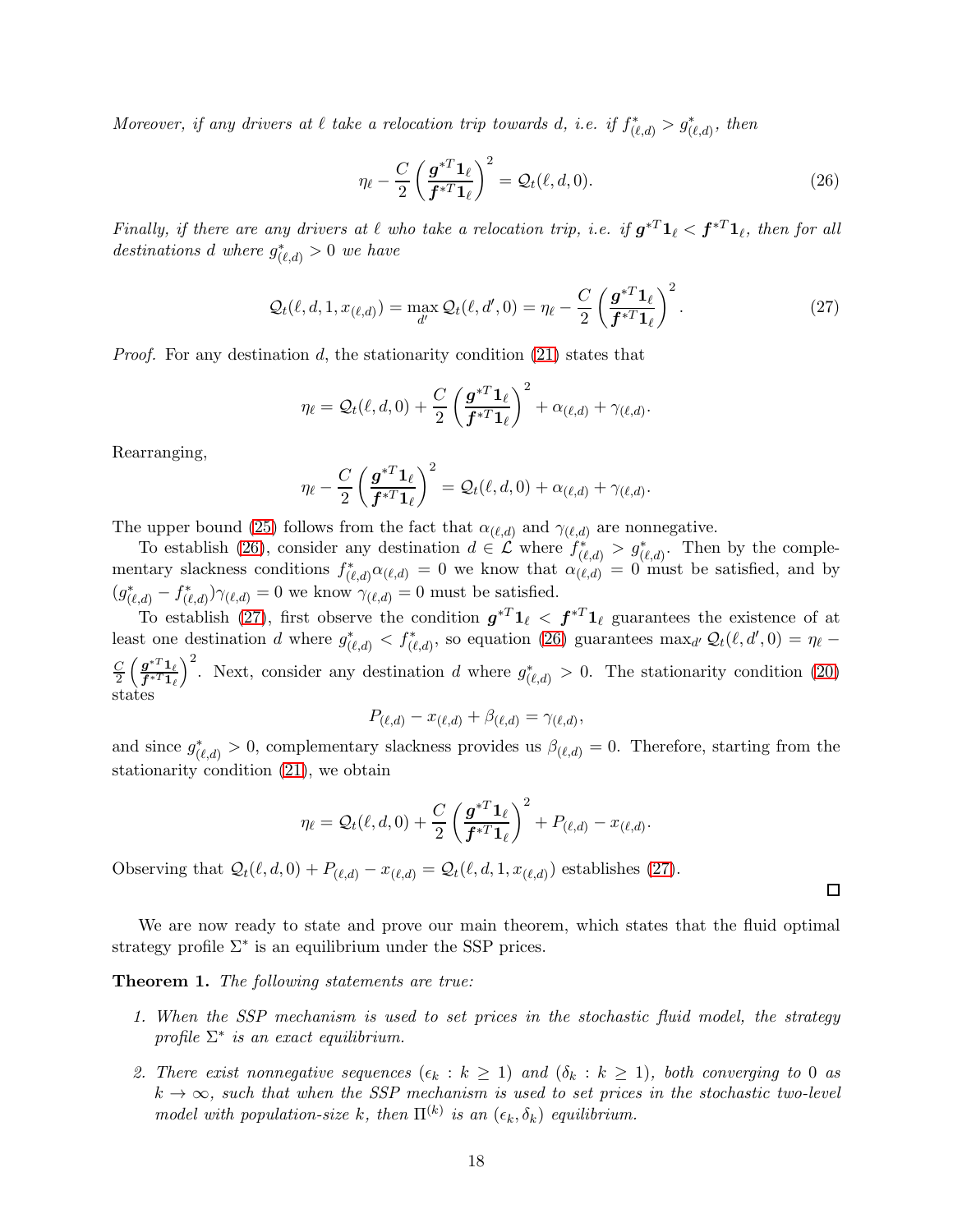Proof. We present the proof of Theorem [1](#page-17-3) part 1 below, and defer the proof of part [2](#page-17-4) to Appendix [A.](#page-25-10) Let  $(\omega_t, \mathbf{S}_t)$  be any time t market state, and let  $(\mathbf{f}^*, \mathbf{g}^*) \in F_{\omega_t}^*(\mathbf{S}_t)$  be the optimal fluid solution that the SSP mechanism uses to set prices, and that the strategy profile  $\Sigma^*$  uses to determine its actions. Let  $(\alpha, \beta, \gamma, \eta)$  be dual variables certifying the optimality of  $(f^*, g^*)$ .

To show that  $\Sigma^*$  is an equilibrium we have to show that no drivers have an incentive to deviate.

First, we show that no driver has incentive to deviate from a relocation trip to another relocation trip. Indeed, if there exists a destination  $d$  where drivers are taking a relocation trip, i.e. where  $f^*_{(\ell,d)} > g^*_{(\ell,d)}$ , then Lemma [6](#page-16-2) shows  $\mathcal{Q}_t(\ell,d,0) = \max_{d'} \mathcal{Q}_t(\ell,d',0)$ .

Next, we show that no driver declines a dispatch that they would have preferred to take. Let  $\ell$  be the origin location and let d be the destination that the driver declines to take. If a driver declines a dispatch then that means they are taking a relocation trip, so  $g^{*T} \mathbf{1}_{\ell} < f^{*T} \mathbf{1}_{\ell}$ . Therefore, Lemma [6](#page-16-2) states  $Q_t(\ell, d, 1, x_{(\ell, d)}) = \max_{d'} Q_t(\ell, d', 0)$ . Any driver who declines a dispatch towards d has add-passenger disutility X larger than the threshold  $x_{(\ell,d)}$ , so the Q value  $\mathcal{Q}_t(\ell,d,1,X)$  is smaller than the optimal relocation-trip utility that they do collect.

Finally, we show that no driver who accepts a dispatch would prefer to take a relocation trip. This also follows from Lemma [6,](#page-16-2) which shows  $Q_t(\ell, d, 1, x_{(\ell,d)}) \ge \max_{d'} Q_t(\ell, d', 0)$  always holds. Any driver who accepts a dispatch trip from  $\ell$  to  $d$  has add-passenger disutility X smaller than the threshold  $x_{(\ell,d)}$ . Therefore, the utility they collect  $\mathcal{Q}_t(\ell,d,1,X)$  is larger than the optimal relocation-trip utility that they could collect.

#### 4.2 Robustness of Equilibria Under the SSP Mechanism

Theorem [2,](#page-18-0) below, states our welfare-robustness theorem for the SSP mechanism in the stochastic fluid model. Theorem [2'](#page-18-0)s proof is given in §[4.3](#page-19-1) with additional details in Appendix [B.](#page-29-0)

<span id="page-18-0"></span>**Theorem 2** (Welfare-robustness in the stochastic fluid model). When the SSP mechanism is used to set prices in the stochastic fluid model, every equilibrium strategy profile achieves optimal welfare, and every  $\epsilon$ -equilibrium strategy achieves  $\epsilon'$ -optimal welfare, where  $\epsilon'$  goes to 0 as  $\epsilon$  goes to 0.

Our welfare robustness theorem for the stochastic two-level model considers approximate equilibria whose approximation error vanishes as the population size grows large. We also restrict our attention to a subset of the state space in which the total (normalized) volume of drivers in the network does not exceed a constant. Let  $\gamma > 0$  be a constant, and for each time period  $t \in [T]$ define  $\mathcal{S}_t(\gamma) = \{(\omega_t, \mathbf{S}_t) \in \Omega_t \times \mathcal{S} : \sum_{\ell} S_{\ell} \leq \gamma\}$ . We assume that  $\gamma$  is large enough so that the probability of the market state belonging to  $S_t(\gamma)$  converges to 1 as the population size grows large, regardless of the strategy profile. This is possible because there are only finitely many points at which drivers can enter the network, and all the driver-entry random variables concentrate around their mean as the population size grows, and these means grow linearly in  $k$  (see Assumption [1\)](#page-4-0). Therefore, we can pick any  $\gamma$  larger than the maximum fluid driver volume over all scenarios.

Let  $\alpha_k \geq 0$  be a sequence of error terms converging to 0 as  $k \to \infty$ , and for each  $k \geq 1$  let  $\mathcal{P}^k$ be the set of  $\alpha_k$ -equilibrium strategy profiles for the two-level model with population size k, over the state space  $\mathcal{S}_t(\gamma)$ .

For any strategy profile  $\Pi$ , let  $W_{\omega_t}(\mathbf{S}_t; \Pi, k)$  denote the normalized expected welfare achieved by  $\Pi$  from the market state  $(\omega_t, \mathbf{S}_t)$  under the population size parameter k. A formal definition of  $W_{\omega_t}(\mathbf{s}_t; \Pi, k)$  is given in Appendix [C.1.](#page-35-0)

Theorem [3,](#page-19-0) below, states our welfare-robustness theorem for the SSP mechanism in the stochastic two-level model. We defer the proof of Theorem [3](#page-19-0) to Appendix [C.](#page-35-1)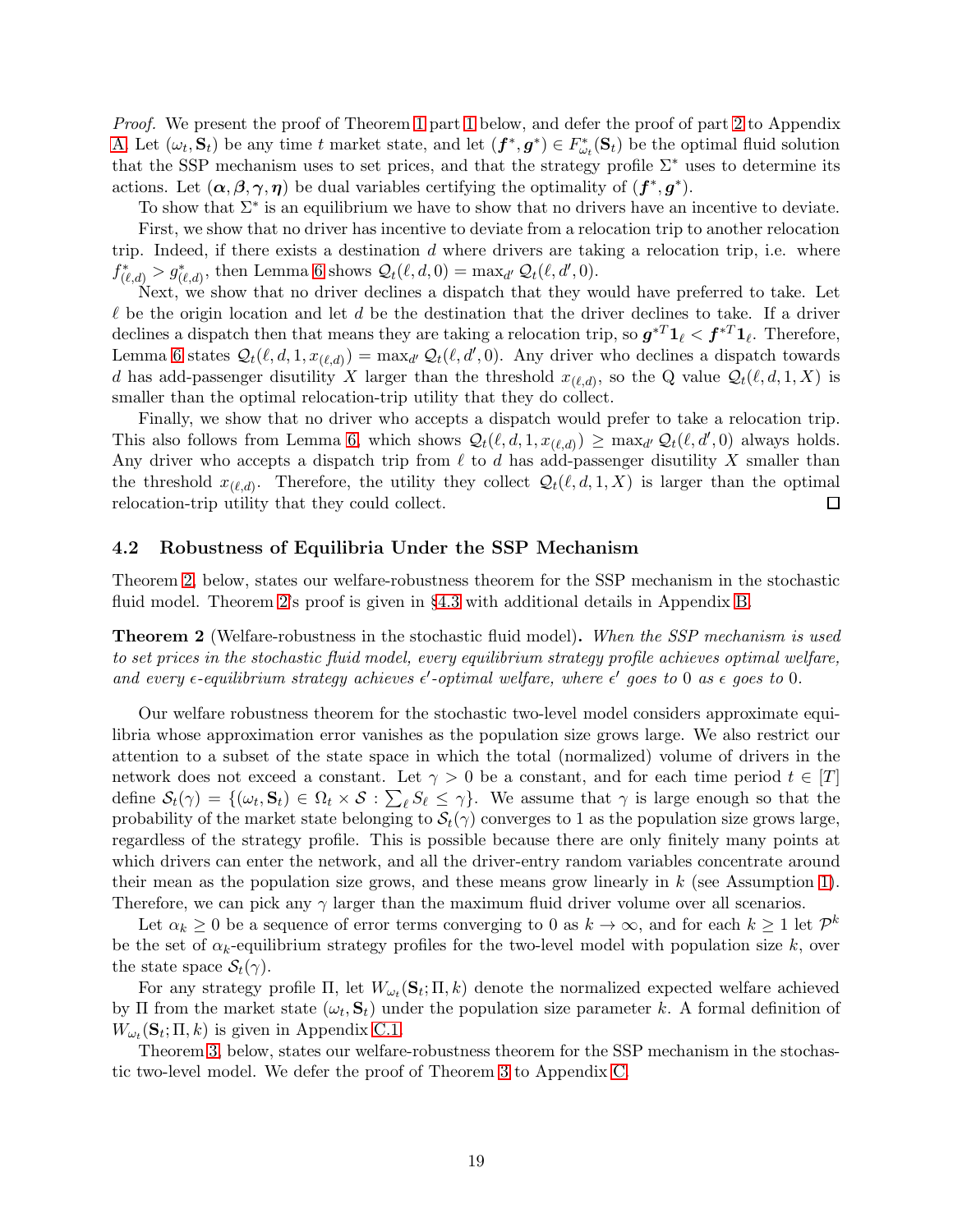<span id="page-19-0"></span>**Theorem 3** (Approximate welfare-robustness in the stochastic two-level model). When the SSP mechanism is used to set prices in the stochastic two-level model, every approximate equilibrium achieves approximately optimal welfare.

Specifically, there exists a sequence of error terms  $\epsilon_k \geq 0$  converging to 0 as  $k \to \infty$  such that the following is true: for every  $k \geq 1$ , every  $\alpha_k$ -approximate equilibrium  $\Pi \in \mathcal{P}^k$ , and every market state  $(\omega_t, \mathbf{S}_t) \in \mathcal{S}(\gamma)$ , we have

$$
\Phi_{\omega_t}(\mathbf{S}_t) - W_{\omega_t}(\mathbf{S}_t; \Pi, k) \le \epsilon_k.
$$

#### <span id="page-19-1"></span>4.3 Proof of Theorem [2](#page-18-0)

We begin by proving the first part of Theorem [2,](#page-18-0) stating that equilibrium fluid strategies achieve optimal welfare. Let  $\Sigma$  be an equilibrium strategy profile for the fluid model, meaning that the incentive compatibility conditions [\(8\)](#page-10-1) hold. Recall a fluid strategy profile is a sequence of functions  $\Sigma = (\Sigma_1, \ldots, \Sigma_T)$  such that each  $\Sigma_t$  maps market states  $(\omega_t, \mathbf{S}_t)$  to a vector of disutility thresholds and relocation distributions:  $(x, e) = \Sigma_t(\omega_t, S_t)$ . The matching process takes as input the driver strategy  $(x, e)$ , the dispatch volumes and the market state, and produces trip specifications  $(f, g)$ .

For each t, let  $V_t$  and  $Q_t$  be the value function and the Q-value function associated with  $\Sigma$  at t. We prove Theorem [2](#page-18-0) by backward induction on t. Fix a period  $t \leq T$  and assume:

- 1. Σ achieves optimal welfare from every market state at time  $t + 1$ .
- 2. For any time  $t + 1$  state  $(\omega_{t+1}, \mathbf{S}_{t+1}) \in \mathcal{S}_{t+1}$ , the value function for any location  $\ell$  satisfies:

<span id="page-19-5"></span><span id="page-19-2"></span>
$$
\mathcal{V}_{t+1}(\ell, \omega_{t+1}, \mathbf{S}_{t+1}) = \frac{\partial}{\partial S_{\ell}} \Phi_{\omega_{t+1}}(\mathbf{S}_{t+1}).
$$
\n(28)

For the rest of this section we will write  $(g', f', x')$  to mean the trips and the disutility thresholds used by the drivers in our arbitrary equilibrium, and we will use  $(g^*, f^*, x^*)$  to mean the optimal solution to the fluid optimization problem and its associated disutility thresholds.

Where do the non-dispatched drivers go? We first show that the non-dispatched drivers are incentivized to accept welfare-optimal trips, given any set of dispatch trips. To show this we consider the optimization problem  $(29)$ , which depends on the vector  $g'$  encoding the dispatch trips occurring under our equilibrium and solves for the corresponding welfare-optimal trips  $f$ .

$$
\sup_{\boldsymbol{f}} \quad \sum_{(\ell,d)\in\mathcal{L}^2} -c_{(\ell,d)} f_{(\ell,d)} + \mathcal{U}_{\omega_t}^{>t}(\boldsymbol{f}) \tag{29}
$$

subject to

$$
f_{(\ell,d)} \ge g'_{(\ell,d)} \qquad \qquad \forall (\ell,d) \in \mathcal{L}^2 \tag{30}
$$

<span id="page-19-3"></span>
$$
\sum_{d \in \mathcal{L}} f_{(\ell,d)} = S_{\ell} \qquad \forall \ell \in \mathcal{L}.
$$
 (31)

where  $\mathcal{U}^{>t}_{\omega_t}(\boldsymbol{f})$  is the future welfare function [\(15\)](#page-11-3). The following Lemma shows  $\boldsymbol{f}'$  is an optimal solution for [\(29\)](#page-19-2).

<span id="page-19-6"></span>**Lemma 7.** The total trip volumes  $f'$  from our equilibrium is an optimal solution for the relocation problem [\(29\)](#page-19-2) with respect to the dispatch trips  $g'$ . Moreover, dual variables certifying the optimality of f ′ are given by

<span id="page-19-7"></span><span id="page-19-4"></span>
$$
\lambda_{(\ell,d)} = \max_{d'} \mathcal{Q}_t(\ell,d',0) - \mathcal{Q}_t(\ell,d,0),\tag{32}
$$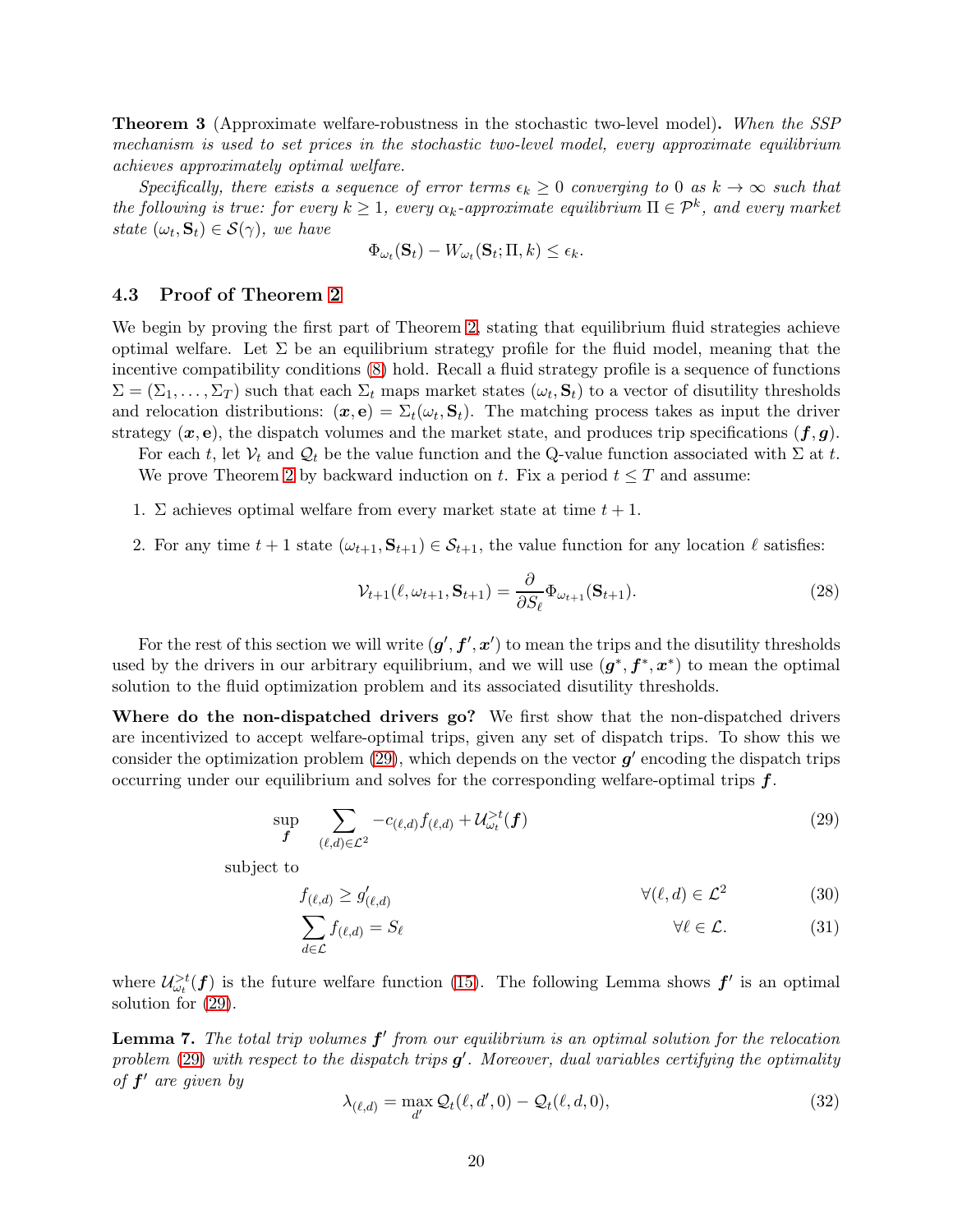associated with the inequality constraint [\(30\)](#page-19-3) for each  $(\ell, d)$ , and

<span id="page-20-0"></span>
$$
\eta_{\ell} = \max_{d'} \mathcal{Q}_{t}(\ell, d', 0) \tag{33}
$$

associated with the equality constraint  $(31)$  for each  $\ell$ .

Proof. First, the complementary slackness conditions follow immediately from incentive-compatibility properties. In particular, if a nonzero volume of drivers take a relocation trip along  $(\ell, d)$ , i.e. if  $f'_{(\ell,d)} - g'_{(\ell,d)} > 0$ , then the incentive compatibility conditions [\(8\)](#page-10-1) state we must have

$$
\mathcal{Q}_t(\ell,d,0)=\max_{d'}\mathcal{Q}_t(\ell,d',0),
$$

hence  $(f'_{(\ell,d)} - g'_{(\ell,d)})\lambda_{(\ell,d)} = 0$  is satisfied for every route  $(\ell, d)$ .

It remains to check stationarity. We take the negative objective function to convert [\(29\)](#page-19-2) into a convex minimization problem, for compatibility with standard definitions of the Lagrangian and associated optimality conditions. The Lagrangian for this convex minimization problem is:

$$
L(\boldsymbol{f};\boldsymbol{\lambda},\boldsymbol{\eta})=c_{(\ell,d)}f_{(\ell,d)}-\mathcal{U}^{>t}_{\omega_t}(\boldsymbol{f})+\boldsymbol{\lambda}^T(\boldsymbol{g}'-\boldsymbol{f})+\sum_{\ell}\eta_{\ell}\left(\sum_{d}f_{(\ell,d)}-S_{\ell}\right).
$$

The stationarity condition we must verify is that 0 is the (sub-)gradient of  $L(f'; \lambda, \eta)$ . Our induction hypothesis [\(28\)](#page-19-5) yields

$$
\frac{\partial}{\partial f'_{(\ell,d)}}\mathcal{U}_{\omega_t}^{>t}(\boldsymbol{f}')=\frac{\partial}{\partial f'_{(\ell,d)}}\mathbb{E}\left[\Phi_{\omega_{t+1}}(\bar{\mathbf{S}}_{\omega_{t+1}}(\boldsymbol{f}'))\mid \omega_t\right]=\mathbb{E}\left[\frac{\partial}{\partial f'_{(\ell,d)}}\Phi_{\omega_{t+1}}(\bar{\mathbf{S}}_{\omega_{t+1}}(\boldsymbol{f}'))\mid \omega_t\right].
$$

The derivative  $\frac{\partial}{\partial f'_{(\ell,d)}} \Phi_{\omega_{t+1}}(\bar{S}_{\omega_{t+1}}(f'))$  is the directional derivative of  $\Phi_{\omega_{t+1}}$  evaluated at  $\bar{S}_{\omega_{t+1}}(f')$  as we increase the supply at location d (this is the effect on  $\bar{S}_{\omega_{t+1}}(f')$  of increasing the driver flow  $f'_{(\ell,d)}$ from  $\ell$  into d). By the induction hypothesis, this directional derivative is  $\mathcal{V}_{t+1}(d; \omega_{t+1}, \bar{\mathbf{S}}_{\omega_{t+1}}(\boldsymbol{f}'))$ . Thus,

$$
\frac{\partial}{\partial f'_{(\ell,d)}}\mathcal{U}_{\omega_t}^{>t}(\boldsymbol{f}') = \mathbb{E}\left[\mathcal{V}_{t+1}(d;\omega_{t+1},\bar{\mathbf{S}}_{\omega_{t+1}}(\boldsymbol{f}')) \mid \omega_t\right] = \mathcal{Q}_t(\ell,d,0) + c_{(\ell,d)}.
$$

We evaluate the partial derivative of  $L(f'; \lambda, \eta)$  at each coordinate  $f'_{(\ell,d)}$ :

$$
\frac{\partial}{\partial f_{(\ell,d)}} L(\boldsymbol{f}'; \boldsymbol{\lambda}, \boldsymbol{\eta}) = c_{(\ell,d)} - \frac{\partial}{\partial f_{(\ell,d)}} \mathcal{U}_{\omega_t}^{>t}(\boldsymbol{f}') - \lambda_{(\ell,d)} + \eta_{\ell}
$$
\n
$$
= -Q(\ell, d, 0) - \lambda_{(\ell,d)} + \max_{d'} Q(\ell, d, 0)
$$
\n
$$
= 0.
$$

Therefore  $f'$  is an optimal solution for the problem  $(29)$ .

All equilibria serve all available dispatch demand. We proceed with the second step of our proof, which is to show that all equilibria that arise under the SSP prices must serve all available dispatch demand. Consider the optimum solution  $(g^*, f^*, x^*)$  and an arbitrary equilibrium  $(g', f', x')$  serves strictly fewer dispatch trips than the corresponding optimum at some route. Recall that  $g' \leq g^*$  on all routes, and that  $g'_{(\ell,d)} < g^*_{(\ell,d)}$  on any route implies that  $x'_{(\ell,d)} < x^*_{(\ell,d)}$ . Based on our matching process of drivers to passengers, it is no loss of generality to assume that drivers

 $\Box$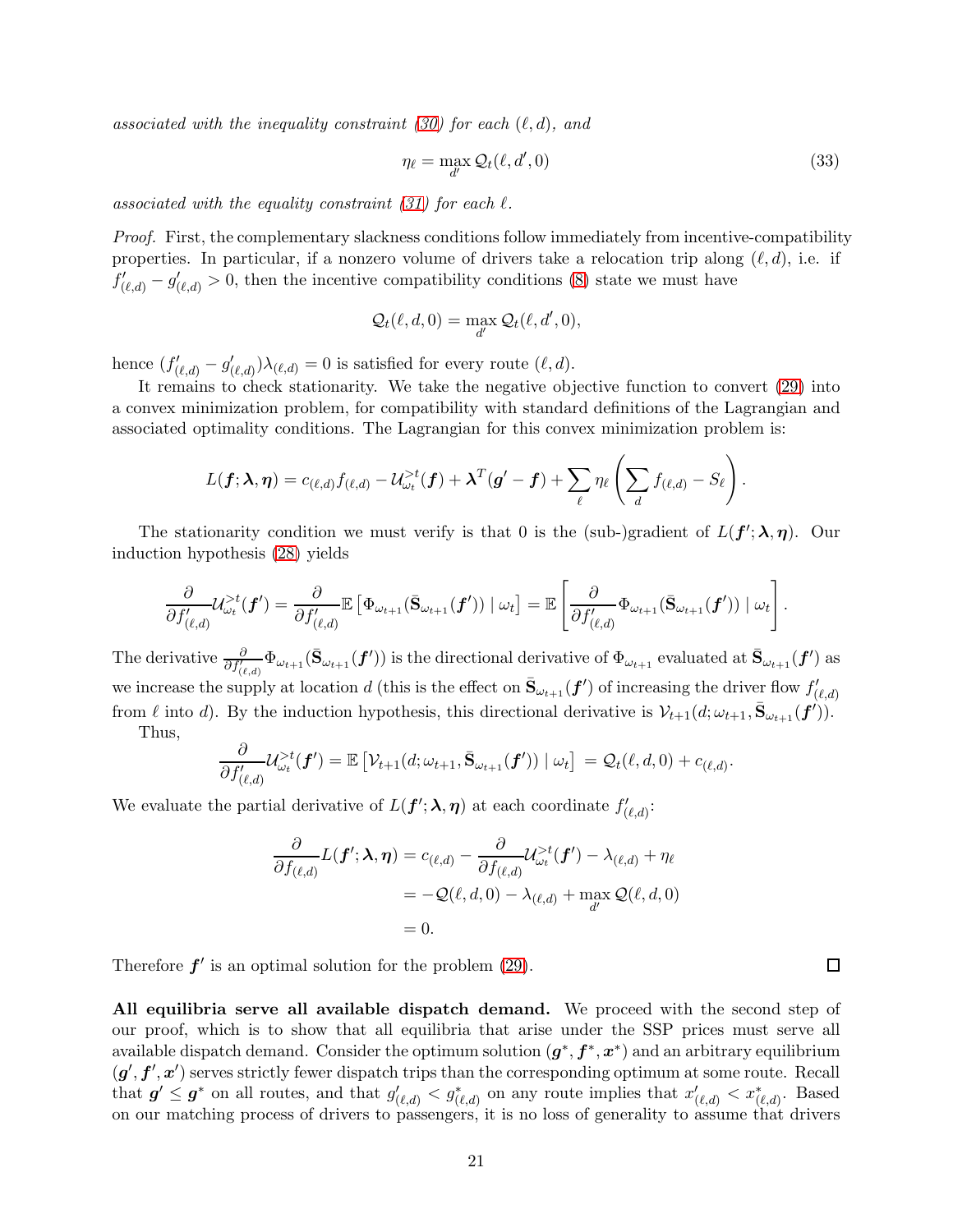that in the optimum should have accepted the passenger for a route  $(\ell, d)$  were offered this drive. To prove Theorem [2](#page-18-0) we will use Lemma [7](#page-19-6) on an auxiliary networks that we construct next.

For all drivers that serve dispatches in the equilibrium, assume they start in the next period at the destination of their current dispatch. For a location  $\ell$  where some route  $(\ell, d)$  serves strictly fewer dispatch trips in  $g'$  then in  $g'^*$ , if  $\ell$  has k routes  $(\ell, d)$  that had passengers to dispatch, we create k copies of  $\ell$ , each associated with one the the routes  $(\ell, d)$ , denoted by  $\ell^d$ . We distribute the drivers from the equilibrium who started at location  $\ell$  among the copies such that drivers who were offed dispatch  $(\ell, d)$  will start at location  $\ell^d$ , Note if there are unserved dispatches at location  $\ell$  than all drivers at  $\ell$  were offered a dispatch. Each copy  $\ell^d$  is connected to the same set of nodes for the next period as  $\ell$  with the same cost, but each has one additional possible route:  $(\ell^d, d')$ going to the same destination as the drive  $d$ , but with a different cost. Suppose the price offered to the drivers was  $p_{\ell,d}$  and cutoff expected by our optimization is  $x^*_{(\ell,d)}$ , and the cost of the drive is  $c_{(\ell,d)}$  then this additional route will have cost  $c_{(\ell,d)} - p_{(\ell,d)} - x^*_{(\ell,d)}$ .

First we construct the optimal solution  $(g^{**}, f^{**}, x^{**})$  in this network, which is the same as  $(g^*, f^*, x^*)$  except drivers serving dispatches in the equilibrium start only in the next period at the destination of their dispatch, there are no dispatches available in period 1, so  $g^{**}_{(\ell,d)} = 0$  for the first period and  $f^{**}$  includes all additional dispatches that  $f^*$  would serve along the routes with the new cost  $c_{(\ell,d)} - p_{(\ell,d)} - x^*_{(\ell,d)}$ , and  $x^{**}$  is only for later periods of the problem. We call this the linearized problem (where the first period values are linear). We first lemma this is an optimal solution to the linearized program, with the same dual variables as the original optimization problem.

<span id="page-21-1"></span>**Lemma 8.** The flow  $(g^{**}, f^{**}, x^{**})$  is an optimal solution to our modified convex program, with optimal value OPT<sup>\*\*</sup>.

Second, for any route  $(\ell, d)$  where not all dispatches are served, we can replace  $x^*_{(\ell,d)}$  with its equilibrium cutoff  $x'_{(\ell,d)}$ , this makes the cost lower, and hence the value of the solution  $(g'', f'', x'')$ is now strictly larger than  $OPT''$ .

<span id="page-21-0"></span>**Lemma 9.** The optimal solution to our modified convex program, using  $x'$  in places of  $x^*$  is strictly larger by at least  $\sum_{(\ell,d)} (g_{(\ell,d)}^* - g_{(\ell,d)}') (x_{(\ell,d)}^* - x_{(\ell,d)}')$  unless all dispatches are served.

Next consider the equilibrium solution  $(g', f', x')$  on the modified network. To be precise, drivers who accepted dispatches again are starting in the next period at the destination of the dispatch. All other drives either were not offered dispatches or rejected their offer and choose an alternate drive instead. We will call this  $(g'', f'', x'')$ . The resulting solution is an equilibrium of this network, and actually this is true both with  $x^*$  and with  $x'$  in our problem.

**Lemma 10.** The flow  $(g'', f'', x'')$  is an equilibrium on our modified network either with cost  $c_{(\ell,d)} - p_{(\ell,d)} - x^*_{(\ell,d)}$  or with costs  $c_{(\ell,d)} - p_{(\ell,d)} - x'_{(\ell,d)}$  of the drives with modified costs.

Now by Lemma [7](#page-19-6) this equilibrium solution is optimal with both version of the problem. Using  $x^*$  to define cost we get the the equilibrium solution has value  $OPT^{**}$ . However, using x' does not change the value of the equilibrium, while the optimum increases by Lemma [9](#page-21-0) unless all dispatches are served.

All equilibria are welfare optimal. We now finish the backwards induction proof. First, we claim that the thresholds  $x'$  from our arbitrary equilibrium have to equal the optimal thresholds  $x^*$  associated with the optimal solution  $(f^*, g^*)$ . This follows from the fact we just established, that  $g' = g^*$ . Consider the case that all drivers at a location  $\ell$  serve a dispatch. Then no drivers can reject a dispatch, so it must be the case that  $x_{(\ell,d)} = x_{\ell}^* = C$  for all destinations d. Otherwise,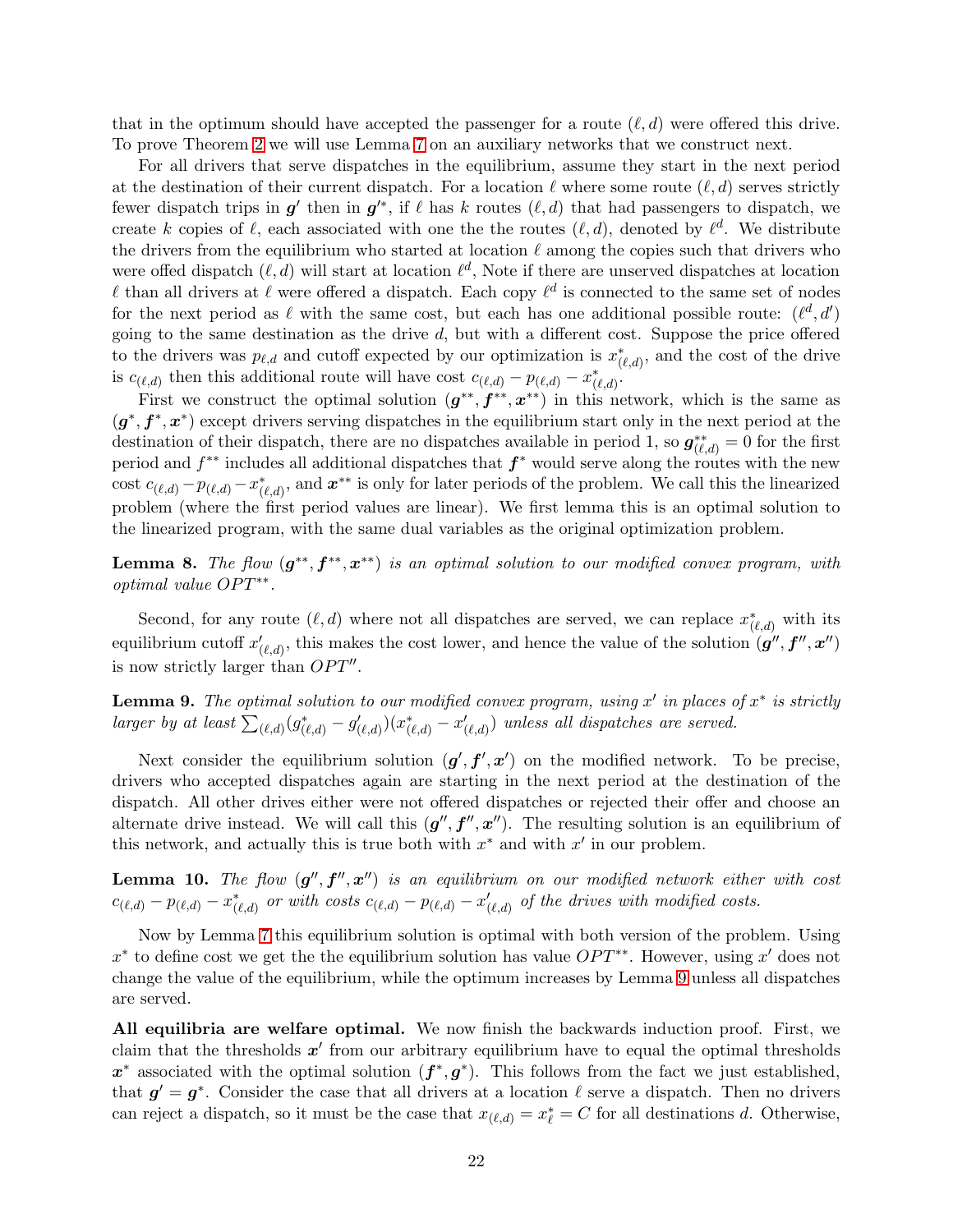consider the case that some nonzero volume of drivers serve a relocation trip originating from  $\ell$ . Then from Lemma [7,](#page-19-6)  $f'$  and  $f^*$  are both optimal solutions for the problem [\(29\)](#page-19-2). Let  $\lambda^*$  and  $\eta^*$ be the dual variables [\(32\)](#page-19-7) and [\(33\)](#page-20-0) associated with the flow  $f^*$ . Let d' be the destination where  $f'_{(\ell, d')} > g'_{(\ell, d')}$ . From the equality  $0 = \frac{\partial}{\partial f_{(\ell, d)}} L(f'; \lambda^*, \eta^*)$  we conclude

$$
\max_{d} \mathcal{Q}_t(\ell, d, 0) = \mathcal{Q}_t(\ell, d', 0) = \mathcal{Q}_t^*(\ell, d', 0) \le \max_{d} \mathcal{Q}_t^*(\ell, d, 0).
$$

Analogously, we can obtain the bound

$$
\max_{d} \mathcal{Q}_t^*(\ell, d, 0) = \mathcal{Q}_t(\ell, d^*, 0) = \mathcal{Q}_t(\ell, d^*, 0) \le \max_{d} \mathcal{Q}_t(\ell, d, 0).
$$

Therefore the relocation utilities are the same under our arbitrary equilibrium and the optimal solution. The incentive compatibility conditions [\(8\)](#page-10-1) give  $P_{(\ell,d)} - x_{(\ell,d)} = \max_{d'} Q_t(\ell, d', 0)$ , and we also have  $P_{(\ell,d)} - x_{\ell}^* = \max_{d'} Q_t^*(\ell, d', 0)$ , therefore  $x_{(\ell,d)} = x_{\ell}^*$  follows.

Therefore, the Q-values  $\mathcal{Q}_t(\ell, d, 0)$  and  $\mathcal{Q}_t(\ell, d, 1, X)$  associated with our arbitrary equilibrium take the same value as the Q-values  $\mathcal{Q}_t^*(\ell, d, 0)$  and  $\mathcal{Q}_t^*(\ell, d, 1, X)$  associated with our optimal solution, which implies the value function  $V_t(\ell; \omega_t, \mathbf{S}_t)$  is equal to the optimal value function  $V_t^*(\ell; \omega_t, \mathbf{S}_t)$ . But we know the optimal value function is equal to  $\frac{\partial}{\partial S_{\ell}}\Phi_{\omega_t}(\mathbf{S}_t)$ , establishing the second and final part of our backwards induction assumption.

We defer the proof of approximate welfare robustness in the fluid model to Appendix [B.](#page-29-0)

# <span id="page-22-0"></span>5 The Value of Re-Solving

The SSP mechanism changes prices based on drivers' locations: in each period  $t$ , the fluid opti-mization problem [\(10\)](#page-11-0) used to set prices is re-solved using drivers' locations  $S_t$ . Here we show that re-solving is necessary, in the sense that Theorem [3'](#page-19-0)s robustness property vanishes without it.

To show this, we consider a variant of the SSP mechanism, called the static mechanism. This mechanism solves the optimization problem [\(10\)](#page-11-0) once, for the initial market state, and re-uses this solution to compute prices following the same approach as the SSP mechanism. To define the static mechanism formally, we first observe that solving [\(10\)](#page-11-0) for the initial market state defines an optimal anticipated sequence of supply location vectors  $S^*_{\omega_t}$  and flows  $f^*_{\omega_t}$ ,  $g^*_{\omega_t}$  indexed by time t and scenario  $\omega_t$ . These satisfy the forward recursion:  $f_{\omega_0}^* = 0$ ;  $S_{\omega_{t+1}}^* = \tilde{S}_{\omega_{t+1}}(f_{\omega_t}^*)$  via [\(7\)](#page-9-0) where  $(f_{\omega_t}^*, g_{\omega_t}^*) \in F_{\omega_t}^*(\mathbf{S}_{\omega_t}^*)$  is an optimal solution to the fluid optimization problem. Then, the price set by the static mechanism in scenario  $\omega_t$  on route  $\ell, d$  is  $P_{(\ell,d,\omega_t)}(g_{(\omega_t,\ell,d)}^*)$  as defined in Definition [3,](#page-14-1) i.e., the price needed to have a flow  $g^*_{\omega_t}$  of riders requesting trips in the stochastic fluid model.

One can show that this static mechanism has a welfare-optimal equilibrium under the stochastic fluid model: this is the strategy profile implied by the solution to [\(10\)](#page-11-0). Moreover, there exists a sequence of approximate equilibria in the two-level model indexed by the population size  $k$  that are asymptotically welfare-optimal: those corresponding to this same strategy profile.

Unfortunately, however, the static mechanism is not robust, in the sense that poor equilibria (both exact and approximate) can exist, in contrast with the SSP's Theorem [3.](#page-19-0) Essentially, the issue is that prices do not react to deviations between the actual supply location vector and the one anticipated by solving [\(10\)](#page-11-0).

We demonstrate this with a simple two-time-period one-location one-scenario example. In the first period there are  $k$  drivers who join the market in the one location. Each driver can exit the market and collect utility  $E$ , or stay for the second period and hope to serve a dispatch. In the second period there are no new drivers who join, and the number of riders interested in taking a trip (from the one location to itself) is  $D \sim \text{Binomial}(k, \frac{1}{2})$ . The distribution of the rider value for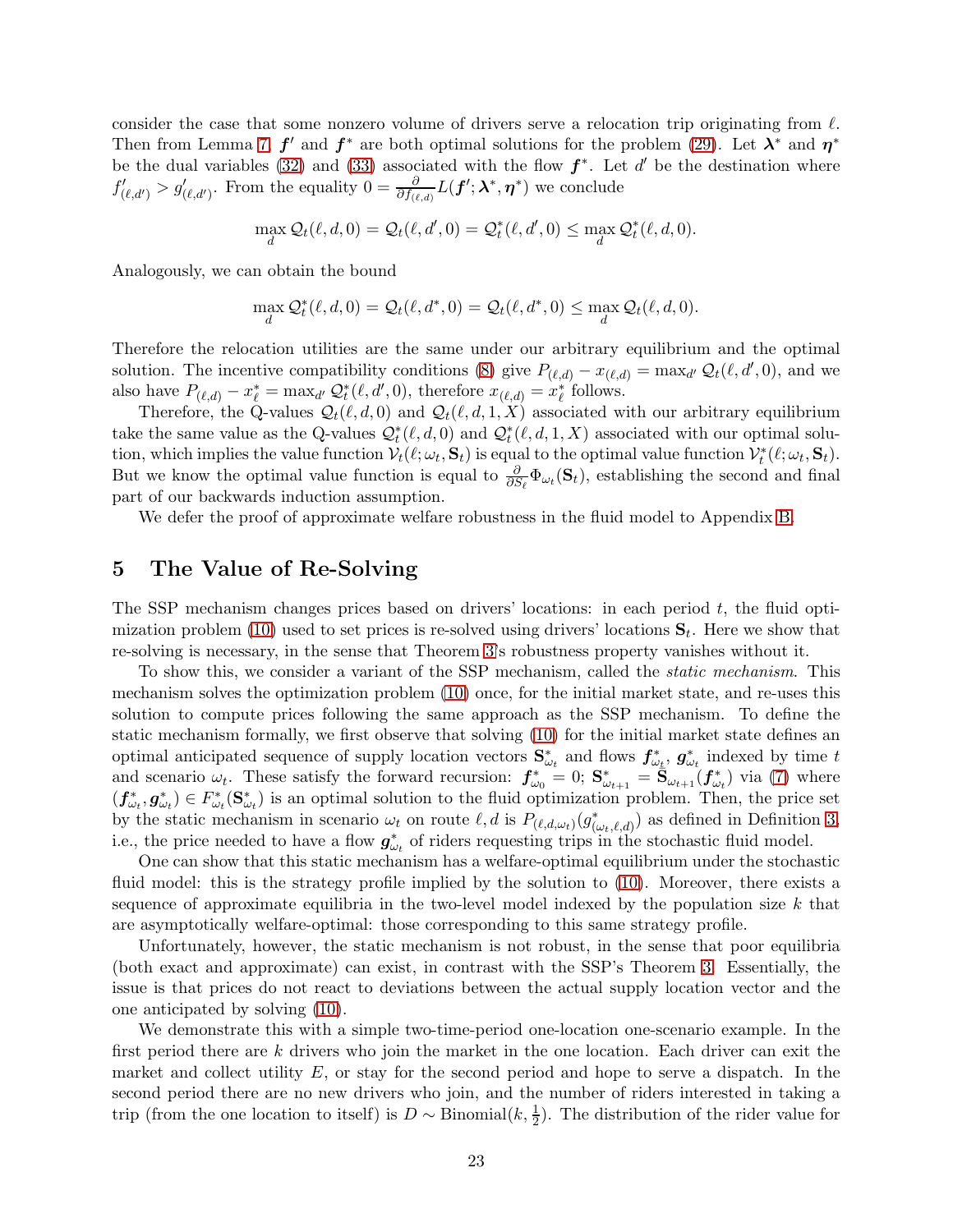taking a trip is  $V \sim$  Uniform $(0, 1)$ , there is  $c = 0$  cost to a driver for serving a dispatch, and no add-passenger disutility  $(C = 0)$ .

In the fluid model for this example, the welfare of having  $S_2$  drivers available to serve dispatches at the beginning of the second period  $(t = 2)$  is

$$
\Phi_2(S_2) = \begin{cases} \frac{1}{4}k & \text{if } S_2 > k/2, \\ S_2 - \frac{S_2^2}{k} & \text{if } S_2 \le k/2. \end{cases}
$$

We can find the welfare-optimal  $S_2$  by solving  $\frac{d}{dS_2}\Phi_2(S_2) = E$ . Setting  $E = \frac{1}{2}$  $\frac{1}{2}$ , welfare optimality is obtained at  $S_2 = \frac{k}{4}$  $\frac{k}{4}$ , so  $\frac{3k}{4}$  drivers should exit the market in the first period. The trip-price set by the platform in this case is  $P = \frac{1}{2}$ , which correctly selects the 50% of the  $\frac{k}{2}$  price-inquiring riders with the highest value V. In the fluid setting, all drivers collect utility  $\frac{1}{2}$  by following the welfare-optimal solution, and no driver has incentive to deviate under the static price  $P = \frac{1}{2}$  $\frac{1}{2}$ .

However, incentives break down if the static price  $P = \frac{1}{2}$  $\frac{1}{2}$  is used in the two-level model. From the perspective of a driver in the first period, and relative to the fluid model, the utility of exiting at period 1 remains  $\frac{1}{2}$ , but the utility of staying is lower because receiving a dispatch is not guaranteed. While the probability of dispatch goes to 1 as k goes to  $\infty$ , and hence staying for the second period is approximately incentive compatible for the  $k/4$  drivers, the decision to exit the market will always dominate the decision to stay in the market, for all drivers and for all finite values of  $k$ , assuming the static price  $P=\frac{1}{2}$  $\frac{1}{2}$  is used. If many drivers leave that results in significant welfare loss.

SSP's approach (using dynamic prices based on recomputing an optimal solution in the second period) solves this problem. Adapting the price to the observed amount of driver volume  $S_2$  and computing the optimal solution with respect to the expected rider volume interested in taking a trip produces a trip-price  $P = \frac{d}{dS}$  $\frac{d}{dS_2} \Phi_2(S_2)$ , where  $S_2$  is now the observed volume of drivers that remain at the start of the second period. If  $S_2$  is lower than the value of  $\frac{k}{2}$  anticipated in the fluid solution, then P will be larger than the anticipated price of  $\frac{1}{2}$ . From the perspective of a driver in the first period, the utility of staying in the market in the first period is  $\frac{d}{dS_2}\Phi_2(S_2)\mathbb{P}^k$  (dispatch  $|S_2|$ ), where  $\mathbb{P}^k$ (dispatch |  $S_2$ ) is the probability of receiving a dispatch in the second period and also increases as  $S_2$  falls. Since a driver's utility  $\frac{d}{dS_2}\Phi_2(S_2)$  is increasing as  $S_2$  decreases, it is no longer a dominant strategy, or even an equilibrium of the game for all drivers to exit the market in the first period.

### References

- <span id="page-23-3"></span>Philipp Afeche, Zhe Liu, and Costis Maglaras. 2018. Ride-hailing networks with strategic drivers: The impact of platform control capabilities on performance. Technical Report. Columbia Business School. Available at SSRN 3120544.
- <span id="page-23-0"></span>Javier Alonso-Mora, Samitha Samaranayake, Alex Wallar, Emilio Frazzoli, and Daniela Rus. 2017. On-demand high-capacity ride-sharing via dynamic trip-vehicle assignment. Proceedings of the National Academy of Sciences 114, 3 (2017), 462–467.
- <span id="page-23-1"></span>Itai Ashlagi, Maximilien Burq, Chinmoy Dutta, Patrick Jaillet, Amin Saberi, and Chris Sholley. 2018. Maximum weight online matching with deadlines.  $arXiv$  preprint  $arXiv:1808.03526$  (2018).
- <span id="page-23-2"></span>Siddhartha Banerjee, Daniel Freund, and Thodoris Lykouris. 2017. Pricing and Optimization in Shared Vehicle Systems: An Approximation Framework. In Proceedings of the 2017 ACM Conference on Economics and Computation (Cambridge, Massachusetts, USA) (EC '17). Association for Computing Machinery, New York, NY, USA, 517. <https://doi.org/10.1145/3033274.3085099>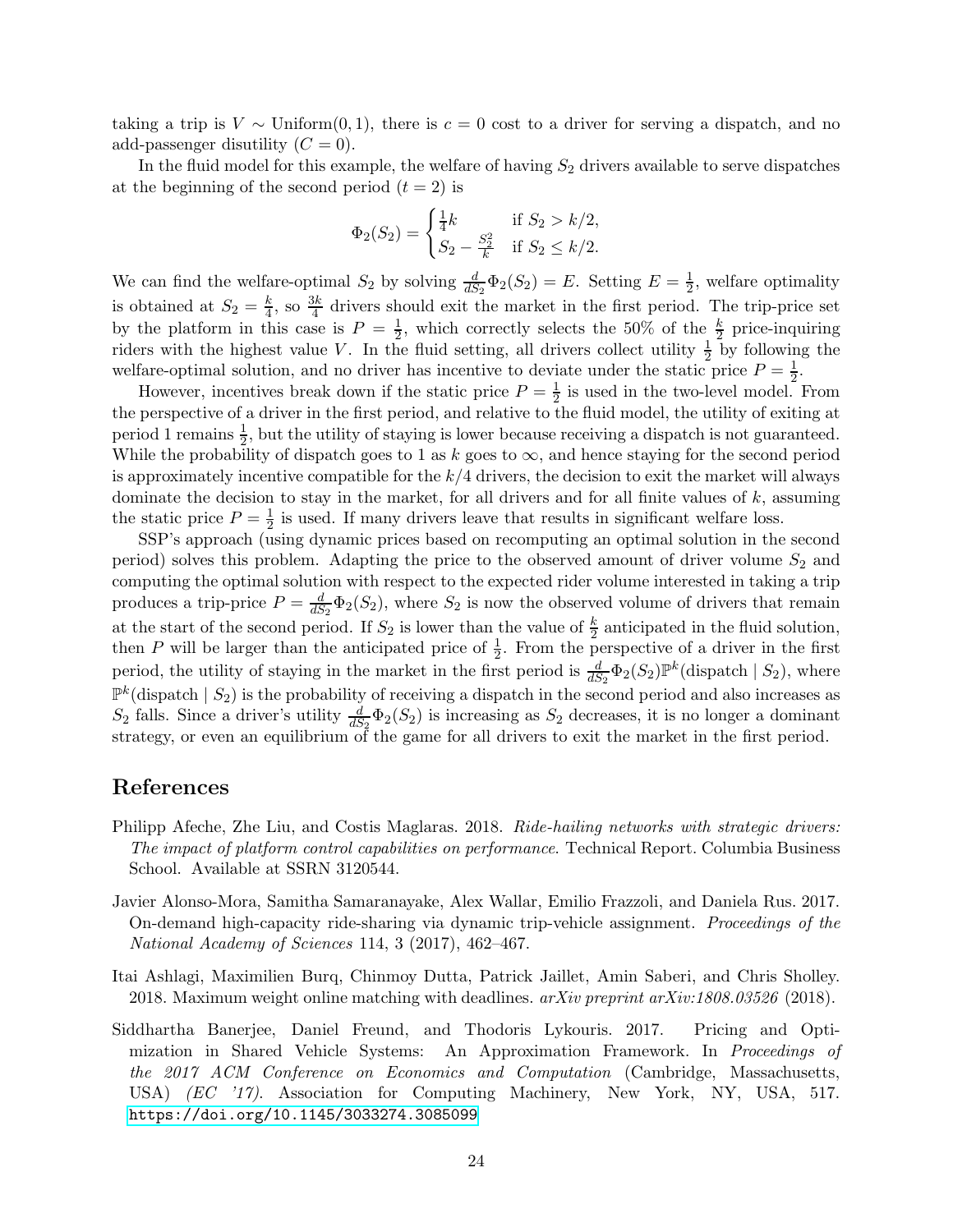- <span id="page-24-9"></span>Siddhartha Banerjee, Ramesh Johari, and Carlos Riquelme. 2016. Dynamic pricing in ridesharing platforms. ACM SIGecom Exchanges 15, 1 (2016), 65–70.
- <span id="page-24-7"></span>Omar Besbes, Francisco Castro, and Ilan Lobel. 2018. Surge Pricing and Its Spatial Supply Response. Technical Report. Columbia Business School Research Paper No. 18-25. Available at SSRN: https://ssrn.com/abstract=3124571.
- <span id="page-24-3"></span>Omar Besbes, Francisco Castro, and Ilan Lobel. 2019. Spatial Capacity Planning. In Proceedings of the 2019 ACM Conference on Economics and Computation. 585–585.
- <span id="page-24-8"></span>Kostas Bimpikis, Ozan Candogan, and Daniela Saban. 2016. Spatial pricing in ride-sharing networks. Technical Report. Available at SSRN: https://ssrn.com/abstract=2868080 or http://dx.doi.org/10.2139/ssrn.2868080.
- <span id="page-24-4"></span>Anton Braverman, J. G. Dai, Xin Liu, and Lei Ying. 2019. Empty-Car Routing in Ridesharing Systems. Operations Research 67 (2019). Issue 5. <https://doi.org/10.1287/opre.2018.1822>
- <span id="page-24-10"></span>Gerard P Cachon, Kaitlin M Daniels, and Ruben Lobel. 2017. The role of surge pricing on a service platform with self-scheduling capacity. Manufacturing  $\mathcal C$  Service Operations Manugement 19, 3 (2017), 368–384.
- <span id="page-24-1"></span>Colin F Camerer. 1997. Taxi drivers and beauty contests. *Engineering and science* 60, 1 (1997), 10–19.
- <span id="page-24-5"></span>Juan Camilo Castillo, Dan Knoepfle, and Glen Weyl. 2017. Surge pricing solves the wild goose chase. In Proceedings of the 2017 ACM Conference on Economics and Computation. ACM, 241– 242.
- <span id="page-24-13"></span>Francisco Castro, Peter Frazier, Hongyao Ma, Hamid Nazerzadeh, and Chiwei Yan. 2020. Matching Queues, Flexibility and Incentives.  $arXiv$  preprint  $arXiv:2006.08863$  (2020).
- <span id="page-24-11"></span>M Keith Chen and Michael Sheldon. 2016. Dynamic Pricing in a Labor Market: Surge Pricing and Flexible Work on the Uber Platform. Ec 455, 10.1145 (2016), 2940716–2940798.
- <span id="page-24-14"></span>Yiwei Chen and Ming Hu. 2020. Pricing and matching with forward-looking buyers and sellers. Manufacturing & Service Operations Management 22, 4 (2020), 717–734.
- <span id="page-24-6"></span>Yiwei Chen, Ming Hu, and Yun Zhou. 2019a. *Pricing and Matching in the Sharing Economy*. Chapter 8, 137–164.
- <span id="page-24-15"></span>Yiwei Chen, Ming Hu, and Yun Zhou. 2019b. Pricing and Matching in the Sharing Economy. In Sharing Economy. Springer, 137–164.
- <span id="page-24-0"></span>Yuan K Chou. 2002. Testing alternative models of labour supply: Evidence from taxi drivers in Singapore. The Singapore Economic Review 47, 01 (2002), 17–47.
- <span id="page-24-12"></span>Hangil Chung, Daniel Freund, and David B. Shmoys. 2018. Bike Angels: An Analysis of Citi Bike's Incentive Program. In Proceedings of the 1st ACM SIGCAS Conference on Computing and Sustainable Societies (Menlo Park and San Jose, CA, USA) (COMPASS '18). ACM, New York, NY, USA, Article 5, 9 pages. <https://doi.org/10.1145/3209811.3209866>
- <span id="page-24-2"></span>Cody Cook, Rebecca Diamond, Jonathan Hall, John A List, and Paul Oyer. 2018. The gender earnings gap in the gig economy: Evidence from over a million rideshare drivers. Technical Report. National Bureau of Economic Research.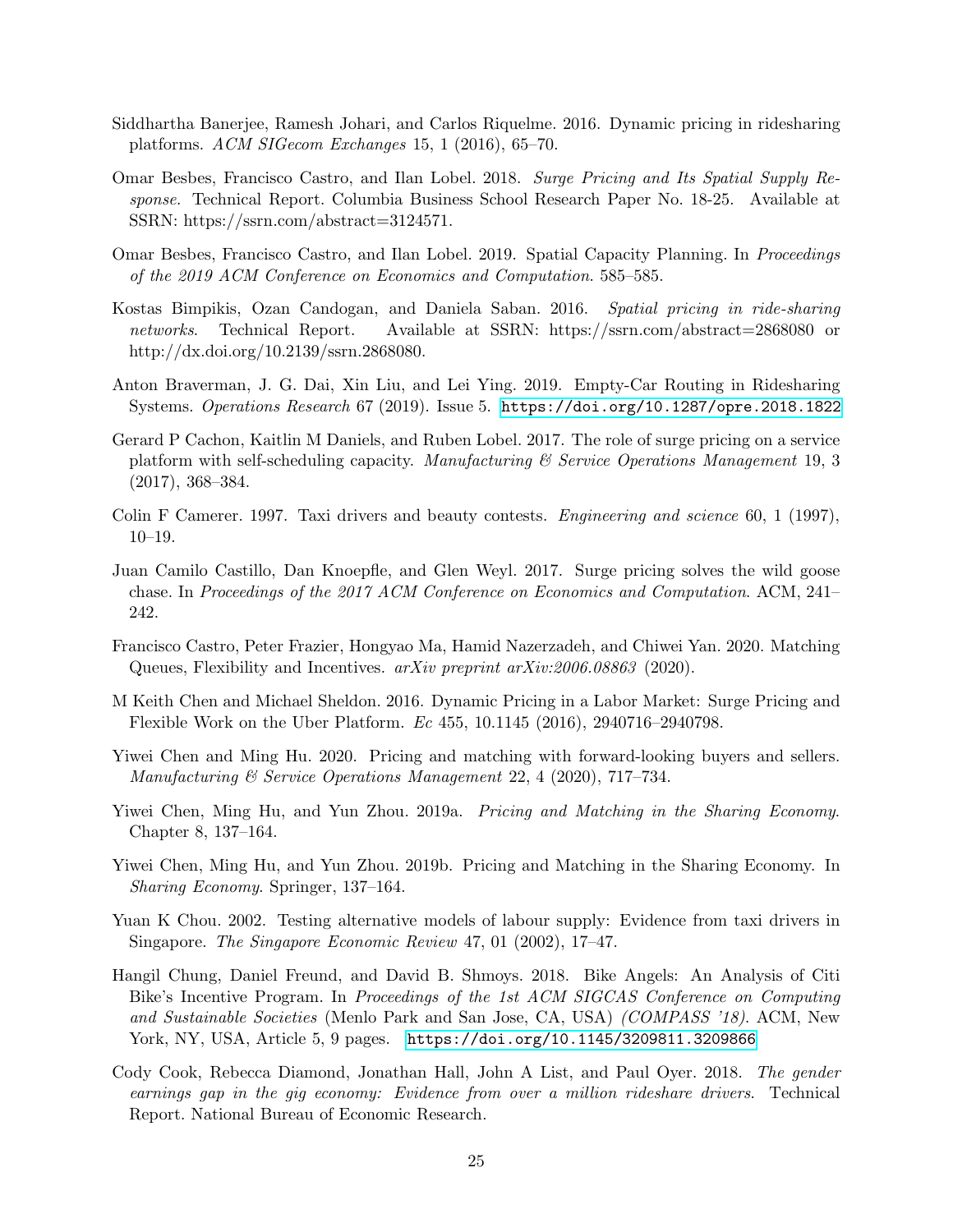<span id="page-25-0"></span>Jay Cradeur. 2018. Rideshare Guy. https://therideshareguy.com/how-i-make-1900-per-week-driving-for

- <span id="page-25-6"></span>Nikhil Garg and Hamid Nazerzadeh. 2020. Driver Surge Pricing. In Proceedings of the 21st ACM Conference on Economics and Computation. 501–501.
- <span id="page-25-9"></span>Jonathan Hall, Cory Kendrick, and Chris Nosko. 2015. The effects of Uber's surge pricing: A case study. The University of Chicago Booth School of Business (2015).
- <span id="page-25-2"></span>Camille Kamga, M Anil Yazici, and Abhishek Singhal. 2013. Hailing in the rain: Temporal and weather-related variations in taxi ridership and taxi demand-supply equilibrium. In Transportation Research Board 92nd Annual Meeting.
- Jonathan BorweinAdrian Lewis. 2006. Convex Analysis and Nonlinear Optimization. Springer.
- <span id="page-25-1"></span>Alice Lu, Peter I Frazier, and Oren Kislev. 2018. Surge Pricing Moves Uber's Driver-Partners. In Proceedings of the 2018 ACM Conference on Economics and Computation. 3–3.
- <span id="page-25-7"></span>Hangyaou Ma, Fei Fang, and David C. Parkes. 2018. Spatio-Temporal Pricing for Ridesharing Systems. (2018). arXiv:1801.04015 [cs-gt]
- <span id="page-25-4"></span>Erhun Ozkan and Amy R Ward. 2020. Dynamic matching for real-time ride sharing. Stochastic Systems 10, 1 (2020), 29–70.
- <span id="page-25-8"></span>András Prékopa. 2013. *Stochastic programming.* Vol. 324. Springer Science & Business Media.
- <span id="page-25-3"></span>Michael Sheldon. 2016. Income targeting and the ridesharing market. Unpublished manuscript. Available at: https://static1. squarespace. com/static/56500157e4b0cb706005352d 56 (2016), 1457131797556.
- <span id="page-25-5"></span>Chiwei Yan, Helin Zhu, Nikita Korolko, and Dawn Woodard. 2020. Dynamic pricing and matching in ride-hailing platforms. Naval Research Logistics (NRL) 67, 8 (2020), 705–724.

# <span id="page-25-10"></span>A Approximate Incentive-Compatibility of the Fluid Optimal Solution in the Two-Level Model

In this section we prove part [2](#page-17-4) of Theorem [1.](#page-17-2) We start by proving the following Lemma, which shows that expected driver utilities in the two-level model are approximately equal to driver utilities in the fluid model.

<span id="page-25-11"></span>**Lemma 11.** There exist nonnegative sequences  $(\epsilon_k : k \geq 1)$  and  $(\beta_k : k \geq 1)$ , both converging to 0 as  $k \to \infty$ , such that when the SSP mechanism is used to set prices in the stochastic two-level model with population-size k, then for any market state  $(\omega_t, \mathbf{S}_t) \in \Omega_t \times \mathcal{S}_t$ , and any location  $\ell$  with driver-volume larger than  $\beta_k$ , i.e.  $S_\ell \geq \beta_k$ , we have the expected utility of drivers at  $\ell$  is at most  $\epsilon_k$ away from the fluid utility for drivers at  $\ell$ , i.e.

$$
\left| \mathbb{E}[U_i^t \mid \ell_i^t = \ell] - \frac{\partial}{\partial S_{\ell}} \Phi_{\omega_t}(\mathbf{S}_t) \right| \leq \epsilon_k.
$$

*Proof.* Fix a time period t and we assume via backwards induction that, at future time periods  $t + 1$ , drivers who are positioned at a location  $\ell$  collect expected utility that is approximately the same as the fluid counterpart. That is, assume there exist sequences  $(\epsilon_k^{t+1}), (\beta_k^{t+1})$  converging to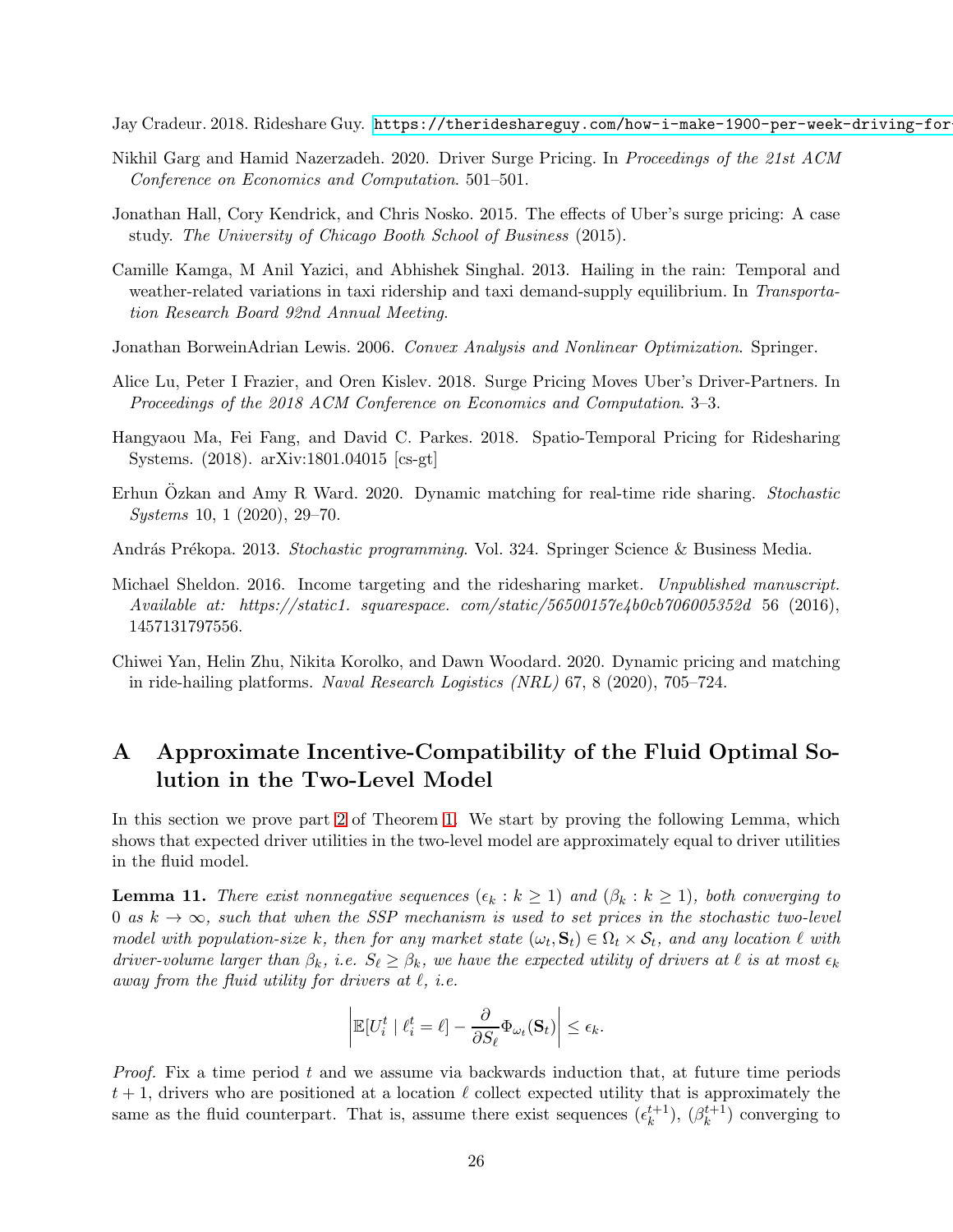0 as  $k \to \infty$ , such that for any time  $t + 1$  state  $(\omega_{t+1}, \mathbf{S}_{t+1}) \in \Omega_{t+1} \times \mathcal{S}_{t+1}(\gamma_{t+1})$  we have that the location-specific value function for the two-level model uner  $\Pi^{(k)}$  is within  $\epsilon_k^{t+1}$  $k^{t+1}$  of the value function for the corresponding two-level model, for any location  $\ell$  where  $S_{\ell} \geq \beta_k^{t+1}$ . That is,

<span id="page-26-0"></span>
$$
|\mathbb{E}[U_i^{t+1} | \ell_i^t = \ell] - \frac{\partial}{\partial S_\ell} \Phi_{\omega_{t+1}}(\mathbf{S}_{t+1})| \le \epsilon_k^{t+1}
$$
\n(34)

holds for every location  $\ell$  where  $S_{\ell} \geq \beta_k^{t+1}$  $k^{t+1}$ , where *i* is a driver positioned at location  $\ell$ , and  $U_i^{t+1}$ is a random variable specifying the utility collected by the driver starting from time period  $t + 1$ onwards under the strategy profile  $\Pi^{(k)}$ .

Fix any state  $(\omega_t, \mathbf{S}_t)$  and let  $(\mathbf{x}, \mathbf{e}) = \sum_t^* (\omega_t, \mathbf{S}_t)$  be the disutility acceptance thresholds  $\mathbf{x} =$  $(\bm{x}_{\ell} : \ell \in \mathcal{L})$  and relocation destination distributions  $\mathbf{e} = (\mathbf{e}_{\ell} : \ell \in \mathcal{L})$  selected by the fluid optimal strategy  $\Sigma^*$ . Let  $(f^*, g^*) \in F_{\omega_t}^*(\mathbf{S}_t)$  be the optimal solution that the SSP mechanism uses to set prices. Let  $(\bar{f}_k, \bar{g}_k)$  be the fluid outcomes associated with the market state  $(\omega_t, S_t)$  and strategyprofile  $\Pi^{(k)}$  [\(7\)](#page-61-0). Recall that, by definition, under the strategy profile  $\Pi^{(k)}$ , every driver positioned at  $\ell$  uses  $x_{\ell}$  as their threshold vector, and the distribution of relocation destinations selected by drivers at  $\ell$  is equal to a rounded version of  $\mathbf{e}_{\ell}$ . The fluid outcomes are deterministic functions of the common disutility threshold vector  $x_\ell$  and the relocation distribution used by drivers at  $\ell$  (see equations [\(89](#page-56-1)[-90\)](#page-56-2), and Definition [5\)](#page-57-0). Since the relocation distribution used by drivers at  $\ell$  under  $\Pi^{(k)}$  is a rounded version of  $e_{\ell}$ , and the rounding error is on the order of  $\frac{1}{k}$  for where k is the population-size parameter, it follows that  $(\bar{f}_k, \bar{g}_k)$  converges uniformly to  $(f^*, g^*)$  over all states  $(\omega_t, \mathbf{S}_t) \in \Omega_t \times \mathcal{S}_t(\gamma_t)$ , i.e.

$$
\sup_{(\omega_t,\mathbf{S}_t)\in\Omega_t\times\mathcal{S}_t(\gamma_t)}\|\bar{\mathbf{f}}_k-\mathbf{f}^*\|+\|\bar{\mathbf{g}}_k-\mathbf{g}^*\|\to 0, \text{ as } k\to\infty.
$$

Next, concentration properties for the matching process tell us that the stochastic actions which occur under  $\Pi^{(k)}$  converge to their deterministic fluid counterparts. Specifically, let  $(\bm{f}_k, \bm{g}_k)$ be (stochastic) vectors which encode the actions taken under  $\Pi^{(k)}$  with respect to a market state  $(\omega_t, \mathbf{S}_t) \in \Omega_t \times \mathcal{S}_t(\gamma_t)$ . Lemma [28](#page-61-1) states there exist nonnegative sequences  $\alpha_k$  and  $q_k$ , both converging to 0 as  $k \to \infty$ , such that

<span id="page-26-1"></span>
$$
\sup_{(\omega_t, \mathbf{S}_t) \in \Omega_t \times \mathcal{S}_t(\gamma_t)} \mathbb{P}\left(\|\bar{\mathbf{f}}_k - \mathbf{f}_k\| + \|\bar{\mathbf{g}}_k - \mathbf{g}_k\| \le \alpha_k\right) \ge 1 - q_k. \tag{35}
$$

holds for all k.

Define the sequence  $(\beta_k)_{k=1}^{\infty}$  by setting  $\beta_k = \sqrt{\alpha_k}$  for every  $k \geq 1$ . Since we know that  $\alpha_k \to 0$ as  $k \to \infty$ , it follows that  $\beta_k \to 0$  as  $k \to \infty$ , as required by our theorem statement.

Now consider a supply-location vector  $(\omega_t, \mathbf{S}_t) \in \Omega_t \times \mathcal{S}_t(\gamma_t)$ , and consider a location  $\ell$  with  $S_{\ell} \geq \beta_k$ . Consider the expected utility collected by a driver i positioned at  $\ell$ :

$$
\mathbb{E}[U_i^t \mid \ell_i^t = \ell] = \sum_{d \in \mathcal{L} \cup \{\emptyset\}, \delta \in \{0,1\}} \mathbb{E}[U_i^t \mid a_i^t = (\ell, d, \delta)] \mathbb{P}(a_i^t = (\ell, d, \delta) \mid \ell_i^t = \ell),
$$

where  $a_i^t = (\ell, d, \delta, X)$  denote the action they take, where  $\delta \in \{0, 1\}$  is an indicator specifying whether or not it is a dispatch trip, and  $X \in [0, C]$  is their sampled add-passenger disutility. Under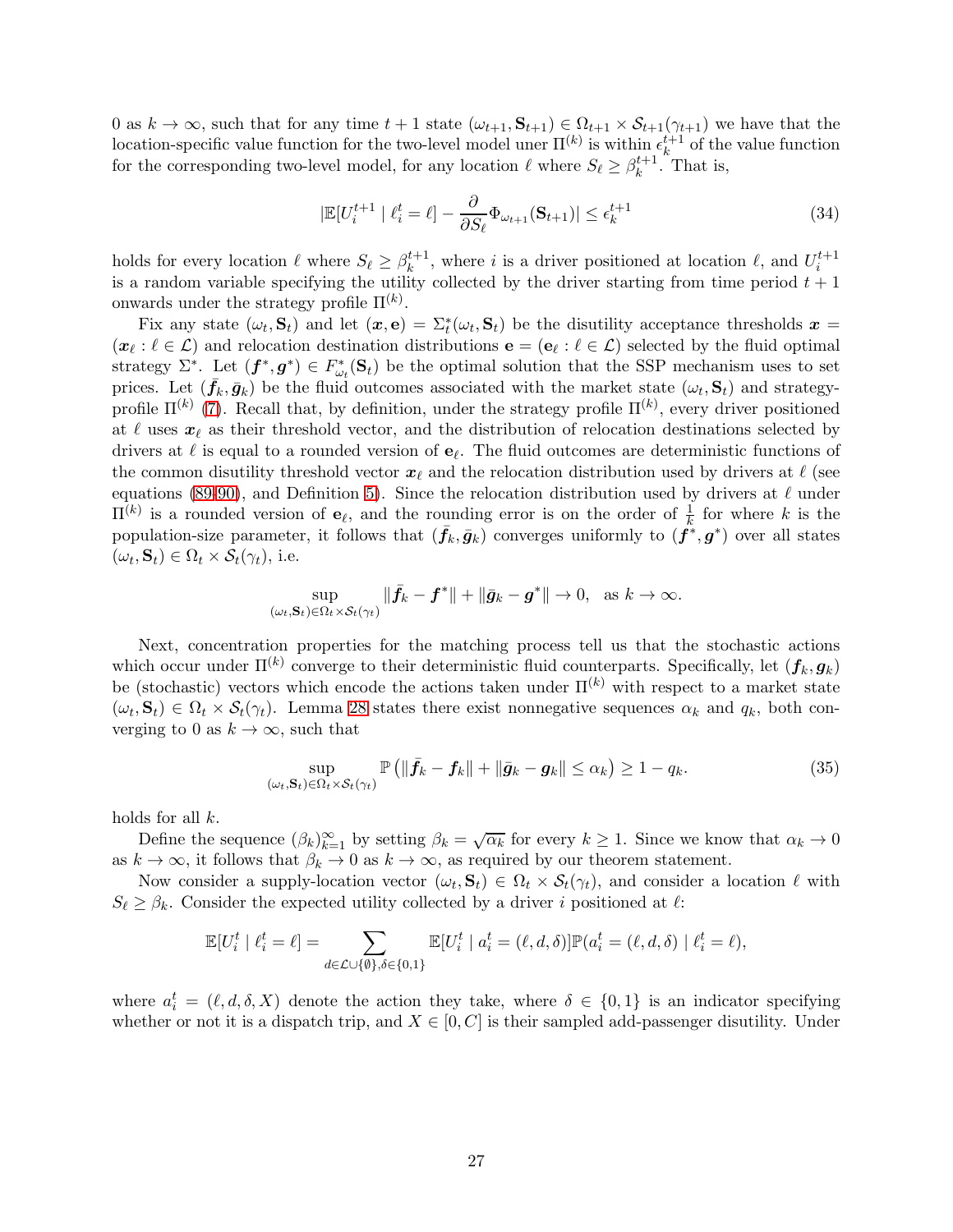the backwards induction assumption  $(34)$ , the driver i has expected utility at time t given by

$$
\mathbb{E}[U_i^t \mid a_i^t = (\ell, d, \delta)] = \delta(P_{(\ell, d)} - c_{(\ell, d)} - X) + \mathbb{E}[\frac{\partial}{\partial S_d} \Phi_{\omega_{t+1}}(\mathbf{S}_{t+1}) \mid a_i^t] + \epsilon_k^{t+1}
$$
  

$$
= \delta(P_{(\ell, d)} - c_{(\ell, d)} - X) + \mathbb{E}[\frac{\partial}{\partial S_d} \Phi_{\omega_{t+1}}(\mathbf{S}_{t+1})] + \gamma_k + \epsilon_k^{t+1}
$$
  

$$
= \delta(P_{(\ell, d)} - c_{(\ell, d)} - X) + \mathbb{E}[\frac{\partial}{\partial S_d} \Phi_{\omega_{t+1}}(\bar{\mathbf{S}}_{\omega_{t+1}}(\mathbf{f}^*))] + \psi_k + \gamma_k + \epsilon_k^{t+1}
$$

where  $\epsilon_k^{t+1}$  $\kappa^{t+1}$  is the error term bounding the difference between the time  $t+1$  expected utility of agent i and the partial derivative of the state-dependent optimization function, which exists by our backwards induction assumption  $(34)$ , assuming, for now, the destination d has sufficiently many drivers for the backwards induction assumption to hold. The backwards induction assumption only holds if  $S_d \geq \beta_k^{t+1}$ , but  $\beta_k^{t+1}$  is vanishingly small as  $k \to \infty$ , so the proportion of drivers who drive towards destinations satisfying this condition goes to one as  $k \to \infty$ .

 $\gamma_k$  is the error we pay for going from the distribution of the time  $t + 1$  supply-locations  $S_{t+1}$ conditional on  $a_i^t$  to the unconditional distribution on  $S_{t+1}$ . By Assumption 4 we know that there exists a constant  $\gamma_k$  that bounds the difference between the conditional and unconditional distribution of  $S_{t+1}$  for all initial states  $(\omega_t, S_t)$  and all strategy profiles, and that  $\gamma_k \to 0$  as the population size k tends to  $\infty$ .

 $\psi_k$  is an error term that bounds the difference between the expected partial derivative of the state-dependent optimization function with respect to the stochastic time  $t + 1$  supply-location vector  $S_{t+1}$ , and the fluid time  $t+1$  supply-location vector  $\bar{S}_{\omega_{t+1}}(f^*)$ , which is a deterministic function of the time  $t + 1$  scenario  $\omega_{t+1}$  and the fluid optimal trips  $f^*$ . We know there exists a constant  $\psi_k$  that bounds this difference, such that  $\psi_k \to 0$  as  $k \to \infty$ , because of the uniform convergence described in equation [\(35\)](#page-26-1), as well as the fact that the partial derivative function ∂  $\frac{\partial}{\partial S_d} \Phi_{\omega_{t+1}}(\cdot)$  is bounded and continuous over a compact domain.

Lemma [6](#page-16-2) gives us the following expression for Q-values in the fluid model:

$$
\mathcal{Q}_t(\ell, d, 1, x_{(\ell,d)}) = \frac{\partial}{\partial S_{\ell}} \Phi_{\omega_t}(\mathbf{S}_t) - \frac{C}{2} \left( \frac{\mathbf{g}^{*T} \mathbf{1}_{\ell}}{\mathbf{f}^{*T} \mathbf{1}_{\ell}} \right)^2 = \max_{d'} \mathcal{Q}_t(\ell, d', 0),
$$

so therefore we have

$$
\mathbb{E}[U_i^t \mid a_i^t = (\ell, d, \delta)] = \frac{\partial}{\partial S_{\ell}} \Phi_{\omega_t}(\mathbf{S}_t) - \frac{C}{2} \left(\frac{\mathbf{g}^{*T} \mathbf{1}_{\ell}}{\mathbf{f}^{*T} \mathbf{1}_{\ell}}\right)^2 + \delta(x_{(\ell, d)} - X) + \epsilon_k,
$$

where  $\epsilon'_{k} = \psi_{k} + \gamma_{k} + \epsilon_{k}^{t+1}$  $\kappa^{t+1}$  is the sum of all the errors accrued by approximating the stochastic utility-to-go with the fluid utility-to-go, and  $\delta(x_{(\ell,d)}-X)$  is the extra utility the driver collects when the trip is a dispatch trip ( $\delta = 1$ ) and their add-passenger disutility X is smaller than the threshold  $x_{(\ell,d)}$ . Therefore, averaging over all trips we have

$$
\left| \mathbb{E}[U_i^t] - \frac{\partial}{\partial S_{\ell}} \Phi_{\omega_t}(\mathbf{S}_t) \right| = \mathbb{P}(\delta = 1) \mathbb{E}[x_{(\ell,d)} - X \mid \delta = 1] - \frac{C}{2} \left( \frac{\mathbf{g}^{*T} \mathbf{1}_{\ell}}{\mathbf{f}^{*T} \mathbf{1}_{\ell}} \right)^2 + \epsilon'_k.
$$

We turn to analyzing the  $\mathbb{P}(\delta = 1)\mathbb{E}[x_{(\ell,d)} - X \mid \delta = 1]$  term. Recall that the threshold  $x_{(\ell,d)}$  is the same for every destination d under the policy  $\Pi^{(k)}$ , and this value is  $C\frac{\mathfrak{g}^{*T}\mathbf{1}_{\ell}}{\mathfrak{f}^{*T}\mathbf{1}_{\ell}}$  $\frac{g^{T} \cdot 1_{\ell}}{f^{*} T_{1_{\ell}}}$ . Also,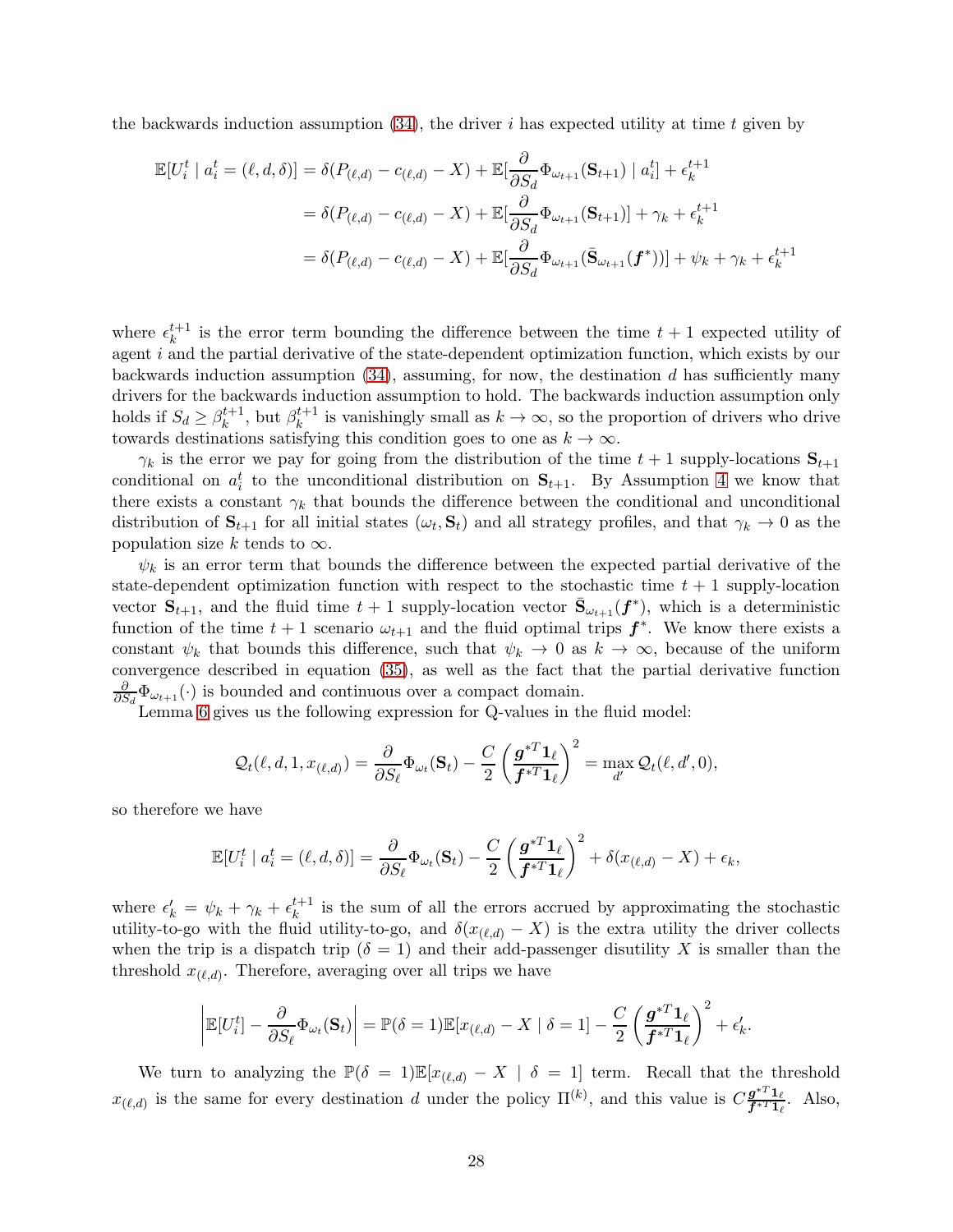conditioned on driver i being allocated a dispatch trip, we know that their add-passenger disutility X is uniformly distributed between 0 and  $x_{(\ell,d)}$ . Therefore we have

$$
\mathbb{E}[x_{(\ell,d)} - X \mid \delta = 1] = \frac{C}{2} \frac{\mathbf{g}^{*T} \mathbf{1}_{\ell}}{\mathbf{f}^{*T} \mathbf{1}_{\ell}}.
$$

Also, the probability of a dispatch trip  $\mathbb{P}(\delta = 1)$  can be expressed in terms of the total number of dispatch trips:

$$
\mathbb{P}(\delta=1) = \mathbb{E}\left[\frac{\boldsymbol{g}^T\boldsymbol{1}_{\ell}}{S_{\ell}}\right] = \frac{\boldsymbol{g}^{*T}\boldsymbol{1}_{\ell}}{S_{\ell}} + \frac{\alpha_k}{S_{\ell}},
$$

where  $\alpha_k$  is the error term bounding the convergence of **g** to **g**<sup>\*</sup>. Now we use the fact that  $S_{\ell} \geq \beta_k = \sqrt{k}$  to conclude that  $\frac{\alpha_k}{S_{\ell}} \leq \sqrt{\alpha_k} \to 0$  as  $k \to \infty$ . So, we have

$$
\left|\mathbb{P}(\delta=1)\mathbb{E}[x_{(\ell,d)}-X \mid \delta=1] - \frac{C}{2}\left(\frac{\boldsymbol{g}^{*T}\boldsymbol{1}_{\ell}}{\boldsymbol{f}^{*T}\boldsymbol{1}_{\ell}}\right)^2\right| \leq \sqrt{\alpha_k}.
$$

Defining  $\epsilon_k = \epsilon'_k + \sqrt{\alpha_k}$ , which we know converges to 0 as  $k \to \infty$ , we have shown

$$
\left| \mathbb{E}[U_i^t \mid \ell_i^t = \ell] - \frac{\partial}{\partial S_{\ell}} \Phi_{\omega_t}(\mathbf{S}_t) \right| \leq \epsilon_k,
$$

finishing the proof.

We restate part [2](#page-17-4) of Theorem [1](#page-17-2) below.

**Theorem.** There exist nonnegative sequences  $(\epsilon_k : k \ge 1)$  and  $(\delta_k : k \ge 1)$ , both converging to 0 as  $k \to \infty$ , such that when the SSP mechanism is used to set prices in the stochastic two-level model with population-size k, then  $\Pi^{(k)}$  is an  $(\epsilon_k, \delta_k)$  equilibrium.

*Proof.* To show that  $\Pi^{(k)}$  is an  $(\epsilon_k, \delta_k)$ -approximate equilibrium, we have to show that from any market state  $(\omega_t, \mathbf{S}_t) \in \Omega_t \times \mathcal{S}_t(\gamma_t)$ , the number of drivers who have at least  $\epsilon_k$ -conditional incentive to deviate from any market state is smaller than  $\delta_k k$ . That is, if  $\mathcal{M}_t$  is the index set of drivers corresponding to the supply-location vector  $\mathbf{S}_t$ , and  $\mathcal{M}_t(\epsilon_k; \omega_t, \mathbf{S}_t)$  is the set of drivers whose conditional incentive to deviate from  $\Pi^{(k)}$  is no larger than  $\epsilon_k$ , we have to show

<span id="page-28-0"></span>
$$
|\mathcal{M}_t \setminus \mathcal{M}_t(\epsilon_k; \omega_t, \mathbf{S}_t)| \le \delta_k k. \tag{36}
$$

Define  $\delta_k = |\mathcal{L}|\beta_k$ , where  $(\beta_k)_{k=1}^{\infty}$  is the sequence from Lemma [11.](#page-25-11) Define  $\epsilon_k$  to be the maximum incentive to deviate, over all market states  $(\omega_t, \mathbf{S}_t)$ , for a driver positioned at a location  $\ell$  which satisfies the minimum driver volume condition described in Lemma [11,](#page-25-11) i.e.  $S_{\ell} \geq \beta_k$ .

Note the inequalities

$$
|\mathcal{M}_t \setminus \mathcal{M}_t(\epsilon_k; \omega_t, \mathbf{S}_t)| \leq k \sum_{\ell \in \mathcal{L}: S_{\ell} < \beta_k} S_{\ell} \leq k \delta_k,
$$

so the equilibrium condition [\(36\)](#page-28-0) is satisfied, and we already know  $\delta_k \to 0$  holds.

That the incentive to deviate term  $\epsilon_k$  converges to 0 follows from the fact that there is no incentive to deviate in the fluid model, and as  $k \to \infty$  we have that the stochastic utility converges to the fluid utility, for drivers at locations  $\ell$  which satisfy the minimum driver volume condition  $\Box$  $S_{\ell} \geq \beta_k$ .

 $\Box$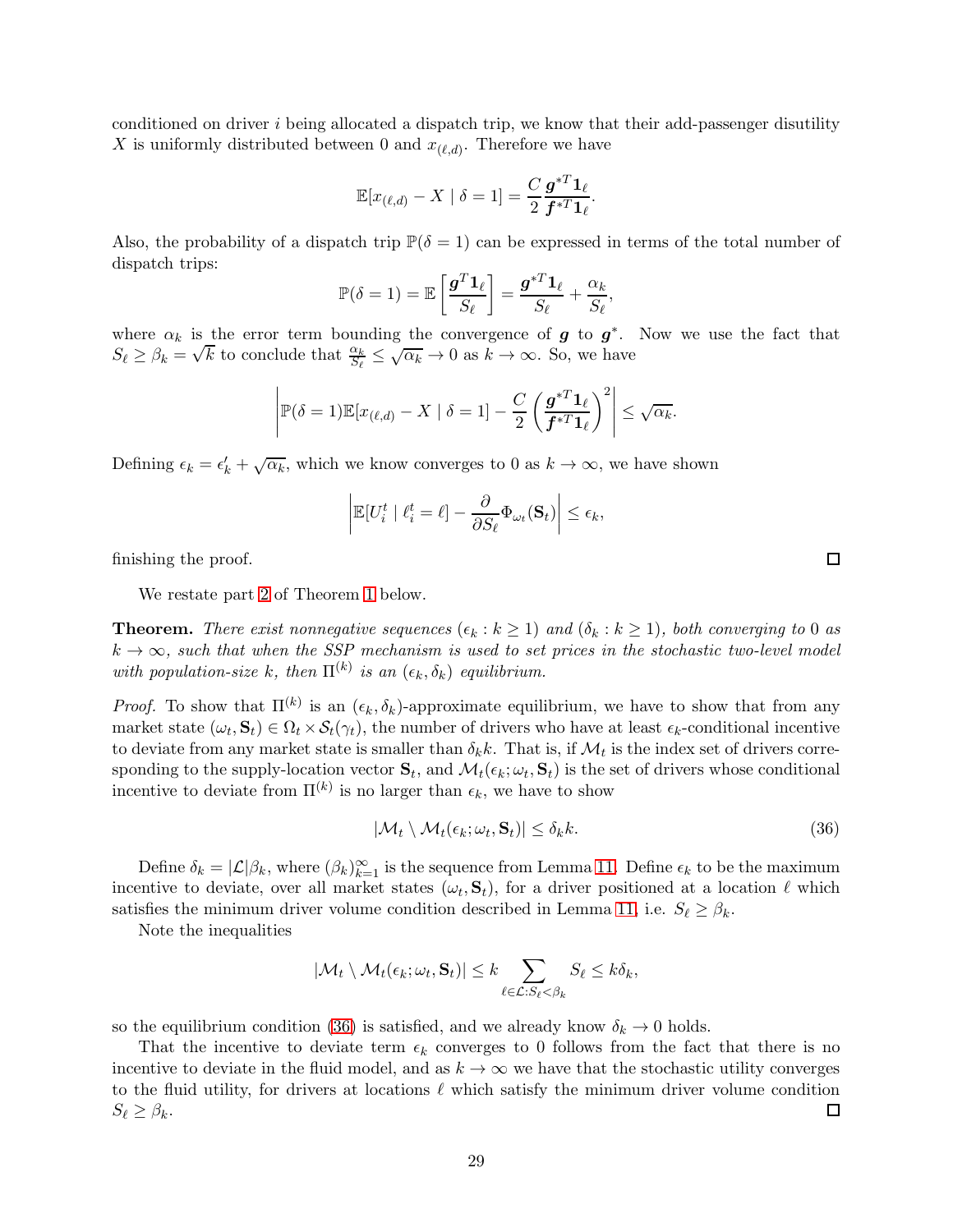# <span id="page-29-0"></span>B Approximate Welfare-Robustness Proof in the Fluid Model

In this Appendix we prove the second part of the statement in Theorem [2,](#page-18-0) stating that every  $\epsilon$ -equilibrium in the fluid model achieves approximately optimal welfare.

Let  $\Sigma$  be an  $\epsilon$ -equilibrium for the fluid model under the SSP pricing and matching policy. Let  $\mathcal{V}_t$ and  $\mathcal{Q}_t$  be the value function and Q-values associated with  $\Sigma$ . We proceed via backwards induction on the time t, and make the following assumption about the future time period  $t + 1$ : There exists an error term  $\epsilon_{t+1}$  (which converges to 0 as  $\epsilon \to 0$ ) such that the following are true:

- 1. The welfare achieved by  $\Sigma$  from any time  $t+1$  market state is within  $\epsilon_{t+1}$  from the optimum.
- 2. The value function for a location  $\ell$  at any time  $t+1$  state is within  $\epsilon_{t+1}$  of the partial derivative of the fluid optimization function: i.e. for any  $\ell$  and  $(\omega_{t+1}, \mathbf{S}_{t+1}) \in \mathcal{S}_{t+1}$  we have

<span id="page-29-1"></span>
$$
\left| \mathcal{V}_{t+1}(\ell, \omega_{t+1}, \mathbf{S}_{t+1}) - \frac{\partial}{\partial S_{\ell}} \Phi_{\omega_{t+1}}(\mathbf{S}_{t+1}) \right| \le \epsilon_{t+1}.
$$
\n(37)

Fix a time period t and let  $(\omega_t, \mathbf{S}_t) \in \mathcal{S}_t$  be any market state from time t. Let  $\mathbf{x}'$  be the disutility thresholds used by the drivers under  $\Sigma$  at  $(\omega_t, \mathbf{S}_t)$  and let  $(\mathbf{g}', \mathbf{f}')$  be the vector of dispatch trips and total trips that result under  $\Sigma$  and the SSP prices and matching process at  $(\omega_t, \mathbf{S}_t)$ . Additionally, let  $(g^*, f^*)$  denote the optimal solution for the fluid optimization problem with respect to  $(\omega_t, \mathbf{S}_t)$ used by the SSP mechanism to set prices and allocate matches.

Recall an  $\epsilon$ -equilibrium strategy profile for the fluid model is characterized by the approximate incentive compatibility conditions [\(9\)](#page-10-2), which we restate here for clarity.

<span id="page-29-3"></span>
$$
f'_{(\ell,d)} - g'_{(\ell,d)} > \epsilon \implies \mathcal{Q}_t(\ell,d,0) \ge \max_{d' \in \mathcal{L}} \mathcal{Q}_t(\ell,d',0) - \epsilon,
$$
  

$$
g'_{(\ell,d)} > \epsilon \implies \mathcal{Q}_t(\ell,d,1,x'_{(\ell,d)}) \ge \max_{d' \in \mathcal{L}} \mathcal{Q}_t(\ell,d',0) - \epsilon,
$$
 (38)

$$
g'_{(\ell,d)} > \epsilon, S_{\ell} - \sum_{d'} g'_{(\ell,d')} > \epsilon \implies \mathcal{Q}_{t}(\ell,d,1,x'_{(\ell,d)}) \le \max_{d' \in \mathcal{L}} \mathcal{Q}_{t}(\ell,d',0) + \epsilon. \tag{39}
$$

Our proof mirrors the steps in Section [4.3.](#page-19-1)

Where do the non-dispatched drivers go? First, we show that the non-dispatched drivers, whose trips are specified by  $f' - g'$ , take approximately optimal trips given the dispatch trips  $g'$ . Recall the optimization problem  $(29)$ , which depends on the vector  $g'$ , which we restate below:

$$
\sup_{\boldsymbol{f}} \quad \sum_{(\ell,d)\in\mathcal{L}^2} -c_{(\ell,d)} f_{(\ell,d)} + \mathcal{U}_{\omega_t}^{>t}(\boldsymbol{f}) \tag{40}
$$

subject to

<span id="page-29-2"></span>
$$
f_{(\ell,d)} \ge g'_{(\ell,d)} \qquad \qquad \forall (\ell,d) \in \mathcal{L}^2 \tag{41}
$$

$$
\sum_{d \in \mathcal{L}} f_{(\ell,d)} = S_{\ell} \qquad \forall \ell \in \mathcal{L}.
$$
 (42)

<span id="page-29-4"></span>**Lemma 12.** Let  $\epsilon' = \max(\epsilon, \epsilon_{t+1}),$  where  $\epsilon$  is the error term in our definition of approximate equilibrium, and  $\epsilon_{t+1}$  is the error bound from our backwards induction assumption [\(37\)](#page-29-1).

Then there exists a constant  $C > 0$  such that the total trip volumes  $f'$  from our equilibrium is a  $C\epsilon'$ -optimal solution for the relocation problem [\(40\)](#page-29-2) with respect to the dispatch trips  $g'$ . Moreover,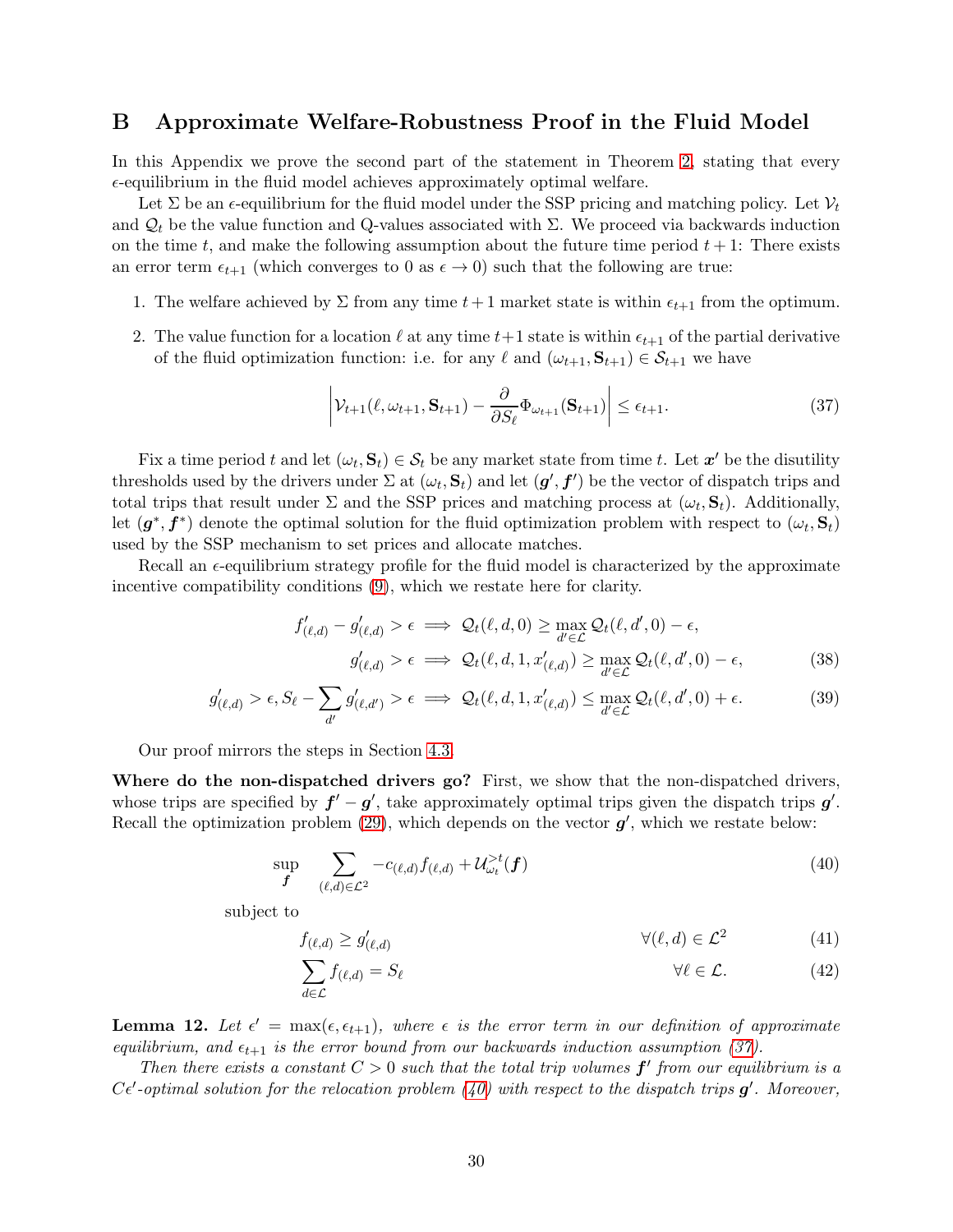the following dual variables form an  $\epsilon'$ -approximate Lagrange multiplier vector for  $f'$  (in the sense of Definition [8\)](#page-70-0):

$$
\lambda'_{(\ell,d)} = \max_{d'} \mathcal{Q}_t(\ell,d',0) - \mathcal{Q}_t(\ell,d,0),\tag{43}
$$

associated with the inequality constraint [\(30\)](#page-19-3) for each  $(\ell, d)$ , and

$$
\eta'_{\ell} = \max_{d'} \mathcal{Q}_t(\ell, d', 0) \tag{44}
$$

associated with the equality constraint  $(31)$  for each  $\ell$ .

*Proof.* We show that  $(\lambda', \eta')$  is an  $\epsilon'$ -approximate Lagrange multiplier vector for  $f'$ , in the sense of Definition [8,](#page-70-0) where  $\epsilon' = \max(\epsilon, \epsilon_{t+1}).$ 

First, observe that approximate complementary slackness conditions follow from the approximate incentive compatibility properties. Indeed, if  $f'_{(\ell,d)} - g'_{(\ell,d)} > \epsilon$  then [\(38\)](#page-29-3) states  $\lambda_{(\ell,d)} < \epsilon$ .

Next, we check approximate stationarity. We work in terms of a convex cost function instead of a concave utility function. Define

$$
\mathcal{C}_{\omega_t}(\boldsymbol{f}) = \sum_{(\ell,d)\in\mathcal{L}^2} c_{(\ell,d)} f_{(\ell,d)} - \mathcal{U}_{\omega_t}^{>t}(\boldsymbol{f})
$$
(45)

to be the cost function of the relocation trip variables  $f$ , i.e. the negative of the objective function in the relocation problem [\(40\)](#page-29-2).

First, observe our backwards induction assumption [\(37\)](#page-29-1) yields the following equalities:

$$
\frac{\partial}{\partial f_{(\ell,d)}} \mathcal{C}_{\omega_t}(\boldsymbol{f}') = c_{(\ell,d)} - \frac{\partial}{\partial f_{(\ell,d)}} \mathbb{E} \left[ \Phi_{\omega_{t+1}}(\bar{\mathbf{S}}_{\omega_{t+1}}(\boldsymbol{f}')) \mid \omega_t \right]
$$
\n
$$
= c_{(\ell,d)} - \mathbb{E} \left[ \frac{\partial}{\partial S_d} \Phi_{\omega_{t+1}}(\bar{\mathbf{S}}_{\omega_{t+1}}(\boldsymbol{f}')) \mid \omega_t \right]
$$
\n
$$
= c_{(\ell,d)} - \mathbb{E} \left[ \mathcal{V}_{t+1}(d; \omega_{t+1}, \bar{\mathbf{S}}_{\omega_{t+1}}(\boldsymbol{f}')) \right] + \delta
$$
\n
$$
= -\mathcal{Q}_t(\ell, d, 0) + \delta,
$$
\n(46)

where  $\delta$  is a constant satisfying  $|\delta| \leq \epsilon_{t+1}$ .

The Lagrangian for [\(40\)](#page-29-2) is the following:

$$
L(\boldsymbol{f}; \boldsymbol{\lambda}, \boldsymbol{\eta}) = C_{\omega_t}(\boldsymbol{f}) + \boldsymbol{\lambda}^T(\boldsymbol{g}' - \boldsymbol{f}) + \sum_{\ell} \eta_{\ell} \left( \sum_{d} f_{(\ell, d)} - S_{\ell} \right).
$$

Evaluate the partial derivative of  $L(f'; \lambda', \eta')$  at each coordinate  $f'_{(\ell,d)}$ :

$$
\frac{\partial}{\partial f_{(\ell,d)}}L(\boldsymbol{f}';\boldsymbol{\lambda},\boldsymbol{\eta})=c_{(\ell,d)}-\frac{\partial}{\partial f_{(\ell,d)}}\mathcal{U}_{\omega_t}^{>t}(\boldsymbol{f}')-\lambda_{(\ell,d)}+\eta_{\ell}
$$
\n
$$
=-\mathcal{Q}(\ell,d,0)-\lambda_{(\ell,d)}+\max_{d'}\mathcal{Q}(\ell,d,0)+\delta,
$$

so  $| \frac{\partial}{\partial f_{(\ell)}}$  $\frac{\partial}{\partial f_{(\ell,d)}} L(\boldsymbol{f}'; \boldsymbol{\lambda}', \boldsymbol{\eta}') ] \leq \epsilon_{t+1}.$ 

Therefore,  $(\lambda', \eta')$  is an  $\epsilon'$ -approximate Lagrange multiplier vector for  $f'$ , in the sense of Def-inition [8.](#page-70-0) By Lemma [35,](#page-70-1) it follows that  $f'$  is an  $\epsilon''$ -optimal solution for [\(40\)](#page-29-2), where  $\epsilon'' = C\epsilon'$  for some problem-independent constant C.

<span id="page-30-0"></span> $\Box$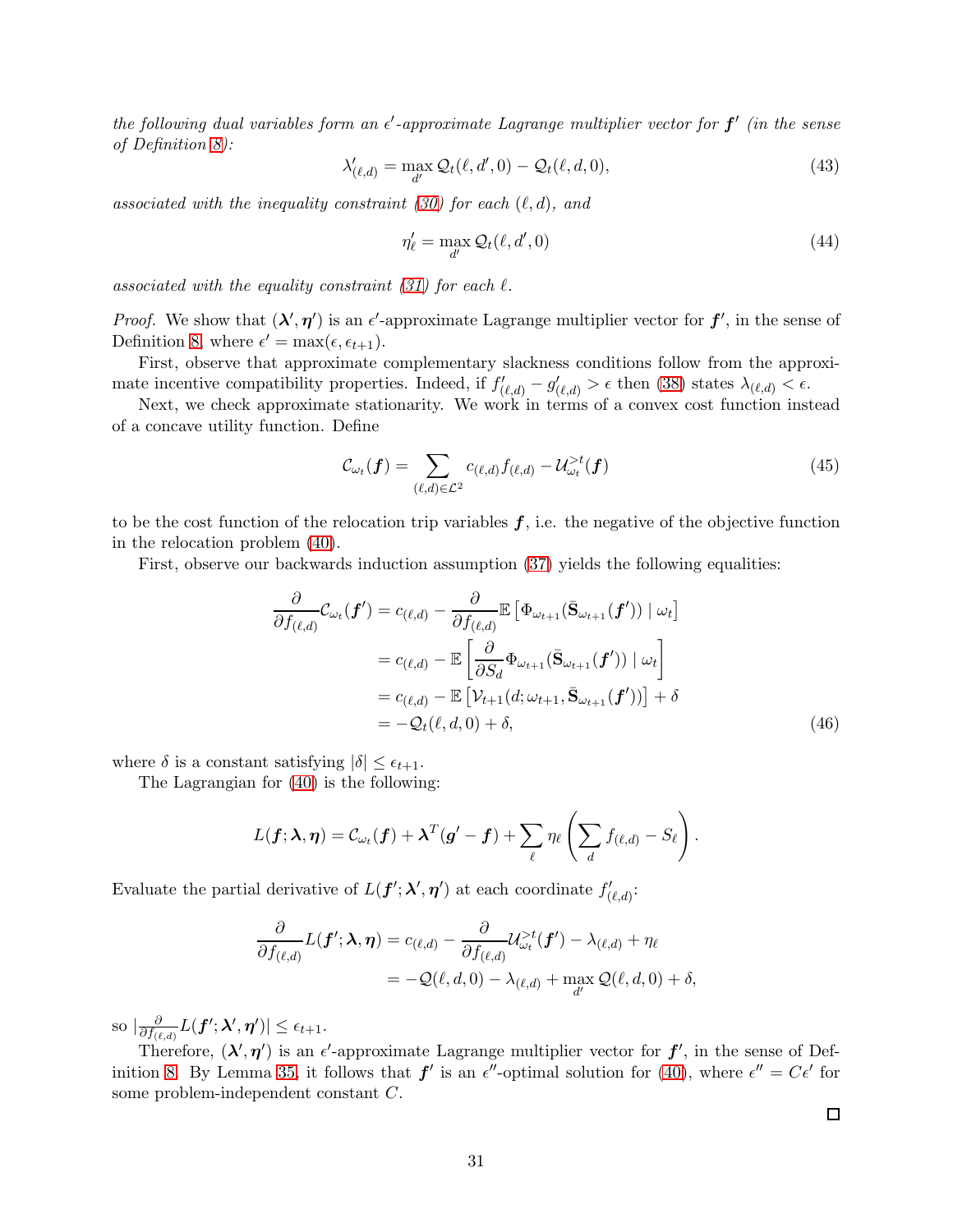Approximate equilibria serve approximately all available dispatch demand. The proof of this fact follows the outline along the same line as in Section [4](#page-14-0) using Lemma [12](#page-29-4) in place of the exact version used there. We define an alternate network as was done there. By Lemma [8](#page-21-1) the flow  $(g^{**}, f^{**}, x^{**})$  is an optimal solution to our modified convex program, with optimal value  $OPT^{**}$ and using costs  $c_{(\ell,d)} - p_{(\ell,d)} - x^*_{(\ell,d)}$  on the special edges.

Now consider the approximate equilibrium solution  $(g', f', x')$ . Different drivers may use different cutoffs for their dis-utility. We define  $x'_{(\ell,d)}$  as lowest pick-up dis-utility by a driver who rejected a dispatch. This means that all drivers with  $x_{(\ell,d)} < x'_{(\ell,d)}$  offered a dispatch  $(\ell, d)$  accepted it, and by the equilibrium property, all drivers with  $x_{(\ell,d)} \geq x'_{(\ell,d)} + \epsilon$  rejected the dispatch if offered.

Now consider the same network using the alternate cost  $c_{(\ell,d)} - p_{(\ell,d)} - x'_{(\ell,d)}$ .

By Lemma [9](#page-21-0) (using  $(g^{**}, f^{**}, x^{**})$  as a feasible solution), the optimum value with this new cost is now at least  $\sum_{(\ell,d)} (g_{(\ell,d)}^* - g_{(\ell,d)}') (x_{(\ell,d)}^* - x_{(\ell,d)}' - \epsilon)$  larger.

Next consider the solution  $(g'', f'', x'')$  constructed from the approximate equilibrium as was done in Section [4.](#page-14-0) We claim that this solution is an approximate equilibrium for the modified problem.

**Lemma 13.** The flow  $(g'', f'', x'')$  is an equilibrium on our modified network either with cost  $c_{(\ell,d)} - p_{(\ell,d)} - x^*_{(\ell,d)}$  or with costs  $c_{(\ell,d)} - p_{(\ell,d)} - x'_{(\ell,d)}$  of the drivers with modified costs.

Now by Lemma [12](#page-29-4) this equilibrium solution is approximately optimal with both version of the problem.

Using  $x^*$  to define cost we get that the equilibrium solution has value close to  $OPT^{**}$ . Using  $x'$ does not change the value of the equilibrium, while the optimum increases by Lemma [9](#page-21-0) by at least

$$
\sum_{(\ell,d)} (g_{(\ell,d)}^* - g_{(\ell,d)}')(x_{(\ell,d)}^* - x_{(\ell,d)}').
$$

Since the shared equilibrium solution is approximately optimal for both problems, this gives an upper bound on this difference in terms of the optimality of the solution.

For the product  $\sum_d (g^*_{(\ell,d)} - g'_{(\ell,d)})(x^*_{(\ell,d)} - x'_{(\ell,d)}$  to be small for a location  $\ell$ , we must have that for each destination, either  $g^*_{(\ell,d)} - g'_{(\ell,d)}$  must be small or  $x^*_{(\ell,d)} - x'_{(\ell,d)}$  is small. To be able to bound the difference between  $g^*_{(\ell,d)}$  and  $g'_{(\ell,d)}$ , we need to show that  $x^*_{(\ell,d)} \approx x'_{(\ell,d)}$  implies that  $g^*_{(\ell,d)} \approx g'_{(\ell,d)}$ . To see this, consider the subset of destinations that have  $x^*_{(\ell,d)} - x'_{(\ell,d)} \leq \epsilon C$ , and let  $S_{\ell}^{\epsilon}$  denote the driver volume that is used to offer dispatches to one of these destinations from location  $\ell$ .

**Lemma 14.** If an approximate equilibrium satisfies  $x'_{(\ell,d)} \geq x^*_{(\ell,d)} - \epsilon C$  for a subset of destinations at a location  $\ell$ , and let  $S_{\ell}^{\epsilon}$  be the set of drivers who would be offered rides to one of these locations in the optimum solution, then at most  $\epsilon S_\ell^\epsilon$  riders requesting rides do not receive a ride to this subset of destinations.

*Proof.* The price is set so that we have  $g^*_{(\ell,d)}$  riders that will accept the price offered. Our mechanisms offers the dispatch  $(\ell, d)$  to at least  $\frac{C}{x_{(\ell,d)}^*} g_{(\ell,d)}^*$  drivers. With the lower disutility cutoff  $x'_{(\ell,d)}$ , out of these dispatch offers, a fraction of  $\frac{x_{(\ell,d)}^* - x_{(\ell,d)}^*}{C}$  will reject the dispatch that would be accepted in the optimum. This is an upper bound on the riders remaining unserved at location  $\ell$  with possible extra drivers, or other destinations where riders are already served, the mechanism may offer the rides to additional drivers. Summing these over the different routes starting at  $\ell$ , we see that at most  $\epsilon S_\ell^\epsilon$ riders do not get a ride.  $\Box$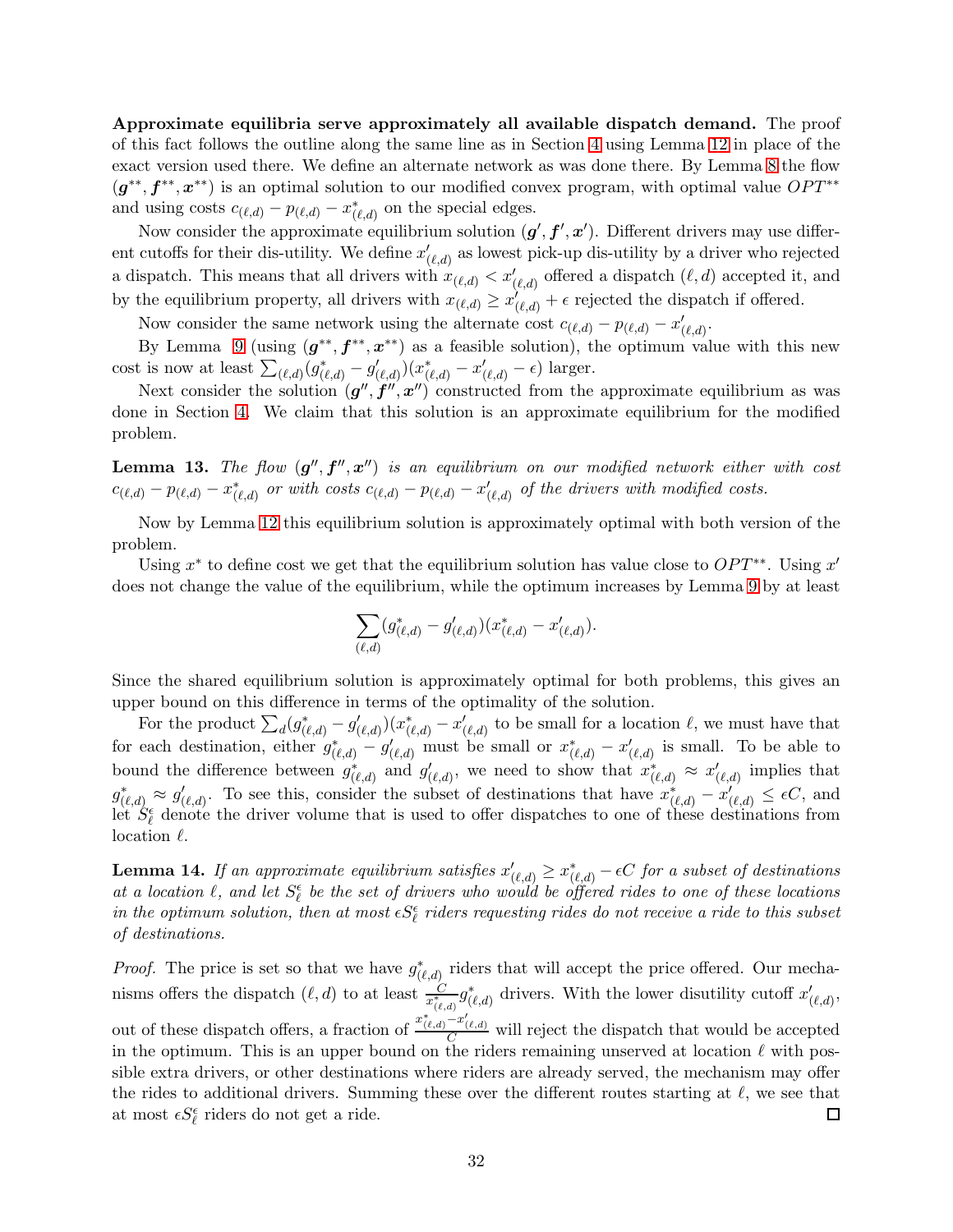Approximate equilibria are approximately welfare optimal. We can now finish the backwards induction proof analogously to the proof for the exact case in Section [4.](#page-14-0) We start by showing that the thresholds  $x'_{(\ell,d)}$  are approximately equal to the thresholds  $x^*_{(\ell,d)}$ .

<span id="page-32-0"></span>**Lemma 15.** For any location  $\ell$  where the total driver volume  $S_{\ell}$  is larger than  $\sqrt{\epsilon}$ , and for any route  $(\ell, d)$  where the dispatch volume  $g^*_{(\ell,d)}$  is larger then  $\epsilon$ , then the difference between the optimal threshold  $x^*_{(\ell,d)}$  and the threshold used by the drivers in an approximate equilibrium  $x'_{(\ell,d)}$  is bounded by an error term  $\epsilon''$ , such that  $\epsilon''$  goes to 0 as max $(\epsilon, \epsilon_{t+1})$  goes to 0.

Proof. Consider the following modification of the optimization problem [\(40\)](#page-29-2), where the pre-specified dispatch trips correspond to the fluid optimal dispatch trips  $g^*$  rather than  $g'$ :

$$
\sup_{\boldsymbol{f}} \quad \sum_{(\ell, d) \in \mathcal{L}^2} -c_{(\ell, d)} f_{(\ell, d)} + \mathcal{U}^{>t}_{\omega_t}(\boldsymbol{f})
$$

subject to

$$
f_{(\ell,d)} \geq g_{(\ell,d)}^* \n\sum_{d \in \mathcal{L}} f_{(\ell,d)} = S_{\ell} \qquad \forall (\ell,d) \in \mathcal{L}^2 \n\forall \ell \in \mathcal{L}.
$$

We have established that  $g' \approx g^*$ . Therefore, by Lemma [12,](#page-29-4)  $f'$  is approximately optimal for the above optimization problem, and  $f^*$  is an exact optimum. Let  $(\lambda^*, \eta^*)$  be the optimal dual variables associated with  $f^*$ . By Lemma [36,](#page-71-0) it follows that  $(\lambda^*, \eta^*)$  is an  $\epsilon'$ -approximate Lagrange multiplier vector for  $f'$ , in the sense of Definition [8,](#page-70-0) where  $\epsilon'$  goes to 0 as the suboptimality of  $f'$ goes to 0. In particular, this means that the norm of the gradient of the mixed-solution Lagrangian is small:  $\|\nabla_{f}L(f'; \lambda^*, \eta^*)\|_2 \leq \epsilon'$ , where the Lagrangian is

$$
L(\boldsymbol{f}; \boldsymbol{\lambda}, \boldsymbol{\eta}) = C_{\omega_t}(\boldsymbol{f}) + \boldsymbol{\lambda}^T(\boldsymbol{g}^* - \boldsymbol{f}) + \sum_{\ell \in \mathcal{L}} \eta_\ell \left( \sum_{d \in \mathcal{L}} f_{(\ell, d)} - S_\ell \right).
$$

In particular, for any pair of origin and destination locations  $(\ell, d)$  we have the bound

$$
\left|\frac{\partial}{\partial f_{(\ell,d)}}L(\boldsymbol{f}';\boldsymbol{\lambda}^*,\boldsymbol{\eta}^*)\right|\leq\epsilon'.
$$

Evaluating the partial derivative, , we have

$$
\frac{\partial}{\partial f_{(\ell,d)}} L(\boldsymbol{f}'; \boldsymbol{\lambda}^*, \boldsymbol{\eta}^*) = \frac{\partial}{\partial f_{(\ell,d)}} C_{\omega_t}(\boldsymbol{f}') - \lambda_{(\ell,d)}^* + \eta_{\ell}^* \n\approx -Q'(\ell, d, 0) - \lambda_{(\ell,d)}^* + \eta_{\ell}^* \n= -Q'(\ell, d, 0) - \left( \max_{d'} Q^*(\ell, d', 0) - Q^*(\ell, d, 0) \right) + \max_{d'} Q^*(\ell, d', 0) \n= Q^*(\ell, d, 0) - Q'(\ell, d, 0).
$$

The first line uses the approximate equality established in equation [\(46\)](#page-30-0), which shows that, under our backwards induction assumption that the continuation utilties at a location are approximately equal to the partial derivative of the optimal welfare function with respect to driver supply at that location, the partial derivative of the cost function with respect to driver volume along a route is approximately equal to the negative utility of taking a relocation trip along that route. Therefore,

$$
\left| \mathcal{Q}'(\ell, d, 0) - \mathcal{Q}^*(\ell, d, 0) \right| \le \epsilon' + \epsilon_{t+1},
$$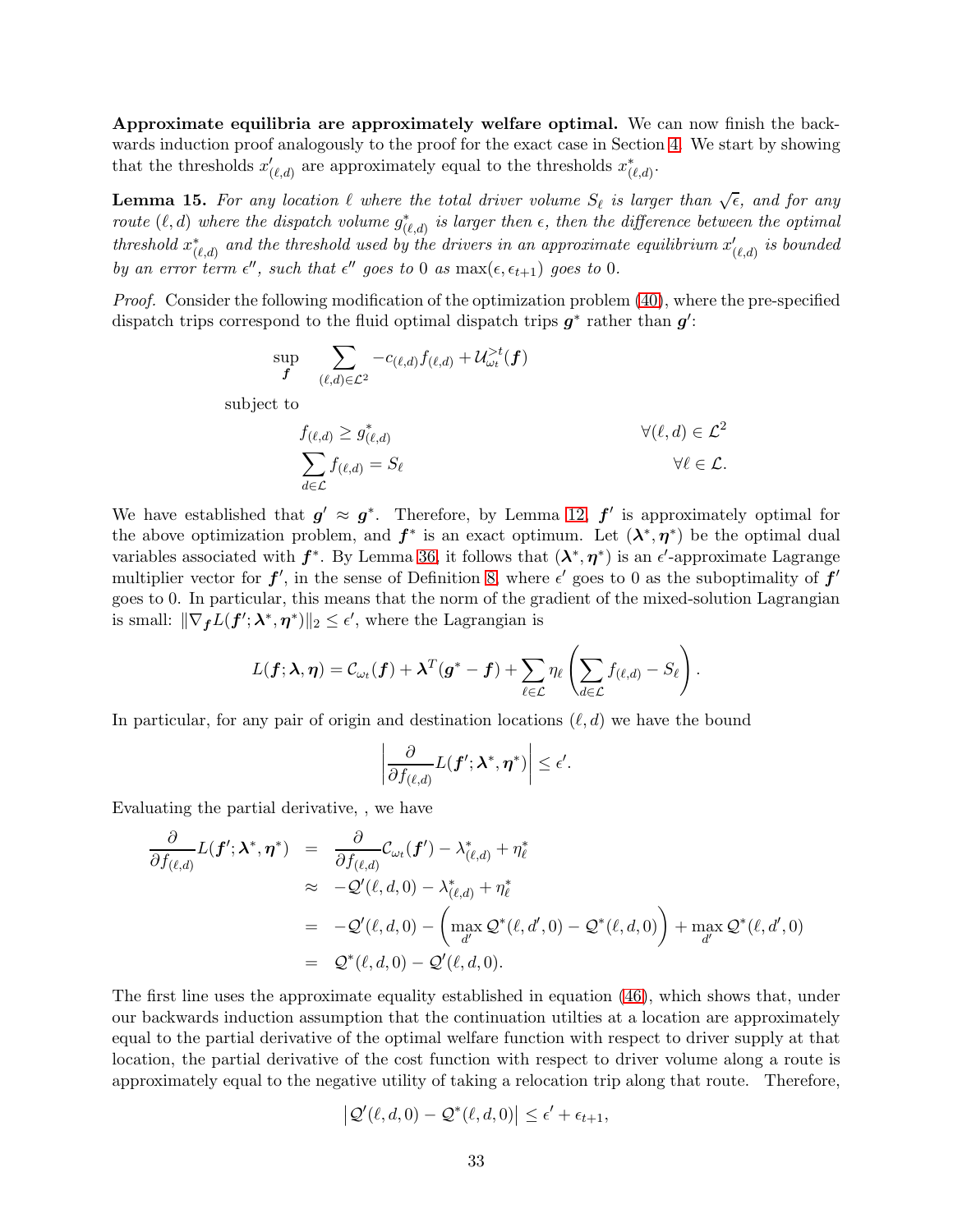where  $\mathcal{Q}'(\ell, d, 0)$  is the utility generated by a relocation trip from  $\ell$  to d under the approximate equilibrium  $(f', g', x')$ , and  $\mathcal{Q}^*(\ell, d, 0)$  is the utility generated by the same relocation trip under the exact equilibrium  $(f^*, g^*, x^*)$ .

Now recall that, since the actions  $(f', g', x')$  come from an approximate equilibrium, we know the following properties are satisfied:

<span id="page-33-0"></span>
$$
g'_{(\ell,d)} > \epsilon \implies \mathcal{Q}'(\ell,d,1,x'_{(\ell,d)}) \ge \max_{d'} \mathcal{Q}'(\ell,d',0) - \epsilon \tag{47}
$$

$$
S_{\ell} - \sum_{d'} g'_{(\ell, d')} > \epsilon, g'_{(\ell, d)} > \epsilon \implies \mathcal{Q}'(\ell, d, 1, x'_{(\ell, d)}) \le \max_{d'} \mathcal{Q}'(\ell, d', 0) + \epsilon. \tag{48}
$$

The above properties formalize what we mean when we say that a driver, whose add-passenger disutility is exactly the threshold value  $x'_{(\ell,d)}$ , is approximately indifferent between serving a dispatch trip from  $\ell$  to d and serving a relocation trip to any destination. The first line [\(47\)](#page-33-0) says that, for a route  $(\ell, d)$  where a non-negligible volume of drivers serve a dispatch trip, then the utility collected by a driver who serves a dispatch trip along  $(\ell, d)$ , and whose add-passenger disutility is exactly equal to the threshold  $x'_{(\ell,d)}$ , is (approximately) at least as large as the maximum relocation-trip utility achievable from the same origin location. The second line [\(48\)](#page-33-0) says that, for a route  $(\ell, d)$ where a non-negligible volume of drivers serve a dispatch trip, and where a non-negligible volume of drivers also serve a relocation trip, then the utility collected by a driver whose add-passenger disutility is exactly  $x'_{(\ell,d)}$  who serves a dispatch-trip from  $\ell$  to d is (approximately) no larger than the maximum relocation-trip utility achievable from the same origin location.

We proceed by analyzing two cases. In the first case, suppose that the volume of drivers at  $\ell$ who serve a relocation trip is no larger than  $\epsilon$ , i.e.  $S_{\ell} - \sum_{d'} g'_{(\ell, d')} < \epsilon$ .

In this case, since the realized dispatch trip volumes  $g'_{(\ell,d)}$  cannot be larger than the optimal dispatch trip volumes  $g^*_{(\ell,d)}$ , we also have  $S_{\ell} - \sum_{d'} g^*_{(\ell,d)} < \epsilon$ . Recall that under the fluid optimal solution  $(f^*, g^*, x^*)$ , the thresholds along each route  $(\ell, d)$  depend only on the origin location  $\ell$ , i.e. there is a threshold  $x_{\ell}^*$  such that  $x_{(\ell,d)}^* = x_{\ell}^*$ , and the following equation holds:

$$
\sum_d g^*_{(\ell,d)} = S_\ell \frac{x^*_\ell}{C},
$$

where  $\frac{x_{\ell}^{*}}{C}$  is the probability any driver from  $\ell$  accepts a dispatch. Therefore,

$$
\epsilon \geq S_{\ell} - \sum_{d} g_{(\ell,d)}^* \geq S_{\ell} - S_{\ell} \frac{x_{\ell}^*}{C}.
$$

So,

$$
x_{\ell}^* \ge C - \epsilon \frac{C}{S_{\ell}} \ge C - \sqrt{\epsilon}C,
$$

where the final inequality follows from our assumption that  $S_{\ell} \geq \sqrt{\epsilon}$ .

Now we want to compare the optimal threshold to the chosen driver thresholds  $x'_{(\ell,d)}$ . Observe the total dispatch demand volume is larger than if every destination used the minimum threshold  $\min_d x'_{(\ell,d)}$ :

$$
\sum_{d} g'_{(\ell,d)} \geq S_{\ell} \frac{\min_{d} x'_{(\ell,d)}}{C}.
$$

By the same logic as above, we have

$$
\min_{d} x'_{(\ell,d)} \ge C - \sqrt{\epsilon}C.
$$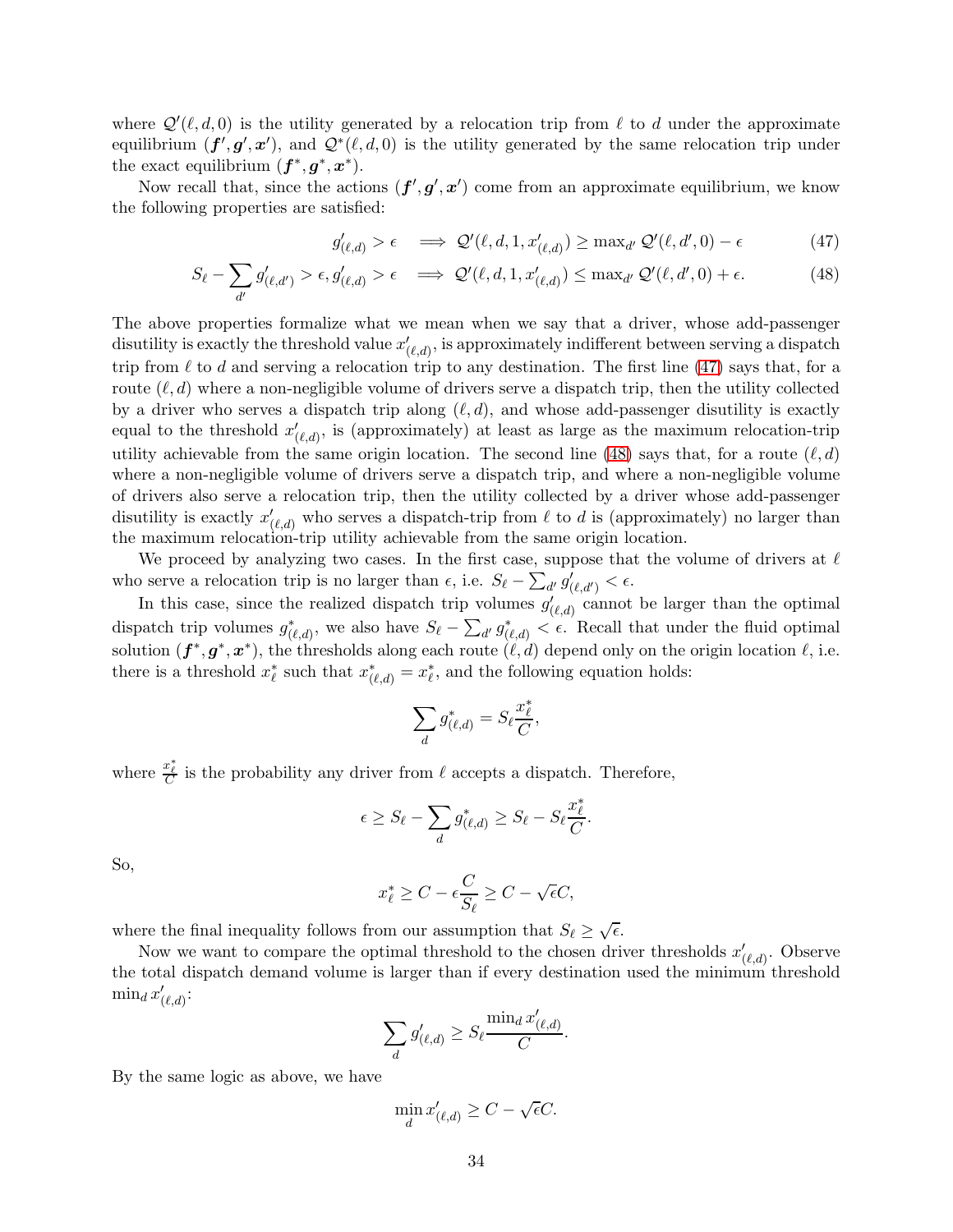Therefore we have  $|x'_{(\ell,d)} - x_{\ell}^*| \leq \sqrt{\epsilon}C$  for any route  $(\ell, d)$  where  $g^*_{(\ell,d)} > \epsilon$ . Taking  $\epsilon'' = \sqrt{\epsilon}C$ establishes the claimed result in the case where approximately every driver serves a dispatch trip.

In the next case, we consider the thresholds when a non-negligible fraction of drivers serve a relocation trip, i.e. where  $S_{\ell} - \sum_{d} g'_{(\ell,d)} > \epsilon$ . In this case, for any route  $(\ell, d)$  where  $g'_{(\ell,d)} > \epsilon$ , the approximate incentive compatibility conditions [\(47\)](#page-33-0) and [\(48\)](#page-33-0) establish the following equality:

$$
P_{(\ell,d)} - x'_{(\ell,d)} + \mathcal{Q}'(\ell,d,0) + \delta' = \max_{d'} \mathcal{Q}'(\ell,d',0),
$$

where  $\delta'$  is an error term smaller than  $\epsilon$ . Now, the exact incentive compatibility conditions on  $(f^*, g^*, x^*)$  state the relationship

$$
P_{(\ell,d)} - x_{(\ell,d)}^* + \mathcal{Q}^*(\ell,d,0) = \max_{d'} \mathcal{Q}^*(\ell,d',0)
$$

holds. Combining the two equations, we have the difference between  $x^*_{(\ell,d)}$  and  $x'_{(\ell,d)}$  is bounded as follows:

$$
|x_{(\ell,d)}^* - x_{(\ell,d)}'| \le \delta' + |\mathcal{Q}'(\ell,d,0) - \mathcal{Q}^*(\ell,d,0)| + \left| \max_{d'} \mathcal{Q}'(\ell,d',0) - \max_{d'} \mathcal{Q}^*(\ell,d,0) \right| \le \epsilon + 2(\epsilon' + \epsilon_{t+1}).
$$

Taking  $\epsilon'' = \epsilon + 2(\epsilon' + \epsilon_{t+1})$  shows the bound  $|x^*_{(\ell,d)} - x'_{(\ell,d)}| \leq \epsilon''$ , finishing the proof of Lemma [15.](#page-32-0)  $\Box$ 

We now finish the proof, by showing that both our backwards induction assumptions hold at time period t. First, we show that the  $\epsilon$ -equilibrium strategy profile produces actions which have total welfare at most  $\epsilon_t$  away from the optimal expected welfare, where  $\epsilon_t$  goes to 0 as  $\epsilon$  goes to 0.

We have already established that  $f'$  are approximately optimal relocation trips with respect to the fluid dispatch trips  $g^*$ . Lemma [15](#page-32-0) shows that  $(f', g', x')$  is an approximately optimal fluid solution, when we additionally include the welfare from dispatch trips in the objective function. Indeed, the welfare from dispatch trips is a function of the dispatch trip volumes and the addpassenger disutility thresholds. We know that  $g' \approx g^*$ , and Lemma [15](#page-32-0) establishes  $x' \approx x^*$ , so the welfare generated by dispatch trips at time t under  $(f', g', x')$  is approximately equal to the welfare generated by dispatch trips at time t under  $(f^*, g^*, x^*)$ . From the backwards induction assumption, we know that from any time  $t+1$  state, the drivers will achieve welfare that is at most  $\epsilon_{t+1}$  away from the optimal welfare from that state. Therefore, it follows that the  $\epsilon$ -equilibrium strategy which produces actions  $(f', g', x')$  achieves approximately optimal social welfare at time t.

It remains to establish our second backwards induction assumption, i.e. we need to establish that the expected utility of a driver positioned at a location  $\ell$ , under the approximate equilibrium  $(f', g', x')$ , is approximately equal to the partial derivative of the state-dependent welfare function. Recall  $\mathcal{V}_t(\ell, \omega_t, \mathbf{S}_t)$  denotes the expected value for a driver of being positioned at  $\ell$ , under scenario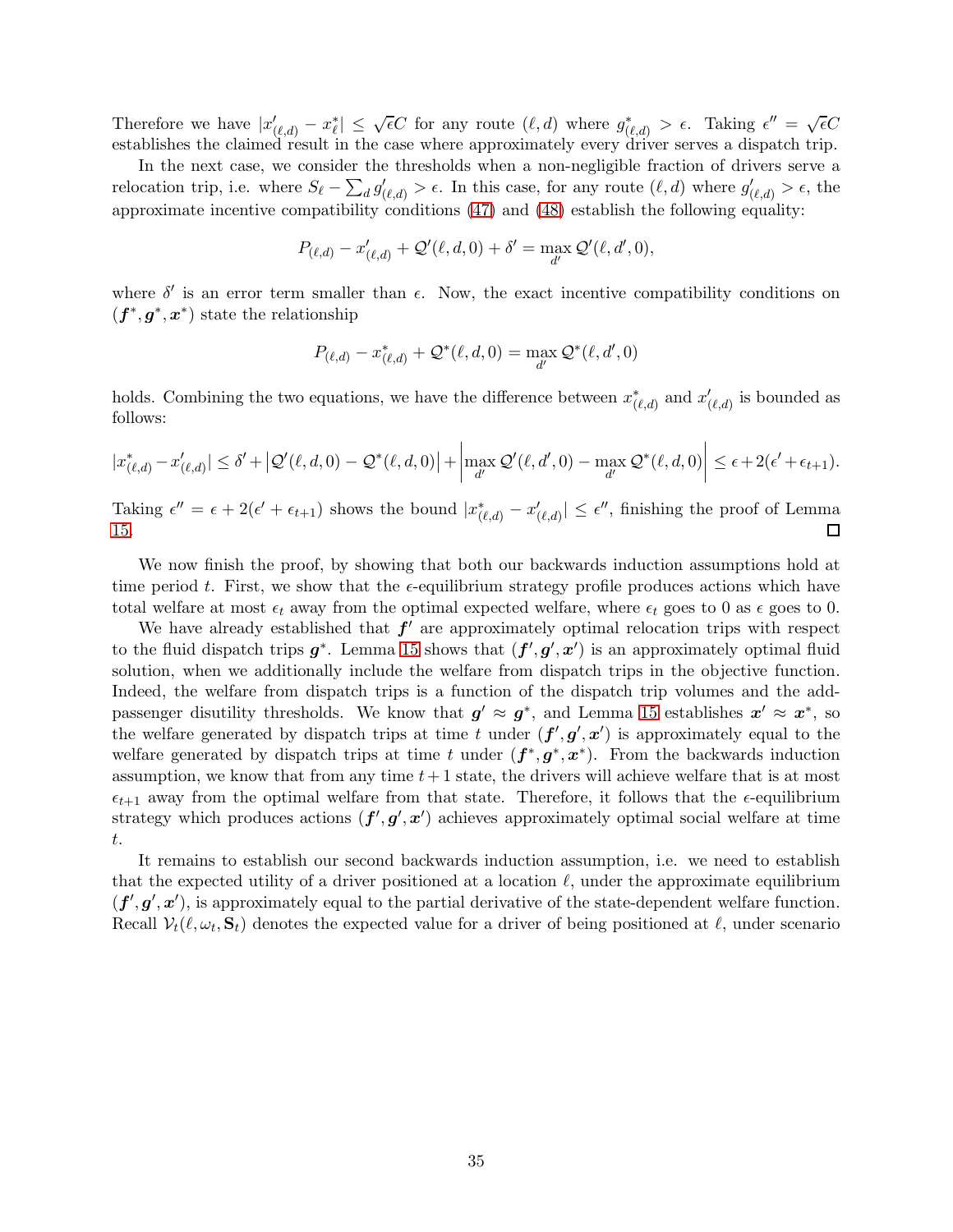$\omega_t$ , and supply-location vector  $\mathbf{S}_t$ . We characterize the value of being positioned at  $\ell$  as follows:

$$
\mathcal{V}_{t}(\ell,\omega_{t},\mathbf{S}_{t}) = \sum_{d\in\mathcal{L}} \frac{g'_{(\ell,d)}}{S_{\ell}} \left( P_{(\ell,d)} - \frac{x'_{(\ell,d)}}{2} + \mathcal{Q}'(\ell,d,0) \right) + \sum_{d\in\mathcal{L}} \frac{f'_{(\ell,d)} - g'_{(\ell,d)}}{S_{\ell}} \mathcal{Q}'(\ell,d,0)
$$
  
\n
$$
\approx \sum_{d\in\mathcal{L}} \frac{g'_{(\ell,d)}}{S_{\ell}} \left( P_{(\ell,d)} - \frac{x'_{(\ell,d)}}{2} + \mathcal{Q}'(\ell,d,0) \right) + \frac{S_{\ell} - \sum_{d} g'_{(\ell,d)}}{S_{\ell}} \left( \max_{d} \mathcal{Q}'(\ell,d,0) \right)
$$
  
\n
$$
\approx \sum_{d\in\mathcal{L}} \frac{g_{(\ell,d)}^*}{S_{\ell}} \left( P_{(\ell,d)} - \frac{x^*_{(\ell,d)}}{2} + \mathcal{Q}^*(\ell,d,0) \right) + \frac{S_{\ell} - \sum_{d} g'_{(\ell,d)}}{S_{\ell}} \left( \max_{d} \mathcal{Q}^*(\ell,d,0) \right)
$$
  
\n
$$
= \eta_{\ell}^*
$$
  
\n
$$
= \frac{\partial}{\partial S_{\ell}} \Phi_{\omega_{t}}(\mathbf{S}_{t}).
$$

The first line is the definition of the expected utility for a driver positioned at  $\ell$ , the second line follows because all but a negligible fraction of drivers who serve a relocation trip will serve an optimal relocation trip, the third line follows because we have established that the thresholds  $x'$ , the dispatch trips  $g'$ , and the relocation utilities  $\mathcal{Q}'$ , are all approximately equal to their exactequilibrium counterparts, and the fourth and fifth lines follow from our earlier characterizations of the dual variables for the state dependent optimization problem (Lemma [3\)](#page-13-0).

Therefore, there is an error term  $\epsilon_t$  such that  $\epsilon_t$  is an upper bound on the difference  $|\mathcal{V}_t(\ell,\omega_t,\mathbf{S}_t) -$ ∂  $\frac{\partial}{\partial S_{\ell}}\Phi_{\omega_t}(\mathbf{S}_t)|$ , and such that  $\epsilon_t$  goes to 0 as max( $\epsilon, \epsilon_{t+1}$ ) goes to 0. This establishes our backwards induction assumption, and therefore finishes the proof of approximate welfare robustness in the fluid model.

# <span id="page-35-1"></span>C Approximate Welfare-Robustness Proof in the Two Level Model

#### <span id="page-35-0"></span>C.1 Expected Welfare of a Strategy Profile in the Two Level Model

Let  $W_i^t$  denote the welfare generated in the action driver by i at time t. The welfare  $W_i^t$  differs from the driver reward  $R_i^t$  when driver i fulfils a dispatch in time t; in this case, the rider collects utility equal to the difference between their value for the trip and the trip price. Let  $V_i^t$  be the value held by the rider whose dispatch driver  $i$  fulfils in time  $t$ , if any such rider exists. The welfare term  $W_i^t$  is defined as follows:

$$
W_i^t = \begin{cases} R_i^t + (V_i^t - P_{(\ell,d)}^t) & \text{if } a_i^t = (\ell, d, 1), \\ R_i^t & \text{otherwise.} \end{cases}
$$
(49)

The total welfare generated by the marketplace is then the sum over welfare terms  $W_i^t$  for all drivers i and time periods t. In the context of the two-level model, where the number of riders and drivers scales with the population-size parameter  $k$ , we normalize the expected welfare by dividing by  $k$ , so that expected welfare terms are comparable across different population sizes.

Let  $W_{\omega_t}(\mathbf{S}_t; \Pi)$  be the expected welfare-to-go given a strategy profile  $\Pi$ , a population size k, as a function of the market state  $(\omega_t, \mathbf{S}_t)$ :

$$
W_{\omega_t}(\mathbf{S}_t; \Pi, k) = \frac{1}{k} \mathbb{E}^{\Pi} \left[ \sum_{i \in \mathcal{M}} \sum_{\tau=t}^T W_i^{\tau} \mid (\omega_t, \mathbf{S}_t) \right]. \tag{50}
$$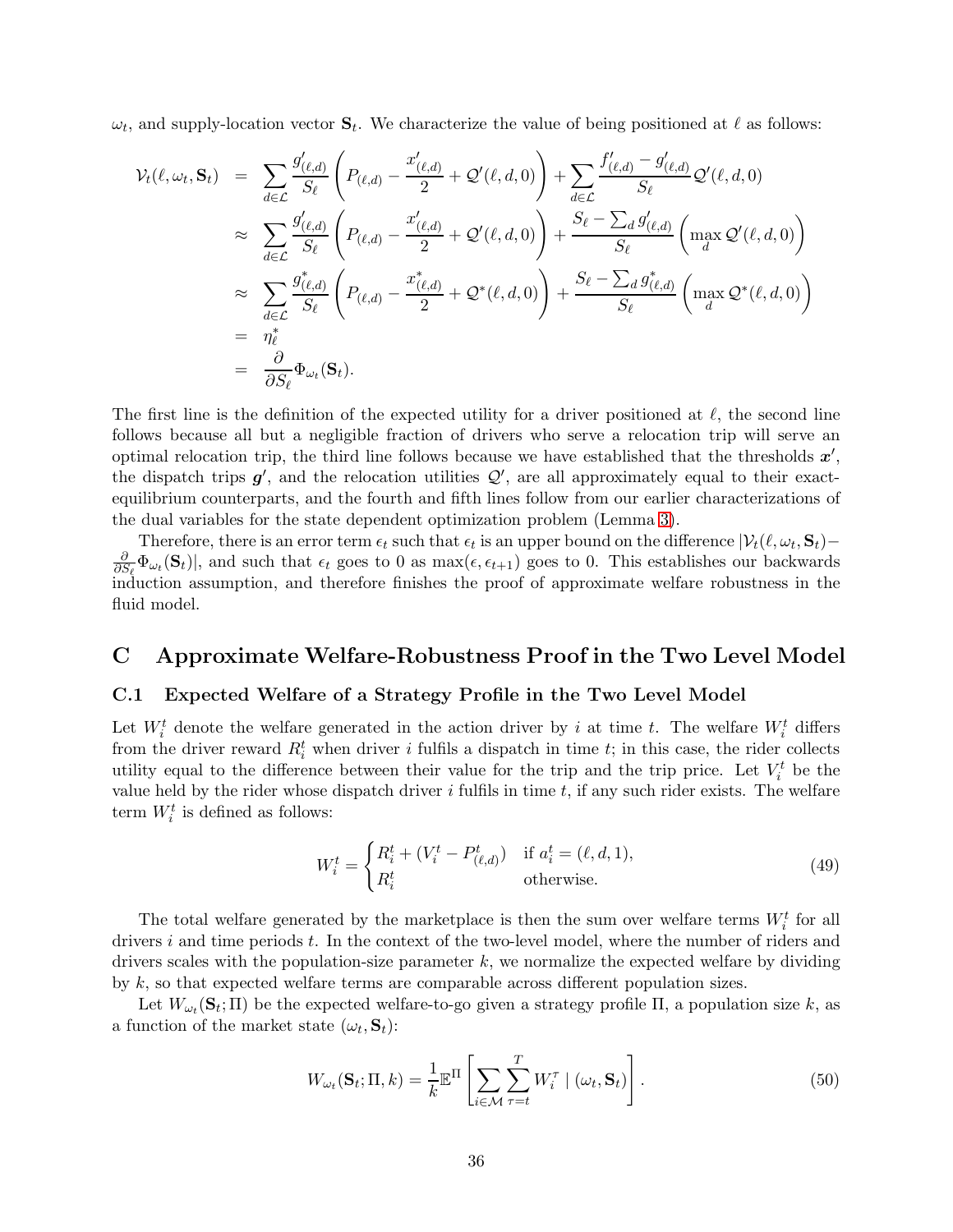Notice the expected welfare term  $\Phi_{\omega_t}(\mathbf{S}_t; \Pi)$  implicitly depends on the population size parameter k, but we omit this dependence from the notation for convenience.

Recall that  $\Phi_{\omega_t}(\mathbf{s}_t)$  denotes the optimal value of the state-dependent optimization problem given the state  $(\omega_t, \mathbf{S}_t)$ , which corresponds to the optimal welfare achievable given the state  $(\omega_t, \mathbf{S}_t)$ in the stochastic fluid model. The following Lemma states that the optimal fluid welfare is always an upper bound on the expected welfare in the two-level model.

**Lemma 16.** Let  $\Pi$  be any strategy profile and consider any time t with state  $(\omega_t, \mathbf{S}_t)$ . The optimal welfare from the state  $(\omega_t, \mathbf{S}_t)$  in the fluid model is always larger than the expected welfare generated by  $\Pi$  in the two-level model, i.e.

$$
\Phi_{\omega_t}(\mathbf{S}_t) \ge W_{\omega_t}(\mathbf{S}_t; \Pi) \tag{51}
$$

always holds.

## C.2 Proof of Theorem [3](#page-19-0)

In this section we summarize the key steps we take to prove Theorem [3.](#page-19-0) We prove Theorem [3](#page-19-0) by backwards induction on the time period. Fix a time period  $t \in [T]$ . For each  $k \geq 1$  assume there exists an error term  $\epsilon_{t+1}(k)$ , converging to 0 as  $k \to \infty$ , such that the the following properties hold:

• For every market state  $(\omega_{t+1}, \mathbf{S}_{t+1}) \in \mathcal{S}_{t+1}(\gamma)$ , and any approximate equilibrium  $\Pi \in \mathcal{P}^k$ ,

$$
\Phi_{\omega_{t+1}}(\mathbf{S}_{t+1}) - W_{\omega_{t+1}}(\mathbf{S}_{t+1}; \Pi, k) \le \epsilon_{t+1}(k).
$$

• For any approximate equilibrium  $\Pi \in \mathcal{P}^k$ , at time  $t+1$ , every driver has expected utility-to-go that is close to the partial derivative of the fluid optimization function. Specifically, for any market state  $(\omega_{t+1}, \mathbf{S}_{t+1})$  and any driver  $i \in \mathcal{M}_{t+1}$  whose location is  $\ell_i^{t+1} = \ell$ , the following bound holds:

<span id="page-36-1"></span>
$$
\left| \mathbb{E}^{\Pi}[U_i^{t+1} \mid \ell_i^{t+1} = \ell, (\omega_{t+1}, \mathbf{S}_{t+1})] - \frac{\partial}{\partial S_{\ell}} \Phi_{\omega_{t+1}}(\mathbf{S}_{t+1}) \right| \le \epsilon_{t+1}(k). \tag{52}
$$

Our proof technique is to convert the stochastic actions taken by a strategy profile Π to an approximate equilibrium fluid strategy. We proceed via a series of lemmas. The first Lemma shows that in an approximate equilibrium, drivers at the same location use approximately the same disutility acceptance thresholds. We provide the proof of Lemma [17](#page-36-0) in Appendix [C.3](#page-38-0)

<span id="page-36-0"></span>**Lemma 17.** There exists an error function  $\delta(k) \geq 0$ , converging to 0 as  $k \to \infty$ , such that the following is true: For any  $k \geq 1$ , any approximate equilibrium  $\Pi \in \mathcal{P}^k$ , and any market state  $(\omega_t, \mathbf{S}_t) \in S_t(\gamma)$ , let  $\mathbf{x}_i = (x_i^d : d \in \mathcal{L})$  be the disutility acceptance threshold used by each active driver  $i \in M_t$ . Then for each location  $\ell$  there exists a disutility threshold vector  $\bm{x}_{\ell} = (x_{(\ell,d)} : d \in \mathcal{L})$ such that the disutility threshold vector used by every driver positioned at  $\ell$  is at most  $\delta(k)$  away from  $\boldsymbol{x}_{\ell}, \ i.e.$ 

$$
\max_{d \in \mathcal{L}} |x_i^d - x_{(\ell, d)}| \le \delta(k), \qquad \forall i \in \mathcal{M}_{t, \ell}.\tag{53}
$$

Our next Lemma shows that the stochastic actions taken under equilibrium strategy profile Π concentrate towards the fluid actions which arise under the common disutility threshold established by Lemma [17.](#page-36-0)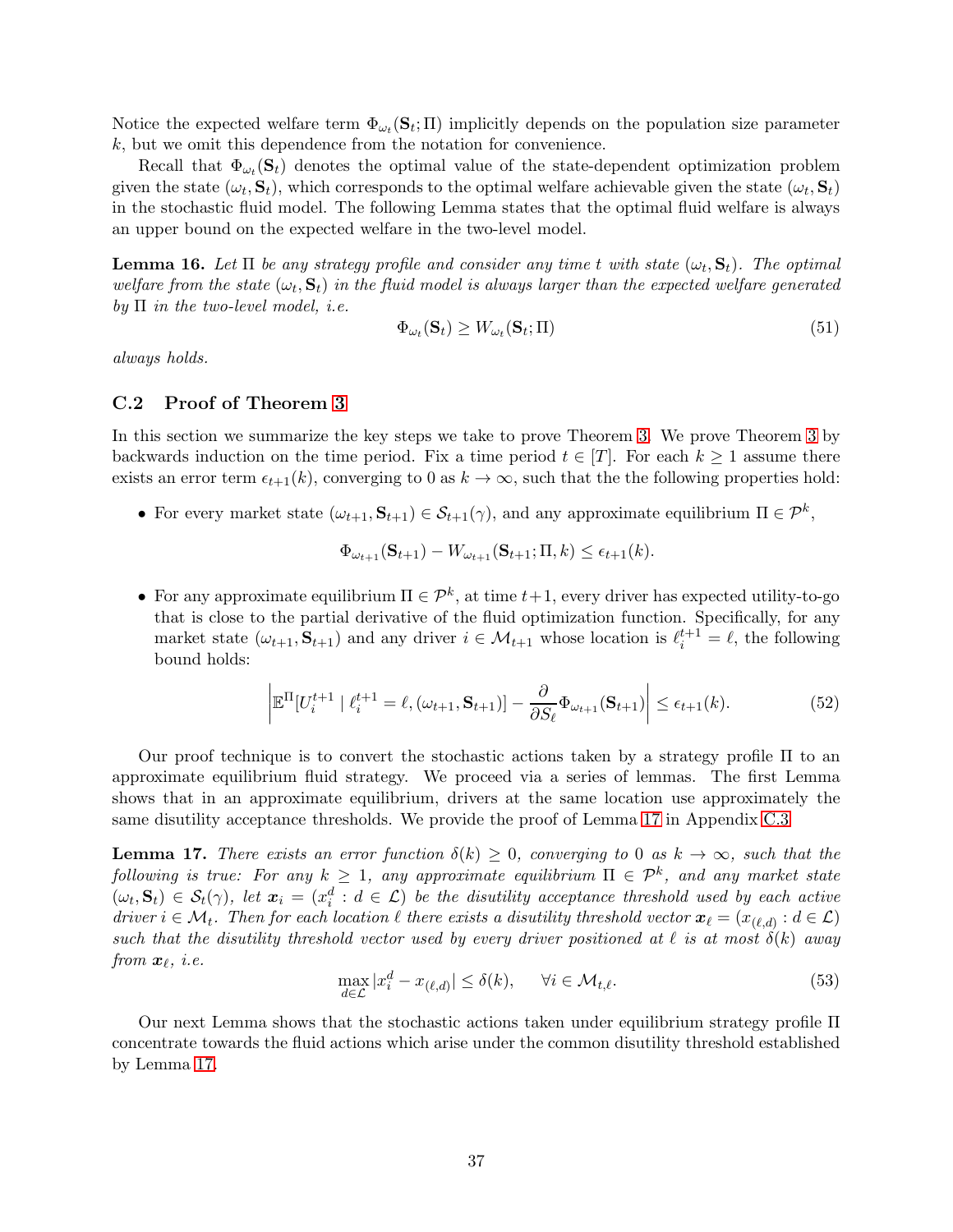For any  $k \geq 1$ ,  $\Pi \in \mathcal{P}^k$  and  $(\omega_t, \mathbf{S}_t) \in \mathcal{S}_t(\gamma)$ , let  $(\mathbf{f}, \mathbf{g})$  encode the stochastic trip volumes that occur on each route. Recall that  $a_i^t$  is a random variable which corresponds to the action that each active driver  $i \in \mathcal{M}_t$  takes in time period t. Define  $g_{(\ell,d)}$  by

$$
g_{(\ell,d)} = \frac{1}{k} \sum_{i \in \mathcal{M}_t} \mathbf{1} \left\{ a_i^t = (\ell, d, 1) \right\}, \quad \forall (\ell, d) \in \mathcal{L}^2
$$
 (54)

and  $f_{(\ell,d)}$  by

$$
f_{(\ell,d)} = g_{(\ell,d)} + \frac{1}{k} \sum_{i \in \mathcal{M}_t} \mathbf{1} \left\{ a_i^t = (\ell, d, 0) \right\} . \quad \forall (\ell, d) \in \mathcal{L}^2
$$
 (55)

Note that  $(f, g)$  are random variables that depend on stochastic dispatch demand, stochastic addpassenger disutilities, as well as the randomness inherent to the matching process.

We want to compare  $(f, g)$  to trips that arise in a fluid version of the strategy  $\Pi$ . Define a fluid strategy profile that produces a disutility threshold vector  $x$ , where  $x$  is the common disutility threshold vector whose existence is established by Lemma [17,](#page-36-0) and define the relocation distribution e using the relocation destinations selected by all drivers in the population: For each destination d define

$$
e_{(\ell,d)} = 1/|\mathcal{M}_{t,\ell}| \sum_{i \in \mathcal{M}_{t,\ell}} \mathbf{1}\{r_i = d\}
$$

where  $r_i$  is the relocation destination selected by each driver *i*. Let  $\bar{f}, \bar{g}$  be the fluid trip volumes that occur under the market state  $(\omega_t, \mathbf{S}_t)$  and the fluid strategy  $(\mathbf{x}, \mathbf{e})$ .

Recall that  $\mathbf{S}_{\omega_{t+1}}(f)$  is the stochastic time  $t+1$  supply location vector, given the time t trips f and a time  $t+1$  scenario  $\omega_{t+1}$ , and  $\bar{\mathbf{S}}_{\omega_{t+1}}(\bar{\mathbf{f}})$  is the deterministic time  $t+1$  supply location vector arising in the fluid model. The following Lemma states that  $\mathbf{S}_{\omega_{t+1}}(\bm{f})$  is close to  $\bar{\mathbf{S}}_{\omega_{t+1}}(\bar{\bm{f}})$  with high probability for large k. We provide the proof of Lemma [18](#page-37-0) in Appendix [C.4.](#page-40-0)

<span id="page-37-0"></span>**Lemma 18.** There exists an error function  $\kappa(k) \geq 0$ , and another function  $q(k) \geq 0$ , both converging to 0 as  $k \to \infty$ , such that the following is true: For any  $k \geq 1$ , any approximate equilibrium  $\Pi \in \mathcal{P}^k$ , and any market state  $(\omega_t, \mathbf{S}_t) \in \mathcal{S}_t(\gamma)$ , let  $(\boldsymbol{f}, \boldsymbol{g})$  be the stochastic trip volumes and  $(\bar{\boldsymbol{f}}, \bar{\boldsymbol{g}})$ be the fluid trip volumes as defined above. Then following inequalities holds:

$$
\mathbb{P}(\|\mathbf{g} - \bar{\mathbf{g}}\|_1 \ge \kappa(k)) \le q(k),
$$

$$
\mathbb{P}(\|\mathbf{f} - \bar{\mathbf{f}}\|_1 \ge \kappa(k)) \le q(k),
$$

$$
\mathbb{P}(\|\mathbf{S}_{\omega_{t+1}}(\mathbf{f}) - \bar{\mathbf{S}}_{\omega_{t+1}}(\bar{\mathbf{f}})\|_1 \ge \kappa(k)) \le q(k).
$$

Our final lemma shows that  $(f,\bar{g},x)$  corresponds to an approximate equilibrium in the fluid model. We defer the proof of Lemma [19](#page-37-1) to Appendix [C.5.](#page-41-0)

<span id="page-37-1"></span>**Lemma 19.** There exists an error function  $\iota(k) \geq 0$ , converging to 0 as  $k \to \infty$ , such that the following is true: For any  $k \geq 1$ , any approximate equilibrium  $\Pi \in \mathcal{P}^k$ , and any market state  $(\omega_t, \mathbf{S}_t) \in \mathcal{S}_t(\gamma)$ , let  $(\bar{\mathbf{f}}, \bar{\mathbf{g}})$  be the fluid trip volumes associated with  $\Pi$  under the market state  $(\omega_t, \mathbf{S}_t)$ , and let  $\bm{x}$  be the common disutility threshold that drivers use under  $\Pi$ , established in Lemma [17.](#page-36-0) Then  $(f,\bar{g},x)$  corresponds to an  $\iota(k)$ -approximate equilibrium for the fluid model.

Lemma [18](#page-37-0) and [19](#page-37-1) are sufficient to conclude the proof of Theorem [3.](#page-19-0)

From the second part of Theorem [2](#page-18-0) we know that there is an error function  $\epsilon(k) \geq 0$  which converges to 0 as  $k \to \infty$ , such that the welfare achieved by  $(f, \bar{g}, x)$  in the fluid model is at most  $\epsilon(k)$  off from the optimal welfare.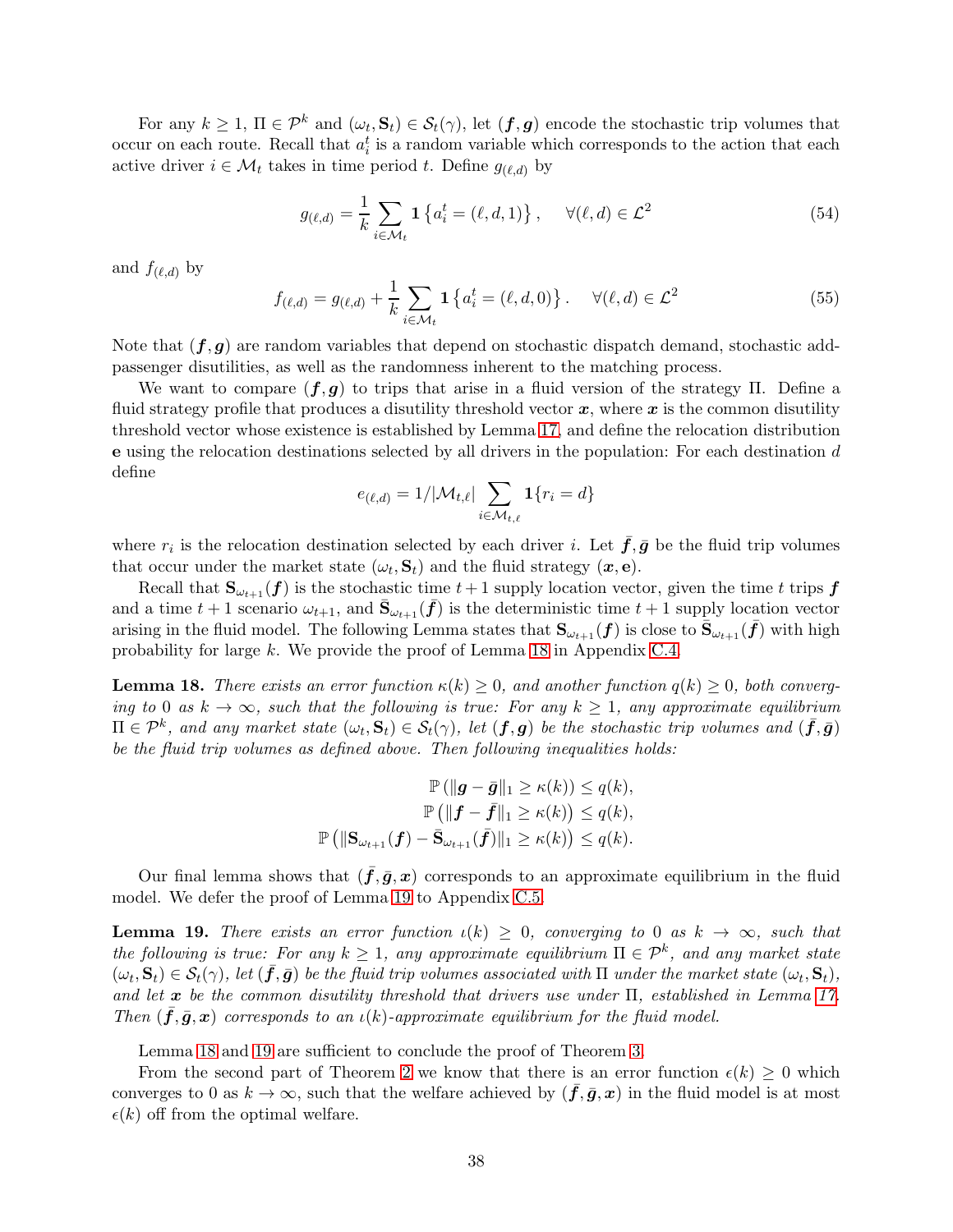Next, observe a consequence of Lemma [18](#page-37-0) is the expected welfare under Π converges to the welfare of the associated fluid strategy, and the expected utility of drivers at  $\ell$  under  $\Pi$  converges to the expected utility of drivers at  $\ell$  in the associated fluid strategy. That is, there exists an error function  $\theta(k) \geq 0$  converging to 0 as  $k \to \infty$  such that

$$
|W_{\omega_t}(\mathbf{S}_t; \Pi, k) - \mathcal{W}_{\omega_t}(\bar{f}, \bar{g}, \boldsymbol{x})| \leq \theta(k),
$$

and

$$
\left| \mathbb{E}^{\Pi}[U_i^t | \ell_i^t = \ell, (\omega_t, \mathbf{S}_t)] - \frac{\partial}{\partial S_{\ell}} \Phi_{\omega_t}(\mathbf{S}_t) \right| \leq \theta(k)
$$

holds for every  $k \geq 1$ ,  $\Pi \in \mathcal{P}^k$ ,  $(\omega_t, \mathbf{S}_t) \in \mathcal{S}_t(\gamma)$ .

The above inequality establishes the second part of our backwards induction assumption. The first part our backwards induction assumption also follows:

$$
W_{\omega_t}(\mathbf{S}_t; \Pi, k) \geq \mathcal{W}_{\omega_t}(\bar{f}, \bar{g}, x) - \theta(k) \geq \Phi_{\omega_t}(\mathbf{S}_t) - \epsilon(k) - \theta(k).
$$

#### <span id="page-38-0"></span>C.3 Proof of Lemma [17](#page-36-0)

Below is a restatement of Lemma [17.](#page-36-0)

**Lemma.** There exists an error function  $\delta(k) \geq 0$ , converging to 0 as  $k \to \infty$ , such that the following is true: For any  $k \geq 1$ , any approximate equilibrium  $\Pi \in \mathcal{P}^k$ , and any market state  $(\omega_t, \mathbf{S}_t) \in \mathcal{S}_t(\gamma)$ , let  $x_i = (x_i^d : d \in \mathcal{L})$  be the disutility acceptance threshold used by each active driver  $i \in \mathcal{M}_t$ . Then for each location  $\ell$  there exists a disutility threshold vector  $\bm{x}_\ell\,=\,(x_{(\ell,d)}\,:\,d\,\in\,\mathcal{L})$  such that the disutility threshold vector used by every driver positioned at  $\ell$  is at most  $\delta(k)$  away from  $\mathbf{x}_{\ell}$ , i.e.

$$
\max_{d \in \mathcal{L}} |x_i^d - x_{(\ell,d)}| \le \delta(k), \quad \forall i \in \mathcal{M}_{t,\ell}.
$$

*Proof.* Fix  $k \geq 1$ , let  $\Pi \in \mathcal{P}^k$  be an  $\alpha_k$ -equilibrium, and let  $(\omega_t, \mathbf{S}_t) \in \mathcal{S}_t(\gamma)$  be any market state with less than  $\gamma$  total driver volume.

Consider any two drivers i and j positioned at the same location  $\ell$ , and suppose there is some destination d for which driver i uses a lower acceptance threshold than driver j, i.e.  $x_d^i < x_d^j$ . Let  $x \in (x_i^d, x_j^d)$  be a number in between the two thresholds and consider the following events:

- 1. Driver i is allocated a dispatch towards d and samples  $X_i = x$  as their add-passenger disutility.
- 2. Driver j is allocated a dispatch towards d and samples  $X_j = x$  as their add-passenger disutility.

In event 1, driver  $i$  rejects the dispatch towards  $d$  and drives empty towards their relocation destination  $r_i$ . The utility-to-go that driver i collects conditioned on event 1 is thus equal to

$$
\mathbb{E}[U_i^t \mid d_i = d, X_i = x] = -c_{(\ell, r_i)} + \mathbb{E}[U_i^{t+1} | \ell_i^{t+1} = r_i]. \tag{56}
$$

From the definition of Π being an approximate equilibrium, we know that conditioned on event 1 the alternate action of accepting the dispatch towards  $d$  can only increase driver  $i$ 's utility to go by at most  $\alpha_k$ . This implies the inequality

$$
-c_{(\ell,r_i)} + \mathbb{E}\left[U_i^{t+1}|\ell_i^{t+1} = r_i\right] + \alpha_k \ge P_{(\ell,d)} - x - c_{(\ell,d)} + \mathbb{E}\left[U_i^{t+1}|\ell_i^{t+1} = d\right].\tag{57}
$$

Let  $Z = -c_{(\ell, d')} + \alpha_k - P_{(\ell, d)} + x + c_{(\ell, d)}$  be a temporary variable to track the non-utility to go terms from the above expression, so we have

$$
Z + \mathbb{E}\left[U_i^{t+1}|\ell_i^{t+1} = r_i\right] \ge \mathbb{E}\left[U_i^{t+1} | \ell_i^{t+1} = d\right].\tag{58}
$$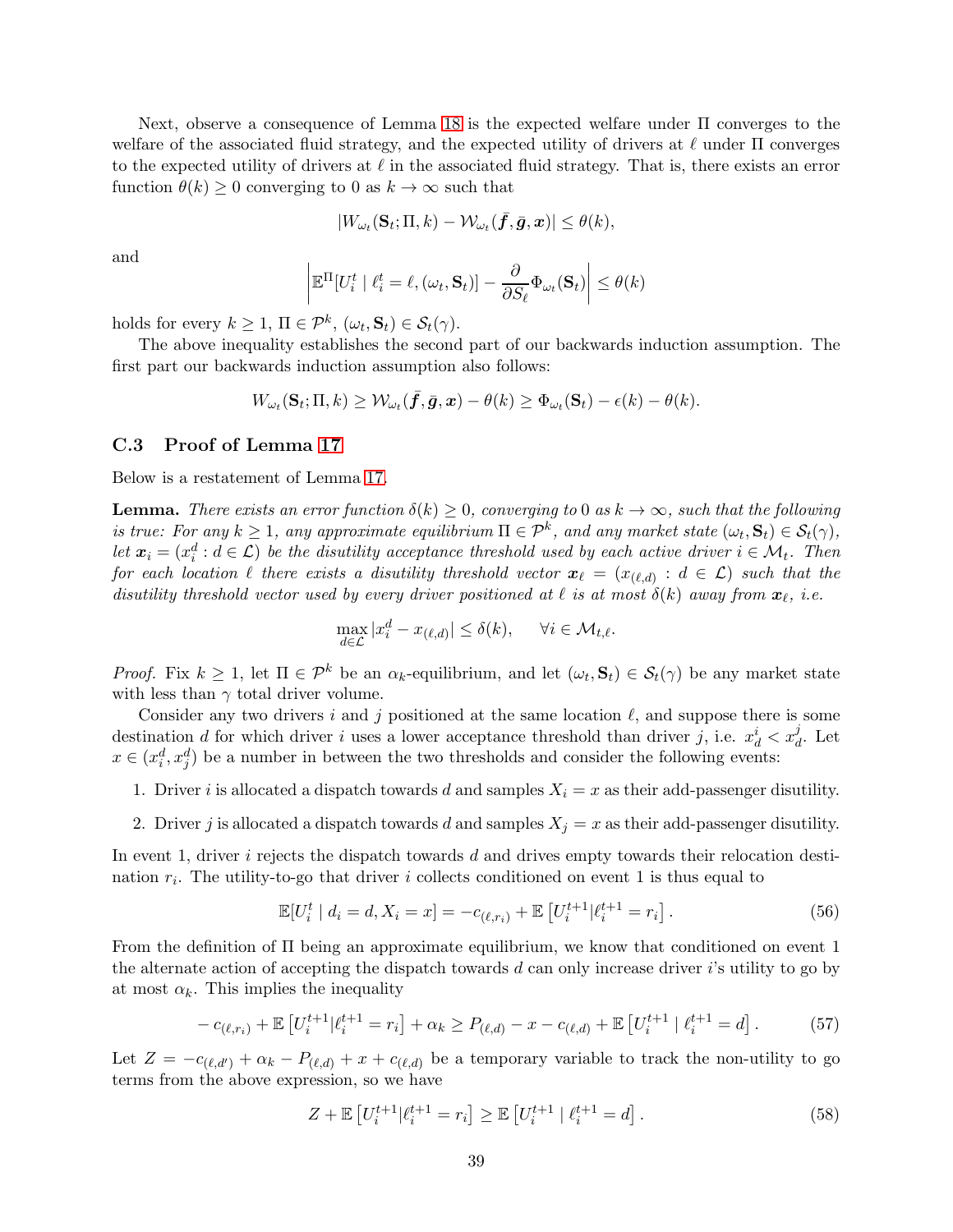From the backwards induction assumption  $(52)$ , the time  $t+1$  utilities are approximately functions of the locations and market state:

$$
Z + \mathbb{E}\left[\frac{\partial}{\partial S_{r_i}}\Phi_{\omega_{t+1}}(\mathbf{S}_{t+1}) + \epsilon_{t+1}(k) \mid \ell_i^{t+1} = r_i\right]
$$
(59)

$$
\geq Z + \mathbb{E}\left[U_i^{t+1} | \ell_i^{t+1} = r_i\right] \tag{60}
$$

$$
\geq \mathbb{E}\left[U_i^{t+1} \mid \ell_i^{t+1} = d\right] \tag{61}
$$

$$
\geq \mathbb{E}\left[\frac{\partial}{\partial S_d}\Phi_{\omega_{t+1}}(\mathbf{S}_{t+1}) - \epsilon_{t+1}(k) \mid \ell_i^{t+1} = d\right]. \tag{62}
$$

In the above,  $S_{t+1}$  is the (stochastic) supply-location vector the time  $t+1$ , and  $\epsilon(\omega_{t+1}, S_{t+1})$  is the error term provided in the backwards induction assumption Assumption [3.](#page-48-0)

Next, Assumption 4 states that we can move from a conditional expectation to an unconditional expectation, at the cost of an error term  $\beta_k$  which converges to 0 as  $k \to \infty$ :

<span id="page-39-0"></span>
$$
Z + \mathbb{E}\left[\frac{\partial}{\partial S_{r_i}}\Phi_{\omega_{t+1}}(\mathbf{S}_{t+1}) - \frac{\partial}{\partial S_d}\Phi_{\omega_{t+1}}(\mathbf{S}_{t+1})\right] + 2\epsilon_{t+1}(k) + \beta_k \ge 0.
$$
 (63)

In the second event, driver  $j$  accepts the dispatch and drives a passenger towards  $d$ . The utility to go that driver  $i$  collects conditioned on event 2 is equal to

$$
\mathbb{E}[U_j^t | d_j = d, X_j = x] = P_{(\ell,d)} - x - c_{(\ell,d)} + \mathbb{E}\left[U_j^{t+1} | \ell_j^{t+1} = d\right].
$$

From Π being an approximate equilibrium, we know that the utility of accepting the dispatch towards d is at most  $\alpha_k$  short of the utility from any other action, in particular it is at most  $\alpha_k$ short from the utility of taking a relocation trip towards driver *i*'s destination  $r_i$ . This implies the inequality

$$
P_{(\ell,d)} - x - c_{(\ell,d)} + \mathbb{E}\left[U_j^{t+1} \mid \ell_j^{t+1} = d\right] + \alpha_k \geq -c_{(\ell,r_i)} + \mathbb{E}\left[U_j^{t+1} \mid \ell_j^{t+1} = r_i\right].
$$

Following the same steps as before, we deduce the bound

<span id="page-39-1"></span>
$$
Z' + \mathbb{E}\left[\frac{\partial}{\partial S_d}\Phi_{\omega_{t+1}}(\mathbf{S}_{t+1}) - \frac{\partial}{\partial S_{r_i}}\Phi_{\omega_{t+1}}(\mathbf{S}_{t+1})\right] + 2\epsilon_{t+1}(k) + \beta_k \ge 0,
$$
\n(64)

where  $Z' = -Z + 2\alpha_k$ .

Now, recall the terms  $Z$  in equation [\(63\)](#page-39-0) and  $Z'$  in equation [\(64\)](#page-39-1) include an arbitrary disutility threshold x in between  $x_i^d$  and  $x_j^d$ . Let us now write  $Z(x)$  and  $Z'(x)$  to explicitly denote the dependence on  $x$ . Next, consider what happens when we add the equations [\(63\)](#page-39-0) using the threshold  $x = x_i^d$  and [\(64\)](#page-39-1) using the threshold  $x = x_j^d$ . The partial derivative terms cancel, and we are left with

$$
Z(x_i^d) + Z'(x_j^d) + 4\epsilon_{t+1}(k) + 2\beta_k \ge 0.
$$

Observe that  $Z(x_i^d) + Z'(x_j^d) = x_i^d - x_j^d + 2\alpha_k$ . Therefore, we have

$$
x_j^d - x_i^d \le 2\alpha_k + 4\epsilon_{t+1}(k) + \beta_k.
$$

Therefore, the Lemma holds by setting  $\delta_k$  equal to the right hand side of the above equation and taking  $x_{\ell}$  to be the threshold vector  $x_{i}$  used by any driver located at  $\ell$ .  $\Box$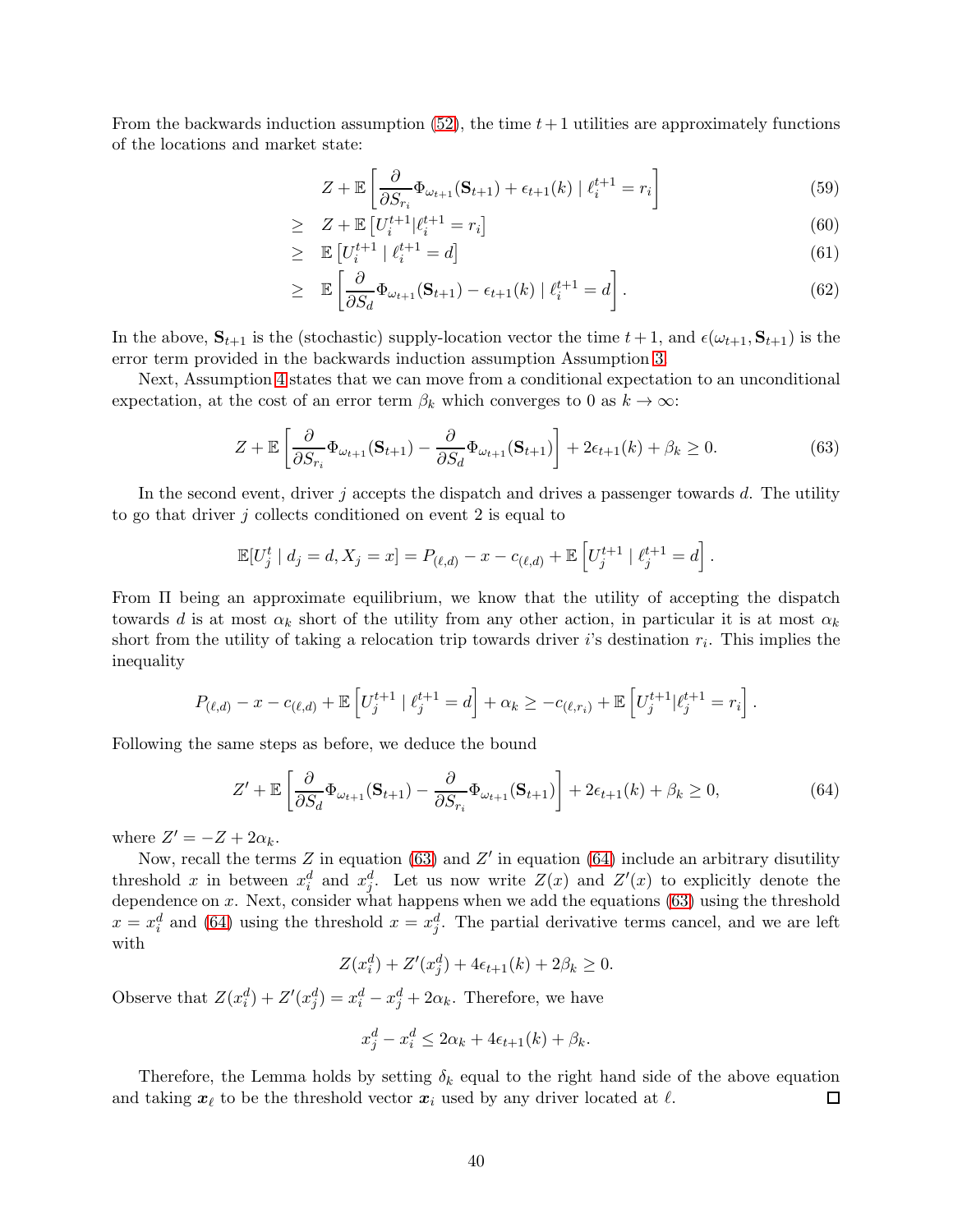#### <span id="page-40-0"></span>C.4 Proof of Lemma [18](#page-37-0)

Below is a restatement of Lemma [18.](#page-37-0)

**Lemma.** There exists an error function  $\kappa(k) \geq 0$ , and another function  $q(k) \geq 0$ , both converging to 0 as  $k \to \infty$ , such that the following is true: For any  $k \ge 1$ , any approximate equilibrium  $\Pi \in \mathcal{P}^k$ , and any market state  $(\omega_t, \mathbf{S}_t) \in S_t(\gamma)$ , let  $(\mathbf{f}, \mathbf{g})$  be the stochastic trip volumes and  $(\bar{\mathbf{f}}, \bar{\mathbf{g}})$  be the fluid trip volumes as defined above. Then following inequalities holds:

$$
\mathbb{P}\left(\|\mathbf{g} - \bar{\mathbf{g}}\|_{1} \geq \kappa(k)\right) \leq q(k),
$$

$$
\mathbb{P}\left(\|\mathbf{f} - \bar{\mathbf{f}}\|_{1} \geq \kappa(k)\right) \leq q(k),
$$

$$
\mathbb{P}\left(\|\mathbf{S}_{\omega_{t+1}}(\mathbf{f}) - \bar{\mathbf{S}}_{\omega_{t+1}}(\bar{\mathbf{f}})\|_{1} \geq \kappa(k)\right) \leq q(k).
$$

Proof. These bounds follow from the matching process concentration results discussed in Appendix [E.](#page-56-0)

From Lemma ?? we have concentration functions  $\epsilon_1(k)$ ,  $q_1(k)$ , with  $\epsilon_1(k)/k \to 0$  and  $q_1(k) \to 0$ as  $k \to 0$ , such that

$$
\mathbb{P}\left(|G_{(\ell,d)} - \bar{G}_{(\ell,d)}| \geq \epsilon_1(k)\right) \leq q_1(k),
$$

where  $G_{(\ell,d)}$  and  $\bar{G}_{(\ell,d)}$  are the unscaled number of dispatches and fluid dispatches along the route  $(\ell, d)$ . Take  $\kappa_1(k) = \epsilon_1(k)|\mathcal{L}|^2/k$ ,  $p_1(k) = |\mathcal{L}|^2 q_1(k)$  and observe:

$$
\mathbb{P} \left( \| \mathbf{g} - \bar{\mathbf{g}} \|_{1} \ge \kappa_{1}(k) \right) \le \sum_{(\ell,d)} \mathbb{P}(|g_{(\ell,d)} - \bar{g}_{(\ell,d)}| \le \kappa_{1}(k) / |\mathcal{L}|^{2})
$$

$$
= \sum_{(\ell,d)} \mathbb{P}(|G_{(\ell,d)} - \bar{G}_{(\ell,d)}| \le \epsilon_{1}(k))
$$

$$
\le |\mathcal{L}|^{2} q_{1}(k) = p_{1}(k)
$$

From Lemma [28](#page-61-0) we have concentration functions  $\epsilon_2(k)$ ,  $q_2(k)$ , with  $\epsilon_2(k)/k \to 0$  and  $q_2(k) \to 0$ as  $k \to 0$ , such that

$$
\mathbb{P}\left(|H_{(\ell,d)} - \bar{H}_{(\ell,d)}| \geq \epsilon_2(k)\right) \leq q_2(k),
$$

where  $H_{(\ell,d)}$  is the number of relocation trips along  $(\ell, d)$ . Take  $\kappa_2(k) = \kappa_1(k) + \epsilon_2(k)|\mathcal{L}|^2/k$  and  $p_2(k) = p_1(k) + |\mathcal{L}|^2 q_2(k)$  and observe:

$$
\mathbb{P}(|f - \bar{f}||_1 \ge \kappa_2(k)) \le \mathbb{P}(|f - \bar{f}||_1 \ge \kappa_2(k) | ||g - \bar{g}||_1 \le \kappa_1(k)) + \mathbb{P}(|g - \bar{g}||_1 \ge \kappa_1(k))
$$
  
\n
$$
\le \sum_{(\ell,d)} \mathbb{P}(|H_{(\ell,d)} - \bar{H}_{(\ell,d)}| \ge \epsilon_2(k)) + p_1(k)
$$
  
\n
$$
\le |\mathcal{L}|^2 q_2(k) + p_1(k) = p_2(k).
$$

Finally, we observe that

$$
\|\mathbf{S}_{\omega_{t+1}}(\bm{f}) - \bar{\mathbf{S}}_{\omega_{t+1}}(\bar{\bm{f}})\|_1 \leq \|\bm{f} - \bar{\bm{f}}\|_1 + \|\mathbf{M}_{\omega_{t+1}} - \bar{\mathbf{M}}_{\omega_{t+1}}\|_1
$$

where  $\mathbf{M}_{\omega_{t+1}}$  is the vector counting driver-entry at time  $t+1$  under scenario  $\omega_{t+1}$ . By Assumption [1](#page-4-0) we have concentration functions  $\epsilon_3(k)$  and  $q_3(k)$  which bound the convergence of  $\mathbf{M}_{\omega_{t+1}}$  to  $\bar{\mathbf{M}}_{\omega_{t+1}}$ . We define  $\kappa_3(k) = \kappa_2(k) + \epsilon_3(k)|\mathcal{L}|^2/k$  and  $p_3(k) = p_2(k) + |\mathcal{L}|q_3(k)$ .

 $\Box$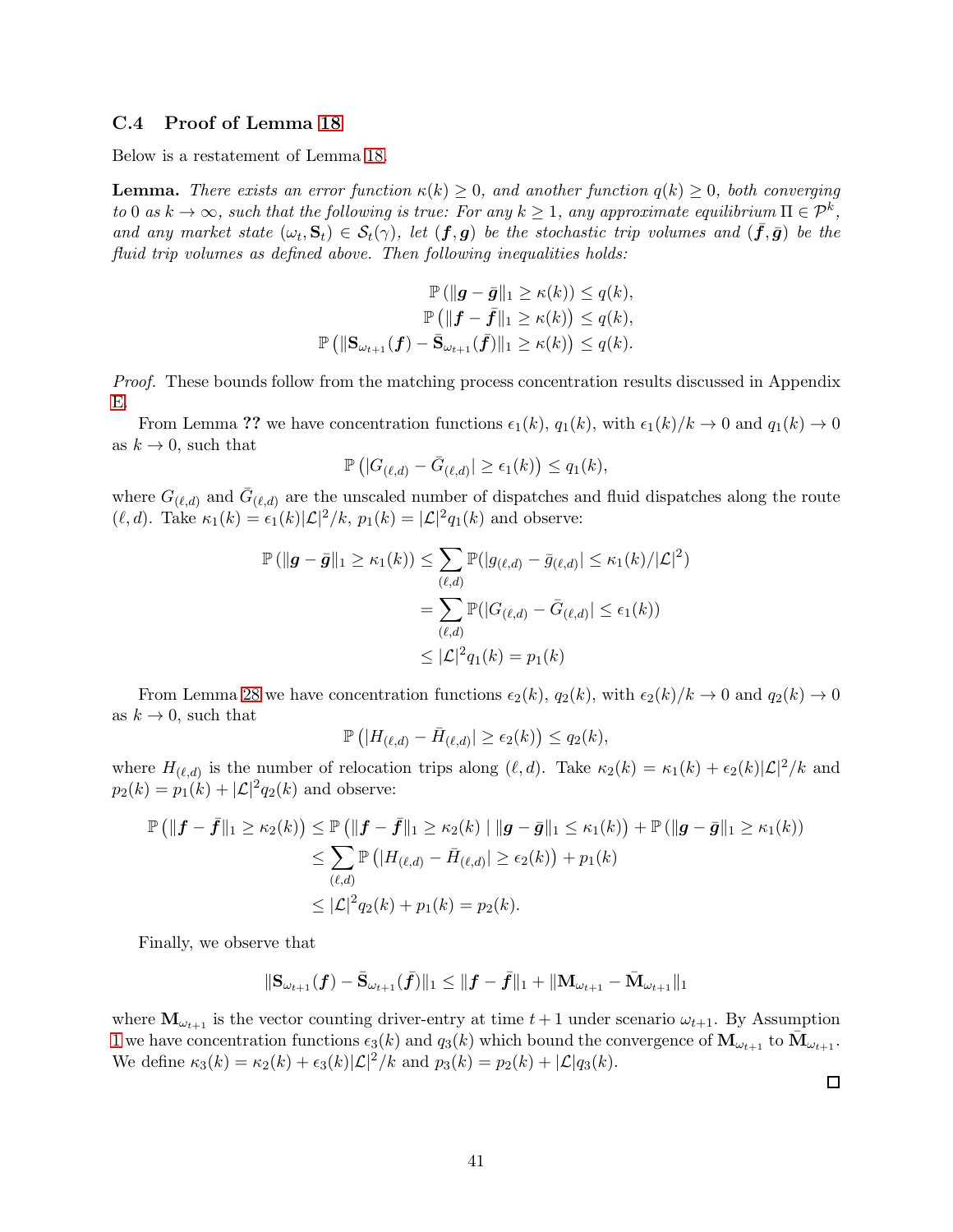#### <span id="page-41-0"></span>C.5 Proof of Lemma [19](#page-37-1)

Below is a restatement of Lemma [19.](#page-37-1)

**Lemma.** There exists an error function  $\iota(k) \geq 0$ , converging to 0 as  $k \to \infty$ , such that the following is true: For any  $k \ge 1$ , any approximate equilibrium  $\Pi \in \mathcal{P}^k$ , and any market state  $(\omega_t, \mathbf{S}_t) \in \mathcal{S}_t(\gamma)$ , let  $(\bar{f}, \bar{g})$  be the fluid trip volumes associated with  $\Pi$  under the market state  $(\omega_t, \mathbf{S}_t)$ , and let  $\bm{x}$  be the common disutility threshold that drivers use under  $\Pi$ , established in Lemma [17.](#page-36-0) Then  $(f,\bar{g},x)$ corresponds to an  $\iota(k)$ -approximate equilibrium for the fluid model.

*Proof.* We outline the proof for Lemma [19.](#page-37-1) For any  $k \geq 1$  and  $\alpha_k$ -equilibrium  $\Pi$ , let  $\Sigma$  be the fluid strategy we associate with  $\Pi$ , which maps market states  $(\omega_t, \mathbf{S}_t)$  to a disutility threshold vector  $\boldsymbol{x}$ that is approximately common to all drivers (see Lemma [17\)](#page-36-0), and a relocation distribution e which is derived from the population distribution of relocation destinations.

To show that  $\Sigma$  is an approximate equilibrium under the fluid model, it is sufficient to show that the continuation utility under the two-level model with strategy Π (which is approximately incentive compatible) is close to the continuation utility in the fluid model with strategy  $\Sigma$ . This can be accomplished by providing a bound

$$
\left| \mathbb{E}\left[ \frac{\partial}{\partial S_{\ell}} \Phi_{\omega_{t+1}}(\mathbf{S}_{t+1}(\boldsymbol{f})) - \frac{\partial}{\partial S_{\ell}} \Phi_{\omega_{t+1}}(\bar{\mathbf{S}}_{t+1}(\bar{\boldsymbol{f}})) \right] \right| \leq \epsilon_k,
$$

that holds uniformly in the market state and location  $\ell$ , where the constant  $\epsilon_k$  goes to 0 as  $k \to$  $\infty$ . Approximate incentive compatibility conditions on  $\Sigma$  then follow from approximate incentive compatibility conditions on Π.

To provide this bound, recall that Lemma [3](#page-13-0) establishes that the partial derivative  $\frac{\partial}{\partial S_{\ell}}\Phi_{\omega_{t+1}}(\cdot)$ exists and is continuous. The space of supply-location vectors **S** satisfying  $\sum_{\ell} S_{\ell} \leq \gamma$  is compact, and a continuous function over a compact set is bounded. Let  $U$  be the maximum value.

Moreover, a continuous function over a compact set is uniformly continuous. Therefore, for every  $\epsilon > 0$  there exists a  $\delta(\epsilon) > 0$  such that, for any  $\mathbf{S}_1, \mathbf{S}_2$  in  $\mathcal{S}(\gamma)$  satisfying  $\|\mathbf{S}_1 - \mathbf{S}_2\| \leq \delta$ , we have  $\|\frac{\partial}{\partial S}$  $\frac{\partial}{\partial S_\ell}\Phi_{\omega_{t+1}}(\mathbf{S}_1)-\frac{\partial}{\partial S}$  $\frac{\partial}{\partial S_{\ell}}\Phi_{\omega_{t+1}}(\mathbf{S}_2)\|\leq \epsilon.$ 

For any  $\delta > 0$ , define

$$
\epsilon(\delta) = \max \left( \|\frac{\partial}{\partial S_{\ell}} \Phi_{\omega_{t+1}}(\mathbf{S}_1) - \frac{\partial}{\partial S_{\ell}} \Phi_{\omega_{t+1}}(\mathbf{S}_2)\| : \mathbf{S}_1, \mathbf{S}_2 \in \mathcal{S}(\gamma), \|\mathbf{S}_1 - \mathbf{S}_2\| \le \delta \right).
$$

Because the partial derivative  $\frac{\partial}{\partial S_{\ell}}\Phi_{\omega_{t+1}}(\cdot)$  is uniformly continuous, the error term  $\epsilon(\delta)$  goes to 0 as  $\delta$  goes to 0.

Next, we use the fact from Lemma [18](#page-37-0) that  $\mathbf{S}_{\omega_{t+1}}(\boldsymbol{f})$  concentrates towards  $\bar{\mathbf{S}}_{\omega_{t+1}}(\boldsymbol{f})$ . Let  $\kappa(k)$ ,  $q(k)$  be functions such that

$$
\mathbb{P}\left(\|\mathbf{S}_{\omega_{t+1}}(\boldsymbol{f})-\bar{\mathbf{S}}_{\omega_{t+1}}(\bar{\boldsymbol{f}})\|_1\geq \kappa(k)\right)\leq q(k).
$$

For simplicity, write  $\mathbf{S} = \mathbf{S}_{\omega_{t+1}}(\boldsymbol{f}), \ \bar{\mathbf{S}} = \bar{\mathbf{S}}_{\omega_{t+1}}(\bar{\boldsymbol{f}}), \text{ and } F(\mathbf{S}) = \frac{\partial}{\partial S_{\ell}} \Phi_{\omega_{t+1}}(\mathbf{S}).$  We have:

$$
\mathbb{E}[F(\mathbf{S}) - F(\bar{\mathbf{S}})]| \leq \mathbb{E}[F(\mathbf{S}) - F(\bar{\mathbf{S}}) | |\mathbf{S} - \bar{\mathbf{S}}| \leq \kappa_k]| + Uq_k
$$
  

$$
\leq \epsilon(\kappa_k) + U(1 - q_k).
$$

Therefore the term we needed to bound is uniformly bounded by a term  $\epsilon(\kappa_k)+Uq_k$  which converges to 0 as  $k \to \infty$ , so incentive compatibility conditions on  $\Sigma$  follow from incentive compatibility conditions on Π. 囗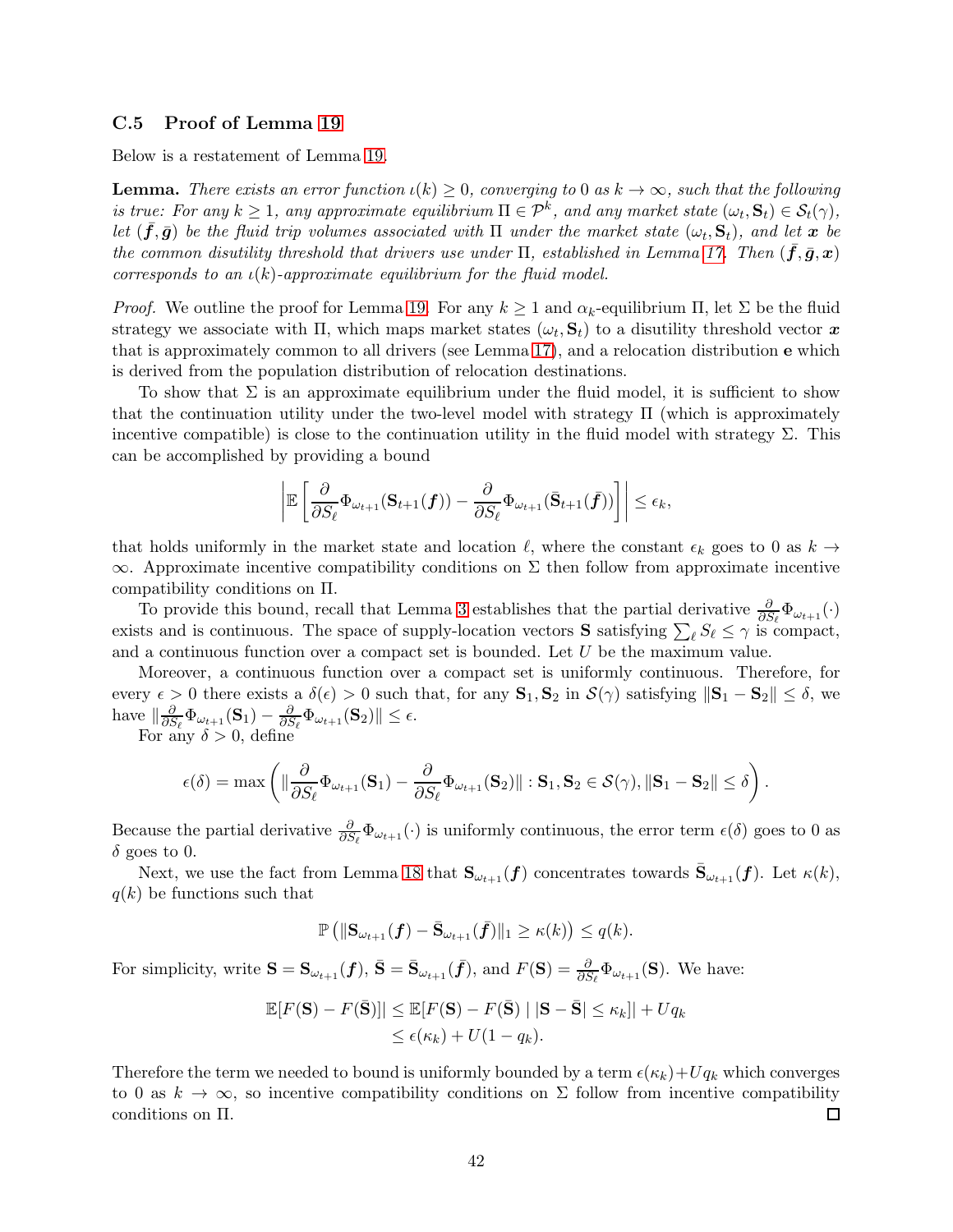# D Partial Derivatives of the State-Dependent Optimization Problem

In this section we prove a number of results about the fluid optimization problem.

#### D.1 Proof of Lemma [1](#page-12-0)

**Lemma.** Consider the reward function  $U_{(\ell,d,\omega_t)}$  associated with any route  $(\ell,d) \in \mathcal{L}^2$  and any scenario  $\omega_t$ . Assume the rider-value distribution  $F_{(\ell,d,\omega_t)}$  satisfies Assumption [2.](#page-5-0) Then  $U_{(\ell,d,\omega_t)}(g)$ is concave in g, is differentiable at every  $g > 0$ , and the derivative at each  $g > 0$  satisfies:

$$
\frac{d}{dg}U_{(\ell,d,\omega_t)}(g) = P_{(\ell,d,\omega_t)}(g).
$$

Moreover, the fluid optimization problem [\(10\)](#page-11-0) has a concave objective function for any market state.

*Proof.* Let us write the utility function as  $U(f) = U_{(\ell,d,\omega_t)}(f)$ , First, observe that the utility function can be equivalently written as the following equation

<span id="page-42-0"></span>
$$
U(g) = \bar{D}\mathbb{E}\left[V\mathbf{1}_{\left\{V \geq F^{-1}\left(1 - \frac{g\wedge \bar{D}}{D}\right)\right\}}\right],\tag{65}
$$

where we write  $\bar{D}$  in place of  $\bar{D}_{(\ell,d,\omega_t)}$ , F to mean  $F_{(\ell,d,\omega_t)}$ , and  $f \wedge \bar{D}$  to mean  $\min(f,\bar{D})$ . This characterization is justified by the following series of equalities:

$$
\mathbb{E}\left[V\mathbf{1}_{\{V\geq F^{-1}\left(1-\frac{g\wedge\bar{D}}{D}\right)\}}\right] = \mathbb{E}\left[V \mid V \geq F^{-1}\left(1-\frac{g\wedge\bar{D}}{\bar{D}}\right)\right]\mathbb{P}\left(V \geq F^{-1}\left(1-\frac{g\wedge\bar{D}}{\bar{D}}\right)\right)
$$

$$
= \mathbb{E}\left[V \mid V \geq F^{-1}\left(1-\frac{g\wedge\bar{D}}{\bar{D}}\right)\right]\left(1-F\left(F^{-1}\left(1-\frac{g\wedge\bar{D}}{\bar{D}}\right)\right)\right)
$$

$$
= \mathbb{E}\left[V \mid V \geq F^{-1}\left(1-\frac{g\wedge\bar{D}}{\bar{D}}\right)\right]\frac{g\wedge\bar{D}}{\bar{D}}.
$$

Next, recall that if X is a uniform [0, 1] random variable then  $F^{-1}(X)$  is a random variable with distribution function F. Using the fact that if X is uniform [0, 1] then so too is  $1 - X$ , from the characterization [\(65\)](#page-42-0) we have the following equalities:

$$
U(g) = \bar{D} \int_0^1 F^{-1}(u) \mathbf{1}_{\left\{F^{-1}(u) \ge F^{-1}\left(1 - \frac{g \wedge \bar{D}}{\bar{D}}\right)\right\}} du
$$
  
\n
$$
= \bar{D} \int_0^1 F^{-1}(1 - u) \mathbf{1}_{\left\{F^{-1}(1 - u) \ge F^{-1}\left(1 - \frac{g \wedge \bar{D}}{\bar{D}}\right)\right\}} du
$$
  
\n
$$
= \bar{D} \int_0^1 F^{-1}(1 - u) \mathbf{1}_{\left\{\frac{g \wedge \bar{D}}{\bar{D}} \ge u\right\}} du
$$
  
\n
$$
= \bar{D} \int_0^{\frac{g \wedge \bar{D}}{\bar{D}}} F^{-1}(1 - u) du.
$$

Now, fix any  $0 < g < \bar{D}$  and consider the above expression. The assumption  $g < \bar{D}$  means that the integral upper bound  $\frac{g \wedge \bar{D}}{\bar{D}}$  is simply  $\frac{g}{\bar{D}}$ , and from the assumption that  $F^{-1}$  satisfies Assumption [2](#page-5-0)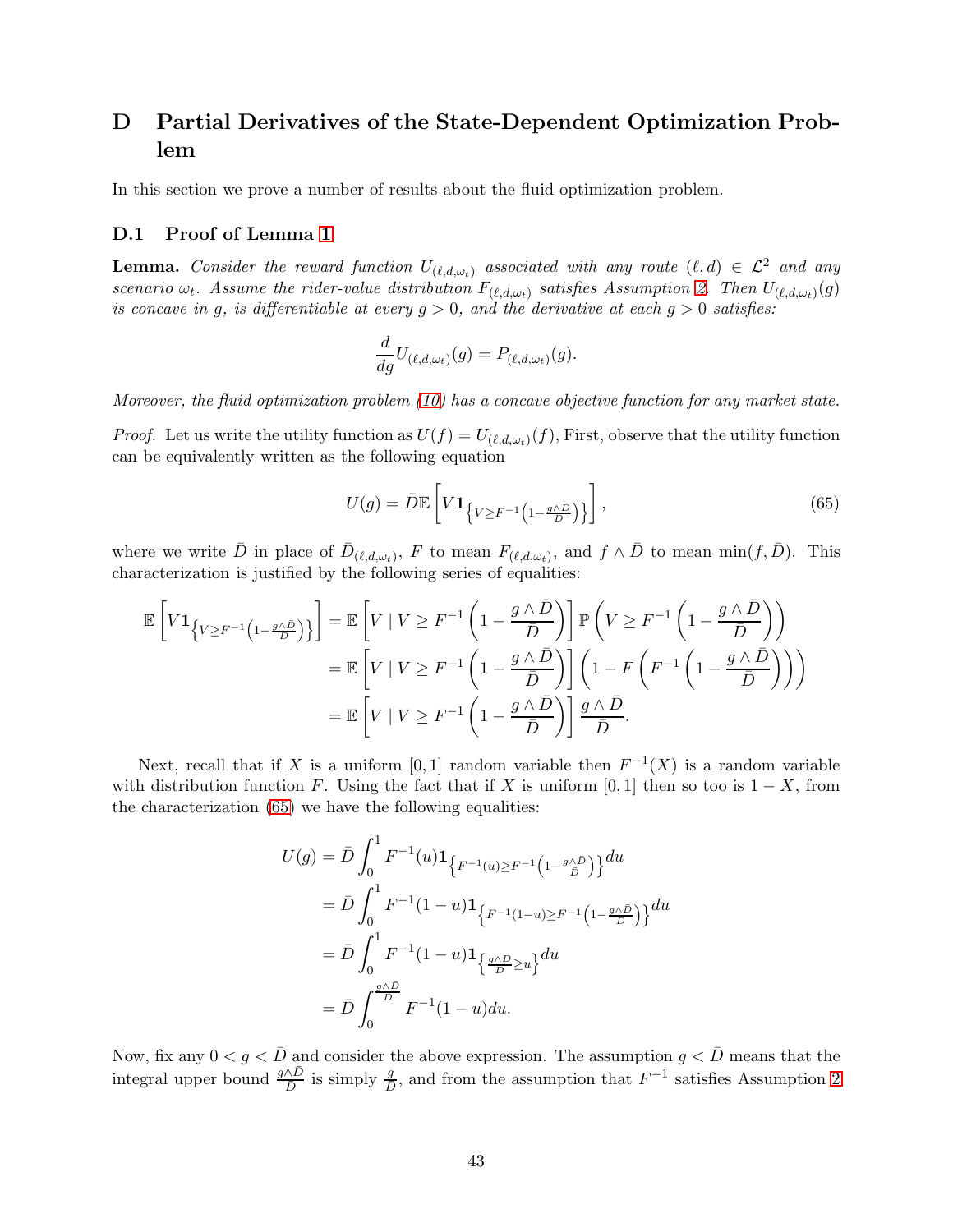we know that  $F^{-1}(\cdot)$  is continuous. Hence, by the fundamental theorem of calculus the function  $U(g)$  is differentiable at  $0 < g < \bar{D}$ , and using the chain rule we compute the derivative to be:

$$
\frac{d}{dg}U(g) = \bar{D}F^{-1}\left(1 - \frac{g}{\bar{D}}\right)\frac{1}{\bar{D}} = F^{-1}\left(1 - \frac{g}{\bar{D}}\right).
$$

Further, note that  $U(g)$  is constant for  $g \ge \bar{D}$ , from which we conclude that  $\frac{d}{dg}U(g) = 0$  for  $g > \bar{D}$ . Finally, we must establish existence of the derivative at the point  $g = \overline{D}$ . To this end, it suffices to show that limit of the partial derivatives from below  $g = \overline{D}$  and from above  $g = \overline{D}$  are equal. This fact follows from the second assertion in Assumption [2](#page-5-0) which states that  $F^{-1}(0) = 0$ :

$$
\lim_{g \uparrow \overline{D}} \frac{d}{dg} U(g) = \lim_{g \uparrow \overline{D}} F^{-1} \left( 1 - \frac{g}{\overline{D}} \right) = 0 = \lim_{g \downarrow \overline{D}} \frac{d}{dg} U(g).
$$

Thus, we have established the derivative  $\frac{d}{dg}U(g)$  exists for all  $g > 0$  and is equal to  $P_{(\ell,d,\omega_t)}(g)$ . Concavity of  $U(\cdot)$  follows from the observation that this derivative is non-increasing in g.

To show that [\(10\)](#page-11-0) we has a concave objective we have to show that the remaining terms in  $W_{\omega_t}(\bm{f}, \bm{g})$  are also concave. Well, clearly the linear costs are concave. And finally, the addpassenger disutility cost function  $-A(g^T \mathbf{1}_{\ell}, \mathbf{f}^T \mathbf{1}_{\ell})$  is convex, from the equation [\(17\)](#page-11-1) and Lemma [20.](#page-43-0) □

<span id="page-43-0"></span>Lemma 20. Define

$$
f(x,y) = \begin{cases} \frac{y^2}{x} & \text{if } x > 0, \\ 0 & \text{if } x = 0. \end{cases}
$$

Then f is convex over the domain  $x, y \geq 0, y \leq x$ .

*Proof.* Let  $(x_1, y_1)$  and  $(x_2, y_2)$  be two points in the domain of f, and let  $\lambda \in [0, 1]$ . We need to check

$$
f(\lambda(x_1, y_1) + (1 - \lambda)(x_2, y_2)) \leq \lambda f(x_1, y_1) + (1 - \lambda)f(x_2, y_2).
$$

Let's start with the case where  $x_1$  and  $x_2$  are both nonzero. In this case, the inequality we have to check is given by

$$
\frac{(\lambda y_1 + (1 - \lambda)y_2)^2}{\lambda x_1 + (1 - \lambda)x_2} \le \lambda \frac{y_1^2}{x_1} + (1 - \lambda) \frac{y_2^2}{x_2}.
$$

We will verify this inequality by applying the Cauchy-Schwarz inequality. Define the following values:

$$
u_1 = \frac{\lambda y_1}{\sqrt{\lambda x_1}} \quad u_2 = \frac{(1 - \lambda)y_2}{\sqrt{(1 - \lambda)x_2}} \quad v_1 = \sqrt{\lambda x_1} \quad v_2 = \sqrt{(1 - \lambda)x_2}.
$$

The Cauchy-Schwarz inequality says  $u^T v \le ||u|| ||v||$ . Observe the following equalities:

$$
(uTv)2 = (\lambda y1 + (1 - \lambda)y2)2,
$$
  

$$
||v||2 = \lambda x1 + (1 - \lambda)x2,
$$
  

$$
||u||2 = \lambda \frac{y12}{x1} + (1 - \lambda) \frac{y22}{x2}.
$$

Rearranging C-S we have

$$
\frac{(u^T v)^2}{\|v\|^2} \le \|u\|^2,
$$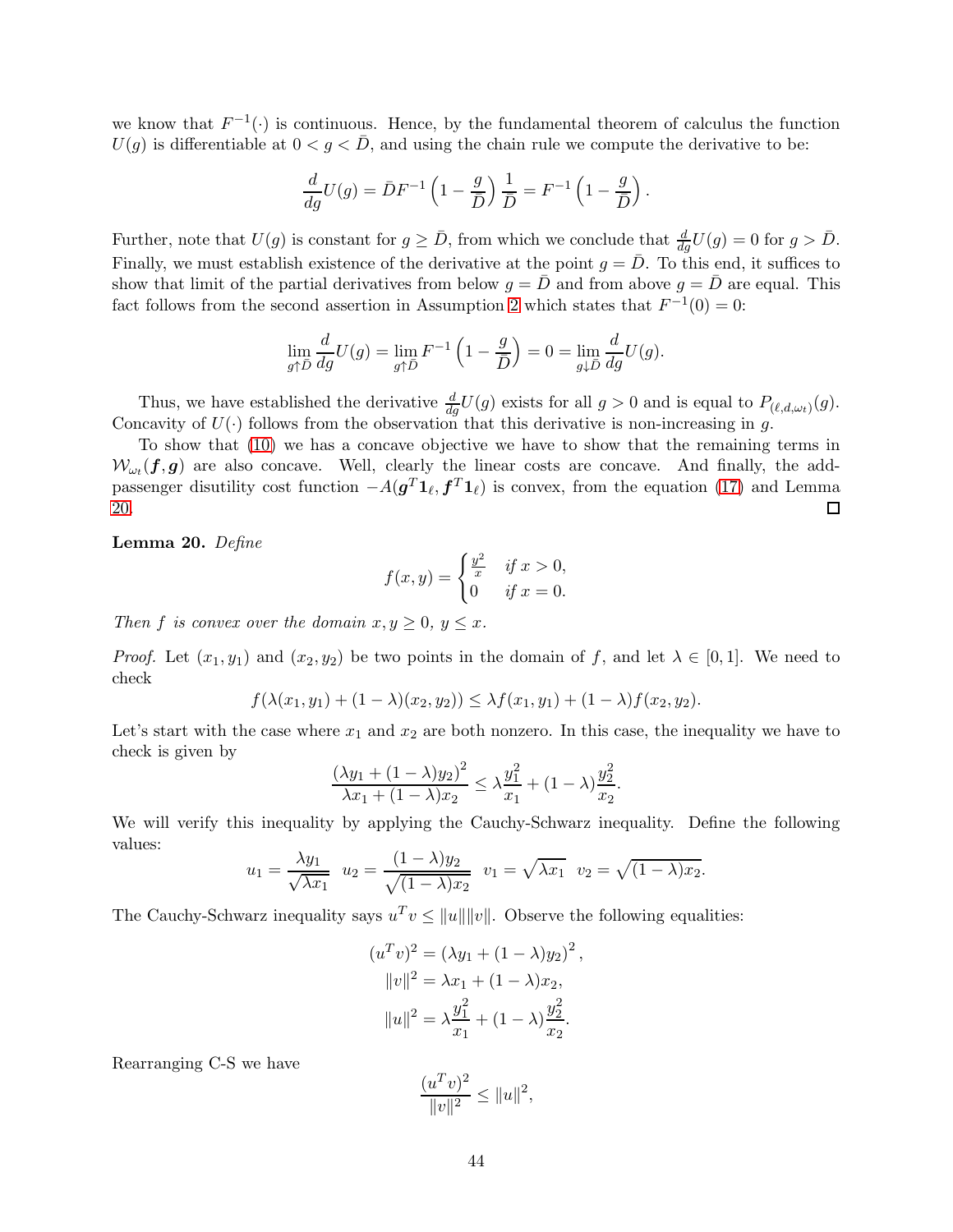which implies the desired inequality holds, and hence f is convex whenever  $x_1$  and  $x_2$  are both nonzero.

The case where  $x_1$  and  $x_2$  are both zero is immediate. It remains to check the case where  $x_1$  is nonzero and  $x_2$  is 0. In this case,  $y_2$  must also be zero, because of the constraint  $y \leq x$ . Therefore we have to verify

$$
f(\lambda(x_1,y_1)) \leq \lambda f(x_1,y_1).
$$

By inspection we see that  $f(\lambda(x, y)) = \lambda f(x, y)$  is always satisfied, so f is convex in this case as well.  $\Box$ 

#### D.2 State-Dependent Optimization Problem

For clarity we restate the state-dependent optimization problem below. Fix a time period  $t$  and a scenario  $\omega_t$ . The state-dependent optimization problem depends on a supply-location vector  $\mathbf{S} = (S_{\ell} : \ell \in \mathcal{L})$  where each component  $S_{\ell} \geq 0$  specifies the volume of active drivers at location  $\ell$ . Active drivers at a location  $\ell$  consist of drivers who took a trip destined towards  $\ell$  at the previous time period  $t-1$ , as well as new drivers who enter the market at location  $\ell$  in the current time period  $t$ . The state-dependent optimization problem solves for the welfare-optimal trips in the current time period in the stochastic fluid model, given the market state specified by the scenario  $\omega_t$  and the supply-location vector **S**. We write  $\Phi_{\omega_t}(\mathbf{S})$  to denote the value of the state-dependent optimization problem under the scenario  $\omega_t$  as a function of the supply-location vector **S**. The function  $\Phi_{\omega_t}(\mathbf{S})$  is formally defined as the value of the following optimization problem:

$$
\Phi_{\omega_t}(\mathbf{S}) \equiv \qquad \sup_{\boldsymbol{f},\boldsymbol{g}} \quad \mathcal{U}_{\omega_t}(\boldsymbol{f},\boldsymbol{g}) + \mathbb{E}_{\omega_t} \left[ \Phi_{\omega_{t+1}}(\mathbf{S}_{\omega_{t+1}}(\boldsymbol{f})) \right] \tag{66}
$$

subject to

<span id="page-44-1"></span>
$$
f_{(\ell,d)} \ge 0 \qquad \qquad \forall (\ell,d) \in \mathcal{L}^2 \qquad (67)
$$

$$
g_{(\ell,d)} \ge 0 \qquad \qquad \forall (\ell,d) \in \mathcal{L}^2 \qquad (68)
$$

<span id="page-44-0"></span>
$$
f_{(\ell,d)} \ge g_{(\ell,d)} \qquad \qquad \forall (\ell,d) \in \mathcal{L}^2 \qquad (69)
$$

$$
\sum_{d \in \mathcal{L}} f_{(\ell,d)} = S_{\ell} \qquad \forall \ell \in \mathcal{L} \qquad (70)
$$

The decision variable  $\boldsymbol{f} = (f_{(\ell,d)} : (\ell,d) \in \mathcal{L}^2)$  has components  $f_{(\ell,d)}$  which specify the total trip volume along each route  $(\ell, d)$ . By total trip volume we mean $f_{(\ell,d)}$  specifies the sum of the relocation-trip volume and the dispatch trip-volume. The decision variable  $g = (g_{(\ell,d)} : (\ell, d) \in \mathcal{L}^2)$ has components  $g_{(\ell,d)}$  which specify the dispatch trip volume along each route  $(\ell,d)$ .

The objective function is the sum of two functions:  $\mathcal{U}_{\omega_t}(f,g)$  specifies the welfare collected in the current time period t, and  $\mathbb{E}_{\omega_t} \left[ \Phi_{\omega_{t+1}}(\mathbf{S}_{\omega_{t+1}}(f)) \right]$  specifies the welfare to be collected in future time periods.

When  $t = T$  is the final time period we just take  $\mathbb{E}_{\omega_t} \left[ \Phi_{\omega_{t+1}}(\mathbf{S}_{\omega_{t+1}}(\mathbf{f})) \right]$  to be 0. When  $t < T$ , we define  $S_{\omega_{t+1}}(f)$  to be the supply-location vector arising at time  $t + 1$  under the trip volumes specified by  $f$  and the future scenario  $\omega_{t+1}$ . The expectation  $\mathbb{E}_{\omega_t}[\cdot]$  is taken over all time  $t+1$ scenarios given the time t scenario  $\omega_t$ . The function  $\mathbf{S}_{\omega_{t+1}}(f)$  follows the convention that upplylocation vectors include new drivers who enter the market in the relevant time period. Let us write  $S_{\omega_{t+1},\ell}(f)$  for the component of the supply-location vector  $S_{\omega_{t+1}}(f)$  corresponding to location  $\ell$ .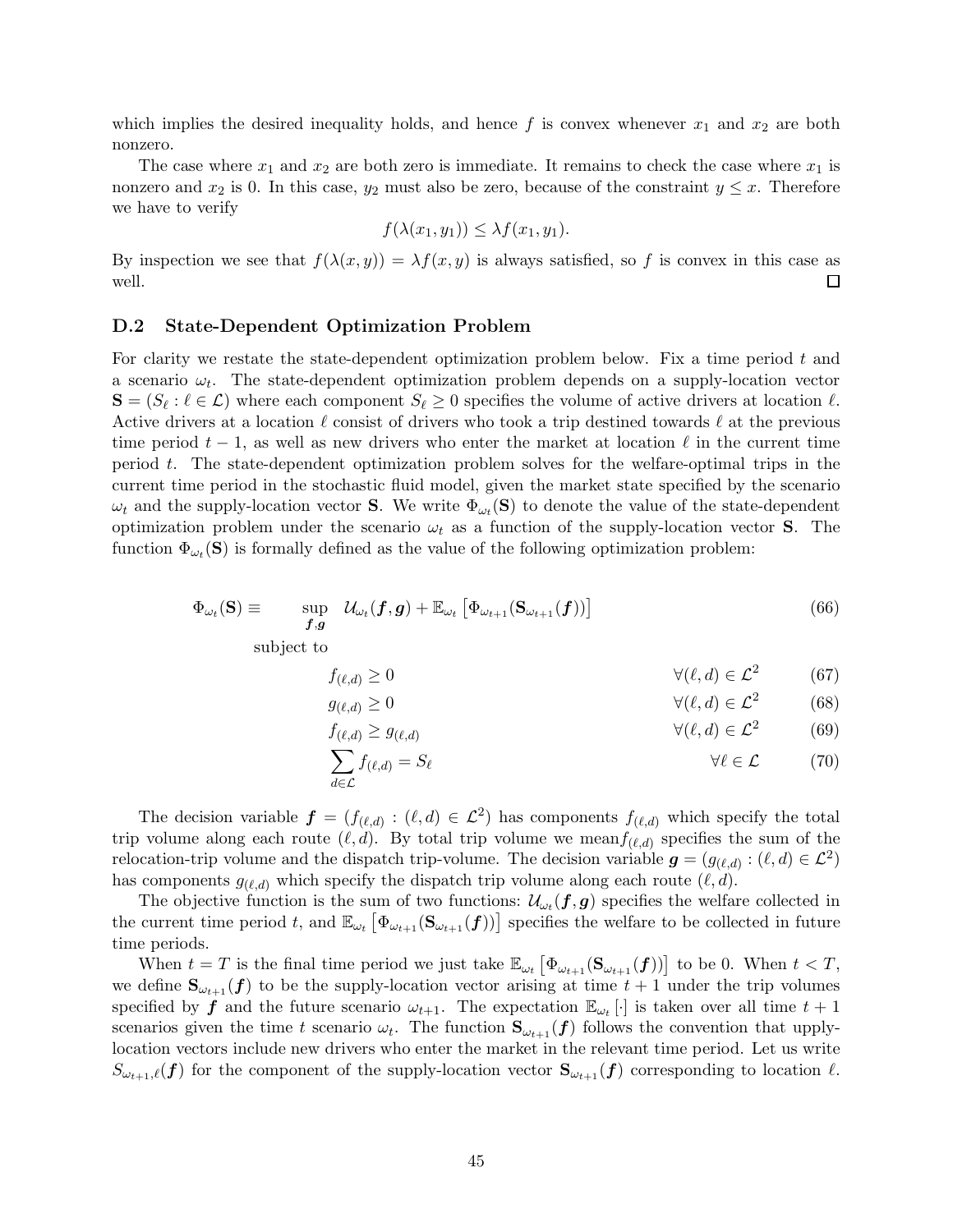$S_{\omega_{t+1},\ell}(f)$  is defined formally by the following equation

$$
S_{\omega_{t+1},\ell}(\boldsymbol{f}) = \frac{1}{k} M_{\omega_{t+1},\ell} + \sum_{o \in \mathcal{L}} f_{(o,\ell)},\tag{71}
$$

where  $M_{\omega_{t+1},\ell}$  is the volume of new drivers who enter the market at location  $\ell$  under the scenario  $\omega_{t+1}$  and the sum is over all routes whose destination location is  $\ell$ .

The utility collected in the current time period is the difference between the rider value we generate by serving dispatches and the disutility that drivers incur. Since we assume the price is a transfer from riders to drivers the price does not appear explicitly in the objective function. The function  $\mathcal{U}_{\omega_t}(\boldsymbol{f}, \boldsymbol{g})$  is formally defined by the following equation:

$$
\mathcal{U}_{\omega_t}(\boldsymbol{f}, \boldsymbol{g}) = \sum_{(\ell, d) \in \mathcal{L}^2} U_{(\ell, d, \omega_t)}(g_{(\ell, d)}) - \left( \sum_{(\ell, d) \in \mathcal{L}^2} c_{(\ell, d)} f_{(\ell, d)} + \sum_{\ell} A(\boldsymbol{g}^T \boldsymbol{1}_{\ell}, \boldsymbol{f}^T \boldsymbol{1}_{\ell}) \right).
$$
(72)

The function  $U_{(\ell,d,\omega_t)}(g_{(\ell,d)})$  specifies the total rider value generated as a function of dispatch-trip volume along the route  $(\ell, d)$ , the function  $A(\bm{g}^T\bm{1}_\ell, \bm{f}^T\bm{1}_\ell)$  specifies the total add-passenger disutility incurred by drivers located at  $\ell$ , as a function of the volume of dispatch trips originating from  $\ell$ ,  $\boldsymbol{g}^T \boldsymbol{1}_\ell$ , and the total volume of available drivers located at  $\ell$ ,  $\boldsymbol{f}^T \boldsymbol{1}_\ell$ .

We take  $\mathbf{1}_{\ell}$  to be an indicator vector indexed by pairs of locations, where the value corresponding to each  $(\ell', d) \in \mathcal{L}^2$  is 1 if  $\ell' = \ell$  and 0 otherwise. With this convention, the quantities  $g^T 1_\ell$  and  $f^T 1_\ell$  specify the volume of dispatch trips originating from  $\ell$  and the total volume of trips originating from  $\ell$ , respectively:

$$
\boldsymbol{g}^T \boldsymbol{1}_{\ell} = \sum_{d \in \mathcal{L}} g_{(\ell,d)},
$$

$$
\boldsymbol{f}^T \boldsymbol{1}_{\ell} = \sum_{d \in \mathcal{L}} f_{(\ell,d)}.
$$

Assuming  $f$  satisfies the flow-conservation constraint [\(70\)](#page-44-0), the total trip volume originating from  $\ell$  is equal to the total volume of supply positioned at  $\ell$ :

<span id="page-45-4"></span>
$$
\boldsymbol{f}^T \boldsymbol{1}_\ell = S_\ell.
$$

#### D.3 Optimality Conditions

We now derive the Lagrangian optimality conditions for the state-dependent optimization problem [\(66\)](#page-44-1). For succinctness, we use the following notation for the objective function:

$$
\mathcal{W}_{\omega_t}(\boldsymbol{f}, \boldsymbol{g}) = \mathcal{U}_{\omega_t}(\boldsymbol{f}, \boldsymbol{g}) + \mathbb{E}_{\omega_t} \left[ \Phi_{\omega_{t+1}}(\mathbf{S}_{\omega_{t+1}}(\boldsymbol{f})) \right]. \tag{73}
$$

We begin by converting the optimization problem to a convex minimization problem where all inequality constraints have an upper bound of 0:

$$
-\Phi_{\omega_t}(\mathbf{S}) \equiv \inf_{\mathbf{f},\mathbf{g}} -\mathcal{W}_{\omega_t}(\mathbf{f},\mathbf{g}) \tag{74}
$$

subject to

<span id="page-45-1"></span><span id="page-45-0"></span>
$$
-f_{(\ell,d)} \le 0 \qquad \qquad \forall (\ell,d) \in \mathcal{L}^2 \qquad (75)
$$

<span id="page-45-2"></span>
$$
-g_{(\ell,d)} \le 0 \qquad \qquad \forall (\ell,d) \in \mathcal{L}^2 \qquad (76)
$$

$$
g_{(\ell,d)} - f_{(\ell,d)} \le 0 \qquad \forall (\ell,d) \in \mathcal{L}^2 \tag{77}
$$

<span id="page-45-3"></span>
$$
\sum_{d \in \mathcal{L}} f_{(\ell,d)} - S_{\ell} = 0 \qquad \forall \ell \in \mathcal{L} \tag{78}
$$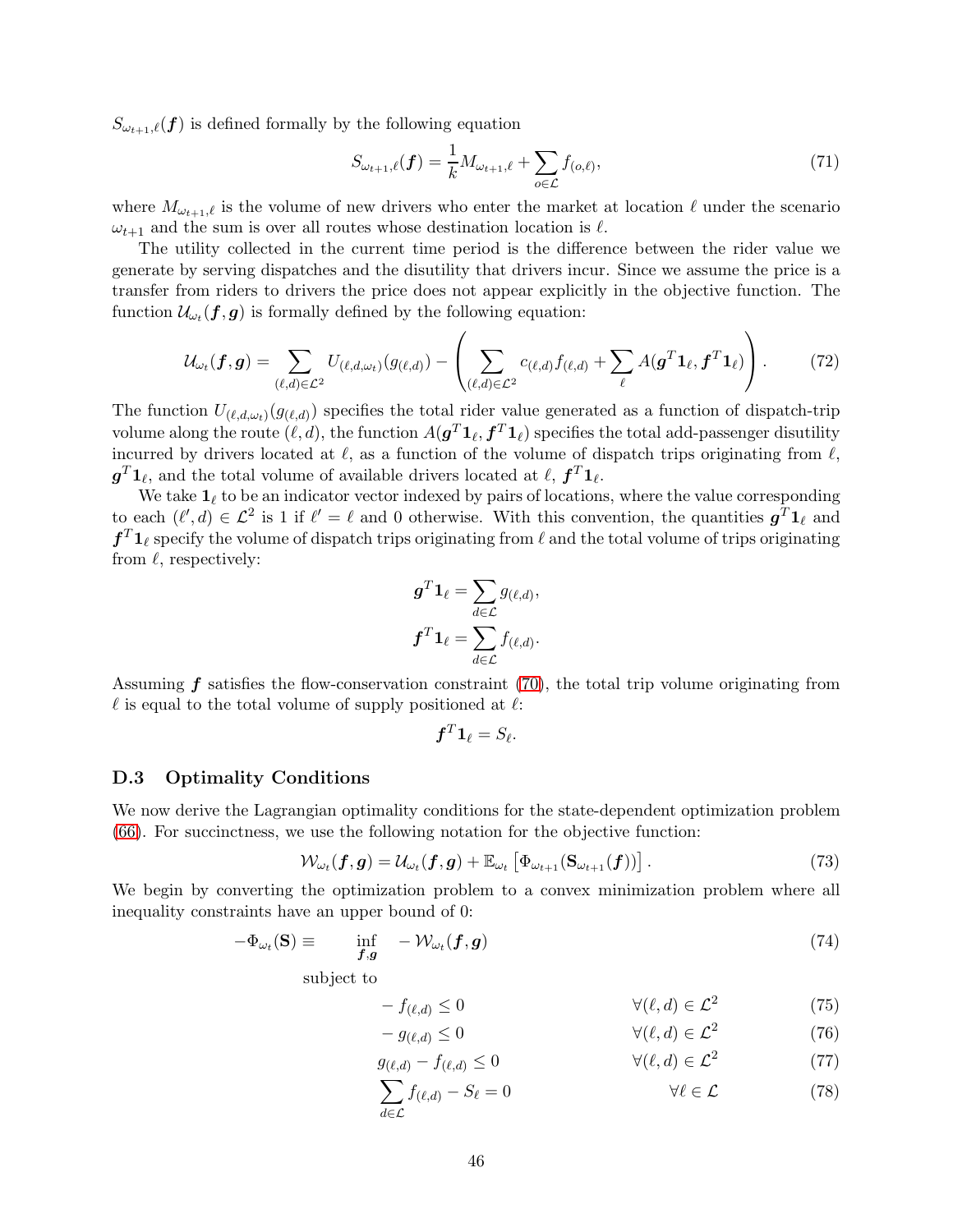We associate dual variables  $\alpha_{(\ell,d)}$ ,  $\beta_{(\ell,d)}$ ,  $\gamma_{(\ell,d)}$  and  $\eta_{\ell}$  with each of the constraints [\(75\)](#page-45-0), [\(76\)](#page-45-1), [\(77\)](#page-45-2), [\(78\)](#page-45-3), respectively. We will write  $\alpha, \beta, \gamma, \eta$  to indicate the vector of dual variables.

Since all we have done is changed the sign and direction of the objective function and algebraically rearranged the inequality constraint functions, the optimization problems [\(74\)](#page-45-4) and [\(66\)](#page-44-1) have the same set of optimal solutions.

We now obtain the Lagrangian function for the optimization problem  $(74)$ :

$$
L(\boldsymbol{f},\boldsymbol{g};\boldsymbol{\alpha},\boldsymbol{\beta},\boldsymbol{\gamma},\boldsymbol{\eta})=-\mathcal{W}_{\omega_t}(\boldsymbol{f},\boldsymbol{g})+\sum_{(\ell,d)}\big[\gamma_{(\ell,d)}(g_{(\ell,d)}-f_{(\ell,d)})-\alpha_{(\ell,d)}f_{(\ell,d)}-\beta_{(\ell,d)}g_{(\ell,d)}\big]\\+\sum_{\ell}\eta_{\ell}\left(\sum_{d}f_{(\ell,d)}-S_{\ell}\right).
$$

Because all of the constraints for the problem [\(74\)](#page-45-4) are linear, and the primal problem [\(66\)](#page-44-1) has a finite optimal solution, we know strong duality holds [Lewis \(2006](#page-25-0)). Therefore, a feasible solution  $(f, g)$  is optimal if and only if there exist feasible dual variables  $\alpha, \beta, \gamma, \eta$  for which the stationarity conditions and the complementary slackness conditions hold. For dual feasibility to hold the variables associated with inequality constraints must be nonnegative, that is the following inequalities must hold pointwise:

$$
\alpha \geq 0, \ \beta \geq 0, \ \gamma \geq 0.
$$

The complementary slackness conditions are satisfied when the following equations hold for all origin-destination pairs  $(\ell, d) \in \mathcal{L}^2$ :

$$
\alpha_{(\ell,d)} f_{(\ell,d)} = 0, \ \beta_{(\ell,d)} g_{(\ell,d)} = 0, \ \gamma_{(\ell,d)} (g_{(\ell,d)} - f_{(\ell,d)}) = 0,
$$

that is the dual variables associated with inequality constraints must be 0 unless the corresponding inequality constraint is tight at the primal solution.

Finally, the stationarity conditions are satisfied when the primal solution  $(f, g)$  are a stationary point of the Lagrangian function when the dual variables are held fixed. Notice that when we hold the dual variables fixed the Lagrangian is a convex function of the primal solution, so a primal solution  $(f, g)$  is a stationary point if and only if 0 is a subgradient of the Lagrangian at  $(f, g)$ . We use the notation  $\partial L(f, g; \alpha, \beta, \gamma, \eta)$  to refer to the subgradient of the Lagrangian where the dual variables  $\alpha, \beta, \gamma, \eta$  are held fixed. The subgradient condition for a primal solution  $(f, g)$  to be a stationary point can thus be expressed as follows

$$
0\in \partial L(\boldsymbol{f},\boldsymbol{g};\boldsymbol{\alpha},\boldsymbol{\beta},\boldsymbol{\gamma},\boldsymbol{\eta}).
$$

We work in terms of the subgradient because the objective function  $\mathcal{W}_{\omega_t}(\bm{f}, \bm{g})$  is not differentiable at coordinates where  $f_{(\ell,d)} = 0$  or  $g_{(\ell,d)} = 0$ . However, we can use the following property (see Theorem 3.1.8 in [Lewis \(2006](#page-25-0))) about general convex functions to obtain a stationarity condition in terms of the partial derivatives for the nonzero coordinates of  $f$  and  $g$ :

**Lemma.** Let  $h : \mathbb{R}^m \to \mathbb{R}^n$  be a convex function and consider any point  $x \in \mathbb{R}^m$  in its domain. Let  $\partial h(x_0)$  be the subdifferential of h at x and assume the partial derivative  $\frac{\partial}{\partial x_j}h(x)$  exists for some coordinate j. Then the jth component of every subgradient in the subdifferential of  $h$  at  $x$  is equal to the partial derivative of h at x. That is, for every  $\phi \in \partial h(x)$  the equality  $\phi_j = \frac{\partial}{\partial x_j}$  $\frac{\partial}{\partial x_j} h(x)$  holds.

Therefore, for any pair of locations  $(\ell, d)$  where the objective function is differentiable with respect to  $f_{(\ell,d)}$ , the stationarity conditions require the following equality hold:

<span id="page-46-0"></span>
$$
\frac{\partial}{\partial f_{(\ell,d)}} \mathcal{W}_{\omega_t}(\boldsymbol{f}, \boldsymbol{g}) = \eta_{\ell} - \alpha_{(\ell,d)} - \gamma_{(\ell,d)}.
$$
\n(79)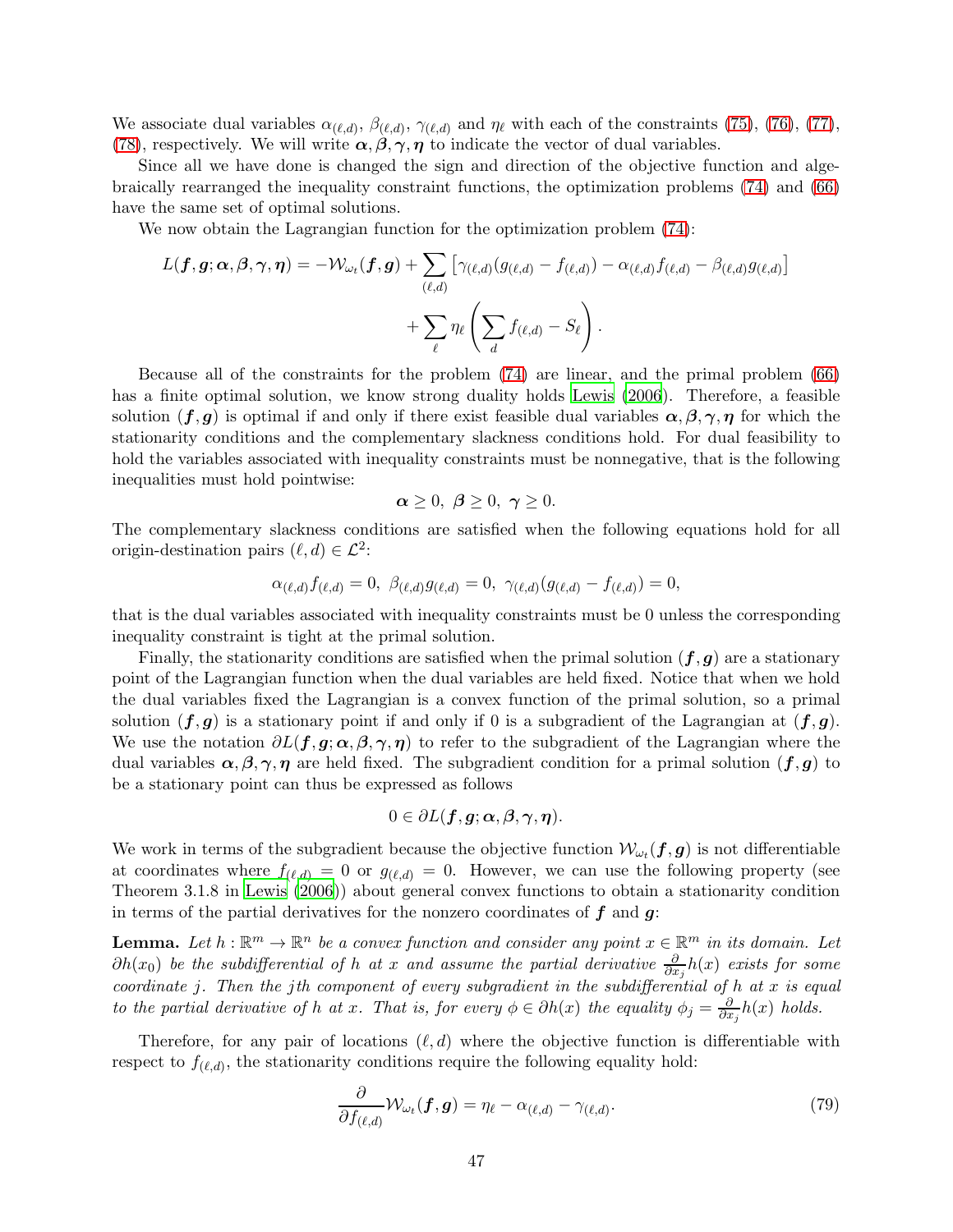And, for any pair of locations  $(\ell, d)$  where the objective function is differentiable with respect to  $g_{(\ell,d)}$ , the stationarity conditions require the following equality hold:

<span id="page-47-4"></span>
$$
\frac{\partial}{\partial g_{(\ell,d)}} \mathcal{W}_{\omega_t}(\boldsymbol{f}, \boldsymbol{g}) = \gamma_{(\ell,d)} - \beta_{(\ell,d)}.
$$
\n(80)

#### D.4 Statement of Lemma [3](#page-13-0)

For the rest of this document we will focus on properties of the state-dependent optimization func-tion [\(66\)](#page-44-1). Recall the function  $\Phi_{\omega_t}(\mathbf{S})$  gives the optimal value of the state-dependent optimization problem with respect to the time-scenario  $\omega_t$  as a function of a supply-location vector **S**. In this section we will show that the partial derivative  $\frac{\partial}{\partial S_{\ell}}\Phi_{\omega_t}(\mathbf{S})$  exists for every location  $\ell$  with a nonzero volume of drivers under S.

First, let us introduce notation to refer to optimal primal and dual solutions of the statedependent optimization problem. Let

$$
F^*(\mathbf{S}) = \{(\mathbf{f}, \mathbf{g}) : \mathcal{W}_{\omega_t}(\mathbf{f}, \mathbf{g}) = \Phi_{\omega_t}(\mathbf{S}), (\mathbf{f}, \mathbf{g}) \text{ is feasible for (66) with respect to } \mathbf{S}\}
$$

denote the set of primal optimal solutions as a function of the supply-location vector S. Let

$$
D^*(\mathbf{S}) = \{(\boldsymbol{\alpha}, \boldsymbol{\beta}, \boldsymbol{\gamma}, \boldsymbol{\eta}) : \exists (\boldsymbol{f}^*, \boldsymbol{g}^*) \in F^*(\mathbf{S}) \text{ such that } 0 \in \partial L(\boldsymbol{f}^*, \boldsymbol{g}^*; \boldsymbol{\alpha}, \boldsymbol{\beta}, \boldsymbol{\gamma}, \boldsymbol{\eta}), \ \boldsymbol{\alpha} \geq 0, \boldsymbol{\beta} \geq 0, \boldsymbol{\gamma} \geq 0\}
$$

denote the set of dual optimal solutions as a function of the supply-location vector S.

Our main result in this section is the following Lemma, which characterizes important properties about partial derivatives of the state-dependent optimization function. Below is a restatement of Lemma [3.](#page-13-0)

<span id="page-47-1"></span>**Lemma.** Fix a time-scenario  $\omega_t$  and let  $S = (S_\ell \geq 0 : \ell \in \mathcal{L})$  be any supply-location vector. Pick any location  $\ell$  for which the volume of supply at  $\ell$  is nonzero under  $S$ , i.e.  $S_{\ell} > 0$ .

- 1. For the state-dependent optimization problem [\(66\)](#page-44-1) with respect to S the value of any optimal dual variable associated with the flow conservation constraint [\(70\)](#page-44-0) for location  $\ell$  is unique. That is there exists a number  $\eta_{\ell}^*$  such that  $\eta_{\ell} = \eta_{\ell}^*$ , where  $\eta_{\ell}$  is the  $\ell$ th component of  $\eta$  for any optimal dual variables  $(\alpha, \beta, \gamma, \eta) \in D^*(\mathbf{S})$ .
- <span id="page-47-2"></span>2. The state dependent optimization function  $\Phi_{\omega_t}(\cdot)$  is differentiable with respect to  $S_{\ell}$  at the supply location vector  $S$ . Moreover, the partial derivative is equal to the value of the optimal dual variable for the flow conservation constraint at location  $\ell$ :

$$
\frac{\partial}{\partial S_{\ell}}\Phi_{\omega_t}(\mathbf{S}) = \eta_{\ell}^*.
$$

<span id="page-47-3"></span>3. The partial derivative  $\frac{\partial}{\partial S_{\ell}}\Phi_{\omega_t}(\mathbf{S})$  is continuous at **S**.

Below, in Section [D.5](#page-47-0) we prove Lemma [3.](#page-13-0)

#### <span id="page-47-0"></span>D.5 Proof of Lemma [3](#page-13-0)

We prove Lemma [3](#page-13-0) by backwards induction on the time t. For the rest of this section we hold fixed a time-scenario  $\omega_t$ , a supply-location vector  $\mathbf{S} = (S_\ell : \ell \in \mathcal{L})$ , and we fix a location  $\ell \in \mathcal{L}$  for which the volume of supply at  $\ell$  under **S** is nonzero, i.e.  $S_{\ell} > 0$ .

Our backwards induction hypothesis states that the conclusion of Lemma [3](#page-13-0) holds for all supplylocation vectors at all time  $t + 1$  scenarios. For clarity we formally state our backwards induction hypothesis in Assumption [3.](#page-48-0)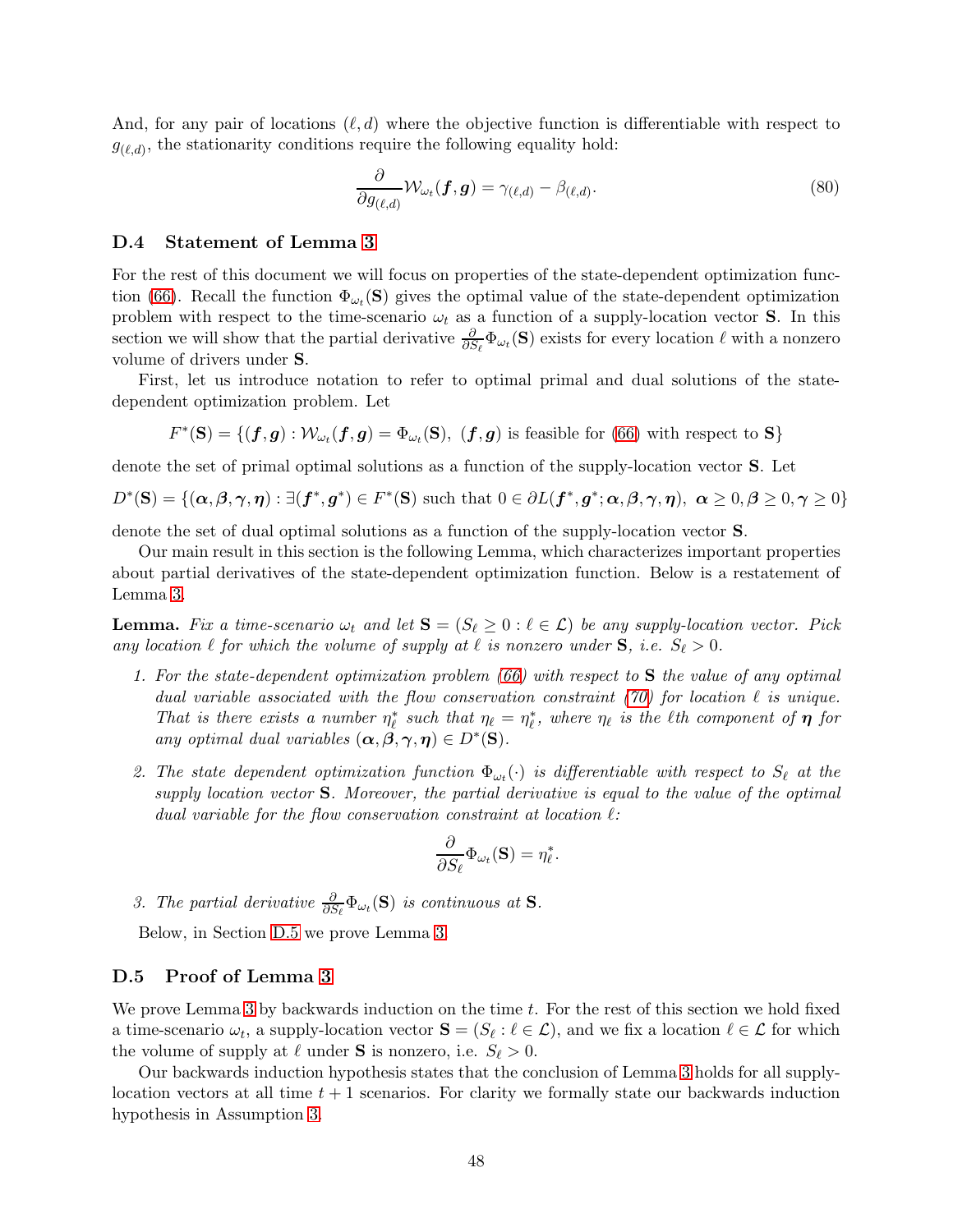<span id="page-48-0"></span>**Assumption 3.** When  $t = T$  is the final time period then we make no assumption. When  $t < T$ , let  $\omega_{t+1}$  be any time  $t+1$  scenario, let S' be any supply location vector, and let  $\ell'$  be any location for which the volume of supply at  $\ell'$  under  $S'$  is nonzero. Then Lemma [3](#page-47-3) parts [1,](#page-47-1) [2,](#page-47-2) and 3 are true, with respect to  $\omega_{t+1}$ , **S'** and  $\ell'$ .

In the following subsections we prove parts [1,](#page-47-1) [2,](#page-47-2) and [3](#page-47-3) of Lemma [3](#page-13-0) assuming the backwards induction hypothesis.

#### <span id="page-48-1"></span>D.5.1 Proof of Part [1](#page-47-1)

Lemma [3](#page-13-0) Part [1](#page-47-1) claims that the optimal dual variable associated with the flow-conservation constraint for location  $\ell$  is unique. We prove this claim by invoking Lemma [21](#page-51-0) which states that the Lagrangian optimality conditions for the state-dependent optimization problem hold between any pair of primal and dual optima.

Specifically, let  $(\alpha, \beta, \gamma, \eta)$ ,  $(\alpha', \beta', \gamma', \eta') \in D^*(\mathbf{S})$  be any pair of dual optima and let  $(\mathbf{f}, \mathbf{g}) \in$  $F^*(S)$  be any primal optimum. Lemma [21](#page-51-0) states that the stationarity conditions and complementary slackness conditions hold between the primal optimum  $(f,g)$  and both dual optima  $(\alpha, \beta, \gamma, \eta), (\alpha', \beta', \gamma', \eta').$ 

We first consider the stationarity optimality conditions. From the assumption that location  $\ell$ has nonzero supply-volume under S, there must be a destination  $d \in \mathcal{L}$  for which a nonzero volume of drivers traverse from  $\ell$  to d under any feasible solution. In particular, consider a location d for which the  $f_{(\ell,d)}$  component of the optimal solution  $(f,g)$  is nonzero.

Observe that under the backwards induction hypothesis, the objective function  $\mathcal{W}_{\omega_t}(\bm{f}, \bm{g})$  is differentiable with respect to  $f_{(\ell,d)}$  at the primal optimum  $(f,g)$ . Recall the objective function  $\mathcal{W}_{\omega_t}(\bm{f},\bm{g})$  is the sum of the current reward  $\mathcal{U}_{\omega_t}(\bm{f},\bm{g})$  and the future reward  $\mathbb{E}_{\omega_t}\left[\Phi_{\omega_{t+1}}(\mathbf{S}_{\omega_{t+1}}(\bm{f}))\right]$ . That the current reward  $\mathcal{U}_{\omega_t}(f,g)$  is differentiable with respect to any nonzero component of  $f$ follows from Lemma [1.](#page-12-0) That the future reward is differentiable with respect to  $f_{(\ell,d)}$  follows from the backward induction hypothesis. Specifically, for any time  $t + 1$  scenario  $\omega_{t+1}$ , there will be nonzero supply-volume at location d under the resulting time  $t + 1$  supply-location vector, since there is a nonzero volume of drivers driving from  $\ell$  to  $d$ . Therefore the state-dependent optimization function  $\Phi_{\omega_{t+1}}(\mathbf{S}_{\omega_{t+1}}(f))$  is differentiable with respect to the volume of supply at location d. Therefore, it follows from the chain rule that the partial derivative of the future reward exists and can be written as follows:

$$
\frac{\partial}{\partial f_{(\ell,d)}} \mathbb{E}_{\omega_t} \left[ \Phi_{\omega_{t+1}}(\mathbf{S}_{\omega_{t+1}}(\boldsymbol{f})) \right] = \mathbb{E}_{\omega_t} \left[ \frac{\partial}{\partial S_d} \Phi_{\omega_{t+1}}(\mathbf{S}_{\omega_{t+1}}(\boldsymbol{f})) \right].
$$

Having established differentiability of the objective function with respect to the  $f_{(\ell,d)}$  variable, let's return to the stationarity optimality conditions. It follows from equation [\(79\)](#page-46-0) that the stationarity conditions imply the following equality:

$$
\frac{\partial}{\partial f_{(\ell,d)}} \mathcal{W}_{\omega_t}(\boldsymbol{f},\boldsymbol{g}) = \eta_\ell - \alpha_{(\ell,d)} - \gamma_{(\ell,d)}.
$$

The above equation gives us a useful characterization of the dual variable  $\eta_{\ell}$ , whenever the supply-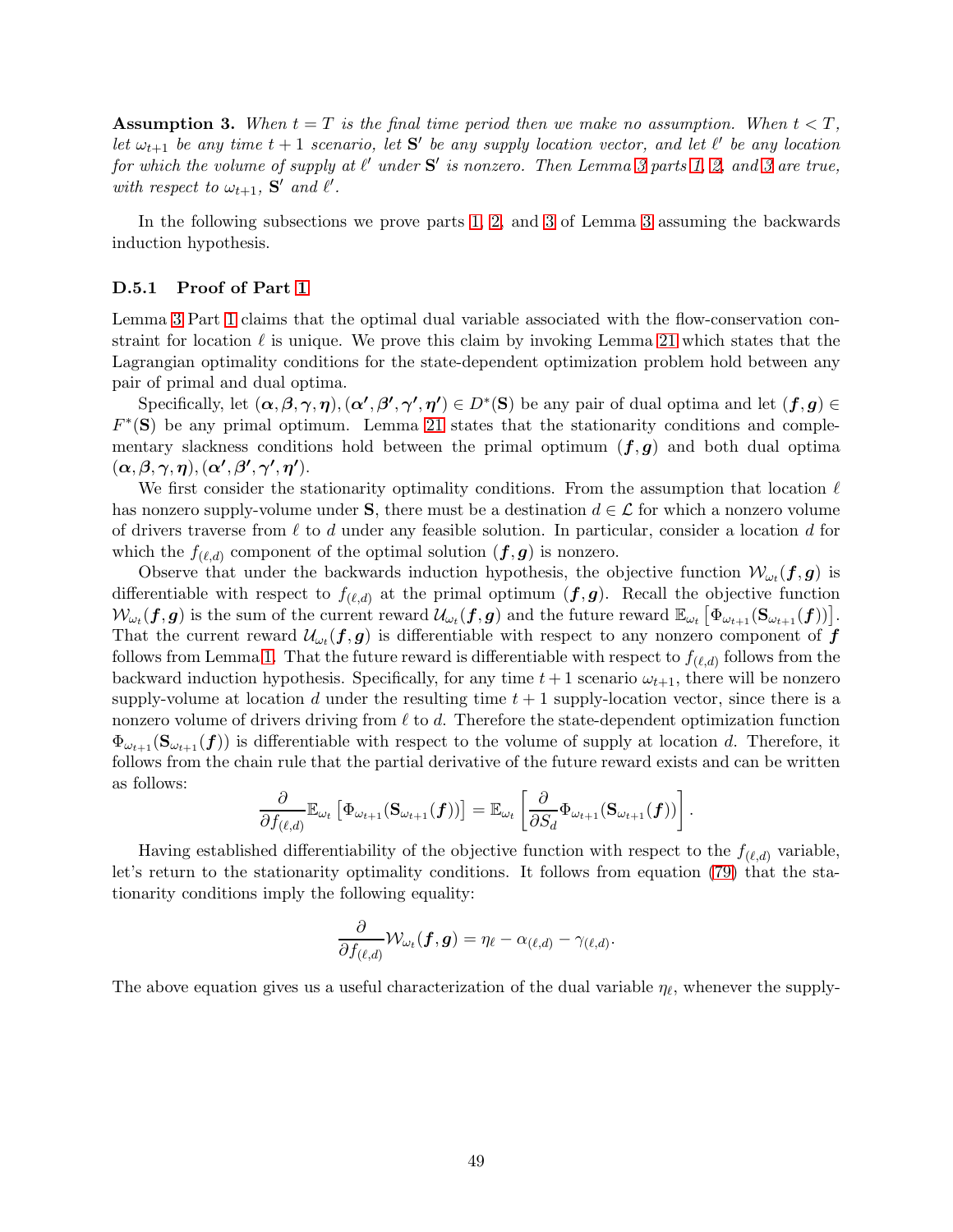volume  $S_{\ell}$  is greater than 0:

$$
\eta_{\ell} = \frac{1}{S_{\ell}} \sum_{d \in \mathcal{L}} f_{(\ell,d)} \left[ \frac{\partial}{\partial f_{(\ell,d)}} \mathcal{W}_{\omega_{t}}(\boldsymbol{f}, \boldsymbol{g}) + \alpha_{(\ell,d)} + \gamma_{(\ell,d)} \right]
$$
  
\n
$$
= \frac{1}{S_{\ell}} \sum_{d \in \mathcal{L}} \left[ f_{(\ell,d)} \frac{\partial}{\partial f_{(\ell,d)}} \mathcal{W}_{\omega_{t}}(\boldsymbol{f}, \boldsymbol{g}) + g_{(\ell,d)} \gamma_{(\ell,d)} \right]
$$
  
\n
$$
= \frac{1}{S_{\ell}} \sum_{d \in \mathcal{L}} \left[ f_{(\ell,d)} \frac{\partial}{\partial f_{(\ell,d)}} \mathcal{W}_{\omega_{t}}(\boldsymbol{f}, \boldsymbol{g}) + g_{(\ell,d)} \frac{\partial}{\partial g_{(\ell,d)}} \mathcal{W}_{\omega_{t}}(\boldsymbol{f}, \boldsymbol{g}) \right]
$$
(81)

For the remainder of this proof we consider two cases: in one case a nonzero volume of drivers traversing  $(\ell, d)$  have no passenger, i.e.  $g_{(\ell,d)} < f_{(\ell,d)}$ ; in the other case, we have all drivers traversing  $(\ell, d)$  are carrying a passenger, i.e.  $g_{(\ell,d)} = f_{(\ell,d)}$ . In the first case, since the constraint  $g_{(\ell,d)} \leq f_{(\ell,d)}$ is strict it follows from the complementary slackness conditions that dual variable associated with the constraint,  $\gamma_{(\ell,d)}$ , is 0. Similarly, since  $f_{(\ell,d)}$  is nonzero, the dual variable associated with the nonnegativity constraint on  $f_{(\ell,d)}$ , that is  $\alpha_{(\ell,d)}$ , is 0. Therefore, the stationarity condition simplifies to the following:

<span id="page-49-0"></span>
$$
\frac{\partial}{\partial f_{(\ell,d)}} \mathcal{W}_{\omega_t}(\boldsymbol{f},\boldsymbol{g}) = \eta_\ell.
$$

Since Lemma [21](#page-51-0) states the optimality conditions hold between any pair of primal and dual optima, we can apply the same line of reasoning to our other dual solution and conclude

$$
\frac{\partial}{\partial f_{(\ell,d)}} \mathcal{W}_{\omega_t}(\bm{f},\bm{g}) = \eta'_\ell,
$$

from which  $\eta_{\ell} = \eta'_{\ell}$  follows.

In the second case where all drivers along  $(\ell, d)$  have a passenger the dual variable  $\gamma_{(\ell,d)}$  need not be 0, but equation [\(80\)](#page-47-4) gives us the following characterization:

$$
\frac{\partial}{\partial g_{(\ell,d)}} \mathcal{W}_{\omega_t}(\boldsymbol{f},\boldsymbol{g}) = \gamma_{(\ell,d)} - \beta_{(\ell,d)}.
$$

Note that the objective function only depends on **g** for the current reward  $\mathcal{U}_{\omega_t}(\bm{f}, \bm{g})$ , and this is differentiable with respect to any nonzero component  $g_{(\ell,d)}$ . Further,  $\beta_{(\ell,d)}$  is the dual variable associated with the nonnegativity constraint on  $g_{(\ell,d)}$ , and from the assumption that  $g_{(\ell,d)} = f_{(\ell,d)}$ and  $f_{(\ell,d)} > 0$  the complementary slackness conditions imply that  $\beta_{(\ell,d)}$  is 0. Therefore we obtain the equality

$$
\frac{\partial}{\partial f_{(\ell,d)}} \mathcal{W}_{\omega_t}(\boldsymbol{f}, \boldsymbol{g}) + \frac{\partial}{\partial g_{(\ell,d)}} \mathcal{W}_{\omega_t}(\boldsymbol{f}, \boldsymbol{g}) = \eta_\ell
$$

and

$$
\frac{\partial}{\partial f_{(\ell,d)}} \mathcal{W}_{\omega_t}(\boldsymbol{f}, \boldsymbol{g}) + \frac{\partial}{\partial g_{(\ell,d)}} \mathcal{W}_{\omega_t}(\boldsymbol{f}, \boldsymbol{g}) = \eta'_{\ell}
$$

from which  $\eta'_{\ell} = \eta_{\ell}$  follows.

#### D.5.2 Proof of Part [2](#page-47-2)

We give a high-level outline of the proof for part [2.](#page-47-2) We start by using Lemma [22,](#page-52-0) which considers the value function associated with an optimization problem, which gives the optimal value of an optimization problem as a function of the constraint vector. Lemma [22](#page-52-0) shows that the set of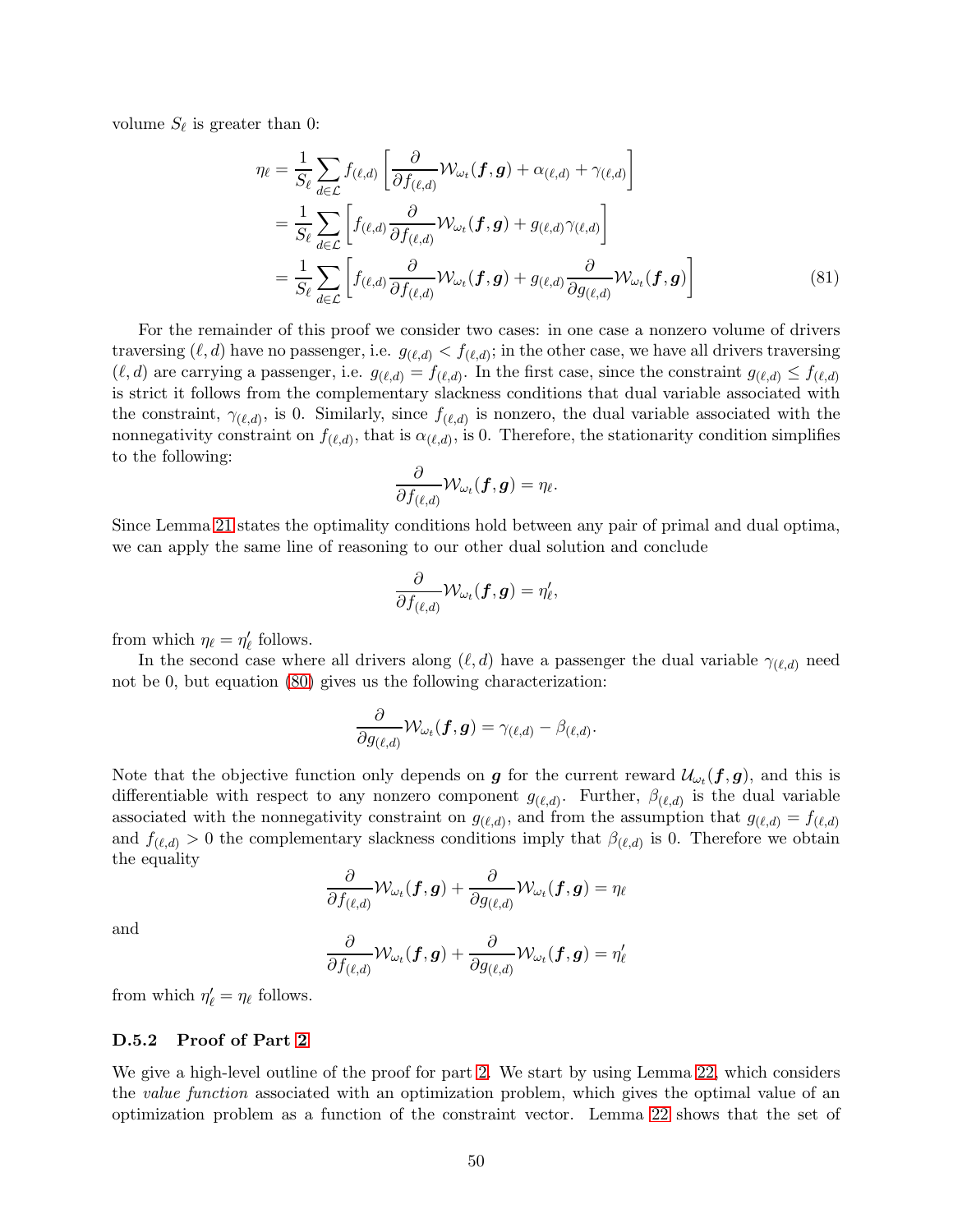optimal dual variables for the optimization problem at a particular constraint vector is the same as the set of negative subgradients for the value function at that constraint vector.

The negative state-dependent optimization function  $-\Phi_{\omega_t}(\mathbf{S})$  is similar to the value function considered by Lemma [22,](#page-52-0) except the state-dependent optimization problem has a mix of equality constraints and inequality constraints whereas the optimization problem considered in Lemma [22](#page-52-0) only explicitly includes inequality constraints, and the supply-location vector **S** that  $-\Phi_{\omega_t}(\mathbf{S})$  takes as an argument only varies the bounds for the equality constraints.

To use the result of Lemma [22](#page-52-0) in the context of our state-dependent optimization function we first rewrite the state-depent optimization problem solely in terms of inequality constraints, where each equality constraint is replaced by two inequality constraints pointing in opposite directions. When the state-dependent optimization problem is written in this way it has the same structure as the optimization problem considered in Lemma [22,](#page-52-0) so we can associate a "value function" with the problem in the same manner as Lemma [22,](#page-52-0) and then the state-dependent optimization problem  $-\Phi_{\omega_t}(\mathbf{S})$  is equivalent to this value function applied to a linear transformation of the supply-location vector S.

Finally we invoke Lemma [23](#page-52-1) which gives a version of the chain-rule that applies to subgradients. Invoking Lemma [23](#page-52-1) tells us that a vector  $\phi$  is a subgradient of  $(-\Phi_{\omega_t})(S)$  if and only iff  $\phi = -\eta$ , where  $\eta$  is the restriction of any optimal dual variable  $(\alpha, \beta, \gamma, \eta) \in D^*(\mathbf{S})$  to the components associated with the flow-conservation equality constraints.

The conclusion of part [2](#page-47-2) follows from the results of part [1,](#page-47-1) which states that there is a unique optimal dual variable for the flow-conservation constraint associated with location  $\ell$ . It follows that there is a unique value for the  $\ell$ th component of any subgradient for the negative state-dependent optimization function evaluated at S. We know that a function is differentiable at a point when the subderivative of that function at that point is unique . Therefore, the partial derivative of the negative state-dependent value function with respect to the  $\ell$ th component of the input vector exists and is equal to the negative dual variable associated with the  $\ell$ th flow-conservation constraint. Taking negatives on both sides of the equality, we conclude  $\frac{\partial}{\partial S_{\ell}}\Phi_{\omega_i}(\mathbf{S})$  exists and is equal to  $\eta_{\ell}^*$ , as claimed.

#### D.5.3 Proof of Part [3](#page-47-3)

The final result left to establish for Lemma [3](#page-13-0) is that the state-dependent optimization function has continuous partial derivatives at any location where the supply-location vector is nonzero. We prove this result by showing that, for any sequence of supply-location vectors converging to S, the corresponding sequence of partial derivatives with respect to location  $\ell$  converges to the partial derivative evaluated at S.

Formally, let  $(\mathbf{S}_k : k = 1, 2, ...)$  be a sequence of supply-location vectors converging to **S**, and assume without loss of generality that the  $\ell$ th component of each iterate  $S_k$  is nonzero. Having already established parts [1](#page-47-1) and [2](#page-47-2) of Lemma [3,](#page-13-0) we know the following:

- For the state-dependent optimization problem with respect to each supply-location vector  $S_k$ there is a unique optimal dual variable associated with the flow-conservation constraint for location  $\ell$ .
- The state-dependent optimization function evaluated at  $S_k$  is partially differentiable in the direction  $\ell$ , and the value of the partial derivative is equal to the optimal dual variable for the location  $\ell$  flow-conservation constraint.

Let  $\eta_{\ell}^*(\mathbf{S}_k)$  denote the optimal dual variable for the location  $\ell$  flow-conservation constraint with respect to  $S_k$  and let  $\eta_\ell^*(S)$  denote the same optimal dual variable with respect to S. We will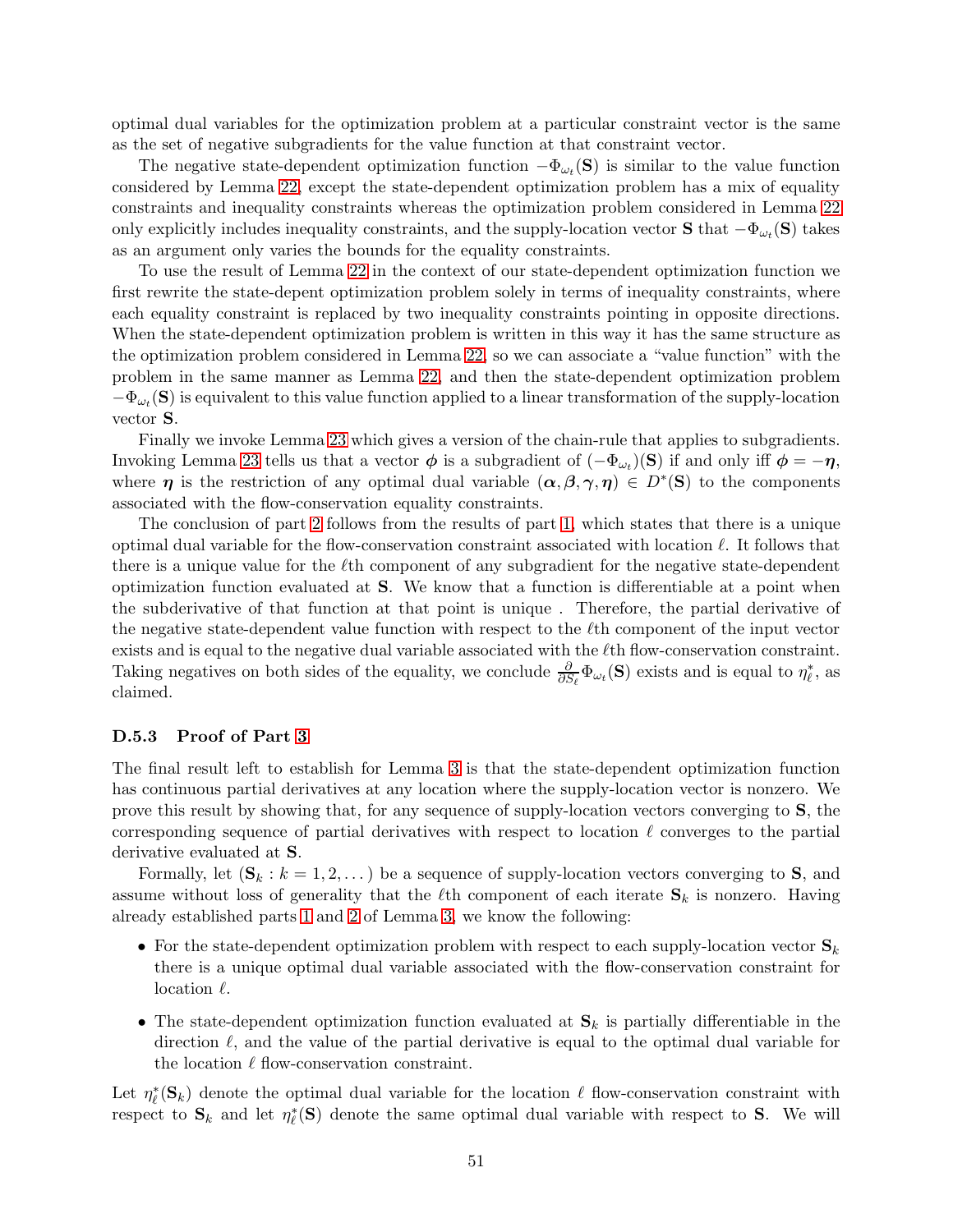show that the partial derivative of the state-dependent optimization function is continuous at S by showing that the sequence of optimal dual variables  $(\eta_{\ell}^*(\mathbf{S}_k) : k = 1, 2, ...)$  converges to  $\eta_{\ell}^*(\mathbf{S}),$  i.e.

<span id="page-51-1"></span>
$$
\lim_{k \to \infty} \eta_{\ell}^*(\mathbf{S}_k) = \eta_{\ell}^*(\mathbf{S}).\tag{82}
$$

Our approach for establishing the equality in equation [\(82\)](#page-51-1) is to use the Lagrangian optimality conditions to obtain an equivalent expression in terms of primal solutions. To obtain this equivalent expression that works in the space of primal solutions, we construct a function that takes as input a primal optimal solution and produces the value of the optimal dual variable for location  $\ell$  as the output. Define  $\mathcal{S} = \{S_k : k = 1, 2, \dots\} \cup \{S\}$  to be the set of all supply-location vectors in our sequence and the limiting supply-location vector to which they converge, and define

$$
\mathcal{F} = \bigcup_{\mathbf{S}' \in \mathcal{S}} F^*(\mathbf{S}')
$$

to be the set of all primal solutions that are optimal for some supply-location vector in  $S$ .

We write  $E_{\ell}: \mathcal{F} \to \mathbb{R}$  to denote our function that recovers the optimal dual variable associated with location  $\ell$  from a primal optimal solution. For a primal optimal solution  $(f^*, g^*) \in \mathcal{F}$ , the exact definition of  $E_{\ell}(\boldsymbol{f}^*, \boldsymbol{g}^*)$  will reflect the optimality conditions associated with a particular route  $(\ell, d)$ . The choice of the destination location d will depend on which components of  $f^*$  are nonzero. Specifically, order the locations in  $\mathcal L$  as  $d_1, d_2, \ldots, d_n$  where  $n = |\mathcal L|$ , and let  $i(\mathbf{f}^*) = i$ be the smallest index in  $\{1, 2, \ldots, n\}$  such that  $f^*_{(\ell, d_i)}$  is nonzero. Note that by construction every supply-location vector in S has nonzero volume on location  $\ell$ , so every primal optimal solution  $(f^*, g^*) \in \mathcal{F}$  always has at least one destination d for which  $f^*_{(\ell,d)}$  is nonzero; in particular, the index  $i(f^*)$  is always well-defined.

Now, consider any sequence of optimal solutions  $(f_k^*, g_k^*) \in F^*(\mathbf{S}_k)$  for  $k \geq 1$ , and observe the sequence  $(f_k^*, g_k^*)$  is bounded, in particular there is a convergent subsequence  $((f_k^*(i), g_k^*(i)) : i \geq 1)$ . Let  $f^*, g^*$  be the limit point of this subsequence, and observe that  $(f^*, g^*) \in F^*(\mathbf{S})$ . Define the function  $E_{\ell}(\boldsymbol{f}, \boldsymbol{g})$  as

$$
E_{\ell}(\bm{f},\bm{g})=\frac{1}{S_{\ell}}\sum_{d\in\mathcal{L}}\left[f_{(\ell,d)}\frac{\partial}{\partial f_{(\ell,d)}}\mathcal{W}_{\omega_{t}}(\bm{f},\bm{g})+g_{(\ell,d)}\frac{\partial}{\partial g_{(\ell,d)}}\mathcal{W}_{\omega_{t}}(\bm{f},\bm{g})\right]
$$

From the equation [\(81\)](#page-49-0), we know that  $\eta_{\ell}^*(\mathbf{S}')$  is equal to  $E_{\ell}(\boldsymbol{f}^*, \boldsymbol{g}^*)$ , if  $(\boldsymbol{f}^*, \boldsymbol{g}^*) \in F^*(\mathbf{S}')$  for any  $S' \in \mathcal{F}$ .

Observe that for i large enough, the convergent subsequence  $((f_{k(i)}^*, g_{k(i)}^*) : i \geq 1)$  will be nonzero on the same components as  $(f^*, g^*)$ . Therefore

$$
\lim_{i\to\infty}\eta_\ell^*(\mathbf{S}_{k(i)})=\lim_{i\to\infty}E_\ell(\boldsymbol{f}_{k(i)}^*,\boldsymbol{g}_{k(i)}^*)=E_\ell(\boldsymbol{f}^*,\boldsymbol{g}^*)=\eta_\ell^*(\mathbf{S}).
$$

Also observe that the sequence of dual variables  $(\eta_{\ell}^*(\mathbf{S}_k) : k \geq 1)$  is the same sequence as  $(E_{\ell}(\mathbf{f}_k^*, \mathbf{g}_k^*) : k \geq 1)$ . From the above equation it follows that every limit point is equal to  $\eta_{\ell}^*(\mathbf{S})$ . Since the sequence  $(\eta_\ell^*(\mathbf{S}_k) : k \geq 1)$  is bounded and since there is a single limit point, it follows the sequence converges:  $\lim_{k\to\infty} \eta_\ell^*(\mathbf{S}_k) = \eta_\ell^*(\mathbf{S}),$  finishing the proof.

#### D.5.4 Additional Lemma for Proof of Lemma [3](#page-13-0)

<span id="page-51-0"></span>**Lemma 21.** For any convex optimization problem the stationarity and complementary slackness conditions hold between any pair of primal and dual optima. In particular, for the state-dependent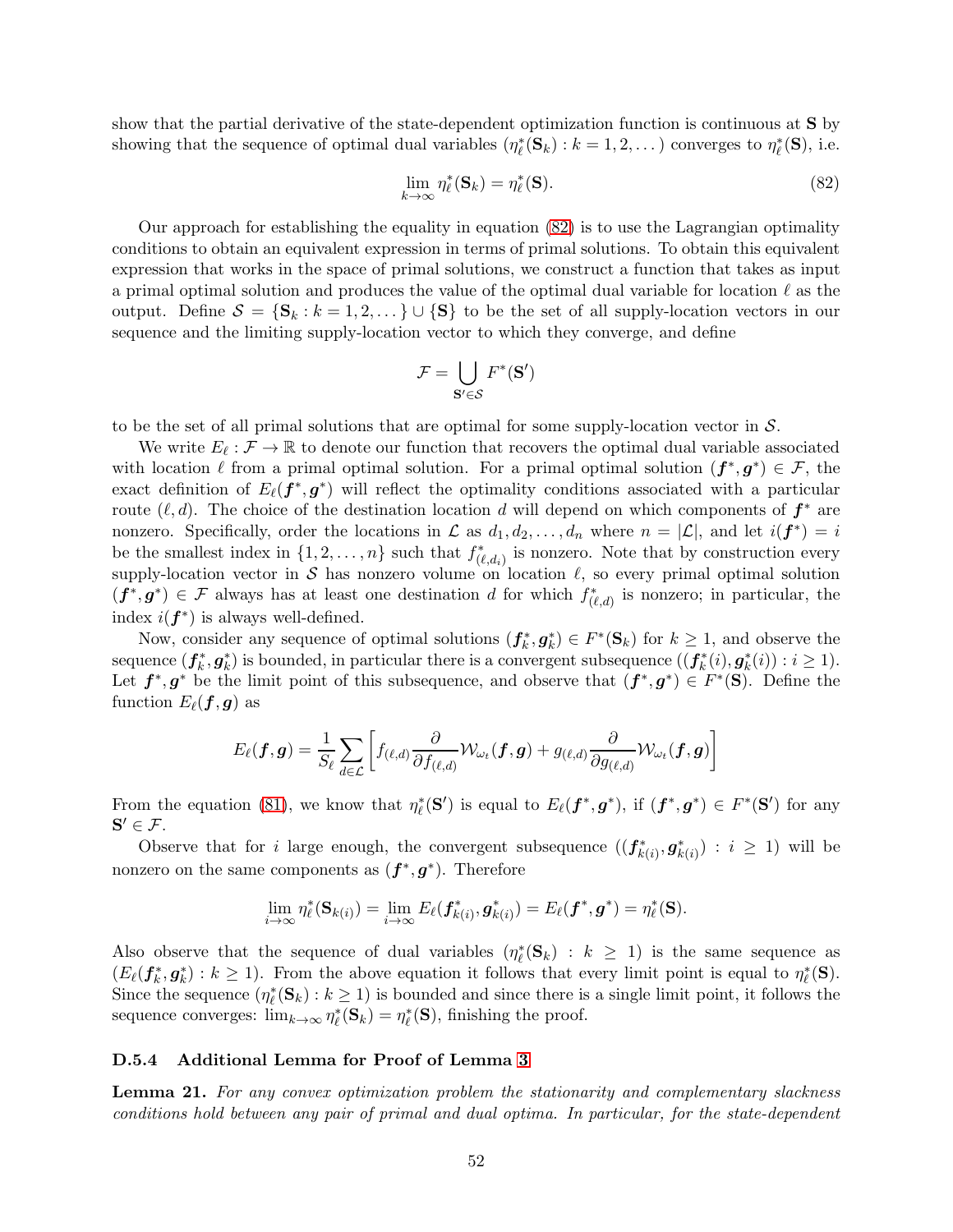optimization problem [\(66\)](#page-44-1) with respect to any scenario  $\omega_t$  and supply location vector **S**, if  $(f, g) \in$  $F^*(\mathbf{S})$  is any primal optimum and  $(\alpha, \beta, \gamma, \eta) \in D^*(\mathbf{S})$  is any dual optimum then the stationarity conditions hold, i.e.

$$
0\in \partial L(\boldsymbol{f},\boldsymbol{g};\boldsymbol{\alpha},\boldsymbol{\beta},\boldsymbol{\gamma},\boldsymbol{\eta}),
$$

and the complementary slackness conditions hold, i.e.

$$
\alpha_{(\ell,d)} f_{(\ell,d)} = 0, \ \beta_{(\ell,d)} g_{(\ell,d)} = 0, \ \gamma_{(\ell,d)} (g_{(\ell,d)} - f_{(\ell,d)}) = 0.
$$

For the following lemma, consider the optimization problem

<span id="page-52-2"></span>
$$
\inf_{x \in \mathbb{R}^m} \left\{ f(x) \mid g(x) \le 0 \right\},\tag{83}
$$

where  $f : \mathbb{R}^m \to \mathbb{R}$  is our objective function and  $g : \mathbb{R}^m \to \mathbb{R}^n$  is our constraint function. We assume that f and  $g_1, \ldots, g_n$  are convex functions, where  $g_j(x)$  is the jth component function of the multivariate constraint function g. The Lagrangian function  $L : \mathbb{R}^m \times \mathbb{R}^n_+ \to \mathbb{R}$  is defined by

$$
L(x,\lambda) = f(x) + \lambda^T g(x).
$$

The dual function  $\Gamma: \mathbb{R}^n_+ \to \mathbb{R}$  is defined by

$$
\Gamma(\lambda) = \inf_{x \in \mathbb{R}^m} L(x; \lambda).
$$

The *value function* associated with the mathematical program  $(83)$  describes how the optimal value changes as we perturb the constraint vector away from 0. Formally, it is a function  $v : \mathbb{R}^n \to \mathbb{R}$ defined by the equation

$$
v(b) = \inf_{x \in \mathbb{R}^m} \{ f(x) \mid g(x) \le b \}.
$$
 (84)

The problem [\(83\)](#page-52-2) is said to have zero duality gap when strong duality holds, i.e. when the primal optimum is equal to the dual optimum, as described by the following equation:

$$
\inf_{x \in \mathbb{R}^m} \{ f(x) \mid g(x) \le 0 \} = \sup_{\lambda \in \mathbb{R}^m_+} \Gamma(\lambda).
$$

Any  $\lambda^* \in \mathbb{R}_m^*$  which achieves the optimum on the right side of the above equation is said to be an optimal dual solution. The following lemma appears as Corollary 4.3.6 in [Lewis \(2006\)](#page-25-0).

<span id="page-52-0"></span>**Lemma 22.** The mathematical program  $(83)$  has zero duality gap if and only if the value function v is lower semicontinuous at 0. In this case the set of dual optimal solutions is  $-\partial v(0)$ .

In order to apply the result of Lemma [22](#page-52-0) we also make use of the following result from [Lewis](#page-25-0) [\(2006](#page-25-0)), which provides a chain rule for subdifferentials of convex functions composed with linear functions.

<span id="page-52-1"></span>**Lemma 23.** Let  $f : \mathbb{R}^m \to \mathbb{R}$  be a convex function and let  $A \in \mathbb{R}^{m \times n}$  be a matrix. Then the following equality is satisfied for  $x \in \mathbb{R}^n$ :

$$
\partial (f \circ A)(x) = A^T \partial f(Ax).
$$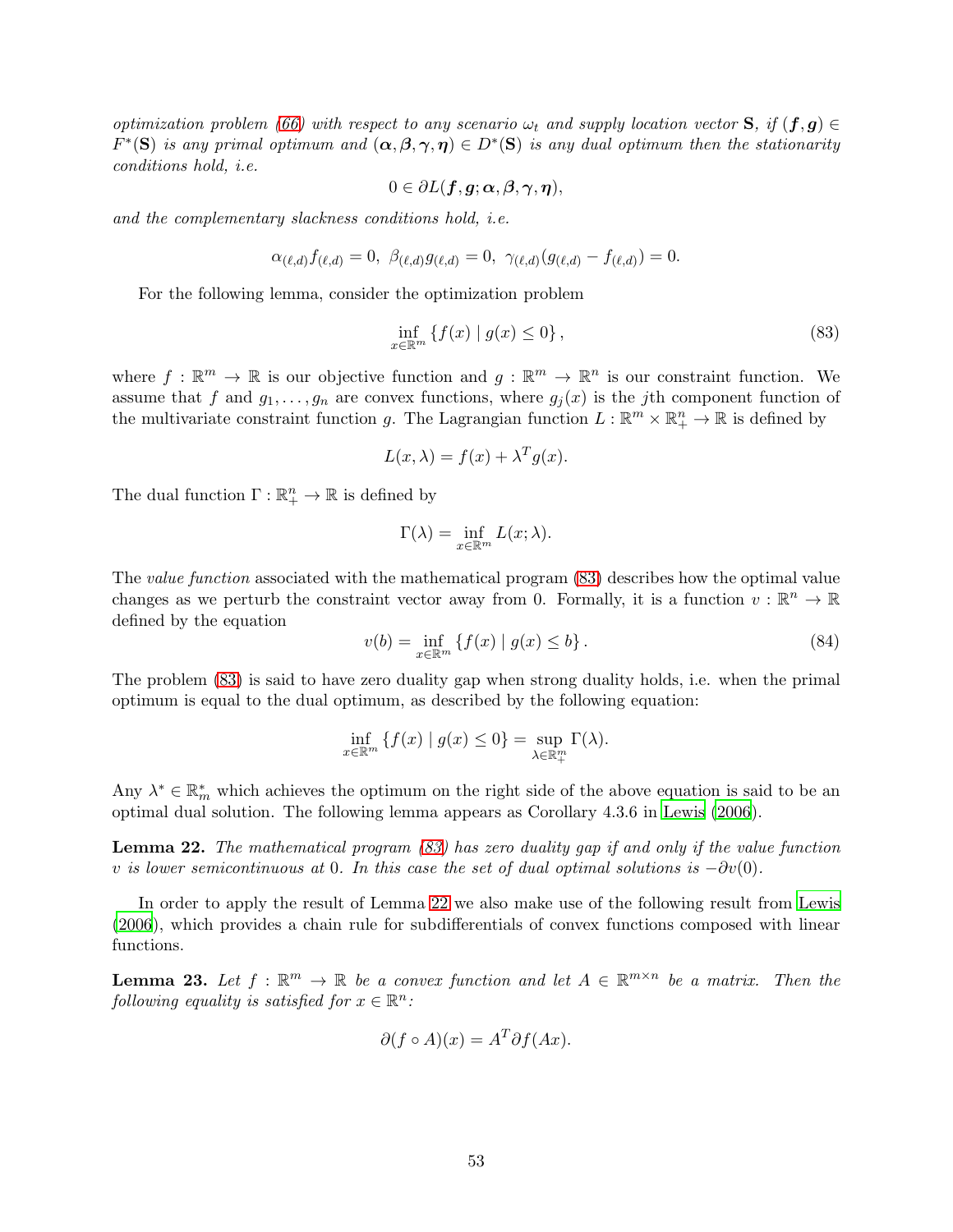#### D.6 Proof of Lemma [4](#page-13-1)

We re-state Lemma [4](#page-13-1) below.

**Lemma.** Let S be a supply-location vector with nonnegative components and assume  $S_{\ell} = 0$  for some location  $\ell$ . Then the right-derivative  $\frac{\partial}{\partial S_{\ell}}\Phi_{\omega_t}(\mathbf{S}^+)$  is well-defined at **S**. Moreover, the partial derivative function  $\frac{\partial}{\partial S_{\ell}}\Phi_{\omega_{t}}(\mathbf{S})$ , defined in [\(22\)](#page-13-2), is continuous over the set  $\{\mathbf{S} \in \mathbb{R}^{\mathcal{L}} : S_{\ell} \geq 0 \forall \ell \in \mathcal{L}\}\.$ 

Also, in the case where  $S_{\ell} = 0$ , there exists an optimal dual solution such that the dual variable  $\eta_\ell$  associated with the  $\ell$ th flow-conservation constraint is equal to the right derivative  $\frac{\partial}{\partial S_\ell} \Phi_{\omega_t}(\mathbf{S}^+).$ 

We prove Lemma [4](#page-13-1) by characterizing optimal primal solutions to the state-dependent optimization problem, in the regime where there is an infinitesimal volume of drivers at  $\ell$ .

We start by defining the continuation utilities associated with a primal solution. Let  $\omega_t$  be any scenario, and let  $f = (f_{(\ell,d)} \geq 0 : (\ell, d) \in \mathcal{L}^2)$  be any flow vector. For a destination  $d \in \mathcal{L}$  define the continuation utility associated with  $d$  and  $f$  to be

$$
U_d(\boldsymbol{f}) = \mathbb{E}\left[\frac{\partial}{\partial S_d} \Phi_{\omega_{t+1}}(\bar{\mathbf{S}}_{\omega_{t+1}}(\boldsymbol{f})) \mid \omega_t\right].
$$
\n(85)

The following lemma states that the continuation utilities associated with optimal solutions to the state-dependent optimization problem all take the same value.

<span id="page-53-0"></span>**Lemma 24.** Let  $\omega_t$  be any scenario and let **S** be any feasible supply-location vector. Let  $(f_i, g_i) \in$  $F_{\omega_t}^*(\mathbf{S})$ , for  $i = 1, 2$ , be any optimal solutions to the state-dependent optimization problem with respect to  $(\omega_t, \mathbf{S}_t)$ . Then the continuation utilities under  $f_1$  and  $f_2$  are the same, i.e.  $U_d(f_1)$  $U_d(f_2)$  for any choice of destination d.

Lemma [24](#page-53-0) follows from the optimality conditions, and the fact that complementary slackness holds between any pair of primal and dual optima.

Our next Lemma characterizes optimal solutions for the state-dependent optimization problem in the regime where there is an infinitesimal volume of drivers at  $\ell$ .

<span id="page-53-3"></span>**Lemma 25.** Let  $\omega_t$  be any scenario and let S be any feasible supply-location vector. Assume  $S_\ell = 0$ for some location  $\ell$ . Let  $(\mathbf{S}_n)_{n=1}^{\infty}$  be a sequence of feasible supply-location vectors converging to  $\mathbf{S}$ , such that each element of the sequence has a nonzero volume of drivers at  $\ell$ , i.e.  $S_{\ell}^n > 0$  for all n. Let  $(f_n^*, g_n^*) \in F_{\omega_t}^*(\mathbf{S}_n)$  be an optimal primal solution for each n, and define

$$
\boldsymbol{f}_{\ell}^n = \frac{1}{S_{\ell}^n} \left( f_{n,(\ell,d)}^* : d \in \mathcal{L} \right) \quad \boldsymbol{g}_{\ell}^n = \frac{1}{S_{\ell}^n} \left( g_{n,(\ell,d)}^* : d \in \mathcal{L} \right)
$$

to be the restriction of  $(f_n^*, g_n^*)$  to components that correspond to trips originating from  $\ell$ , divided by the volume of drivers at  $\ell$  under the nth iterate in the sequence. Then every limit point of the sequence  $(f_{\ell,n}, g_{\ell,n})_{n=1}^{\infty}$  is an optimal solution to the following optimization problem:

$$
\sup \sum_{d \in \mathcal{L}} V_d g_d + \sum_{d \in \mathcal{L}} (U_d - c_{(\ell,d)}) f_d - A \left( \sum_{d \in \mathcal{L}} g_d, \sum_{d \in \mathcal{L}} f_d \right) \tag{86}
$$

such that 
$$
0 \le g_d \le f_d \quad \forall d \in \mathcal{L},
$$
 (87)

<span id="page-53-2"></span><span id="page-53-1"></span>
$$
\sum_{d \in \mathcal{L}} f_d = 1. \tag{88}
$$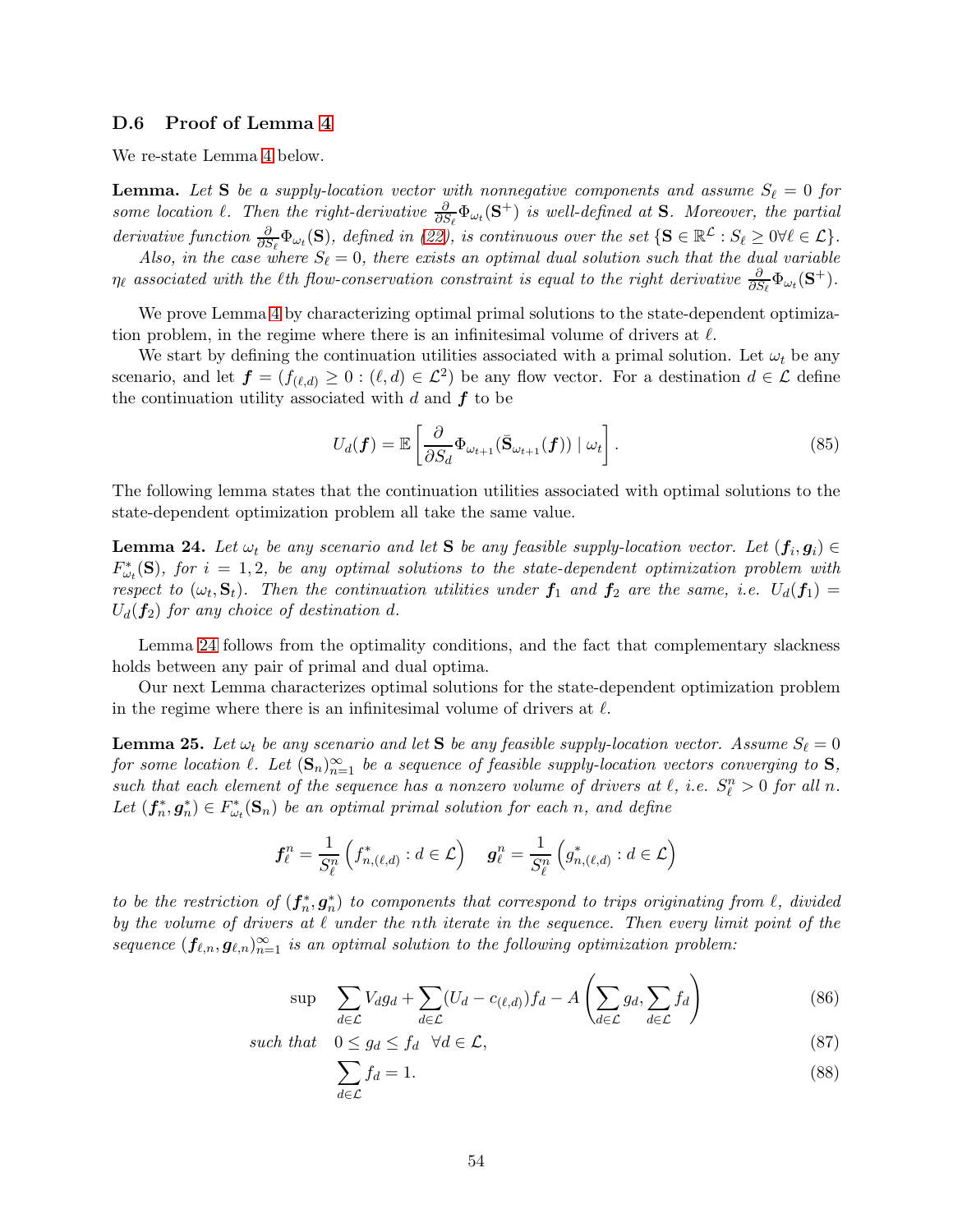In the above,  $V_d$  is to the maximum rider value held by riders requesting a trip from  $\ell$  to d under  $\omega_t$ ,  $U_d$  is the continuation utility associated with each destination  $d \in \mathcal{L}$  under an optimal solution for the limiting supply-location vector  $S$ , and  $A(\cdot, \cdot)$  is the add-passenger disutility cost function  $A(g, f) = \frac{C}{2}$  $g^2$  $\frac{J^-}{f}$  .

Moreover, the optimization problem [\(86\)](#page-53-1) has a unique optimal dual variable  $\eta_{\ell}$  associated with the constraint [\(88\)](#page-53-2), and the value of this dual variable is equal to the right-derivative limit ∂  $\frac{\partial}{\partial S_{\ell}}\Phi_{\omega_t}(\mathbf{S}^+).$ 

Proof. We give a high-level outline for the proof of Lemma [25.](#page-53-3) First, a backwards induction argument lets us assume that the objective function of the original state-dependent optimization problem  $\mathcal{W}_{\omega_t}(\bm{f}, \bm{g})$  has continuous right derivatives on the boundary of the feasible region (the backwards induction assumption applies to the future-period reward function  $\Phi_{\omega_{t+1}}(\mathbf{S}_{\omega_{t+1}}(\mathbf{f}))$  which appears as a summand in the objective  $\mathcal{W}_{\omega_t}(\bm{f}, \bm{g})$ ).

Next, by considering convergent subsequences, we can assume without loss of generality that the sequence of optimal solutions  $(f_n^*, g_n^*), n = 1, 2, \ldots$ , converges to some limit  $(f^*, g^*)$ , and by continuity of the objective function it follows that the limit point is optimal with respect to the limiting supply-location vector  $(f^*, g^*) \in F^*_{\omega_t}(\mathbf{S})$ .

Also by considering convergent subsequences, we can assume without loss of generality that the scaled sequence of points

$$
\boldsymbol{f}_{\ell}^n = \frac{1}{S_{\ell}^n} \left( f_{n,(\ell,d)}^* : d \in \mathcal{L} \right) \quad \boldsymbol{g}_{\ell}^n = \frac{1}{S_{\ell}^n} \left( g_{n,(\ell,d)}^* : d \in \mathcal{L} \right)
$$

converges to some limit  $(\bar{f}_{\ell}, \bar{g}_{\ell})$ , and by virtue of the scaling it follows that this limit is a feasible solution for the linearized optimization problem [\(86\)](#page-53-1).

Next, we consider the optimality conditions associated with each iterate in our sequence of supply-location vectors. Let  $\eta_{\ell}^{n}$  be the dual variable associated with the  $\ell$ th flow-conservation constraint, for the nth supply-location vector in our sequence. Since every iterate in our sequence has nonzero volume of drivers at  $\ell$ , the dual variable  $\eta_{\ell}^{n}$  is unique. Further, the characterization [\(81\)](#page-49-0) of this dual variable yields the following expression:

$$
\eta^n_{\ell} = \frac{1}{S^n_{\ell}} \sum_{d \in \mathcal{L}} \left[ f^n_{(\ell,d)} \frac{\partial}{\partial f_{(\ell,d)}} \mathcal{W}_{\omega_t}(\boldsymbol{f}_n^*, \boldsymbol{g}_n^*) + g^n_{(\ell,d)} \frac{\partial}{\partial g_{(\ell,d)}} \mathcal{W}_{\omega_t}(\boldsymbol{f}_n^*, \boldsymbol{g}_n^*) \right].
$$

Notice that the partial derivatives of the objective function have the following expressions:

$$
\frac{\partial}{\partial f_{(\ell,d)}} \mathcal{W}_{\omega_t}(\boldsymbol{f}, \boldsymbol{g}) = -c_{(\ell,d)} + \frac{\partial}{\partial f_{(\ell,d)}} \mathcal{U}^{>t}_{\omega_t}(\boldsymbol{f}) - \frac{\partial}{\partial f_{(\ell,d)}} A(\boldsymbol{g}^T \boldsymbol{1}_\ell, \boldsymbol{f}^T \boldsymbol{1}_\ell),
$$

and

$$
\frac{\partial}{\partial g_{(\ell,d)}} \mathcal{W}_{\omega_t}(\boldsymbol{f}, \boldsymbol{g}) = \frac{d}{dg} U_{(\ell,d,\omega_t)}(g_{(\ell,d)}) - \frac{\partial}{\partial g_{(\ell,d)}} A(\boldsymbol{g}^T \boldsymbol{1}_{\ell}, \boldsymbol{f}^T \boldsymbol{1}_{\ell}).
$$

Also, notice that the partial derivatives of the add-passenger disutility function have the following expressions:

$$
\frac{\partial}{\partial f_{(\ell,d)}}A(\boldsymbol{g}^T\boldsymbol{1}_\ell,\boldsymbol{f}^T\boldsymbol{1}_\ell)=-\frac{C}{2}\left(\frac{\boldsymbol{g}^T\boldsymbol{1}_\ell}{\boldsymbol{f}^T\boldsymbol{1}_\ell}\right)^2\ \ \text{and}\ \ \frac{\partial}{\partial g_{(\ell,d)}}A(\boldsymbol{g}^T\boldsymbol{1}_\ell,\boldsymbol{f}^T\boldsymbol{1}_\ell)=C\frac{\boldsymbol{g}^T\boldsymbol{1}_\ell}{\boldsymbol{f}^T\boldsymbol{1}_\ell}.
$$

Therefore, the partial derivatives of  $A(\cdot, \cdot)$  are invariant to both of its arguments being scaled by the same multiple. In particular, we have the equality

$$
\frac{\partial}{\partial f_{(\ell,d)}}A(\boldsymbol{g}_n^{*T}\boldsymbol{1}_{\ell},\boldsymbol{f}_n^{*T}\boldsymbol{1}_{\ell}) = \frac{\partial}{\partial f_{(\ell,d)}}A(\frac{\boldsymbol{g}_n^{*T}\boldsymbol{1}_{\ell}}{S_{\ell}^n},\frac{\boldsymbol{f}_n^{*T}\boldsymbol{1}_{\ell}}{S_{\ell}^n}) \text{ and } \frac{\partial}{\partial g_{(\ell,d)}}A(\boldsymbol{g}_n^{*T}\boldsymbol{1}_{\ell},\boldsymbol{f}_n^{*T}\boldsymbol{1}_{\ell}) = \frac{\partial}{\partial g_{(\ell,d)}}A(\frac{\boldsymbol{g}_n^{*T}\boldsymbol{1}_{\ell}}{S_{\ell}^n},\frac{\boldsymbol{f}_n^{*T}\boldsymbol{1}_{\ell}}{S_{\ell}^n}).
$$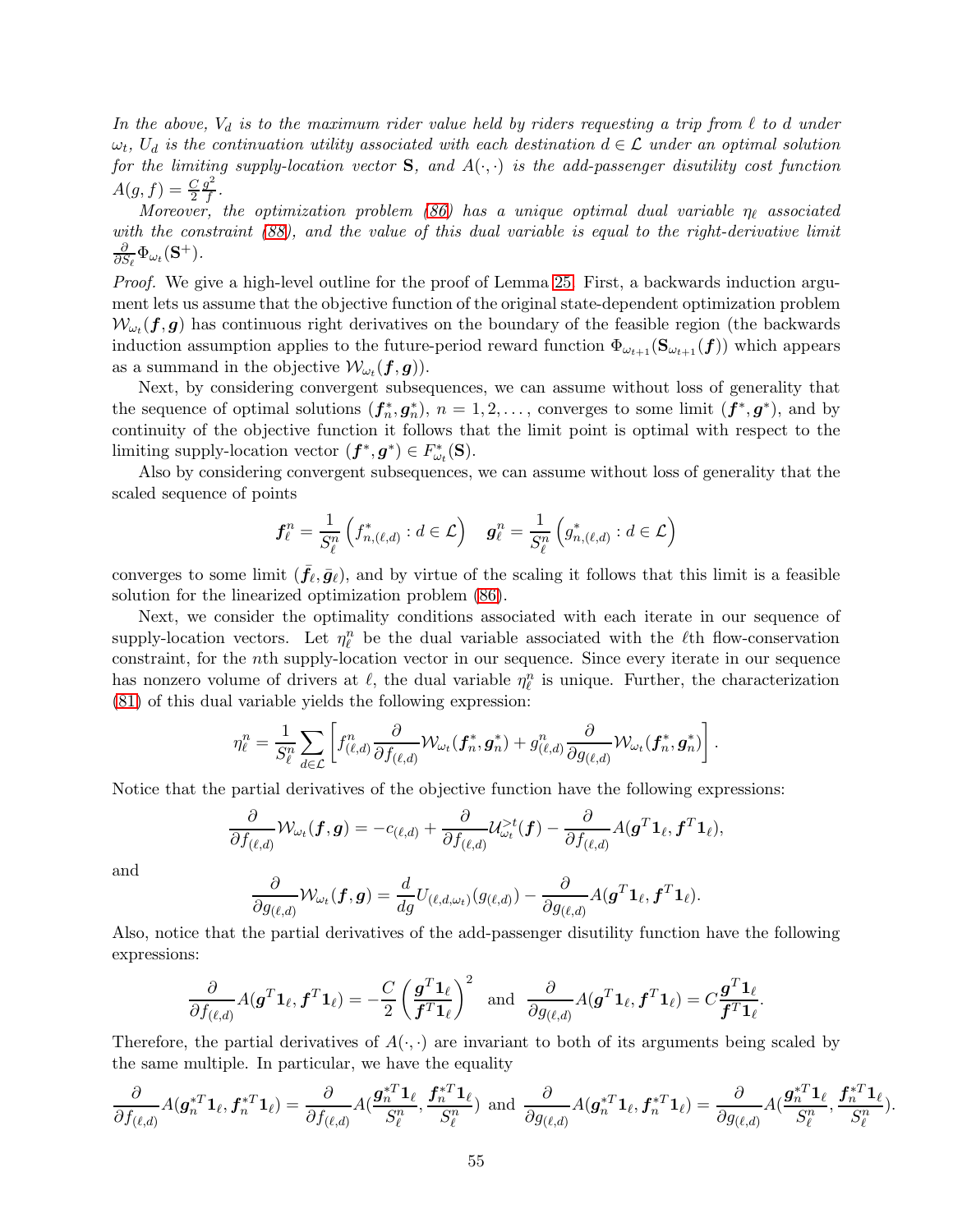We can rewrite our expression for the optimal dual variable  $\eta_{\ell}^n$  as follows:

$$
\eta_{\ell}^{n} = \sum_{d \in \mathcal{L}} \frac{f_{(\ell,d)}^{n}}{S_{\ell}^{n}} \left( \frac{\partial}{\partial f_{(\ell,d)}} \mathcal{U}_{\omega_{t}}^{>t}(\mathbf{f}_{n}^{*}) - c_{(\ell,d)} - \frac{\partial}{\partial f_{(\ell,d)}} \mathcal{A}(\frac{\mathbf{g}_{n}^{*T} \mathbf{1}_{\ell}}{S_{\ell}^{n}}, \frac{\mathbf{f}_{n}^{*T} \mathbf{1}_{\ell}}{S_{\ell}^{n}}) \right) + \sum_{d \in \mathcal{L}} \frac{f_{(\ell,d)}^{n}}{S_{\ell}^{n}} \left( \frac{d}{dg} U_{(\ell,d,\omega_{t})}(\mathbf{g}_{(\ell,d)}^{n}) - \frac{\partial}{\partial g_{(\ell,d)}} \mathcal{A}(\frac{\mathbf{g}_{n}^{*T} \mathbf{1}_{\ell}}{S_{\ell}^{n}}, \frac{\mathbf{f}_{n}^{*T} \mathbf{1}_{\ell}}{S_{\ell}^{n}}) \right)
$$

We know that  $(f_n^*, g_n^*)$  converges as  $n \to \infty$ , as does  $\frac{f_{(\ell,d)}^n}{S_{\ell}^n}$  and  $\frac{g_{(\ell,d)}^n}{S_{\ell}^n}$ . Therefore the sequence of optimal dual variables converges to the following limit.

$$
\lim_{n \to \infty} \eta_{\ell}^{n} = \sum_{d \in \mathcal{L}} \bar{f}_{(\ell,d)} \left( \frac{\partial}{\partial f_{(\ell,d)}} \mathcal{U}_{\omega_{t}}^{>t}(\boldsymbol{f}^{*}) - c_{(\ell,d)} - \frac{\partial}{\partial f_{(\ell,d)}} A(\bar{\boldsymbol{g}}^{T} \boldsymbol{1}_{\ell}, \bar{\boldsymbol{f}}^{T} \boldsymbol{1}_{\ell}) \right) + \sum_{d \in \mathcal{L}} \bar{g}_{(\ell,d)} \left( \frac{d}{dg} U_{(\ell,d,\omega_{t})} (g_{(\ell,d)}^{*}) - \frac{\partial}{\partial g_{(\ell,d)}} A(\bar{\boldsymbol{g}}^{T} \boldsymbol{1}_{\ell}, \bar{\boldsymbol{f}}^{T} \boldsymbol{1}_{\ell}) \right).
$$

However, since  $g^*$  is feasible for the limiting supply-location vector  $S$ , we know

$$
\frac{d}{dg}U_{(\ell,d,\omega_t)}(g_{(\ell,d)}^*) = \frac{d}{dg}U_{(\ell,d,\omega_t)}(0) = V_d,
$$

where  $V_d$  is the maximum rider value for riders requesting from  $\ell$  to  $d$  under  $\omega_t$ . Also, since  $(\bm{f}^*, \bm{g}^*)$ is an optimal solution with respect to S, we have the partial derivative  $\frac{\partial}{\partial f_{(\ell,d)}}\mathcal{U}_{\omega_t}^{>t}(\boldsymbol{f}^*)$  is equal to the optimal continuation utility  $U_d$  associated with d. Therefore, the limit of the sequence of dual variables,  $\eta_{\ell} = \lim_{n \to \infty} \eta_{\ell}^n$ , is equal to

$$
\eta_{\ell} = \sum_{d \in \mathcal{L}} \bar{f}_{(\ell,d)} \left( U_d - c_{(\ell,d)} - \frac{\partial}{\partial f_{(\ell,d)}} A(\bar{\mathbf{g}}^T \mathbf{1}_{\ell}, \bar{\mathbf{f}}^T \mathbf{1}_{\ell}) \right) + \sum_{d \in \mathcal{L}} \bar{g}_{(\ell,d)} \left( V_d - \frac{\partial}{\partial g_{(\ell,d)}} A(\bar{\mathbf{g}}^T \mathbf{1}_{\ell}, \bar{\mathbf{f}}^T \mathbf{1}_{\ell}) \right).
$$

Optimality of  $(\bar{f}, \bar{g})$  and  $\eta_{\ell}$  follow by using the above characterization of  $\eta_{\ell}$  to show that  $(\bar{f}, \bar{g})$ satisfies optimality conditions for the optimization problem [\(86\)](#page-53-1). Finally, uniqueness of the dual variable  $\eta_{\ell}$  follows from the same argument we used in Part one (appendix [D.5.1\)](#page-48-1) of the proof for Lemma [3.](#page-13-0) □

Lemma [25](#page-53-3) shows that the right-hand derivative limit  $\frac{\partial}{\partial S_{\ell}}\Phi_{\omega_t}(\mathbf{S}^+)$  is well-defined when  $S_{\ell} = 0$ , and that every sequence of partial derivatives  $\frac{\partial}{\partial S_{\ell}}\Phi_{\omega_{t}}(\mathbf{S}_{n})$  with  $S_{\ell}^{n} > 0$  converges to the same limit. To finish showing that the partial derivative function To finish proving Lemma [4](#page-13-1) it suffices to show that sequences of right-hand derivatives  $\frac{\partial}{\partial S_{\ell}}\Phi_{\omega_i}(\mathbf{S}_n^+)$  converge, for supply-location vectors  $\mathbf{S}_n^+$  on the boundary of the feasible space, i.e. with  $S_{\ell}^{n} = 0$ .

Lemma [26](#page-55-0) follows from analyzing the optimization problem [\(86\)](#page-53-1) using the same logic as part three of our proof of Lemma [3.](#page-13-0)

<span id="page-55-0"></span>**Lemma 26.** Let  $(\mathbf{S}_n)_{n=1}^{\infty}$  be a sequence of supply location vectors which converge to  $\mathbf{S}$ , all of which have 0 driver volume at  $\ell$ , i.e.  $S_{\ell}^{n} = 0$  for all n. Then  $\frac{\partial}{\partial S_{\ell}} \Phi_{\omega_t}(\mathbf{S}_n^+)$  converges to  $\frac{\partial}{\partial S_{\ell}} \Phi_{\omega_t}(\mathbf{S})$  as  $n\to\infty.$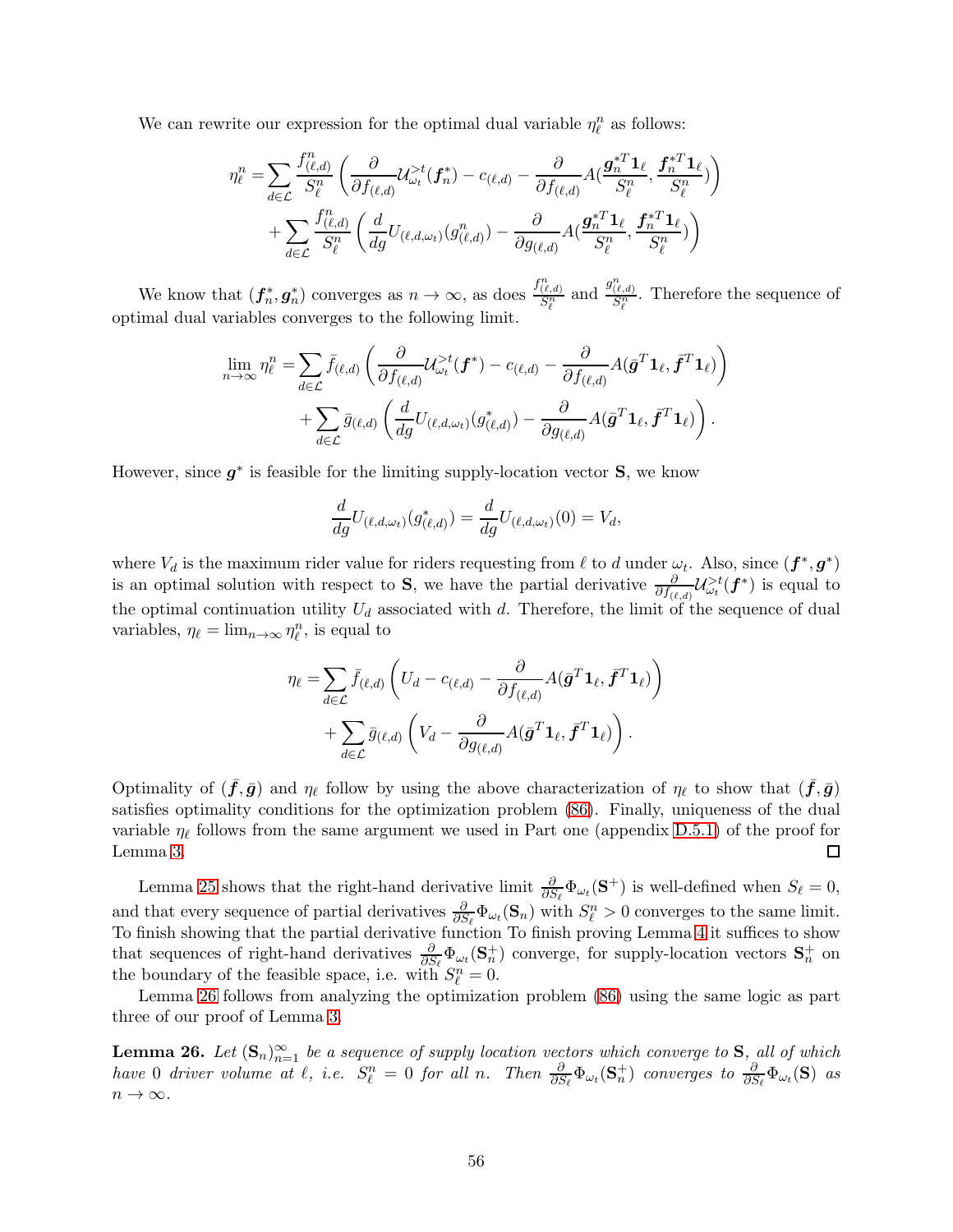# <span id="page-56-0"></span>E Matching Process Details

We view the matching process as a generic procedure for allocating trips to available drivers. In general, we assume there is a stochastic matching process for the two-level model as well as a deterministic matching process for the fluid model. Our analysis holds for any matching process that satisfies three properties, stated informally below:

- Assumption 4. 1. The random trip-volumes produced by the stochastic two-level model matching process converge to their corresponding deterministic fluid trip-volumes as the population size parameter grows to infinity.
	- 2. In the deterministic fluid matching process, the only way for the trip volume produced by the matching process along a route to be smaller than the optimal trip volume along that route is if the drivers are using an acceptance threshold smaller than the optimal acceptance threshold.
	- 3. In the stochastic two-level model matching process, conditioning on the action taken by a single driver has negligible effect on the overall distribution of aggregate trip counts in the limit as the population size grows to infinity. Specifically, we assume there exists a sequence  $(\beta_k)_{k=1}^{\infty}$ converging to 0 as  $k \to \infty$  such that the conditional distribution  $\mathbb{P}(\mathbf{S}_{t+1} | a_i^t)$  is at most  $\beta_k$ different from the unconditional distribution  $\mathbb{P}(\mathbf{S}_{t+1}),$  i.e.  $|\mathbb{P}(\mathbf{S}_{t+1} | a_i^t) - \mathbb{P}(\mathbf{S}_{t+1})| \leq \beta_k$ . We assume the sequence  $(\beta_k)_{k=1}^{\infty}$  works for all initial states  $(\omega_t, \mathbf{S}_t)$  and all driver strategy profiles.

For completeness, we define one example of a matching process that the platform can use, and show that it satisfies properties 1 and 2 listed above. We conjecture that this process also satisfies 3, but have not yet verified this.

#### E.1 Example Matching Process Definition

The SSP matching process definition differs slightly between the fluid model and the two-level model, because granular rider and driver decisions which affect the dynamics of the matching process are stochastic in the two level model but deterministic in the fluid model.

In both cases the SSP matching process makes use of a subroutine which takes a collection of drivers and a collection of riders all heading towards the same destination, and allocates dispatches towards that destination until either no drivers or riders remain.

<span id="page-56-1"></span>Definition 4. The single destination dispatch subroutine in the fluid model is a procedure that takes as input a rider volume  $\overline{R}$ , driver volume  $\overline{M}$ , and a single disutility threshold x. The output is a number  $G(R, M, x)$  specifying the volume of dispatches that were accepted, and a number  $\bar{U}(\bar{R}, \bar{M}, x)$  specifying the volume of drivers who were not allocated a dispatch in the process. The function definitions are stated below.

$$
\bar{G}(\bar{R}, \bar{M}, x) = \min\left(Z(\bar{R}, x), \bar{M}\right) \frac{x}{C},\tag{89}
$$

$$
\bar{U}(\bar{R}, \bar{M}, x) = \bar{M} - \min\left(Z(\bar{R}, x), \bar{M}\right). \tag{90}
$$

(Recall  $Z(R, x)$  is the volume of drivers [\(5\)](#page-8-0) who need to be allocated a dispatch in order to see R  $accepted$  dispatches given a disutility threshold x).

In the two level model it is a procedure that takes as input a number of riders R, a number of drivers M, and a choice of disutility thresholds  $x_1, \ldots, x_M$  for each driver. The procedure allocates dispatches to riders until all rides have been served or no drivers remain. The output is a number of drivers G who accepted a dispatch, and a set  $U \subseteq [M]$  of driver labels who were not allocated a dispatch in the process. The stochastic dynamics governing G and U are stated in Algorithm [1.](#page-57-0)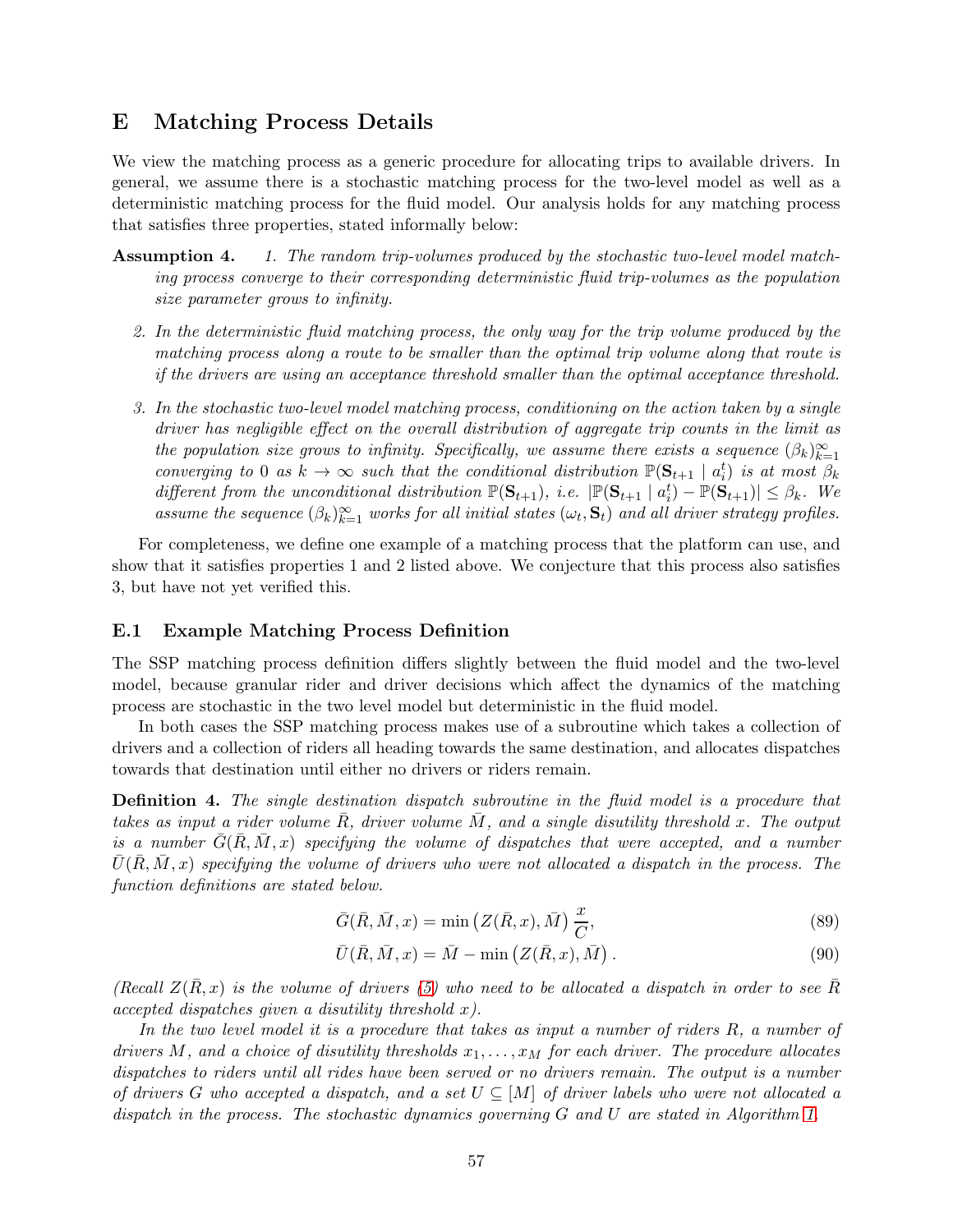<span id="page-57-0"></span>Algorithm 1: The Single Destination Dispatch Subroutine in the Two Level Model

- 1. Input: A number of dispatch requests  $R$ , a number of drivers  $M$ , a choice of disutility threshold  $x_i$  for each  $i = 1, 2, ..., M$ .
- 2. Randomly permute the driver labels: select a permutation  $\pi : [M] \to [M]$  uniformly at random and define new labels  $j = \pi(i)$ .
- 3. Initialize  $G \leftarrow 0, U \leftarrow \{1, 2, \ldots, M\}.$
- 4. For  $i = 1, 2, ..., M$ :
	- Allocate a dispatch to driver  $j$ .
	- Sample the accept/reject decision  $\delta_j \sim \text{Ber}(x_j/C)$ .
	- Record the decision:  $R \leftarrow R \delta_j$ ,  $G \leftarrow G + \delta_j$ .
	- Remove j from  $U: U \leftarrow U \setminus \{j\}.$
	- If  $R = 0$ : go to step [5.](#page-57-1)

<span id="page-57-1"></span>5. Return G, U.

The SSP matching process, in both the fluid model and the two level model, uses the single destination dispatch subroutine in two separate stages. In the first stage, drivers are subdivided into groups, where there is one group for each destination, and group sizes are determined by the dispatch volumes and the disutility threshold from the optimal solution. The single destination subroutine is then used to allocate dispatches for each destination to drivers in the group associated with that destination. This is the first stage of the matching process. If any drivers remain undispatched after the first stage, the second stage goes through the dispatch destinations one by one and it uses the single destination dispatch subroutine to allocate all remaining demand for that destination to all remaining drivers.

Notice that the disutility threshold associated with the optimal solution  $(f^*, g^*)$  is the same for every destination d:

$$
x_{\ell}^* = C \frac{\mathbf{g}^{*T} \mathbf{1}_{\ell}}{\mathbf{f}^{*T} \mathbf{1}_{\ell}}.\tag{91}
$$

Let

<span id="page-57-2"></span>
$$
Z_{(\ell,d)} = Z(g_{(\ell,d)}^*, x_{\ell}^*) = g_{(\ell,d)}^* \frac{x_{\ell}^*}{C}
$$
\n(92)

be the volume of drivers we need to allocate a dispatch toward d in order to see  $g^*_{(\ell,d)}$  accepted dispatches under the threshold  $x_{\ell}^*$ . Observe

$$
\sum_{d\in\mathcal{L}}Z_{(\ell,d)}=\sum_{d\in\mathcal{L}}Z(g_{(\ell,d)}^*,x_\ell^*)=\sum_{d\in\mathcal{L}}g_{(\ell,d)}^*\frac{C}{x_\ell^*}=\boldsymbol{f}^{*T}\boldsymbol{1}_\ell=S_\ell,
$$

so the fractions  $Z_{(\ell,d)}/S_{\ell}$  sum to 1 over all d. These fractions are used to determine the partition sizes in the first stage of the matching process.

<span id="page-57-3"></span>**Definition 5.** The matching process in the fluid model takes as input a market state  $(\omega_t, \mathbf{S}_t)$ , a volume of requests  $\bar{R}_d$  for each destination d, a location  $\ell$ , a volume of drivers  $\bar{M}_{\ell}$ , and a disutility threshold vector  $\boldsymbol{x}_{\ell} = (x_{(\ell,d)} : d \in \mathcal{L})$ . It proceeds in two stages: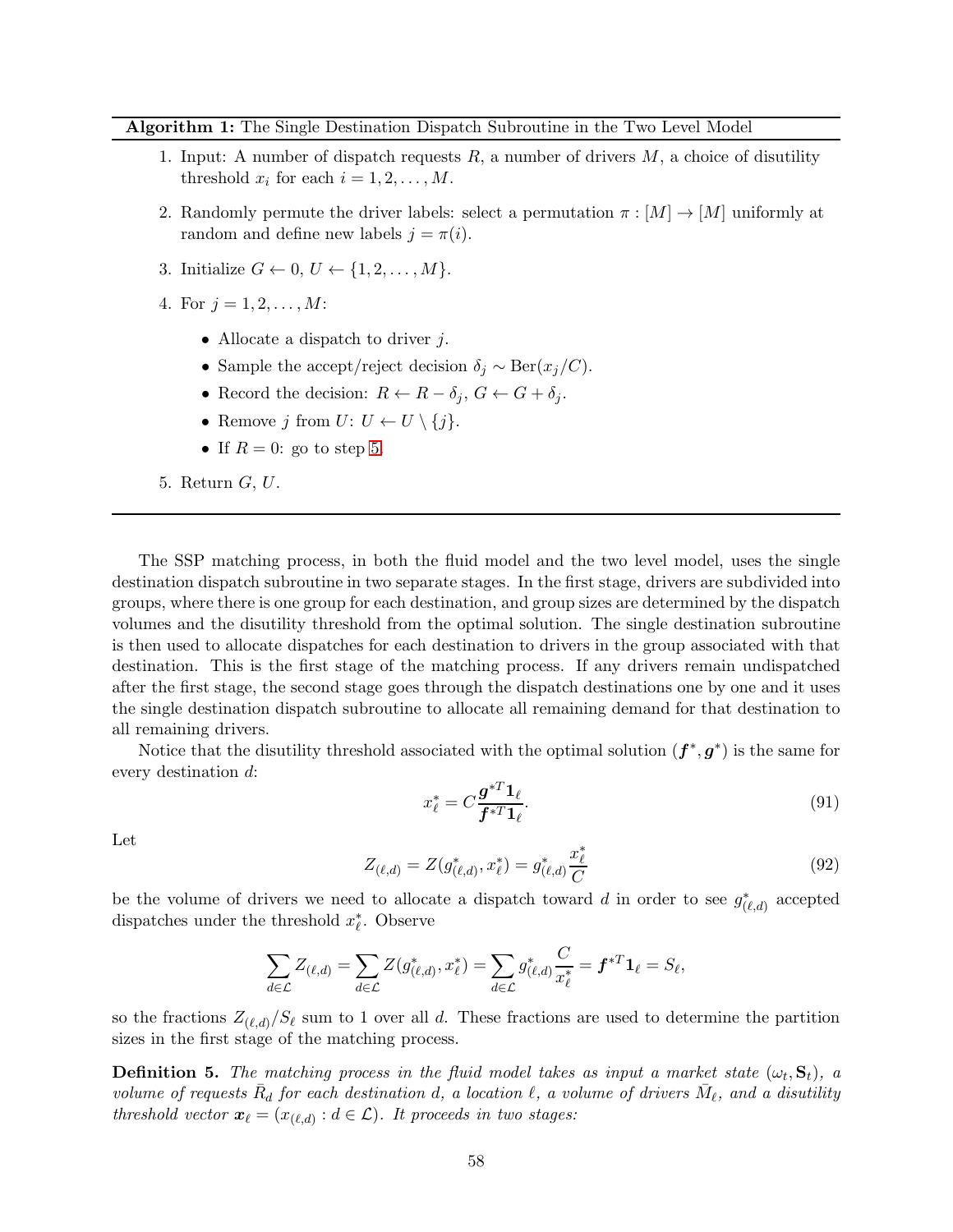#### <span id="page-58-0"></span>Algorithm 2: The Matching Process in the Two Level Model

- 1. Input: A location  $\ell$ , a number of dispatch requests  $R_{(\ell,d)}$  for each destination d, a number of drivers  $M_{\ell}$ , an add-passenger threshold vector  $x_i = (x_{(\ell,d)}^i : d \in \mathcal{L})$  for each driver  $i = 1, 2, \dots, M_{\ell}$ , the fluid optimal actions  $(f^*, g^*, x^*)$ .
- 2. Stage one:
	- (a) Compute partition sizes  $Z^*_{(\ell,d)}$  for each destination d, using equation [\(92\)](#page-57-2) with the fluid optimal trip volume  $g^*_{(\ell,d)}$  and threshold  $x^*_{\ell}$ .
	- (b) Partition the  $M_{\ell}$  drivers into groups of size  $M_{(\ell,d)}$ , where each  $M_{(\ell,d)}$  is rounded up or down from  $Z^*_{(\ell,d)}$ .
	- (c) Use the single-destination dispatch subroutine to allocate the  $R_{(\ell,d)}$  dispatch requests to the  $M_{(\ell,d)}$  drivers, for each destination d.
	- (d) Record the output from the single-destination dispatch subroutine: Let  $G_{(\ell)}^{(1)}$  $\binom{1}{(\ell,d)}$  be the number of dispatch trips accepted and  $U^{(1)}_{\ell \ell}$  $\binom{[1]}{(\ell,d)}$  the number of drivers who were not allocated a trip.
- 3. Stage two:
	- (a) Let  $R_{(\ell,d)}^{(2)} = R_{(\ell,d)} G_{(\ell,d)}^{(1)}$  $\binom{1}{(\ell,d)}$  be the number of riders who have not been matched to a driver at the end of the first stage.
	- (b) Let  $M_{\ell}^{(2)} = \sum_{d} U_{(\ell, c)}^{(1)}$  $\binom{1}{(\ell,d)}$  be the number of drivers who were not allocated a dispatch at the end of the first stage.
	- (c) Pick an ordering of the destinations  $d_1, d_2, \ldots, d_{|\mathcal{L}|}$ . For each destination  $d = d_1, d_2, \ldots, d_{|\mathcal{L}|}$ :
		- Use the single-destination dispatch subroutine to allocate the  $R_{(\ell)}^{(2)}$  $\binom{2}{\ell,d}$  dispatch requests to the  $M_{\ell}^{(2)}$  $\ell^{(2)}$  remaining drivers.
		- Record the output from the single-destination dispatch subroutine: let  $G^{(2)}_{\ell\ell}$  $\binom{2}{\ell,d}$  be the number of dispatch trips accepted, and  $U^{(2)}_{\ell, \ell}$  $\binom{(\mathcal{L})}{(\ell,d)}$  be the number of drivers who remain undispatched.
		- Update the number of remaining drivers: set  $M_{\ell}^{(2)} = U_{(\ell,\alpha)}^{(2)}$  $\overset{(\mathcal{L})}{(\ell,d)}$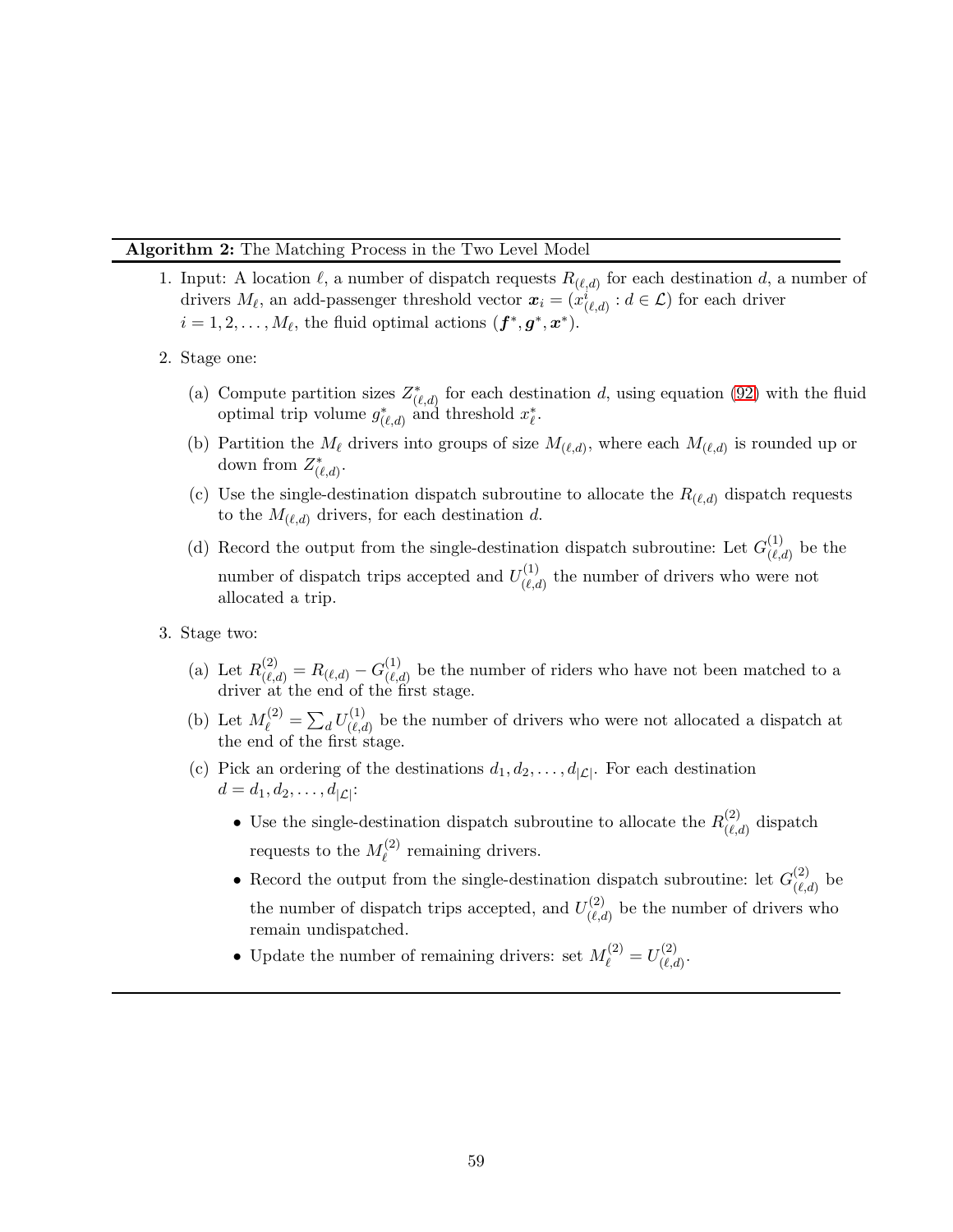- 1. In the first stage, it partitions the  $M_{\ell}$  drivers into groups of size  $\bar{M}_{(\ell,d)} = \frac{Z_{(\ell,d)}}{S_{\ell}} \bar{M}_{\ell}$  for each d. It uses the single destination dispatch subroutine for each d to allocate the  $\overline{R}_d$  dispatches to the  $\bar{M}_{(\ell,d)}$  drivers. The first stage produces  $\bar{G}_{d}^{(1)}=\bar{G}(\bar{R}_d,\bar{M}_{(\ell,d)},x_{(\ell,d)})$  accepted dispatches towards each destination d, and  $\bar{U}_d = \bar{U}(\bar{R}_d, \bar{M}_{(\ell,d)}, x_{(\ell,d)})$  drivers remain unallocated from each group d.
- 2. In the second stage the initial volume of drivers who were not allocated in the first stage is equal to  $\bar{U}^{(0)} = \sum_{d \in \mathcal{L}} \bar{U}_d$ . The matching process orders the locations  $d_1, \ldots, d_L$  and it goes through the destinations and uses the single destination dispatch subroutine to allocate all remaining dispatches to the pool of unallocated drivers, until either all demand has been served or all drivers have been allocated. Specifically, for each destination  $i = 1, 2, \ldots, L$ , it runs the single destination dispatch subroutine on  $\bar{R}_d - \bar{G}_d^{(1)}$  $\stackrel{(1)}{d}, \; \bar{U}^{(i-1)}, \; x_{(\ell,d_i)}, \; \textit{and it records}$  $\bar{G}^{(2)} = \bar{G}(\bar{R}_d - \bar{G}_d^{(1)})$  $\bar{U}^{(1)}_{d}, \bar{U}^{(i-1)}, x_{(\ell,d_i)})$  accepted dispatches and  $\bar{U}^{(i)} = \bar{U}(\bar{R}_d - \bar{G}_d^{(1)})$  $\bar{U}^{(1)}, \bar{U}^{(i-1)}, x_{(\ell,d_i)})$ remaining unallocated drivers.

The matching process in the two level model takes as input a market state  $(\omega_t, \mathbf{S}_t)$ , a number of requests  $R_d$  for each destination d, a location  $\ell$ , a number of drivers  $M_{\ell}$ , and a disutility threshold vector  $\mathbf{x}_i = (x_d^i : d \in \mathcal{L})$  for each driver  $i = 1, 2, ..., M_\ell$ . It proceeds in two stages:

- 1. In the first stage, it partitions the  $M_{\ell}$  drivers into groups of size  $M_{(\ell,d)}$ , which are either rounded up or down from  $\frac{Z_{(\ell,d)}}{S_{\ell}} M_{\ell}$ , for each d. The allocation of drivers to groups happens uniformly at random. It uses the single destination dispatch subroutine for each d to allocate the  $R_d$  dispatches to the  $M_{(\ell,d)}$  drivers. The first stage produces  $G_d^{(1)}$  $\frac{d}{d}$  accepted dispatches towards each destination d, and  $U_d$  is the set of driver indices which remain unallocated from each group d.
- 2. In the second stage the initial volume of drivers who were not allocated in the first stage is equal to  $U^{(0)} = \cup_{d \in \mathcal{L}} U_d$ . The matching process orders the locations  $d_1, \ldots, d_L$  and it goes through the destinations and uses the single destination dispatch subroutine to allocates all remaining dispatches to the pool of unallocated drivers, until either all demand has been served or all drivers have been allocated. Specifically, for each destination  $i = 1, 2, \ldots, L$ , it runs the single destination dispatch subroutine on  $R_d - G_d^{(1)}$  $\frac{d^{(1)}}{d}$ ,  $U^{(i-1)}$ , and the thresholds  $x_d^i$  for  $i \in U^{(i-1)}$ . The output is  $G^{(2)}$  accepted dispatches and  $U^{(i)}$  is the index set of unallocated drivers.

**Lemma 27.** Let  $(\omega_t, \mathbf{S}_t)$  be any market state, let  $(\mathbf{f}^*, \mathbf{g}^*) \in F_{\omega_t}^*(\mathbf{S}_t)$  be a solution to the fluid optimization problem. Consider the fluid matching process which allocates all dispatch demand  $(g^*_{(\ell,d)}: d \in \mathcal{L})$  originating from  $\ell$  to all  $S_{\ell}$  drivers positioned at  $\ell$ . Let  $\mathbf{x} = (x_{(\ell,d)}: d \in \mathcal{L})$  be any disutility threshold vector used by drivers at  $\ell$  and let  $g_{\ell} = (g_{(\ell,d)} : d \in \mathcal{L})$  be the output of the matching process. Then  $g_{(\ell,d)} < g^*_{(\ell,d)}$  implies  $x_{(\ell,d)} < x^*_{\ell}$ .

#### E.2 Matching Process Concentration Properties

In this section of the appendix we establish that the matching process satisfies good concentration properties as the population size goes to infinity. For ease of use in the analysis of our main algorithm, we establish concentration inequalities that hold uniformly across all relevant market states. Informally, the relevant market states are those in which approximately every agent uses approximately the same add-passenger disutilities. In addition, we require that the total number of drivers is no larger than a multiple of the population-size parameter.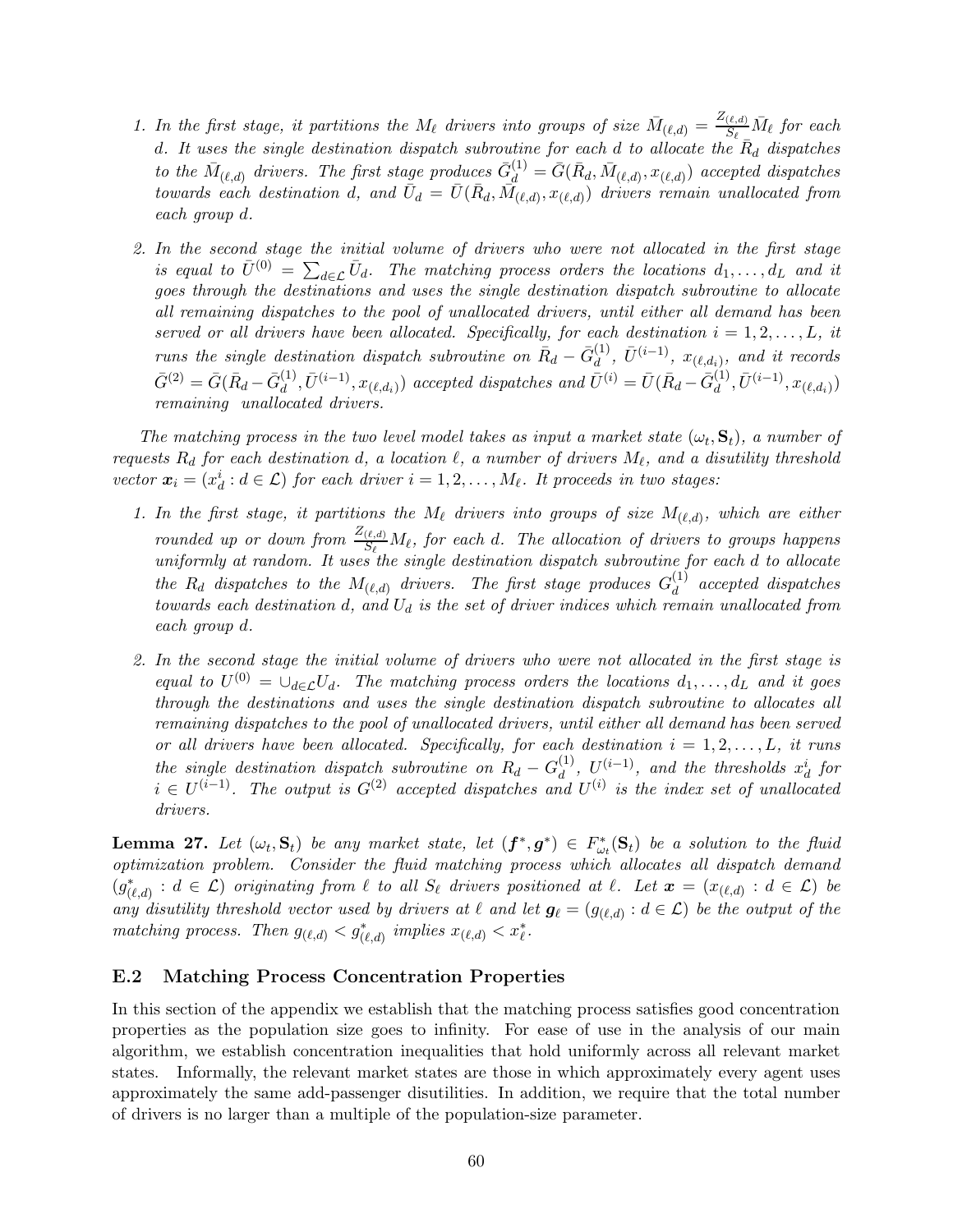To describe the relevant market states to which our concentration inequalities apply, fix a time period t and scenario  $\omega_t$ . Let M be an index set of all active drivers in the marketplace, and let  $\mathcal{M}_{\ell}$  be the subset of drivers who are positioned at each location  $\ell$ . For a driver  $i \in \mathcal{M}_{\ell}$ , we use  $x_i = (x_{(\ell,d)}^i : d \in \mathcal{L})$  to denote the add-passenger disutility threshold vector selected by driver i, and we use  $r_i \in \mathcal{L}$  to denote the relocation destination selected by driver i, which is the destination towards which driver  $i$  will drive empty if they do not accept a dispatch trip. We use the term *driver-state* to mean the specification of add-passenger disutility threshold vector  $x_i$  and relocation destination  $r_i$  for each driver  $i \in \mathcal{M}_\ell$  for each location  $\ell$ . At a location  $\ell$ , we will use  $r_{\ell} = (r_{(\ell,d)} : d \in \mathcal{L})$  to mean the distribution of relocation destinations used by drivers positioned at  $\ell$ . Each component  $r_{(\ell,d)}$  is the probability a randomly selected driver from  $\ell$  would have selected d as their relocation destination:

$$
r_{(\ell,d)} = \frac{\sum_{i \in \mathcal{M}_{\ell}} \mathbf{1} \{r_i = d\}}{|\mathcal{M}_{\ell}|}
$$

.

To simplify notation we will use  $M$  to refer to the set of driver indices, as well as their choice of disutility threshold and relocation destinations.

For each location  $\ell$  let  $\boldsymbol{x}_{\ell} = (x_{(\ell,d)} : d \in \mathcal{L})$  denote a common add-passenger threshold vector, potentially used by drivers at  $\ell$ . For an error term  $\epsilon > 0$ , define

$$
\mathcal{M}_\ell(\epsilon,\bm{x}_\ell) = \{i \in \mathcal{M}_\ell: \|\bm{x}_i - \bm{x}_\ell\|_\infty < \epsilon\}
$$

to be the subset of drivers positioned at  $\ell$  whose threshold vector is no more than  $\epsilon$  away from  $x_{\ell}$ in any component. Let  $x = (x_\ell : \ell \in \mathcal{L})$  denote a common threshold vector for each location. For  $\epsilon > 0$ , define

$$
\mathcal{M}(\epsilon, \boldsymbol{x}) = \bigcup_{\ell \in \mathcal{L}} \mathcal{M}_{\ell}(\epsilon, \boldsymbol{x}_{\ell}).
$$

<span id="page-60-0"></span>**Definition 6.** Let  $\gamma$  be any constant, and let  $(\epsilon_k : k \ge 1)$  and  $(\delta_k : k \ge 1)$  be nonnegative sequences which converge to 0 as  $k \to \infty$ . For any population-size  $k \geq 1$  and any driver state M, we say M is permissible with respect to  $\gamma$ ,  $\epsilon_k$ ,  $\delta_k$  if the following conditions are satisfied:

- 1. The total number of drivers is no larger than  $\gamma k$ , i.e  $|\mathcal{M}| \leq \gamma k$ .
- 2. There exists a common disutility threshold vector  $\boldsymbol{x} = (\boldsymbol{x}_\ell : \ell \in \mathcal{L})$  such that the number of drivers who use a disutility threshold vector that is further than  $\epsilon_k$  from  $\bm{x}$  is vanishingly small, relative to k:

$$
\frac{|\mathcal{M}\setminus \mathcal{M}(\epsilon_k,\boldsymbol{x})|}{k}\leq \delta_k.
$$

The concentration inequalities we provide in this section show that, when the matching process is applied to a driver state that is permissible with respect to  $\gamma$ ,  $\epsilon_k$ ,  $\delta_k$ , then with high probability, the difference between the stochastic output of the matching process and the corresponding fluid output is small.

We now describe what we mean by the fluid outcome associated with a particular driver state. Given population-size parameter  $k \geq 1$ , a driver state M determines the supply-location vector  $S_t$ by, in each component  $\ell$ , taking the ratio between the total number of drivers at  $\ell$  and k:

$$
S_{\ell} = \frac{|\mathcal{M}_{\ell}|}{k}.
$$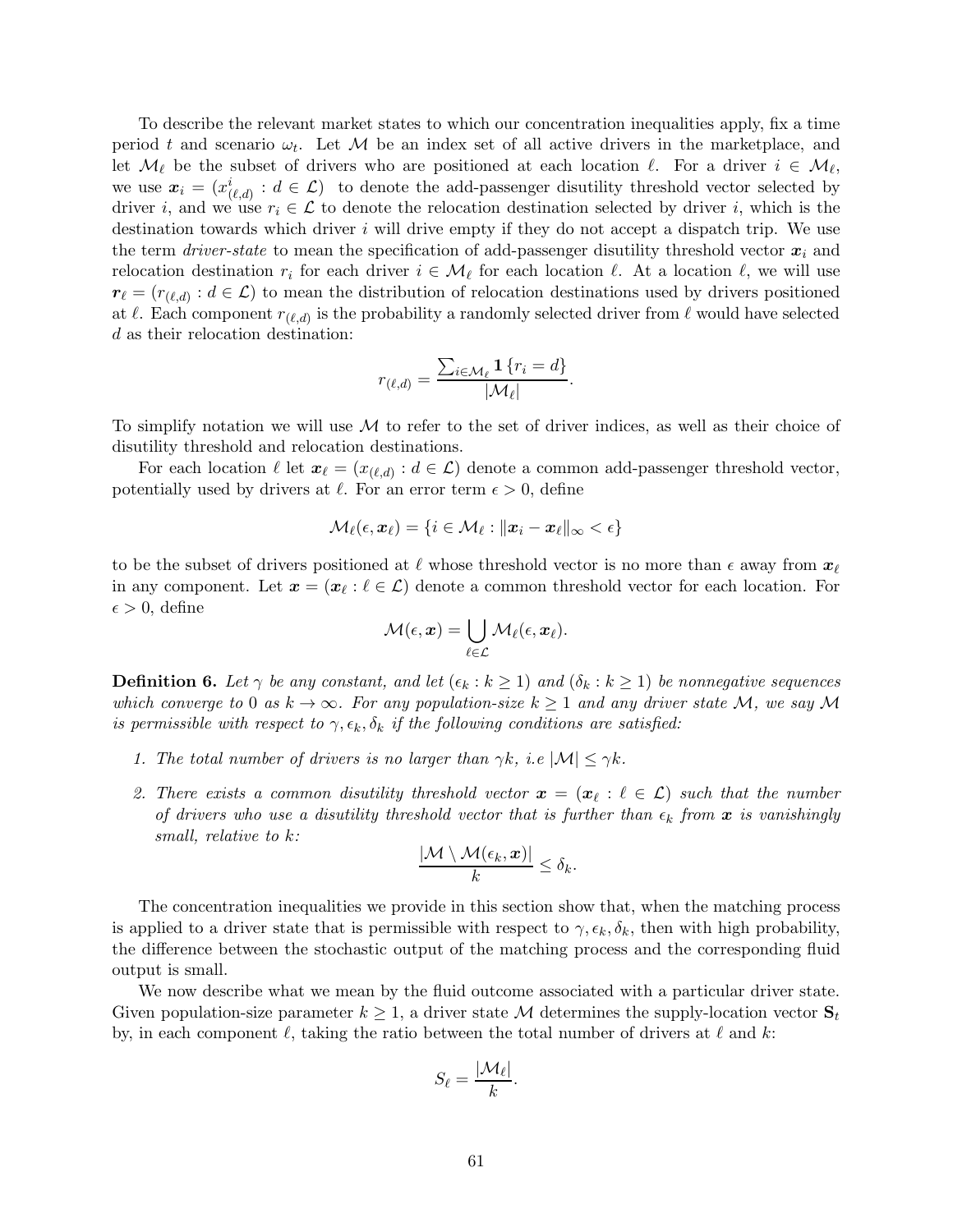The market state  $(\omega_t, \mathbf{S}_t)$  then determines the prices,  $P_{(\ell,d)}$  for  $(\ell, d) \in \mathcal{L}^2$ , set by the SSP mechanism. The prices then determine the expected number of riders who request a dispatch:

$$
\bar{R}_{(\ell,d)} = \mathbb{E}[D^k_{(\ell,d)}](1 - F_{(\ell,d)}(P_{(\ell,d)})),
$$

where  $D_{(\ell,d)}^k$  is the (stochastic) number of riders who are potentially interested in a dispatch from  $\ell$  to d.

**Definition 7.** Fix a population-size parameter k and let  $M$  be a driver-state that is permissible with respect to parameters  $(\gamma, \epsilon_k, \delta_k)$ . Let x be the common disutility threshold vector used by approximately all drivers in M (which exists from the second condition in the definition of permissible driver state, Definition [6\)](#page-60-0). Let  $\mathbf{r} = (\mathbf{r}_{\ell} : \ell \in \mathcal{L})$  denote the relocation distributions used by the population of drivers across each location.

The fluid outcome associated with M, k, are, for each route  $(\ell, d)$ , the dispatch trip volumes  $\bar{G}_{(\ell,d)}$  and total trip volumes  $\bar{F}_{(\ell,d)},$  which result from using the fluid matching process to allocate the dispatch demand volumes  $\bar{R}_{(\ell,d)}$ , along each route  $(\ell,d)$ , assuming  $|\mathcal{M}_{\ell}|$  drivers are positioned at each location  $\ell$ , and the drivers at  $\ell$  use disutility threshold vector  $x_{\ell}$  and relocation-trip distribution  $r_\ell$  .

We also define  $\bar{f}_{(\ell,d)} = \frac{\bar{F}_{(\ell,d)}}{k}$  and  $\bar{g}_{(\ell,d)} = \frac{\bar{G}_{(\ell,d)}}{k}$  to be the fluid outcome, normalized by the population size k.

To summarize, a permissible driver state  $\mathcal M$  and a population-size parameter k induce both a deterministic fluid trip specification, denoted by dispatch trip volumes  $\bar{G}_{(\ell,d)}$  and total trip volumes  $\bar{F}_{(\ell,d)}$ , for each route  $(\ell, d)$ , and stochastic trip specifications, denoted by dispatch trip volumes  $G_{(\ell,d)}$ and total trip volumes  $F_{(\ell,d)}$ , for each  $(\ell,d)$ . The stochastic procedure governing  $G_{(\ell,d)}$  and  $F_{(\ell,d)}$  is described in Algorithm [2,](#page-58-0) and the deterministic procedure governing  $\bar{G}_{(\ell,d)}$  and  $\bar{F}_{(\ell,d)}$  is described in Definition [5.](#page-57-3) We will use  $\mathbf{F}, \mathbf{G}, \overline{\mathbf{F}}, \overline{\mathbf{G}}$ , to mean the corresponding vectors of trip counts (the vectors are indexed by routes  $(\ell, d) \in \mathcal{L}^2$ .

Also, define  $H_{(\ell,d)} = F_{(\ell,d)} - G_{(\ell,d)}$  to mean the (stochastic) total number of relocation trips along  $(\ell, d)$ , and define  $\bar{H}_{(\ell,d)} = \bar{F}_{(\ell,d)} - \bar{G}_{(\ell,d)}$  to mean the deterministic fluid number of relocation trips along  $(\ell, d)$ . Let **H** be the vector with components  $H_{(\ell,d)}$  for each  $(\ell, d) \in \mathcal{L}^2$  and let **H** be the vector with components  $\bar{H}_{(\ell,d)}$  for each  $(\ell, d) \in \mathcal{L}^2$ .

For each  $k \geq 1$ , let  $\mathcal{D}_k$  be the set of driver states M that are permissible with respect to  $(\gamma, \epsilon_k, \delta_k)$  when the population-size parameter is k. The main concentration lemma that we prove in this section is stated below:

<span id="page-61-0"></span>**Lemma 28.** There exist nonnegative sequences  $(\alpha_k : k \geq 1)$  and  $(q_k : k \geq 1)$ , both converging to 0 as  $k \to \infty$ , such that the following equation is true for every k:

$$
\sup_{\mathcal{M}\in\mathcal{D}_k} \mathbb{P}\left(\frac{1}{k}\left(\|\boldsymbol{H}-\bar{\boldsymbol{H}}\|_1 + \|\boldsymbol{G}-\bar{\boldsymbol{G}}\|_1\right) \leq \alpha_k\right) \geq 1 - q_k.
$$
\n(93)

In the above equation, it is understood that the trip specifications  $H, G, \overline{H}, \overline{G}$  are those which arise from the driver state  $\mathcal M$  and the population-size parameter k.

*Proof.* We give a brief summary of the proof of Lemma [28,](#page-61-0) the details of which are contained in the Lemmas below.

Observe that the outcome of the matching process, i.e. the vector  $G$ , is the sum of two vectors  $G = G_1 + G_2$  where  $G_1$  encodes the output from the first stage of the matching process and  $G_2$ encodes the output from the second stage. We analyze the convergence of  $G_1$  and  $G_2$  separately.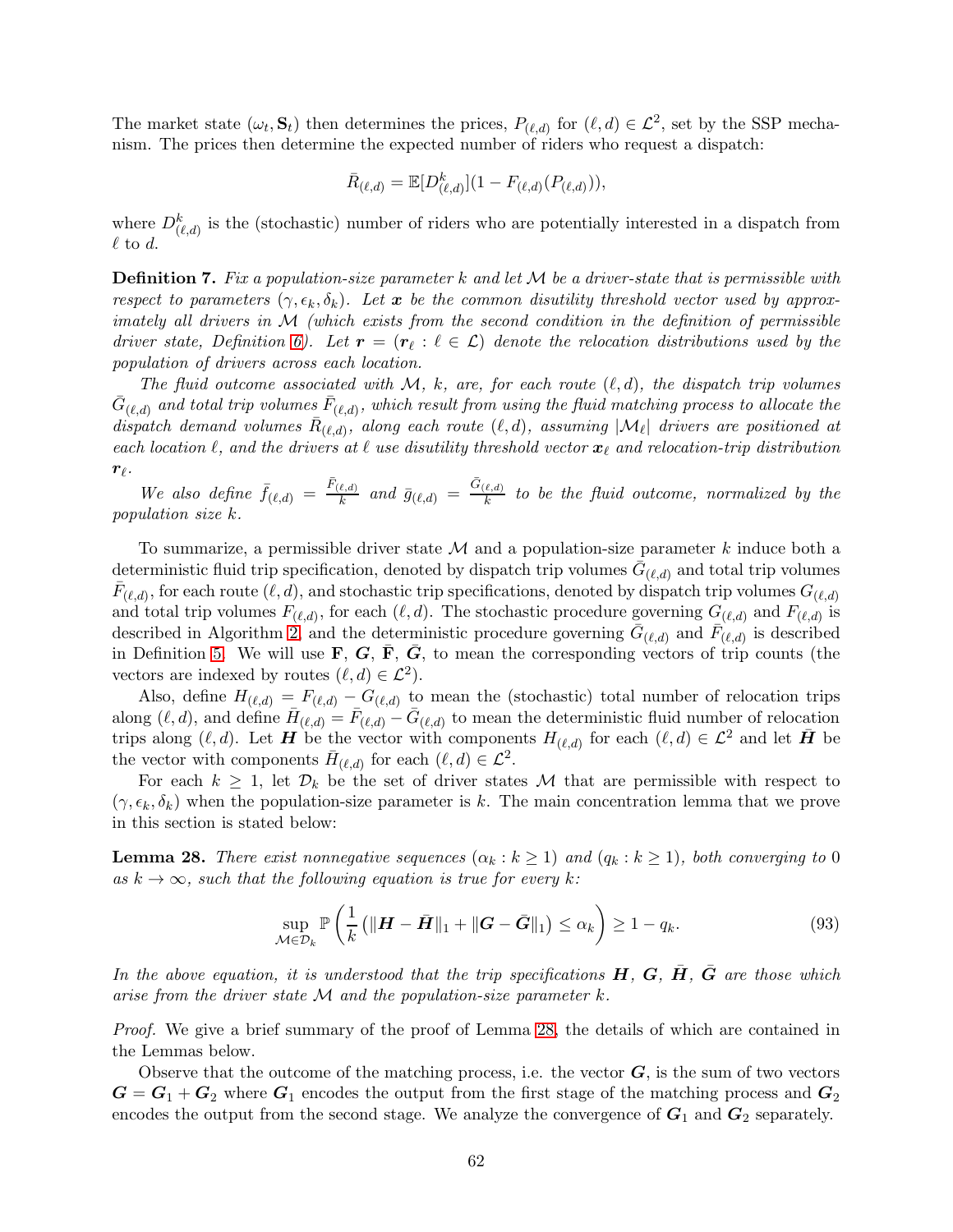Lemma [31](#page-62-0) provides an asymptotic concentration result for the output of the single-destination dispatch procedure with deterministic inputs, which we use to deduce that  $G_1$  converges asymptotically to  $\bar{G}_1$ . Next, Lemma [32](#page-63-0) provides asymptotic concentration for the single-destination dispatch procedure with inputs that have small stochastic perturbations. These small stochastic perturbations correspond to the second stage of the matching process, and are used to show that  $\bm{G}_2$  converges to  $\bar{\bm{G}}_2$ .

Finally, Lemma [33](#page-64-0) shows that the remaining undispatched drivers, i.e. the trips encoded by  $H$ , converge to the deterministic fluid approximation  $H$ .  $\Box$ 

Before proving Lemma [28,](#page-61-0) we provide a number of Lemmas that help us analyze the different components of the matching process. The following Lemma follows from standard concenteration inequalities for sub-Gaussian random variables.

<span id="page-62-1"></span>**Lemma 29.** Let  $\mathcal{I}$  be an arbitrary index set and let  $\gamma > 0$  be a constant. For each  $k \geq 1$  and  $i \in \mathcal{I}$ , let  $X_{k,i}$  be a Binomial random variable and let  $R_{k,i}$  be a constant no larger than  $\gamma k$ . Let  $Z_{k,i} = \min(R_{k,i}, X_{k,i})$  and let  $\bar{Z}_{k,i} = \min(R_{k,i}, \mathbb{E}[X_{k,i}]).$  Then there exists concentration functions  $\epsilon(k)$ ,  $q(k)$  such that

$$
\sup_{i \in \mathcal{I}} \mathbb{P}\left(|Z_{k,i} - \bar{Z}_{k,i}| \ge \epsilon(k)\right) \le q(k). \tag{94}
$$

<span id="page-62-2"></span>**Lemma 30.** Moreover, for each k and i let  $Y_{k,i}$  have a negative binomial distribution, let  $M_{k,i}$  be a constant no larger than  $\gamma k$ . Define  $Z_{k,i} = \min(Y_{k,i}, M_{k,i})$  and  $\bar{Z}_{k,i} = \min(\mathbb{E}[Y_{k,i}], M_{k,i})$ . Then there exist concentration functions  $\epsilon(k)$ ,  $q(k)$  such that

$$
\sup_{i\in\mathcal{I}} \mathbb{P}\left(|Z_{k,i} - \bar{Z}_{k,i}| \ge \epsilon(k)\right) \le q(k). \tag{95}
$$

Next, we analyze asymptotic convergence of the single destination dispatch subroutine.

For a population-size parameter value  $k$ , consider the single destination dispatch subroutine with R riders and M drivers, both of which are smaller than  $\gamma k$ . Assume that, except for a subset of size at most  $k\delta_k$  drivers, each driver has probability of accepting a dispatch no more than  $\epsilon_k$ away from some constant p.

Let  $G$  and  $U$  be random variables counting the number of accepted dispatches, and the number of undispatched drivers, respectively. Let  $G$  and  $U$  be the volume of accepted dispatches and undispatched drivers from the fluid matching process, with  $R$  riders,  $M$  drivers, and acceptance probability p.

<span id="page-62-0"></span>**Lemma 31.** There exists sequences of nonnegative numbers,  $(\alpha_k : k \ge 1)$  and  $(q_k : k \ge 1)$ , both of which converge to 0 as  $k \to \infty$ , such that the following statement is true for every k:

$$
\sup_{M \le \gamma k, R \le \gamma k, p \in [0,1]} \mathbb{P}\left(\frac{1}{k} |G - \bar{G}| \le \alpha_k\right) \ge 1 - q_k \tag{96}
$$

$$
\sup_{M \le \gamma k, R \le \gamma k, p \in [0,1]} \mathbb{P}\left(\frac{1}{k}|U - \bar{U}| \le \alpha_k\right) \ge 1 - q_k. \tag{97}
$$

In the above equations, it is understood that  $G$  and  $\bar{G}$  are the stochastic and fluid number of accepted dispatches from the single-destination dispatch subroutine with M drivers, R riders, and, except for a subset of size at most  $k\delta_k$  drivers, drivers use an acceptance probability within  $\epsilon_k$  of p. Similarly, it is understood that U and  $\bar{U}$  are the stochastic and fluid number of remaining undispatched drivers.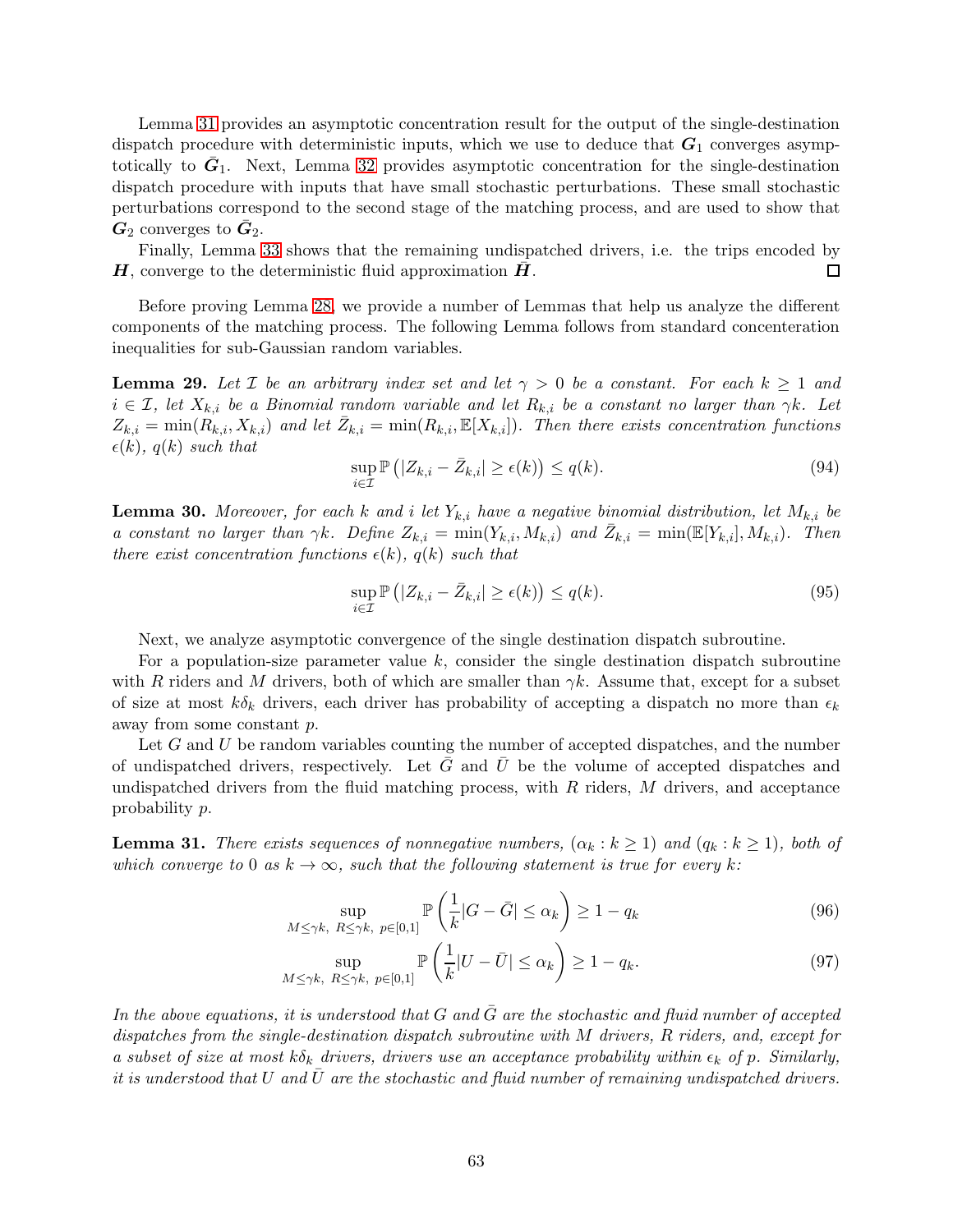We defer the proof of Lemma [31](#page-62-0) to Appendix [E.3.](#page-64-1)

Our next Lemma proves asymptotic convergence when the single-destination dispatch subroutine is called twice, where the number of riders and drivers remaining unmatched in the first call are used as input for the second call to the procedure. We consider a situation where the input parameters for the single-destination dispatch subroutine are stochastically perturbed by a random variable which satisfies asymptotic concentration properties. We show the conclusion of Lemma [31](#page-62-0) still hold despite this stochastic perturbation.

Specifically, for each  $k \geq 1$ , let  $\mathcal{I}_k$  be a set of tuples of random variables  $(X, Y) \in \mathcal{I}_k$ , with deterministic fluid approximations  $(\overline{X}, \overline{Y})$ , such that the following concentration property is satisfied:

<span id="page-63-1"></span>
$$
\sup_{(X,Y)\in\mathcal{I}_k} \mathbb{P}\left(\frac{1}{k}\left(|X-\bar{X}|+|Y-\bar{Y}|\right)\leq\alpha_k\right) \geq 1-q_k,\tag{98}
$$

(99)

where  $(\alpha_k : k \ge 1)$  and  $(q_k : k \ge 1)$  are nonnegative sequences which converge to 0 as  $k \to \infty$ .

Our next Lemma analyzes convergence of the single-destination dispatch subroutine when the initial number of drivers and riders are perturbed by subtracting  $X$  and  $Y$ . Let  $G$  and  $U$  be the stochastic output from when the single-destination dispatch subroutine when  $M - X$  is the initial number of drivers and  $R - Y$  is the initial number of drivers. Let G and U be the fluid number of drivers when the initial driver volume is  $M - \overline{X}$  and the initial rider volume is  $R - \overline{Y}$ . We show that G and U converge asymptotically to  $\bar{G}$  and  $\bar{U}$ , assuming that X and Y satisfy the concentration property [\(98\)](#page-63-1).

<span id="page-63-0"></span>**Lemma 32.** For each  $k \geq 1$ , let  $\mathcal{I}_k$  be a set of tuples of nonnegative random variables  $(X, Y) \in \mathcal{I}_k$ , with deterministic fluid approximations  $(X, Y)$ , which satisfy the asymptotic concentration property [\(98\)](#page-63-1). Let  $(M, R, p)$  be any constants satisfying  $M \leq \gamma k$ ,  $R \leq \gamma k$ , and  $p \in [0, 1]$ . Let G be the number of dispatches and U the number of remaining drivers, when the single-destination dispatch subroutine [\(1\)](#page-57-0) is used to allocate  $R - Y$  dispatch requests to  $M - X$  drivers, assuming that, except for a subset of size at most  $k\delta_k$  drivers, drivers use an acceptance probability within  $\epsilon_k$  of p. Let  $\bar{G}$  and  $\bar{U}$  be the output of the fluid subroutine when  $R-\bar{Y}$  riders are allocated to  $M-\bar{X}$  drivers. Then G converges asymptotically to  $\bar{G}$  and U converges asymptotically to  $\bar{U}$ , in the sense that the following equation holds for all  $k \geq 1$ :

$$
\sup_{M \le \gamma k, R \le \gamma k, p \in [0,1], (X,Y) \in \mathcal{I}_k} \mathbb{P}\left(\frac{1}{k} |G - \bar{G}| \le \beta_k\right) \ge 1 - p_k \tag{100}
$$

$$
\sup_{M \le \gamma k, R \le \gamma k, p \in [0,1], (X,Y) \in \mathcal{I}_k} \mathbb{P}\left(\frac{1}{k}|U - \bar{U}| \le \beta_k\right) \ge 1 - p_k,\tag{101}
$$

where  $(\beta_k : k \ge 1)$  and  $(p_k : k \ge 1)$  are nonnegative sequences which converge to 0 as  $k \to \infty$ .

Our final intermediate Lemma analyzes the asymptotic convergence of the relocation trips taken by the drivers. Recall that, in the fluid matching process, the volume of relocation trips towards each location is proportional to the volume of drivers who selected that destination as their relocation destination. Specifically, the fluid volume of relocation trips from  $\ell$  to d is determined by the following equation:

$$
\bar{H}_{(\ell,d)} = \left(M_{\ell} - \sum_{d'} \bar{G}_{(\ell,d')}\right) \left(\frac{\sum_{i \in \mathcal{M}_{\ell}} \mathbf{1} \{r_i = d\}}{|\mathcal{M}_{\ell}|}\right).
$$

The factor on the left, i.e.  $M_{\ell} - \sum_{d'} \bar{G}_{(\ell, d')}$ , counts the volume of supply that does not serve a dispatch in the fluid model (recall  $M_{\ell} = |\mathcal{M}_{\ell}|$  is the unnormalized volume of drivers at  $\ell$ ), and the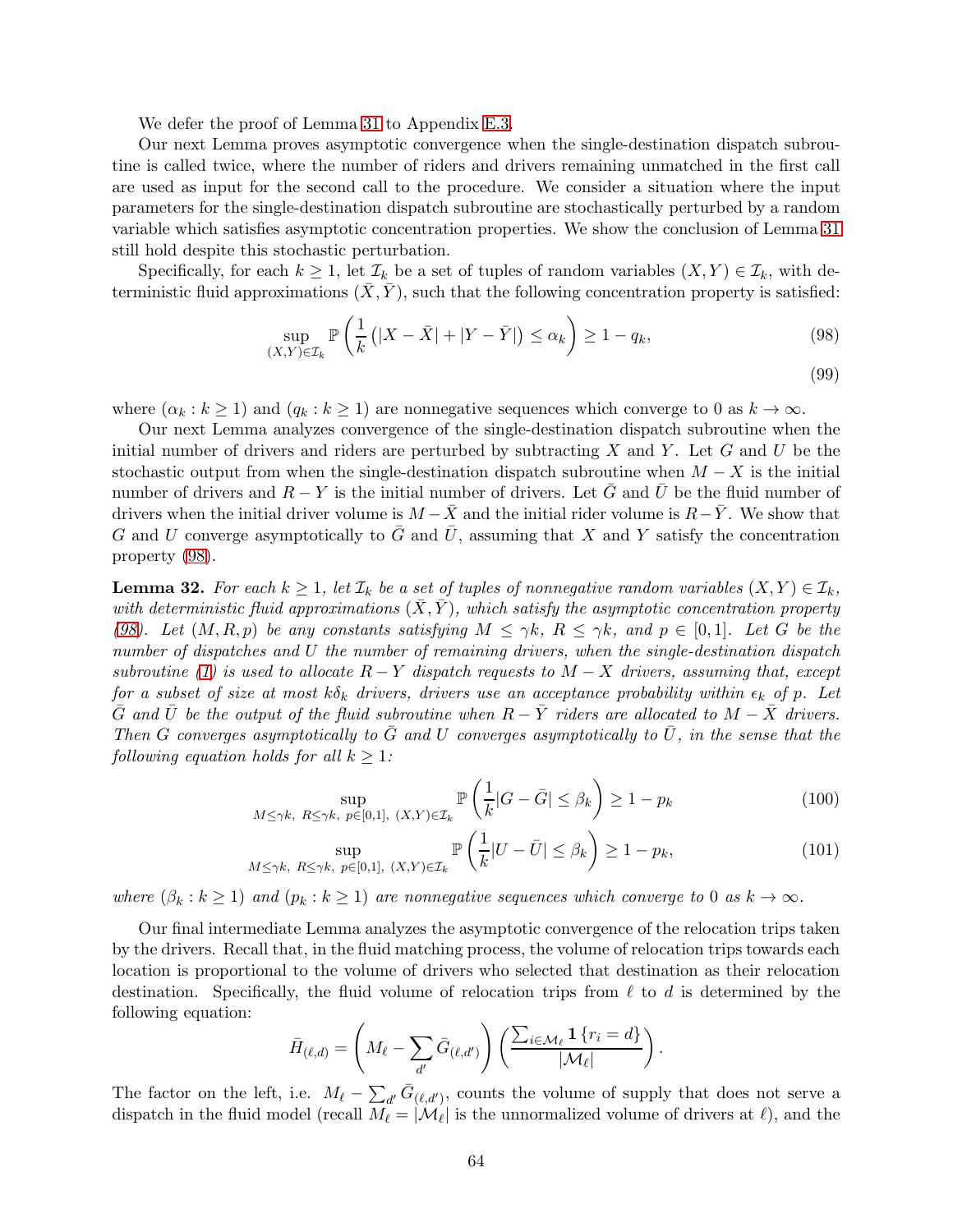factor on the right,  $\frac{\sum_{i \in \mathcal{M}_{\ell}} \mathbf{1}\{r_i = d\}}{\left|\mathcal{M}_e\right|}$  $\frac{N_{\ell} - N_{\ell}}{|M_{\ell}|}$ , counts the proportion of drivers positioned at  $\ell$  who choose d as their relocation destination.

The stochastic number of relocation trips along each route  $(\ell, d)$  is defined as the total number of undispatched drivers positioned at  $\ell$  who chose d as their relocation destination. For a driver state M, let  $M_{\ell}^R \subseteq M_{\ell}$  be the (stochastic) subset of drivers who take a relocation trip. The number of relocation trips  $H_{(\ell,d)}$  is defined by

$$
H_{(\ell,d)} = \sum_{i \in \mathcal{M}_{\ell}^R} \mathbf{1} \{r_i = d\}.
$$

Let us also use the notation  $\bar{H}_{\ell}$  to mean the total volume of fluid relocation trips, and  $H_{\ell}$  to mean the stochastic total number of relocation trips in the two level model:

$$
\bar{H}_{\ell} = \sum_{d} \bar{H}_{(\ell,d)} \text{ and } H_{\ell} = \sum_{d} H_{(\ell,d)}.
$$

The following Lemma shows that the distribution of relocation trips converges asymptotically to the fluid distribution of relocation trips.

<span id="page-64-0"></span>Lemma 33. Suppose that the total number of relocation trips converges to the fluid volume of relocation trips, as  $k \to \infty$ , for all admissible driver states. That is, assume there exists sequences  $(\alpha_k : k \ge 1)$  and  $(q_k : k \ge 1)$  such that  $\lim_{k\to\infty} \alpha_k = \lim_{k\to\infty} q_k = 0$ , for which the following inequality holds for every k and every  $\ell$ 

$$
\sup_{\mathcal{M}\in\mathcal{D}_k}\mathbb{P}\left(\frac{1}{k}|H_{\ell}-\bar{H}_{\ell}|\leq\alpha_k\right)\geq 1-q_k.
$$

Then the relocation trip volumes along each individual route converge to their fluid approximations, *i.e. there exist sequences*  $(\beta_k : k \ge 1)$  and  $(p_k : k \ge 1)$  such that  $\lim_{k \to \infty} \beta_k = \lim_{k \to \infty} p_k = 0$ , for which the following inequality holds for every  $k$ :

$$
\sup_{\mathcal{M}\in\mathcal{D}_k}\mathbb{P}\left(\frac{1}{k}\|\boldsymbol{H}-\bar{\boldsymbol{H}}\|_1\leq\beta_k\right)\geq 1-p_k.
$$

Note that in the above equation,  $H$  and  $H$  are vectors with components corresponding to  $H_{(\ell,d)}$  and  $\bar{H}_{(\ell,d)}$  for each route  $(\ell,d)$ . Therefore, the difference inside the probability is equal to the following:

$$
\|\bm{H}-\bar{\bm{H}}\|_1 = \sum_{(\ell,d)\in\mathcal{L}^2} |H_{(\ell,d)}-\bar{H}_{(\ell,d)}|.
$$

We defer the proof of Lemma [33](#page-64-0) to Appendix [E.5](#page-68-0)

#### <span id="page-64-1"></span>E.3 Proof of Lemma [31](#page-62-0)

We restate Lemma [31](#page-62-0) below.

**Lemma.** There exists sequences of nonnegative numbers,  $(\alpha_k : k \ge 1)$  and  $(q_k : k \ge 1)$ , both of which converge to 0 as  $k \to \infty$ , such that the following statement is true for every k:

<span id="page-64-2"></span>
$$
\sup_{M \le \gamma k, R \le \gamma k, p \in [0,1]} \mathbb{P}\left(\frac{1}{k} |G - \bar{G}| \le \alpha_k\right) \ge 1 - q_k \tag{102}
$$

$$
\sup_{M \le \gamma k, \ R \le \gamma k, \ p \in [0,1]} \mathbb{P}\left(\frac{1}{k}|U - \bar{U}| \le \alpha_k\right) \ge 1 - q_k. \tag{103}
$$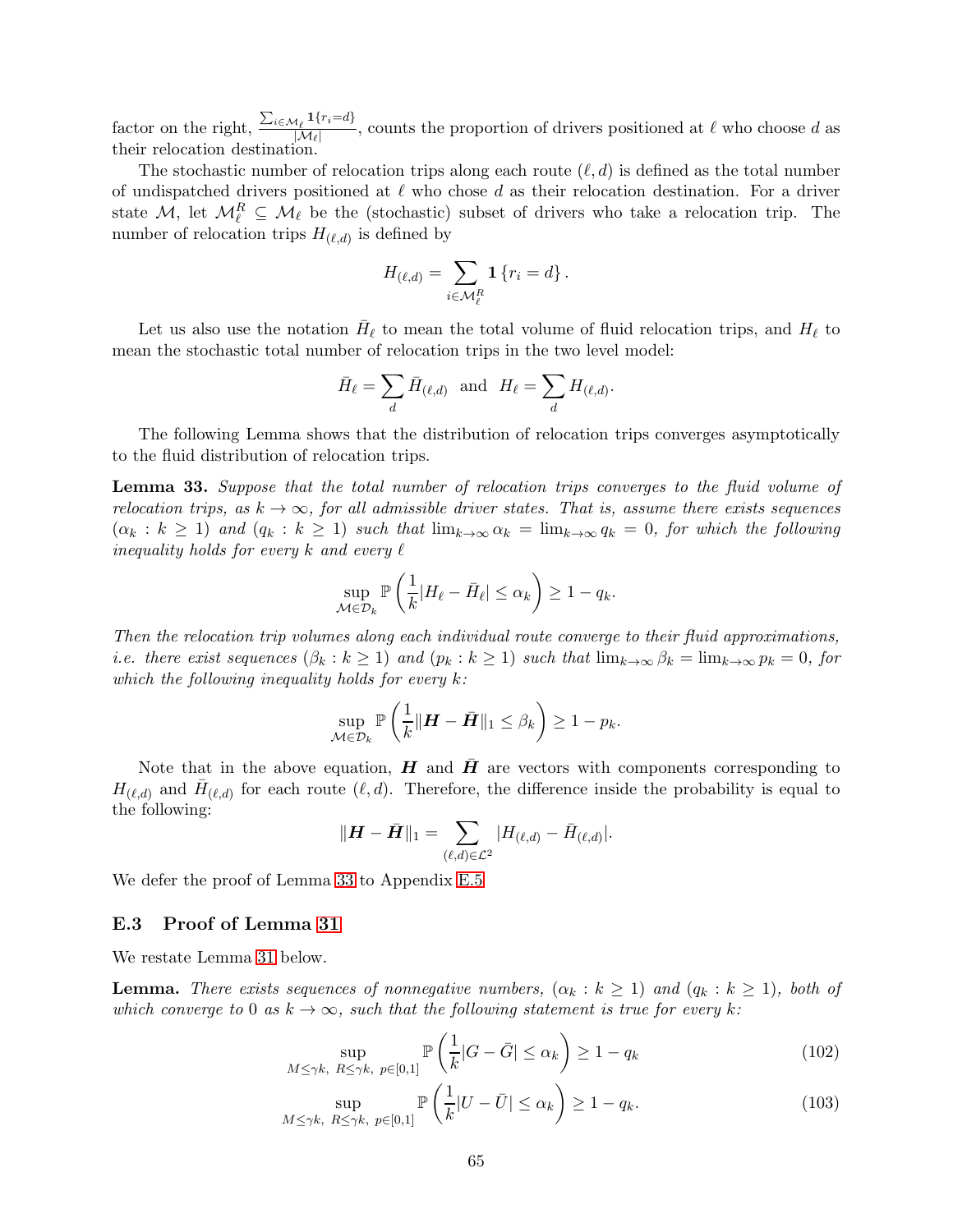In the above equations, it is understood that  $G$  and  $\overline{G}$  are the stochastic and fluid number of accepted dispatches from the single-destination dispatch subroutine with M drivers, R riders, and, except for a subset of size at most  $k\delta_k$  drivers, drivers use an acceptance probability within  $\epsilon_k$  of p. Similarly, it is understood that  $U$  and  $U$  are the stochastic and fluid number of remaining undispatched drivers.

*Proof.* We start with a proof of equation [\(102\)](#page-64-2), which states that G converges to  $\overline{G}$  as  $k \to \infty$ .

Fix  $k \ge 1$  and any  $M \le \gamma k$ ,  $R \le \gamma k$ ,  $p \in [0, 1]$ . Write the number of drivers M as  $M = M' + M''$ , such that M' is the number of drivers whose acceptance probability is within  $\epsilon_k$  of p, and M'' is the number of drivers whose acceptance probability is further from p than  $\epsilon_k$ . By assumption we have  $M'' \leq \delta_k k$ .

Consider the following modification of the single-destination dispatch subroutine parameters, which is designed to slightly underestimate the total number of dispatches produced the matching process. Assume that the dispatches are only allocated to the  $M'$  drivers whose acceptance probability is within  $\epsilon_k$  of p, and assume that all M' drivers exactly use acceptance threshold  $p - \epsilon_k$ . Let the number of riders stay  $R$ . Let  $G_L$  be the number of accepted dispatches from this version of the single-destination dispatch subroutine. Also, define

$$
\bar{G}_L = \min(M'(p - \epsilon_k), R)
$$

to be the fluid output from this version of the single-destination dispatch subroutine.

Also consider the following modification, which is desgined to slightly overestimate the total number of dispatches. Assume that all the  $M''$  drivers agree to serve a dispatch before the singledestination dispatch subroutine is called, so that the remaining number of riders is  $R' = R \min(R, M'')$  and the remaining number of drivers is M'. Also assume that all M' drivers exactly use threshold value  $p + \epsilon_k$ . Let  $G_U$  be the number of accepted dispatches from this process, i.e.  $G_U$  is equal to  $\min(R, M'')$  plus the stochastic number of dispatches that occur when R' riders are matched to  $M'$  drivers using the single-destination dispatch subroutine, assuming all  $M'$  drivers have acceptance probability exactly equal to  $p + \epsilon_k$ . Define

$$
\bar{G}_U = \min(R, M'') + \min(R', M'(p + \epsilon_k))
$$

to be the fluid output from this version of the dispatch subroutine.

Notice that when all drivers use the same acceptance probability, the resulting number of dispatch trips is equal in distribution to the minimum of the number of drivers and a Binomial distribution parameterized by the number of drivers and the common acceptance probability. Therefore, by Lemma [29,](#page-62-1) we have the following bounds:

$$
\sup_{M \le \gamma k, R \le \gamma k, p \in [0,1]} \mathbb{P}\left(\frac{1}{k}|G_U - \bar{G}_U| \le \alpha'_k\right) \ge 1 - q'_k
$$
  

$$
\sup_{M \le \gamma k, R \le \gamma k, p \in [0,1]} \mathbb{P}\left(\frac{1}{k}|G_L - \bar{G}_L| \le \alpha'_k\right) \ge 1 - q'_k,
$$

where  $(\alpha'_k : k \ge 1)$  and  $(q'_k : k \ge 1)$  are sequences that converge to 0 as  $k \to \infty$ . Also, Notice that for any parameter values  $M \leq \gamma k$ ,  $R \leq \gamma k$ ,  $p \in [0, 1]$ , we have the upper bound

<span id="page-65-0"></span>
$$
\bar{G}_U - \bar{G}_L \le M'' + M' 2\epsilon_k \le k(\delta_k + 2\gamma \epsilon_k). \tag{104}
$$

By construction, we have that G stochastically dominates  $G_L$ , and  $G_U$  stochastically dominates G. That is, for any  $g \geq 0$ , we have the following:

$$
\mathbb{P}(G \le g) \le \mathbb{P}(G_L \le g),
$$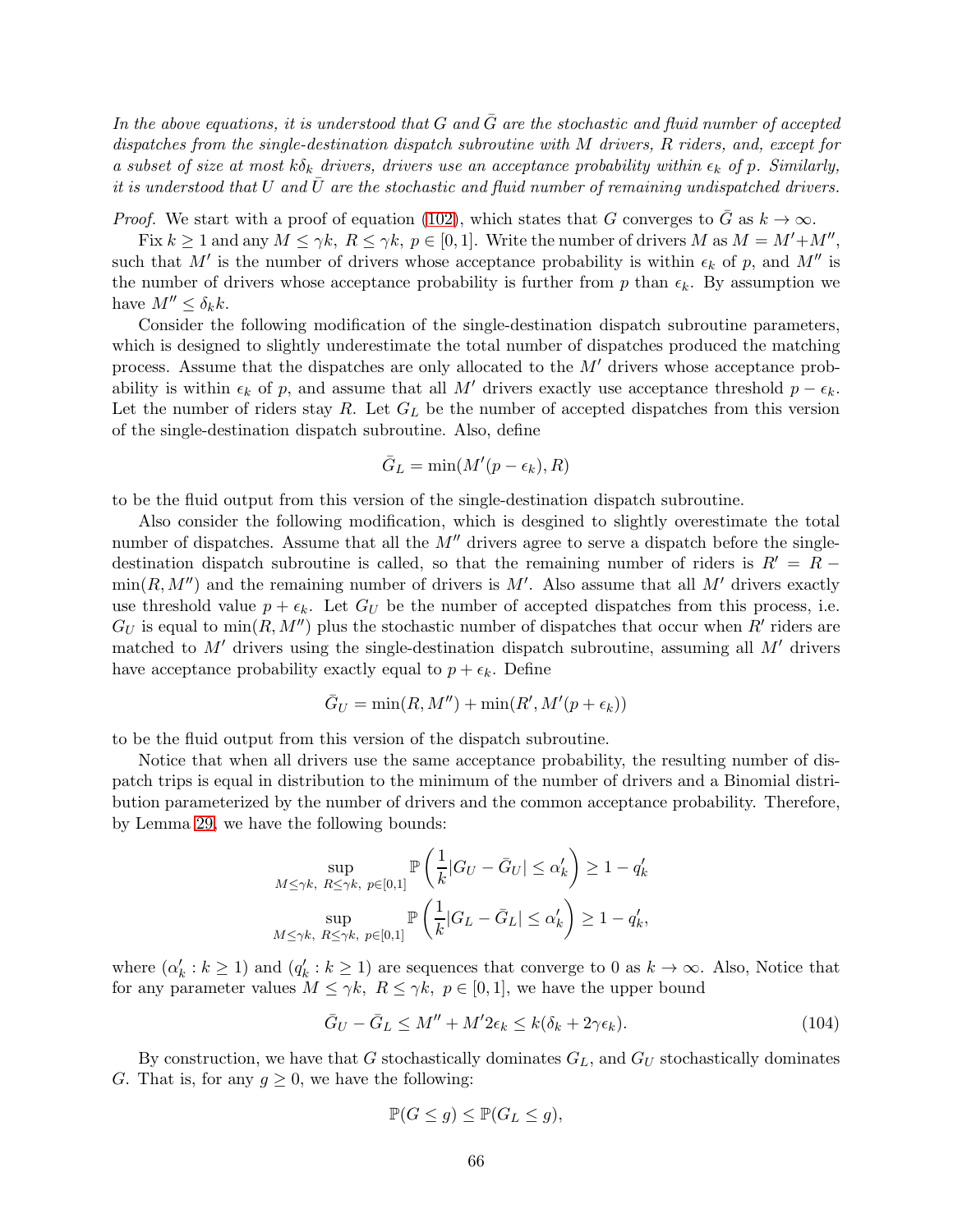and

$$
\mathbb{P}(G_U \le g) \le \mathbb{P}(G \le g).
$$

Therefore we obtain the following bounds, for any  $\epsilon > 0$ :

$$
\mathbb{P}\left(|G-\bar{G}| \geq \epsilon\right) \leq \mathbb{P}\left(G-\bar{G} \geq \epsilon\right) + \mathbb{P}\left(\bar{G}-G \geq \epsilon\right) \leq \mathbb{P}\left(G_{U}-\bar{G} \geq \epsilon\right) + \mathbb{P}\left(\bar{G}-G_{L} \geq \epsilon\right) \leq \mathbb{P}\left(|G_{U}-\bar{G}_{U}| \geq \epsilon+\bar{G}-\bar{G}_{U}\right) \quad + \mathbb{P}\left(|\bar{G}_{L}-G_{L}| \geq \epsilon+\bar{G}_{L}-\bar{G}\right).
$$
\n(105)

Finally, define

<span id="page-66-0"></span>
$$
\alpha_k = \alpha'_k + (\delta_k + 2\gamma \epsilon_k).
$$

By equation [\(105\)](#page-66-0) we have the bound

$$
\mathbb{P}\left(\frac{1}{k}|G-\bar{G}| \geq \alpha_k\right) \leq \mathbb{P}\left(|G_U-\bar{G}_U| \geq k\alpha_k+\bar{G}-\bar{G}_U\right) \n+ \mathbb{P}\left(|\bar{G}_L-G_L| \geq k\alpha_k+\bar{G}_L-\bar{G}\right).
$$
\n(106)

Now, from equation [\(104\)](#page-65-0), we have

<span id="page-66-1"></span>
$$
k\alpha_k + \bar{G} - \bar{G}_U \ge k\alpha'_k,
$$

and similarly

$$
k\alpha_k + \bar{G}_L - \bar{G} \ge k\alpha'_k.
$$

Therefore, continuing from [\(106\)](#page-66-1), we have

$$
\mathbb{P}\left(\frac{1}{k}|G-\bar{G}| \geq \alpha_k\right) \leq \mathbb{P}\left(|G_U-\bar{G}_U| \geq k\alpha'_k\right) + \mathbb{P}\left(|\bar{G}_L-G_L| \geq k\alpha'_k\right) \leq q'_k + q'_k.
$$
\n(107)

Taking  $q_k = 2q'_k$  finishes the proof.

The proof of U converging to U is analogous to the above argument. We first define  $U_L$  and  $U_U$  to mean the random number of undispatched drivers assuming all drivers use the acceptance probability  $p - \epsilon_k$  and  $p + \epsilon_k$ , respectively, and we observe show that  $U_U$  stochastically dominates U which in turn stochastically dominates  $U_L$ . Stochastic dominance lets us bound the convergence of U in terms of the convergence of  $U_U$  and  $U_L$ . We then observe that each  $U_L$  and  $U_U$  is equal in distribution to the minimum of a constant and a negative binomial distribution, so Lemma [30](#page-62-2) gives us large-population convergence.

 $\Box$ 

#### E.4 Proof of Lemma [32](#page-63-0)

To prove Lemma [32](#page-63-0) we first state and prove the following Lemma.

<span id="page-66-2"></span>**Lemma 34.** For each  $k \geq 1$ , let  $\mathcal{Z}_k$  be a set of random variables  $Z \in \mathcal{Z}_k$  with deterministic fluid approximations  $\overline{Z}$ . Assume that Z converges asymptotically to  $\overline{Z}$ , in the sense that there exists sequences  $(\alpha_k : k \ge 1)$  and  $(q_k : k \ge 1)$ , both converging to 0 as  $k \to \infty$ , such that the following holds for every  $k \geq 1$ :

$$
\sup_{Z \in \mathcal{Z}_k} \mathbb{P}\left(\frac{1}{k}|Z - \bar{Z}| \le \alpha_k\right) \ge 1 - q_k.
$$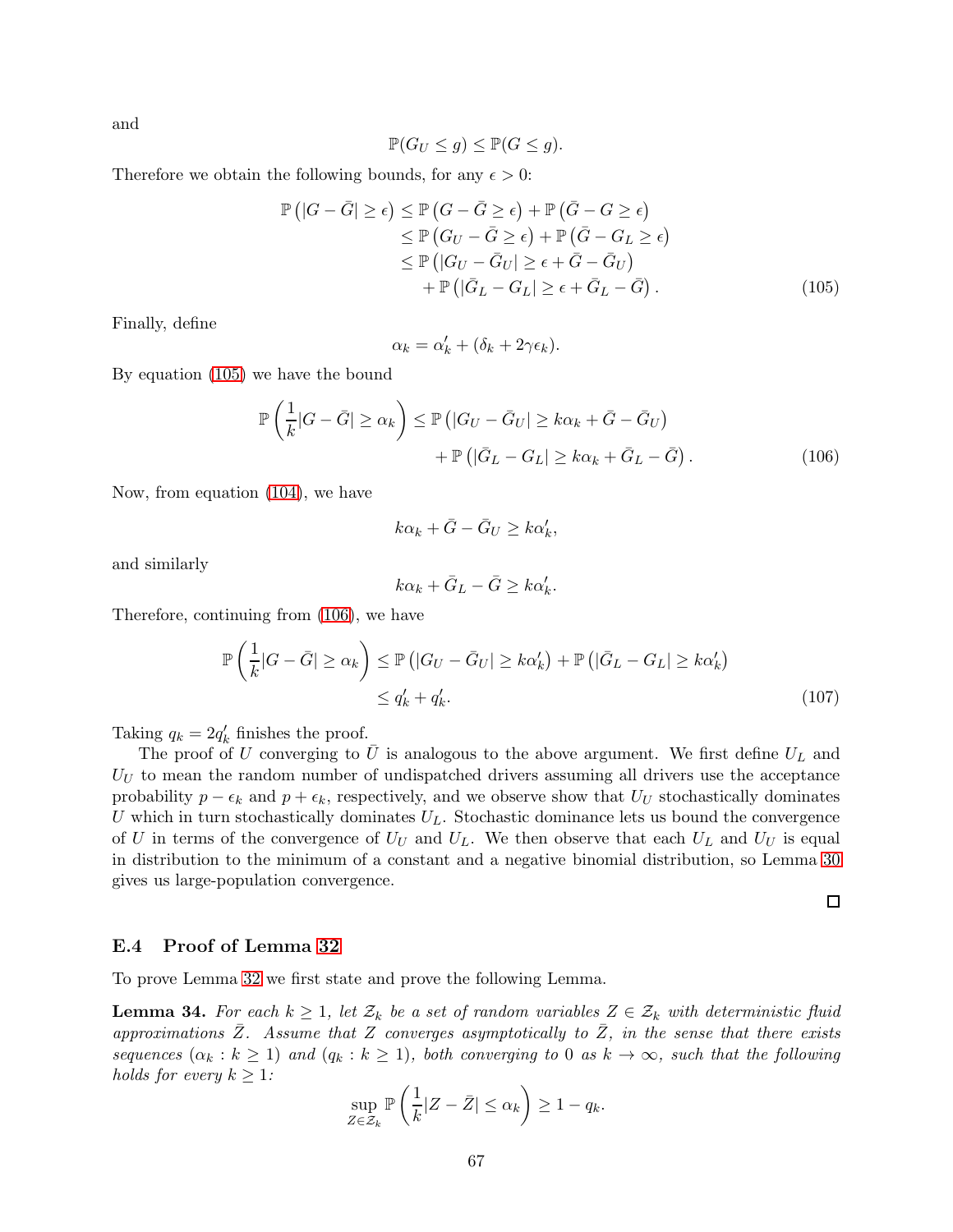Let f be a Lipschitz continuous function with Lipschitz constant L. Then  $f(Z)$  converges asymptotically to  $f(Z)$ , in the sense that the following equation holds:

$$
\sup_{Z \in \mathcal{Z}_k} \mathbb{P}\left(\frac{1}{k}|f(Z) - f(\bar{Z})| \le L\alpha_k\right) \ge 1 - q_k.
$$

*Proof.* Observe that, if  $\frac{1}{k} |Z - \bar{Z}| \leq \alpha_k$  is true, then we have

$$
\frac{1}{k}|f(Z) - f(\bar{Z})| \le \frac{1}{k}L|Z - \bar{Z}| \le L\alpha_k.
$$

Therefore we have

$$
\sup_{Z \in \mathcal{Z}_k} \mathbb{P}\left(\frac{1}{k}|f(Z) - f(\bar{Z})| \le L\alpha_k\right) \ge \sup_{Z \in \mathcal{Z}_k} \mathbb{P}\left(\frac{1}{k}|Z - \bar{Z}| \le \alpha_k\right) \ge 1 - q_k,
$$

as claimed.

We restate Lemma [32](#page-63-0) below.

**Lemma.** For each  $k \geq 1$ , let  $\mathcal{I}_k$  be a set of tuples of nonnegative random variables  $(X, Y) \in \mathcal{I}_k$ , with deterministic fluid approximations  $(\bar{X}, \bar{Y})$ , which satisfy the asymptotic concentration property [\(98\)](#page-63-1). Let  $(M, R, p)$  be any constants satisfying  $M \leq \gamma k$ ,  $R \leq \gamma k$ , and  $p \in [0, 1]$ . Let G be the number of dispatches and U the number of remaining drivers, when the single-destination dispatch subroutine [\(1\)](#page-57-0) is used to allocate  $R-Y$  dispatch requests to  $M-X$  drivers, assuming that, except for a subset of size at most k $\delta_k$  drivers, drivers use an acceptance probability within  $\epsilon_k$  of p. Let G and U be the output of the fluid subroutine when  $R-\bar{Y}$  riders are allocated to  $M-\bar{X}$  drivers. Then G converges asymptotically to  $\bar{G}$  and U converges asymptotically to  $\bar{U}$ , in the sense that the following equation holds for all  $k \geq 1$ :

$$
\sup_{M \le \gamma k, R \le \gamma k, p \in [0,1], (X,Y) \in \mathcal{I}_k} \mathbb{P}\left(\frac{1}{k} |G - \bar{G}| \le \beta_k\right) \ge 1 - p_k \tag{108}
$$

$$
\sup_{M \le \gamma k, R \le \gamma k, p \in [0,1], (X,Y) \in \mathcal{I}_k} \mathbb{P}\left(\frac{1}{k}|U - \bar{U}| \le \beta_k\right) \ge 1 - p_k,\tag{109}
$$

where  $(\beta_k : k \ge 1)$  and  $(p_k : k \ge 1)$  are nonnegative sequences which converge to 0 as  $k \to \infty$ .

Proof. Consider the single-destination dispatch subroutine when the population-size parameter is  $k \geq 1$ , with  $M \leq \gamma k$  drivers,  $R \leq \gamma k$  riders,  $p \in [0,1]$  common acceptance probability, and let  $(X, Y) \in \mathcal{I}_k$ . Let G' and U' be the output of the fluid matching process with  $R - Y$  riders and  $M - X$  drivers. By Lemma [31](#page-62-0) we have that G and U converge asymptotically to G' and U', in the sense that there exists  $(\alpha'_k : k \ge 1)$ ,  $(q'_k : k \ge 1)$ , both converging to 0 as  $k \to \infty$ , such that the following holds for every  $k$ :

$$
\sup_{M \le \gamma k, R \le \gamma k, p \in [0,1], (X,Y) \in \mathcal{I}_k} \mathbb{P}\left(\frac{1}{k}|G - G'| \le \alpha'_k\right) \ge 1 - q'_k
$$
  

$$
\sup_{M \le \gamma k, R \le \gamma k, p \in [0,1], (X,Y) \in \mathcal{I}_k} \mathbb{P}\left(\frac{1}{k}|U - U'| \le \alpha'_k\right) \ge 1 - q'_k.
$$

 $\Box$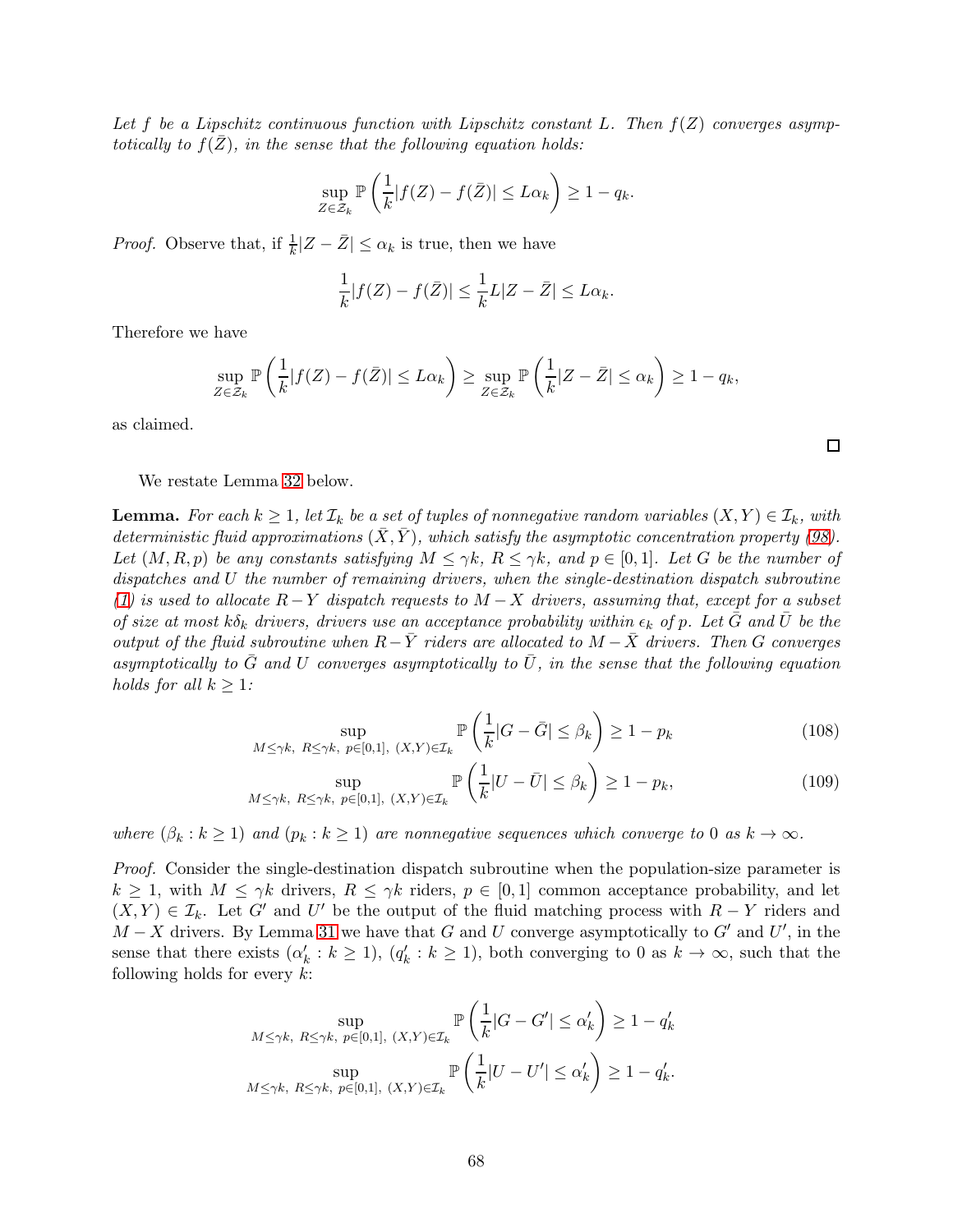We now claim that  $G'$  and  $U'$  converge asymptotically to  $\bar{G}$  and  $\bar{U}$ . Recall the output of the fluid single-destination dispatch subroutine is defined (Definition [4\)](#page-56-1) in terms of deterministic functions  $G(\cdot)$  and  $U(\cdot)$ , so we have

$$
G' = \overline{G}(R - Y, M - X, p) \quad \overline{G} = \overline{G}(R - \overline{Y}, M - \overline{X}, p)
$$
  

$$
U' = \overline{U}(R - Y, M - X, p) \quad \overline{U} = \overline{U}(R - \overline{Y}, M - \overline{X}, p).
$$

Observe that the functions  $\bar{G}(\cdot)$  and  $\bar{U}(\cdot)$  are both Lipschitz continuous, so by Lemma [34](#page-66-2) we have  $G'$  converges asymptotically to  $\overline{G}$ , i.e. the following equation holds for every  $k \geq 1$ 

$$
\sup_{M \leq \gamma k, R \leq \gamma k, p \in [0,1], (X,Y) \in \mathcal{I}_k} \mathbb{P}\left(\frac{1}{k} |G' - \bar{G}| \leq L\alpha_k\right) \geq 1 - q_k,
$$

where  $\alpha_k$  and  $q_k$  are the error term and probability term from the convergence of  $(X, Y)$  to  $(\overline{X}, \overline{Y})$ (see equation [\(98\)](#page-63-1)), and L is the Lipschitz constant for the function  $\bar{G}(\cdot)$ . Taking  $\beta_k = \alpha'_k + L\alpha_k$ and  $p_k = q'_k + q_k$  finishes the proof.

#### <span id="page-68-0"></span>E.5 Proof of Lemma [33](#page-64-0)

We restate Lemma [33](#page-64-0) below.

Lemma. Suppose that the total number of relocation trips converges to the fluid volume of relocation trips, as  $k \to \infty$ , for all admissible driver states. That is, assume there exists sequences  $(\alpha_k : k \ge 1)$ and  $(q_k : k \ge 1)$  such that  $\lim_{k\to\infty} \alpha_k = \lim_{k\to\infty} q_k = 0$ , for which the following inequality holds for every k and every  $\ell$ 

$$
\sup_{\mathcal{M}\in\mathcal{D}_k}\mathbb{P}\left(\frac{1}{k}|H_{\ell}-\bar{H}_{\ell}|\leq\alpha_k\right)\geq 1-q_k.
$$

Then the relocation trip volumes along each individual route converge to their fluid approximations, *i.e. there exist sequences*  $(\beta_k : k \ge 1)$  and  $(p_k : k \ge 1)$  such that  $\lim_{k\to\infty} \beta_k = \lim_{k\to\infty} p_k = 0$ , for which the following inequality holds for every  $k$ :

$$
\sup_{\mathcal{M}\in\mathcal{D}_k}\mathbb{P}\left(\frac{1}{k}\|\boldsymbol{H}-\bar{\boldsymbol{H}}\|_1\leq\beta_k\right)\geq 1-p_k.
$$

*Proof.* It suffices to prove the following is true for each route  $(\ell, d)$ :

$$
\sup_{\mathcal{M}\in\mathcal{D}_k}\mathbb{P}\left(\frac{1}{k}\|H_{(\ell,d)}-\bar{H}_{(\ell,d)}\|_1\leq\beta_k\right)\geq 1-p_k.
$$

If the above inequality holds for each route  $(\ell, d)$ , then the claimed inequality follows from a union bound over all locations.

Fix  $k \geq 1$ , an admissible driver state  $\mathcal{M} \in \mathcal{D}_k$ , and a location  $\ell$ . Let  $\mathcal{M}_k^R \subseteq \mathcal{M}$  be the stochastic subset of drivers who serve a relocation trip. By definition, we have  $|\mathcal{M}_{\ell}^R|$  is the random variable  $H_{\ell}$ , and by assumption we have that  $H_{\ell}$  converges to a deterministic fluid approximation  $\bar{H}_{\ell}$ .

The probability any individual driver falls in this subset depends on the exact threshold vector that the driver has selected, as well as their realized add-passenger disutility. In particular, if two drivers use the exact same threshold vector, they have the same probability of going nondispatched. If two drivers use approximately the same threshold, and we condition on the event that their sampled add-passenger disutilities are bounded away from the region where the different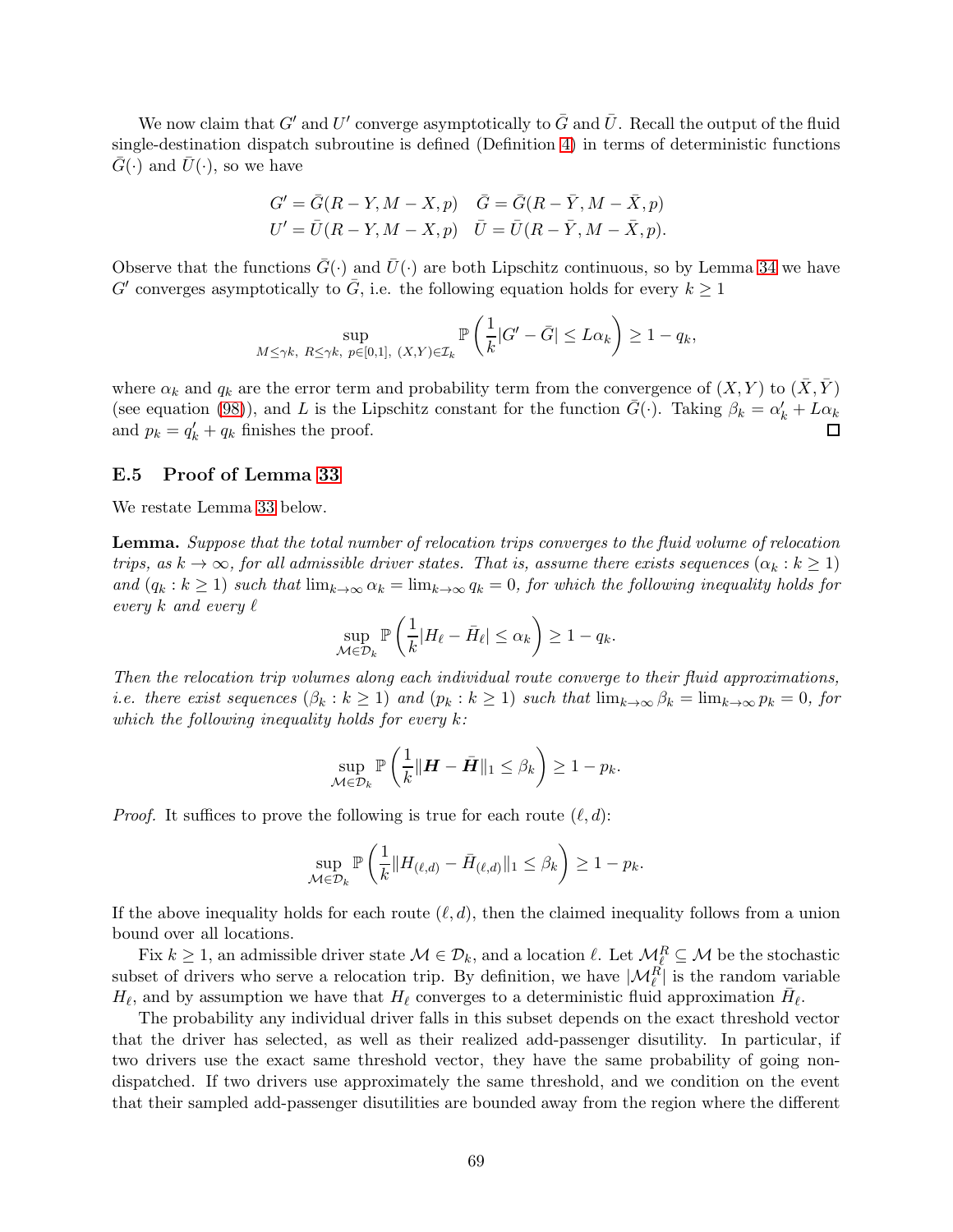thresholds would lead to different decisions, then drivers still have the same probability of going non-dispatched.

Let  $x_{\ell}$  be the common disutility threshold vector which is approximately used by approximately all drivers at  $\ell$ . Define

$$
\mathcal{X}(\epsilon_k, \boldsymbol{x}_{\ell}) = [0, C] \setminus \left( \bigcup_{d \in \mathcal{L}} [x_{(\ell,d)} - \epsilon_k, x_{(\ell,d)} + \epsilon_k] \right)
$$

to be the subset of feasible disutility thresholds [0, C] where a small band  $[x_{(\ell,d)} - \epsilon_k, x_{(\ell,d)} + \epsilon_k]$ centered at each threshold  $x_{(\ell,d)}$  is removed.

Define

$$
\mathcal{M}'_{\ell} = \mathcal{M}_{\ell}(\epsilon_k, \boldsymbol{x}_{\ell}) \cap \{i \in \mathcal{M}_{\ell} : X_i \in \mathcal{X}(\epsilon_k, \boldsymbol{x}_{\ell})\}
$$

to be the subset of drivers who approximately use the threshold  $x_{\ell}$  and whose sampled disutilities lie in  $\mathcal{X}(\epsilon_k, x_{\ell})$ . Notice that the cardinality  $|\mathcal{M}'_{\ell}|$  has Binomial distribution with parameters  $|\mathcal{M}_{\ell}(\epsilon_k, \boldsymbol{x}_{\ell})|$  and  $1 - 2|\mathcal{L}|\epsilon_k$ , so  $|\mathcal{M}'_{\ell}|$  converges to  $|\mathcal{M}_{\ell}|$  as  $k \to \infty$ .

Define

$$
H'_{(\ell,d)} = |\{i \in \mathcal{M}_\ell : r_i = d\} \cap \mathcal{M}'_\ell \cap \mathcal{M}^R_\ell|.
$$

Notice that the number of trips from  $\ell$  to  $d$  is bounded by

$$
|\mathcal{M}_{\ell} \setminus \mathcal{M}'_{\ell}| + H'_{(\ell,d)} \geq H_{(\ell,d)} \geq H'_{(\ell,d)}.
$$

Finally, notice that the distribution of  $H'_{(\ell,d)}$  is equivalent to sampling  $|\mathcal{M}_{\ell}^R|$  balls, without replacement, from a bag with  $|\mathcal{M}'_{\ell}|$  balls, where each ball is associated with a destination, and counting how many balls are associated with the destination  $d$ . Concentration inequalities for sampling without replacement show that  $H'_{(\ell,d)}$  converges asymptotically to  $\bar{H}_{(\ell,d)}$ , and this is sufficient to prove that  $H_{(\ell,d)}$  converges to  $\tilde{H}_{(\ell,d)}$  asymptotically, because the difference between  $H'_{(\ell,d)}$  and  $H_{(\ell,d)}$  vanishes asymptotically.

 $\Box$ 

### F General Convex Analysis Properties

In this section we obtain useful convex analysis properties. We change notation from the rest of the paper, and consider the following generic convex optimization problem

<span id="page-69-0"></span>
$$
\inf (f(x) | g_i(x) \le 0, i = 1, 2, ..., m, x \in \mathbb{R}^n), \tag{110}
$$

where  $f, g_1, \ldots, g_m$  are convex functions from  $\mathbb{R}^n$  to  $\mathbb{R}$ . We assume our convex program [\(110\)](#page-69-0) satisfies the conditions described in Assumption [5.](#page-69-1)

<span id="page-69-1"></span>Assumption 5. Assume the following conditions hold:

- 1.  $f, g_1, \ldots, g_m$  are continuously differentiable at every point  $x \in \mathbb{R}^n$ .
- 2. The feasible region  $\{x \mid g_i(x) \leq 0, i = 1, 2, \ldots, m, x \in \mathbb{R}^n\}$  is a bounded compact set. In particular, there is a constant  $\gamma$  such that the feasible region lies in  $\bar{B}(0,\gamma)$ , i.e. the closed ball centered at 0 with radius  $\gamma$ .
- 3. The gradients  $\nabla f(x), \nabla g_1(x), \ldots, \nabla g_m(x)$  have norm smaller than some constant C for all  $x \in \mathbb{R}^n$ .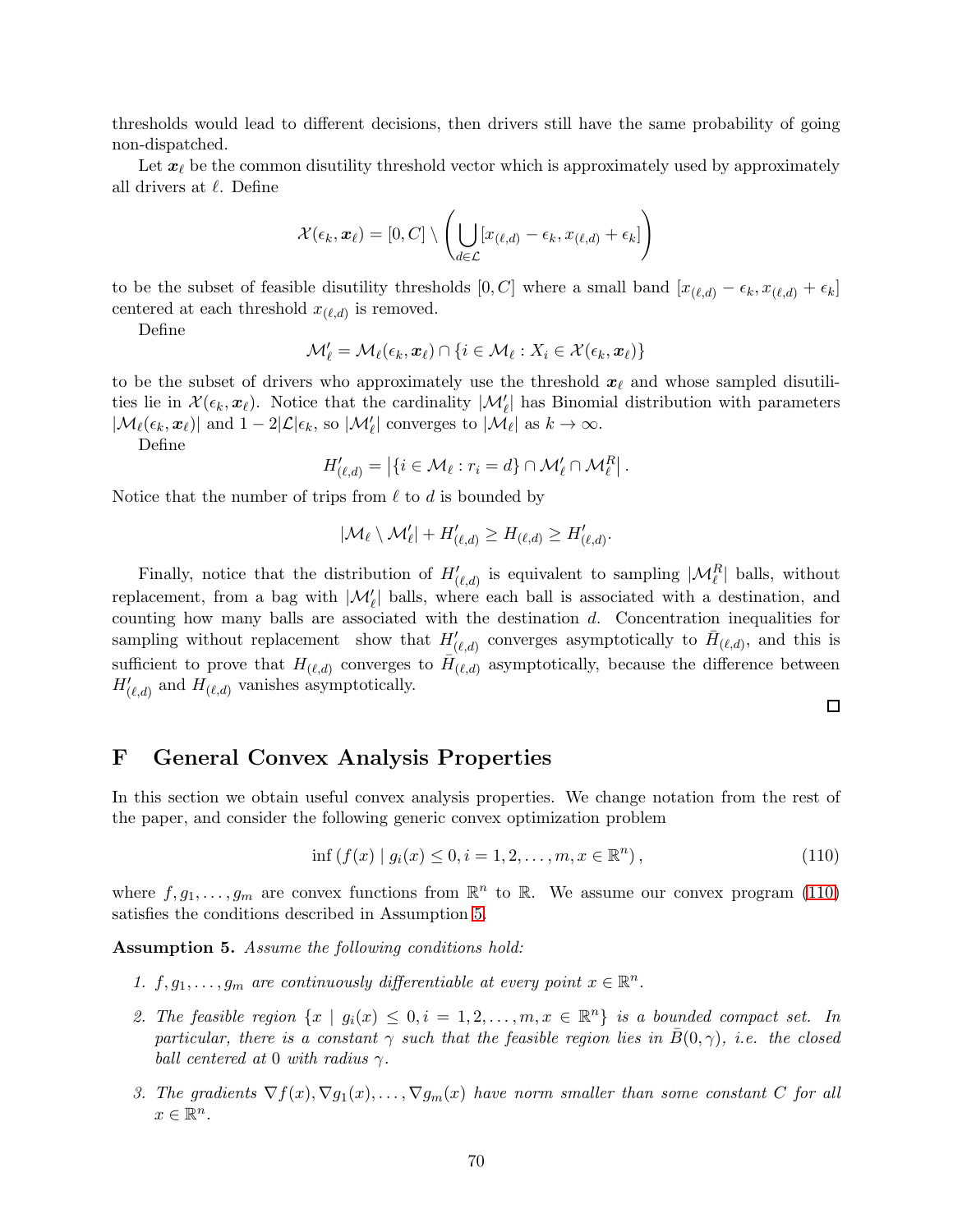The Lagrangian associated with the optimization problem [\(110\)](#page-69-0) is the function  $L : \mathbb{R}^n \times \mathbb{R}^m_+ \to$  $\mathbb{R} \cup \{+\infty\}$  defined by

$$
L(x; \lambda) = f(x) + \lambda^T g(x), \qquad (111)
$$

where  $g(x)$  is the vector in  $\mathbb{R}^m$  with  $g_i(x)$  as its *i*th component. Note the min-max theorem states the following relads :

$$
\inf_{x \in \mathbb{R}^n} \sup_{\lambda \in \mathbb{R}^m_+} L(x; \lambda) = \sup_{\lambda \in \mathbb{R}^m_+} \inf_{x \in \mathbb{R}^n} L(x; \lambda).
$$
\n(112)

**Definition 8.** Let  $x \in \mathbb{R}^n$ . A nonnegative vector  $\lambda \in \mathbb{R}^m_+$  is said to be a Lagrange multiplier vector for  $x$  if it satisfies the following conditions:

- Complementary slackness:  $\lambda_i g_i(x) = 0$  holds for every  $i = 1, 2, ..., m$ .
- Stationarity:  $\nabla_x L(x; \lambda) = 0$ . In other words, x is a global minimizer of  $L(\cdot; \lambda)$ .

We say  $\lambda$  is an  $\epsilon$ -approximate Lagrange multiplier vector for x if it satisfies the following conditions:

- Approximate complementary slackness:  $|\lambda_i g_i(x)| \leq \epsilon$  holds for every  $i = 1, 2, ..., m$ .
- Approximate stationarity:  $\|\nabla_x L(x; \lambda)\|_2 \leq \epsilon$ .

For the next Lemma, we consider an optimal solution  $x^*$  and a Lagrange multiplier vector  $\lambda^*$  for  $x^*$ . Part of our proof is concerned with the function mapping  $x \in \mathbb{R}^n$  to the gradient of the Lagrangian  $\nabla_x L(x; \lambda^*)$ . In particular, we care about how large the gradient can vary when evaluated at two points that are close to one another. To reason about this maximum perturbation effect, for  $\delta > 0$  define

$$
\kappa(\delta) = \max\left( \|\nabla_x L(x; \lambda^*) - \nabla_x L(y; \lambda^*)\|_2 \mid x, y \in \bar{B}(0, \gamma), \|x - y\|_2 \le \delta \right) \tag{113}
$$

which gives the maximum norm of the difference between the gradients of any two points in  $B(0, \gamma)$ whose distance from each other is at most  $\delta$ . From Assumption [5](#page-69-1) we know the gradient  $\nabla_x L(x; \lambda^*)$ is continuous in  $x$ , and we know that every continuous function over a compact set is uniformly continuous, so it follows that the gradient function, restricted to the closed ball  $B(0, \gamma)$ , is uniformly continuous. Therefore, the maximum perturbation  $\kappa(\delta)$  goes to 0 as  $\delta \to 0$ .

**Lemma 35.** Let  $\bar{x}$  be a feasible solution for [\(110\)](#page-69-0) and let  $\bar{\lambda} \in \mathbb{R}^m_+$ . If  $\bar{\lambda}$  is a Lagrange multiplier vector for  $\bar{x}$  then  $\bar{x}$  is an optimal solution for [\(110\)](#page-69-0). If  $\bar{\lambda}$  is an  $\epsilon$ -approximate Lagrange multiplier vector for  $\bar{x}$  then  $\bar{x}$  is an  $\epsilon'$ -optimal solution for [\(110\)](#page-69-0), where  $\epsilon' = \epsilon (n + 2\gamma)$ .

*Proof.* We focus on the case where  $\bar{\lambda}$  is an  $\epsilon$ -approximate Lagrange multiplier vector for  $\bar{x}$ . Let  $x^*$ and  $\lambda^*$  be optimal primal and dual variables. Observe the following chain of inequalities:

$$
f(x^*) = L(x^*; \lambda^*) \ge L(x^*; \bar{\lambda}) \ge L(\bar{x}; \bar{\lambda}) + \nabla_x L(\bar{x}; \bar{\lambda})^T (x^* - \bar{x}),
$$

where the first bound follows from optimality of  $\lambda^*$  and the second line follows by convexity of  $L(\cdot; \lambda)$ . Therefore we have the upper bound

$$
f(\bar{x}) \le f(x^*) + \|\nabla_x L(\bar{x}; \bar{\lambda})\|_2 \|(x^* - \bar{x})\|_2 + |\bar{\lambda}^T g(\bar{x})|.
$$

By approximate complementary slackness we have  $|\bar{\lambda}^T g(\bar{x})| \leq n\epsilon$ , by approximate stationarity we have  $\|\nabla_x L(\bar{x}; \bar{\lambda})\|_2 \leq \epsilon$ , and by feasibility of  $x^*$  and  $\bar{x}$  we have  $\|(x^* - \bar{x})\|_2 \leq 2\gamma$ . Therefore we obtain the bound

$$
f(\bar{x}) \le f(x^*) + \epsilon(n + 2\gamma) = f(x^*) + \epsilon'
$$

as claimed.

 $\Box$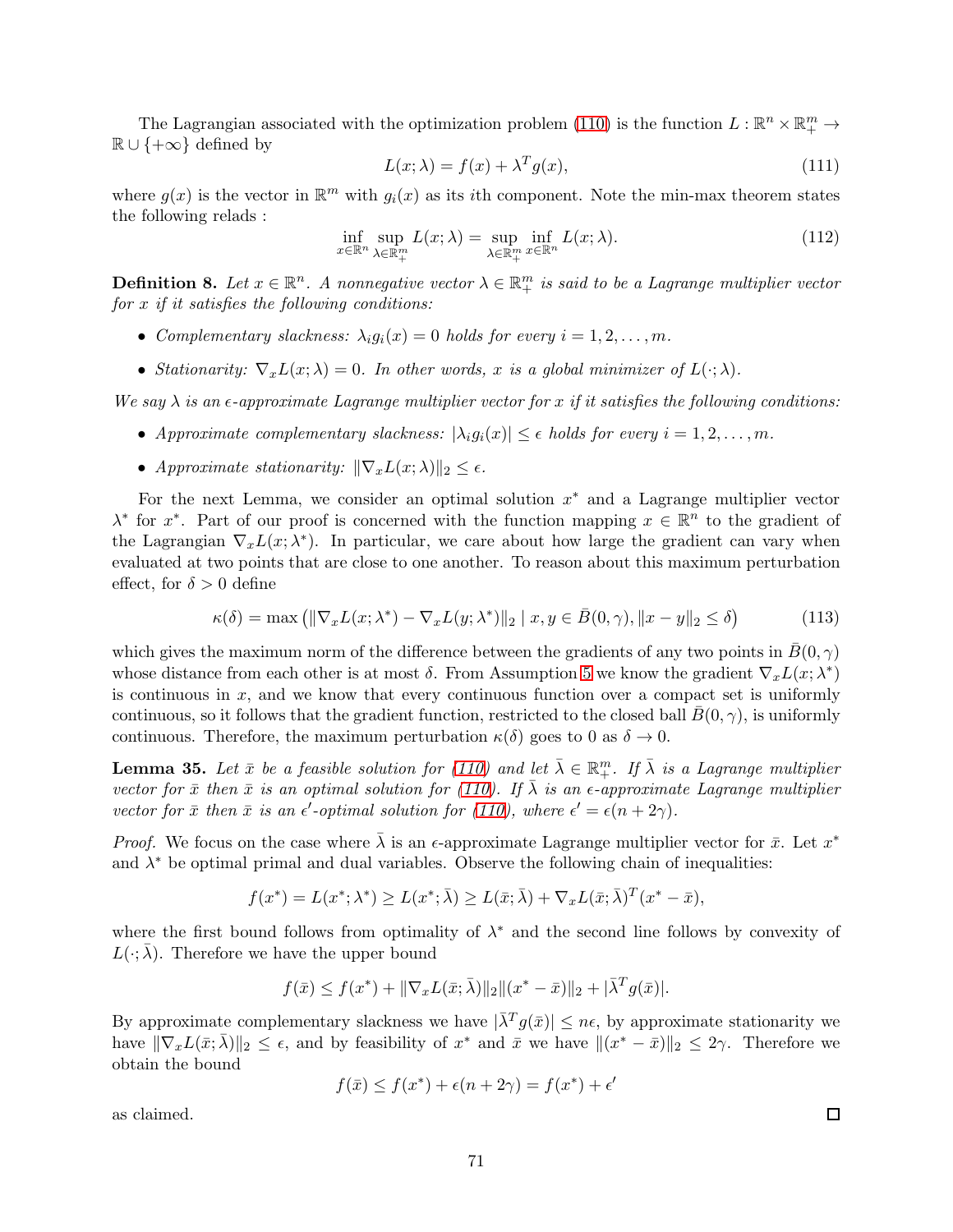**Lemma 36.** Let  $x^*$  be an optimal solution for [\(110\)](#page-69-0) and let  $\lambda^*$  be a Lagrange multiplier vector for  $x^*$ . Let  $\bar{x}$  be a feasible solution for [\(110\)](#page-69-0). If  $\bar{x}$  is an optimal solution then  $\lambda^*$  is a Lagrange multiplier vector for  $\bar{x}$ . If  $\bar{x}$  is an  $\epsilon$ -optimal solution, then  $\lambda^*$  is an  $\epsilon'$ -approximate Lagrange multiplier vector, where  $\epsilon' = \sqrt{\sqrt{\epsilon} + C\kappa(C\sqrt{\epsilon})}.$ 

Proof. Observe the following chain of inequalities:

<span id="page-71-0"></span>
$$
f(x^*) = L(x^*; \lambda^*)
$$
  
\n
$$
= \min_{x \in \mathbb{R}^n} L(x; \lambda^*)
$$
  
\n
$$
\leq L(\bar{x}; \lambda^*)
$$
  
\n
$$
= f(\bar{x}) + \lambda^{*T} g(\bar{x})
$$
  
\n
$$
\leq f(\bar{x})
$$
\n(115)

The first two lines follow from the complementary slackness and stationarity conditions which hold between  $x^*$  and  $\lambda^*$ . Line [\(115\)](#page-71-0) follows from feasibility of  $\bar{x}$  and nonnegativity of  $\lambda^*$ .

We first consider the case where  $\bar{x}$  is an optimal solution. In this case, we have  $f(\bar{x}) = f(x^*)$ so every line in the above chain of inequalities holds with equality. In particular, line [\(114\)](#page-71-0) holding with equality shows that  $\bar{x}$  is a global minimizer of  $L(\cdot; \lambda^*)$ , so the stationarity condition  $\nabla_x L(\bar{x}; \lambda^*)$ holds, and line [\(115\)](#page-71-0) holding with equality shows that complementary slackness holds between  $\bar{x}$ and  $\lambda^*$ . Therefore  $\lambda^*$  is a Lagrange multiplier vector for  $\bar{x}$ .

Next, we consider the case wehre  $\bar{x}$  is an  $\epsilon$ -optimal solution. In this case, we have  $f(\bar{x}) \leq$  $f(x^*) + \epsilon$ , so  $\epsilon$  is an upper bound on the difference between any two consecutive terms in the above chain of inequalities. Applying this upper bound to line [\(115\)](#page-71-0) we conclude that  $|\lambda^*^T g(\bar{x})| \leq \epsilon$ . Since every term  $\lambda_i^* g_i(\bar{x})$  is nonpositive, it follows that  $|\lambda_i^* g_i(\bar{x})| \leq |\lambda^{*T} g(\bar{x})| \leq \epsilon \leq \epsilon'$ , so approximate complementary slackness holds between  $\lambda^*$  and  $\bar{x}$ .

We show in Lemma [37](#page-71-1) that  $\bar{x}$  satisfies approximate stationarity with respect to  $\lambda^*$ . We use the result in Lemma [37](#page-71-1) by taking  $h(x)$  to mean  $L(x; \lambda^*)$ . The result of Lemma 37 then provides the bound

$$
\|\nabla_x L(\bar{x}; \lambda^*)\|_2^2 \leq \sqrt{\epsilon} + C\kappa(C\sqrt{\epsilon}).
$$

Therefore,  $\|\nabla_x L(\bar{x}; \lambda^*)\|_2 \leq \epsilon'$ , establishing that  $\lambda^*$  is an  $\epsilon'$ -approximate Lagrange multiplier vector for  $\bar{x}$ . □

<span id="page-71-1"></span>**Lemma 37.** Let  $h : \mathbb{R}^n \to \mathbb{R}$  be a continuously differentiable convex function. Let  $x^*$  be a global minimizer of h, let  $\bar{x}$  satisfy  $h(\bar{x}) < h(x^*) + \epsilon$ , and assume that  $\bar{x}$  and  $x^*$  both lie in  $\bar{B}(0, \gamma)$ , i.e. the closed ball centered at 0 with radius  $\gamma$ . For  $\delta > 0$ , define

$$
\kappa(\delta) = \max\left( \|\nabla h(x) - \nabla h(y)\|_2 \mid x, y \in \bar{B}(0, \gamma), \|x - y\|_2 \le \delta \right)
$$

to be the maximum norm of the difference between the gradients of any two points in  $\bar{B}(0, \gamma)$  whose distance from each other is at most  $\delta$ . Assume C is a constant upper bound on  $\|\nabla h(x)\|_2$ . Then

$$
\|\nabla h(\bar{x})\|_2^2 \le \sqrt{\epsilon} + C\kappa (C\sqrt{\epsilon}).\tag{116}
$$

Proof. Define

$$
x' = \bar{x} - t\nabla h(\bar{x}).
$$

for some  $t > 0$ . From convexity of h we have

$$
h(x') + \langle \nabla h(x'), \bar{x} - x' \rangle \leq h(\bar{x}).
$$